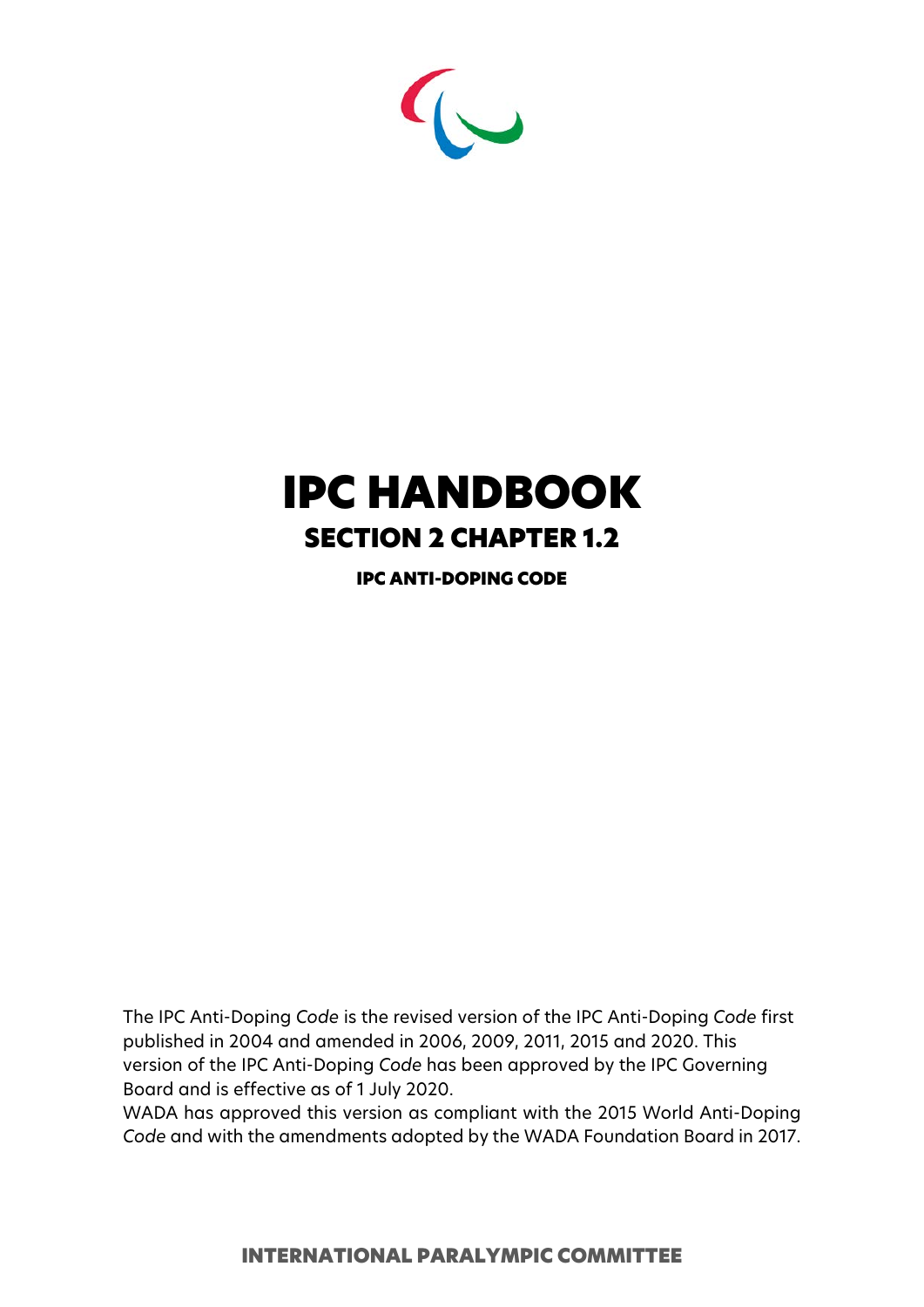# **TABLE OF CONTENTS**

| 1  |                                                                        |  |
|----|------------------------------------------------------------------------|--|
| 2  |                                                                        |  |
| 3  |                                                                        |  |
| 4  |                                                                        |  |
| 5  |                                                                        |  |
| 6  |                                                                        |  |
| 7  |                                                                        |  |
| 8  |                                                                        |  |
| 9  |                                                                        |  |
| 10 |                                                                        |  |
| 11 |                                                                        |  |
| 12 |                                                                        |  |
| 13 |                                                                        |  |
| 14 |                                                                        |  |
| 15 |                                                                        |  |
| 16 | Incorporation of the IPC Anti-Doping Code and Obligations of Members58 |  |
| 17 |                                                                        |  |
| 18 |                                                                        |  |
| 19 |                                                                        |  |
| 20 |                                                                        |  |
| 21 |                                                                        |  |
| 22 |                                                                        |  |
|    |                                                                        |  |
|    | APPENDIX 2 - EXAMPLES OF THE APPLICATION OF ARTICLE 10  82             |  |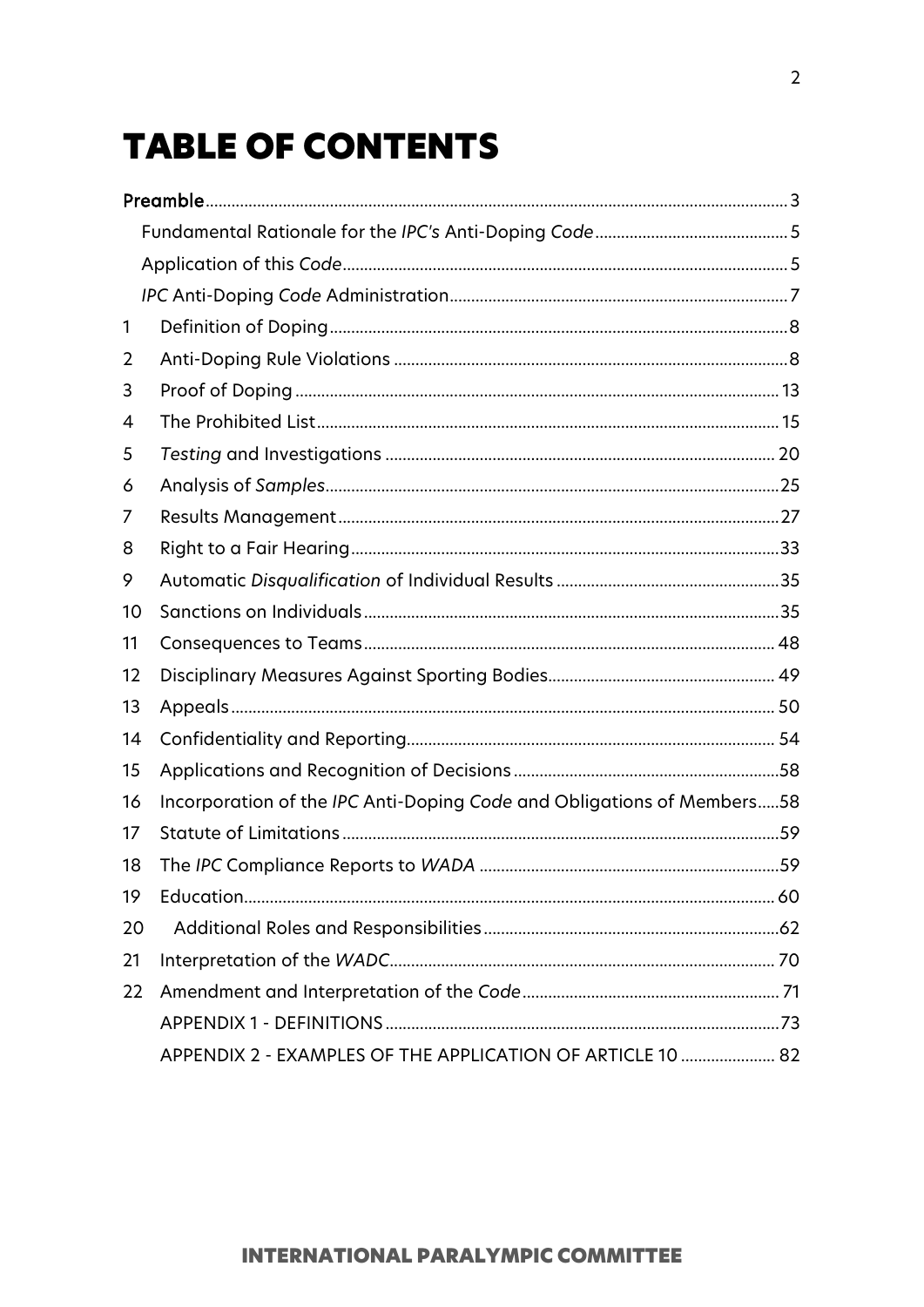## <span id="page-2-0"></span>Preamble

The International Paralympic Committee (*IPC*) is the global governing body of the Paralympic Movement and, in particular, of the Paralympic Games and Paralympic Winter Games. Its members are National Paralympic Committees (*NPCs*), International Organisations of Sport for the Disabled (*IOSDs*), International Federations (*IFs*) and Regional Paralympic Committees (Members). *IFs* and *IOSDs* are collectively referred to as *IFs* in this document. In addition to these Members, this *Code* also applies to IPC Recognised International Federations. The Anti-Doping roles attributed to *NPCs* or National Federations (*NF*) in this *Code* may be taken over by their corresponding National Anti-Doping Organisations depending on the country.

The *IPC* supervises and co-ordinates the Paralympic Games and Paralympic Winter Games. The *IPC* has the additional role of being itself an International Federation for several sports (*IPC Sports*).

The *IPC* has established the *IPC* Anti-Doping Code (*Code*) in compliance with the general principles of the World Anti-Doping Code (*WADC*), including the *WADC International Standards*, expecting that, in the spirit of sport, it will lead the fight against doping in sport for *Athletes* with an impairment.

This *Code* sets out sport rules governing the conditions under which sport is played. Aimed at enforcing anti-doping principles in a global and harmonised manner, these sport rules are distinct in nature from criminal and civil proceedings, and are not intended to be subject to or limited by any national requirements and legal standards applicable to such proceedings. When reviewing the facts and the law of a given case, all courts, arbitral tribunals and other adjudicating bodies should be aware of and respect the distinct nature of this *Code* implementing the *WADC* and the fact that these rules represent the consensus of a broad spectrum of stakeholders around the world as to what is necessary to protect and ensure fair sport.

The *Code* is complemented by other *IPC* documents that so identify themselves in the *IPC* Handbook.

As a condition of recognition by the *IPC*:

 Members within the Paralympic Movement, as *Anti-Doping Organisations* and as *Signatories* to the *WADC*, shall comply with the *Code*, and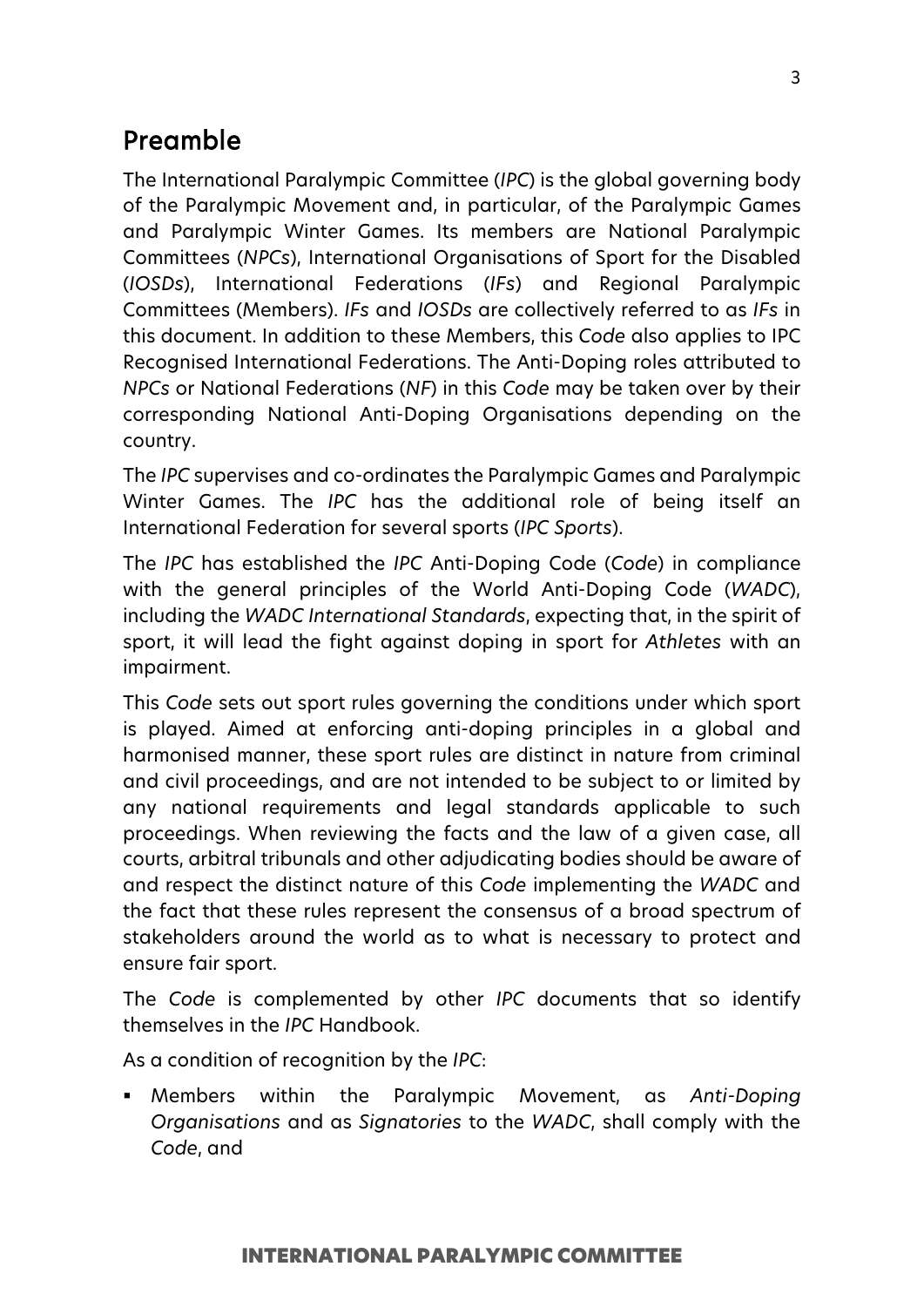All members shall have anti-doping rules consistent with and reflecting the provisions of this *Code*.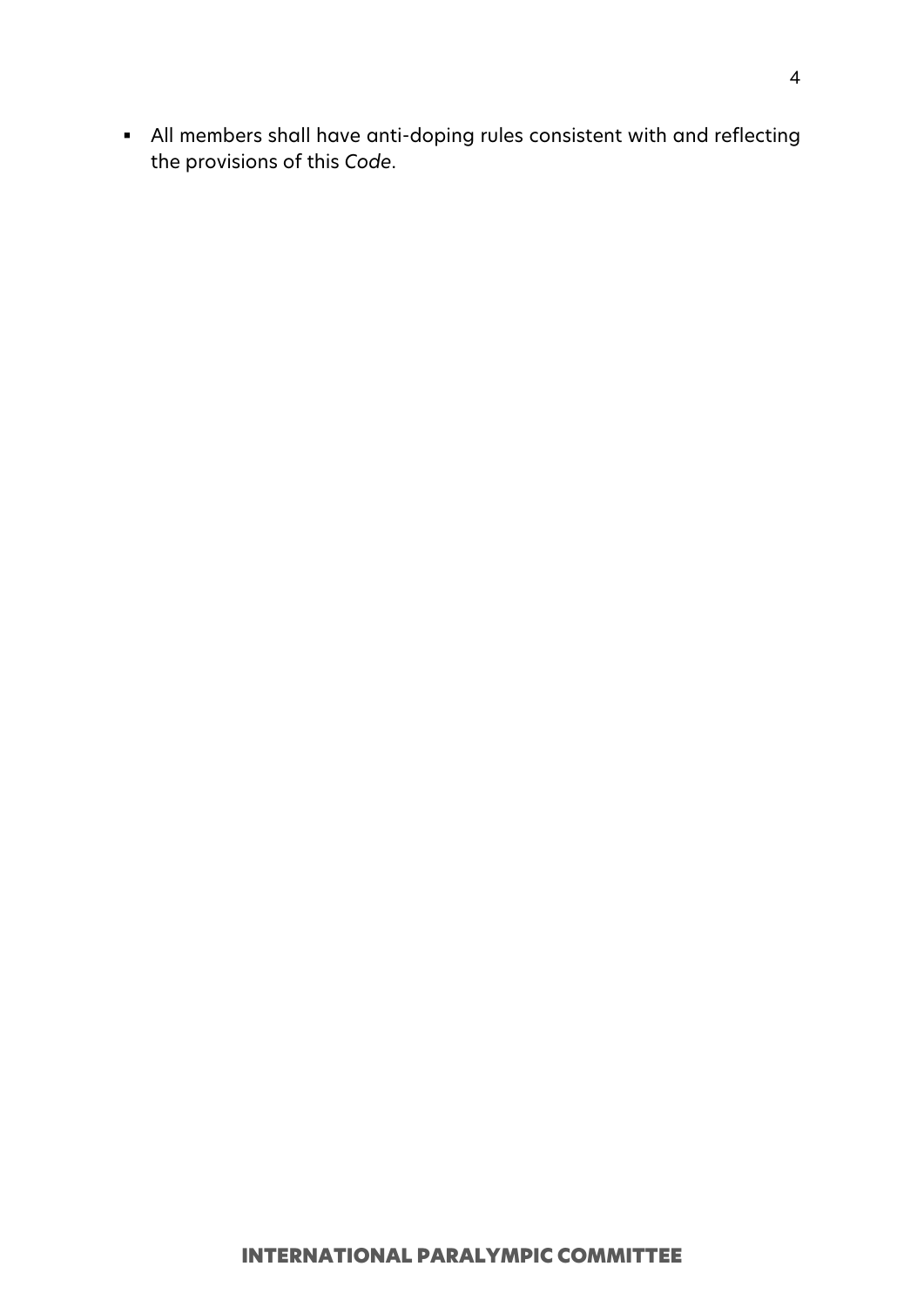## <span id="page-4-0"></span>FUNDAMENTAL RATIONALE FOR THE IPC'S ANTI-DOPING CODE

Anti-doping programmes seek to preserve what is intrinsically valuable about sport. This intrinsic value is often referred to as "the spirit of sport". It is an essence of the Paralympic Movement – the pursuit of human excellence through the dedicated perfection of each person's natural talents – it is how we play true. The spirit of sport is the celebration of the human spirit, body and mind, and is reflected in values we find in and through sport, including:

- Ethics, fair play and honesty
- **-** Health
- **Excellence in performance**
- Character and education
- Fun and joy
- **Teamwork**
- Dedication and commitment
- Respect for rules and laws
- Respect for self and other *Participants*
- Courage
- Community and solidarity

Doping is fundamentally contrary to the spirit of sport.

## <span id="page-4-1"></span>APPLICATION OF THIS CODE

Anti-doping rules, like competition rules, are sport rules governing the conditions under which sport is played. The *Code*, or anti-doping rules that are *WADC* compliant and consistent with the *Code*, shall apply to the Paralympic Games and to all *Events* and *Competitions* under the jurisdiction of the *IPC* and for which the *IPC* has anti-doping authority including the time of preparation for competition.

All *Athletes* and each *Athlete Support Personnel* who participate in any of those *Events* or *Competitions* as coach, trainer, manager, *Team* staff, official, medical or paramedical personnel agrees to be bound by this *Code* as a condition of such participation.

## To organisations

This *Code* applies when the *IPC* is acting as the global governing body for the Paralympic Movement. These *IPC* Members will put in place or be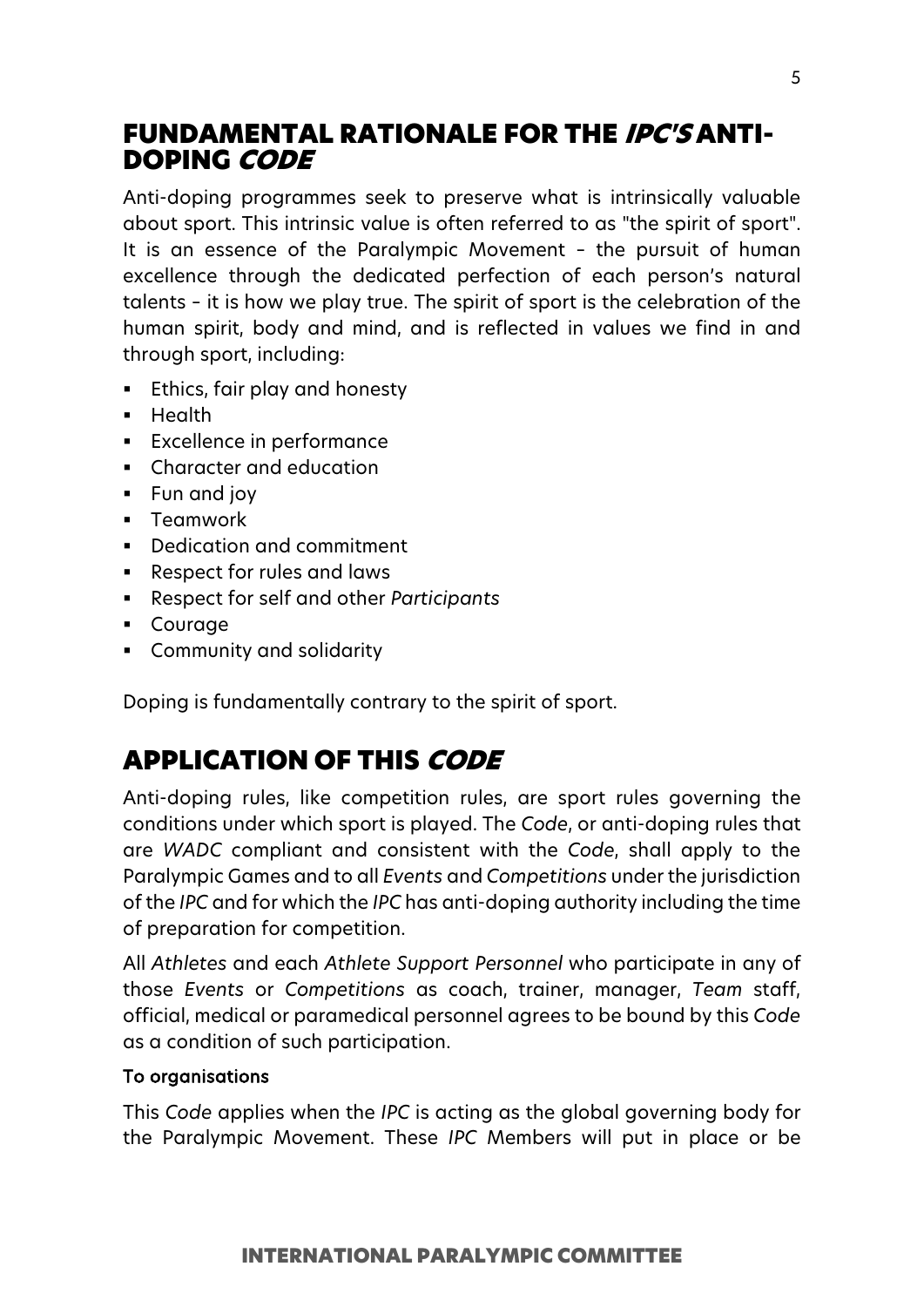subject to their own anti-doping rules implementing the *WADC* and consistent with this *Code*:

- *NPCs* and those NFs to which an *NPC* has transferred jurisdiction,
- **Regional Committees,**
- *IFs* and *IOSDs*, and
- the *IPC* acting as an International Federation for a particular sport.

This *Code* applies when the *IPC* is acting as a *Major Event Organiser*, for example with respect to the Paralympic Games and Paralympic Winter Games. Article 20.3 sets out those additional provisions that apply when the *IPC* is acting as a *Major Event Organiser*.

## To individuals

This *Code* shall apply to the following *Athletes*, *Athlete Support Personnel* and other individuals, who are deemed to have accepted and to be bound by this *Code* (and to have submitted to the authority of the *IPC* to enforce this *Code* and to the jurisdiction of the hearing bodies specified in Article 8 and Article 13 to hear and determine cases and appeals brought under this *Code*), as a condition of their membership, accreditation and/or participation in the sport:

- a) all *Athletes* and *Athlete Support Personnel* who are members of the *IPC*, or of any Member of the *IPC*, or of any member or affiliate organisation of any Member (including any clubs, *Teams*, associations or leagues);
- b) all *Athletes* and *Athlete Support Personnel* participating in such capacity in *Events*, *Competitions* and other activities under the jurisdiction of the *IPC* and for which the *IPC* has anti-doping authority, or any Member, or any member affiliate organisation of any *NPC* (including any clubs, *Teams*, associations or leagues), wherever held;
- c) any other *Athlete* or *Athlete Support Personnel* or other individual who, by virtue of an accreditation, a license or other contractual arrangement, or otherwise, is subject to the jurisdiction of the *IPC*, or any Member, or of any *NPC*, or of any member or affiliate organisation of any *NPC* (including any clubs, *Teams*, associations or leagues), for purposes of anti-doping; and
- d) *Athletes* who are not regular members of the *IPC* or of one of its *NPCs* but who want to be eligible to compete in a particular *International Event*. The *IPC* may include such *Athletes* in its *Registered Testing Pool* so that they are required to provide information about their whereabouts for purposes of *Testing* under this *Code*.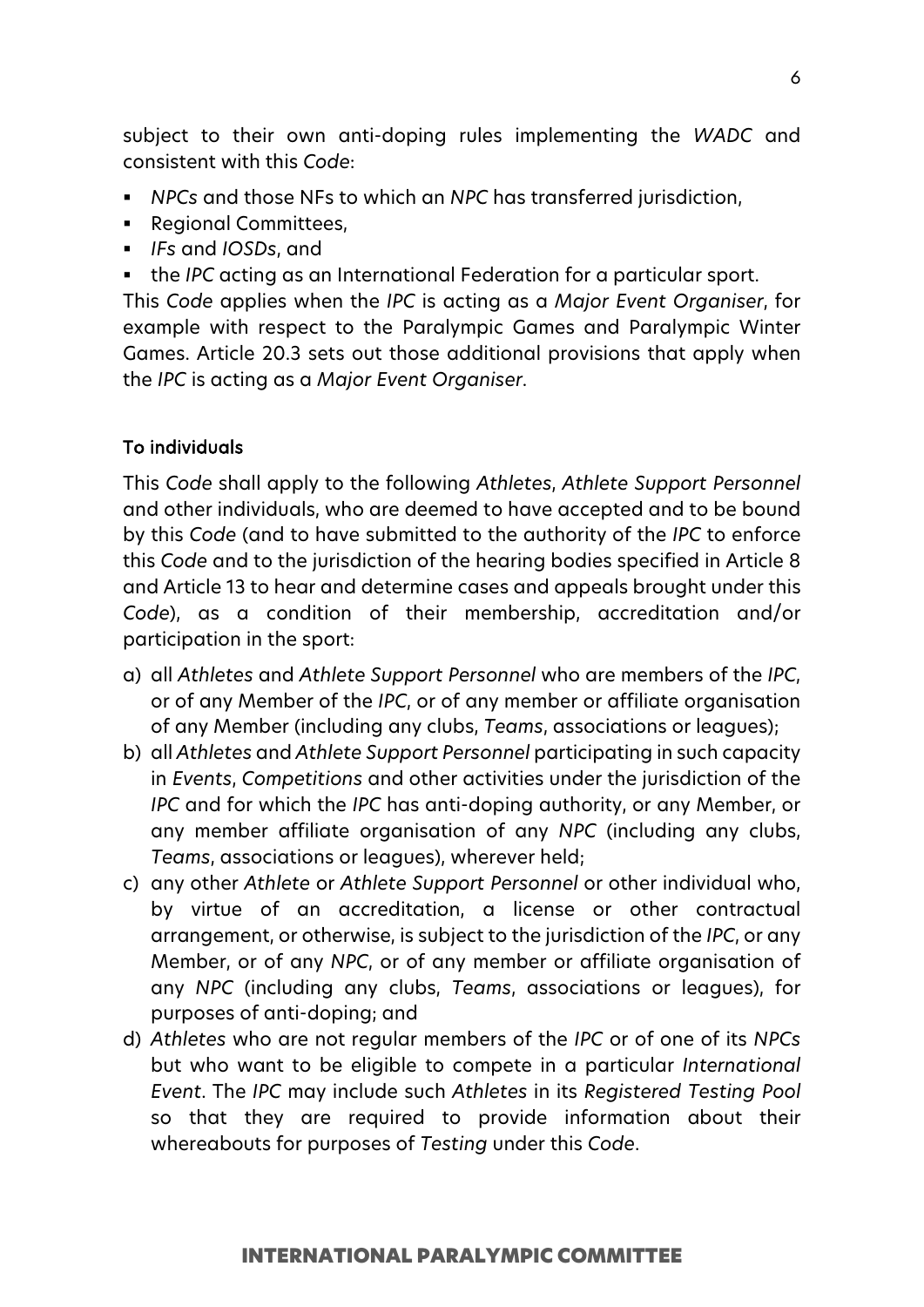To be eligible for participation in *Events* where the *IPC* has jurisdiction, an *Athlete* must have an *IPC* license issued by his or her *NPC*. The *IPC* license will only be issued to competitors who have personally signed the *IPC Eligibility Code Form*, in the actual form approved by the *IPC*. All forms from *Minors* must be counter-signed by their legal guardians.

*[Comment: To be eligible for participation in the Paralympic Games and Paralympic Winter Games, an Athlete in a non-IPC Sport must have signed the IPC Eligibility Code Form for that particular Games.]*

## <span id="page-6-0"></span>IPC ANTI-DOPING CODE ADMINISTRATION

## IPC Governing Board

The *IPC* Governing Board shall approve the *Code* and any amendments to it, and shall exercise any further responsibilities specified by the *Code*.

## **IPC Anti-Doping Department**

The *IPC* Anti-Doping Department is responsible for the administration of the *Code's* provisions and establishing policies, guidelines and procedures with respect to the fight against doping, including anti-doping rule violation management and compliance with internationally accepted regulations, including the *WADC*.

## IPC Medical Committee

The *IPC* Medical Committee is responsible to assess or review each Therapeutic Use Exemption (*TUE*) application submitted in accordance with the *Code* and to administer the requirements of Article 4.4 of the *Code*.

## Independent Anti-Doping Hearing Panel

The *IPC* will appoint individuals with the necessary skills and experience to an Independent Anti-Doping Hearing Panel and will designate one of those individuals to act as chair of the Independent Anti-Doping Hearing Panel. Members of the Independent Anti-Doping Hearing Panel will sit as a hearing body for the purposes of the *Code*.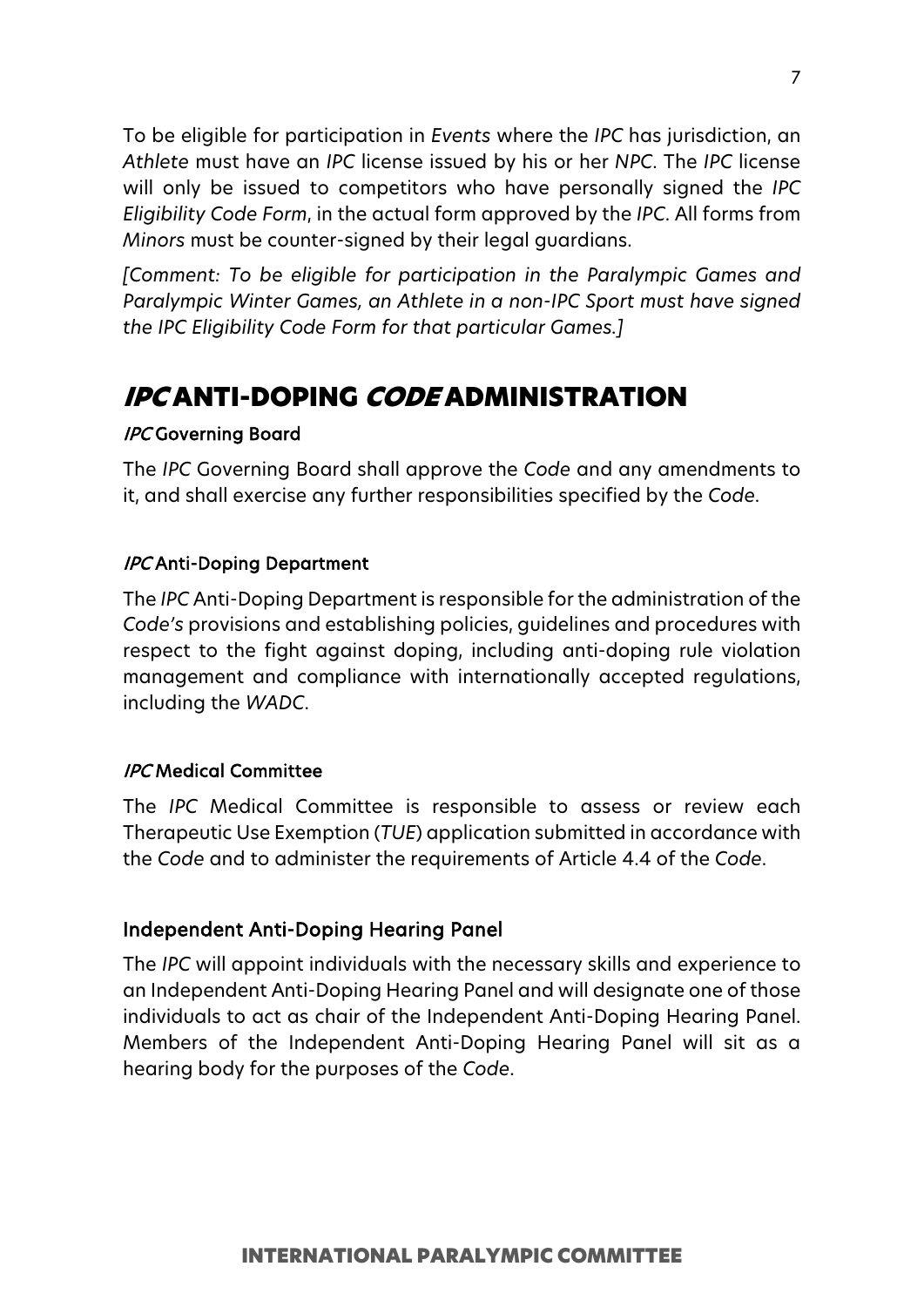## Notice

Notice under this *Code* to an *Athlete* or other *Person* who is a member of an *NPC* may be accomplished by delivery of the notice to the applicable *NPC* as provided in Articles 14.1.1 and 20.2.6.

# <span id="page-7-0"></span>1 DEFINITION OF DOPING

Doping is defined as the occurrence of one or more of the anti-doping rule violations set forth in Article 2.1 through Article 2.10 of this *Code*.

# <span id="page-7-1"></span>2 ANTI-DOPING RULE VIOLATIONS

The purpose of Article 2 is to specify the circumstances and conduct which constitute anti-doping rule violations. Hearings in doping cases will proceed based on the assertion that one or more of these specific rules has been violated.

*Athletes* or other *Persons* shall be responsible for knowing what constitutes an anti-doping rule violation and the substances and methods which have been included on the *Prohibited List*.

The following constitute anti-doping rule violations:

## 2.1 Presence of a Prohibited Substance or its Metabolites or Markers in an Athlete's Sample

2.1.1 It is each *Athlete's* personal duty to ensure that no *Prohibited Substance* enters his or her body. *Athletes* are responsible for any *Prohibited Substance* or its *Metabolites* or *Markers* found to be present in their *Samples*. Accordingly, it is not necessary that intent, *Fault*, negligence or knowing *Use* on the *Athlete's* part be demonstrated in order to establish an anti-doping rule violation under Article 2.1.

> *[Comment to Article 2.1.1: An anti-doping rule violation is committed under this Article without regard to an Athlete's Fault. This rule has been referred to in various CAS decisions as "Strict Liability". An Athlete's Fault is taken into consideration in determining the Consequences of this anti-doping rule violation under Article 10. This principle has consistently been upheld by CAS.]*

2.1.2 Sufficient proof of an anti-doping rule violation under Article 2.1 is established by any of the following: presence of a *Prohibited Substance* or its *Metabolites* or *Markers* in the *Athlete*'s A *Sample* where the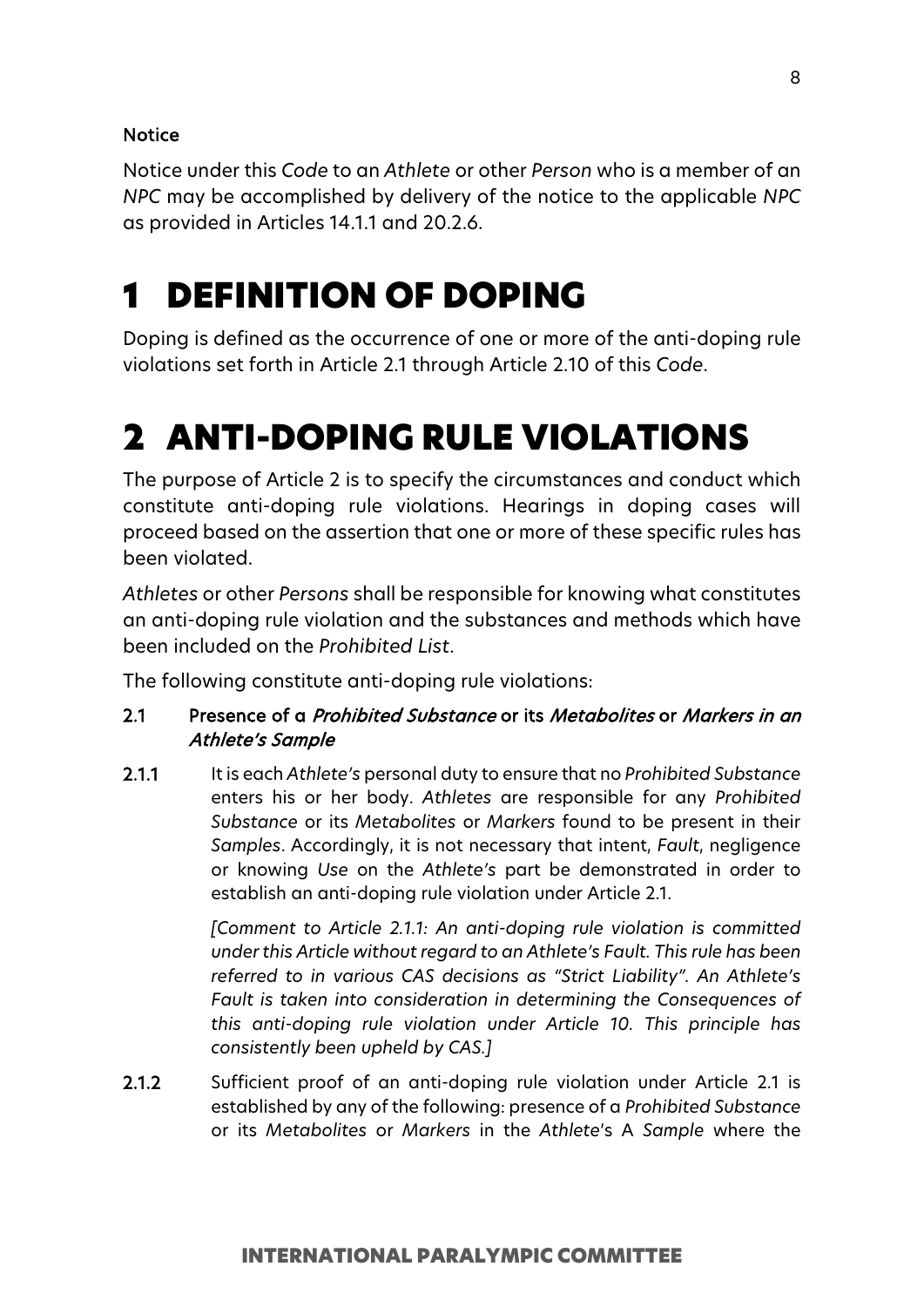*Athlete* waives analysis of the B *Sample* and the B *Sample* is not analysed; or, where the *Athlete*'s B *Sample* is analysed and the analysis of the *Athlete*'s B *Sample* confirms the presence of the *Prohibited Substance* or its *Metabolites* or *Markers* found in the *Athlete*'s A *Sample*; or, where the *Athlete's* B *Sample* is split into two bottles and the analysis of the second bottle confirms the presence of the *Prohibited Substance* or its *Metabolites* or *Markers* found in the first bottle.

*[Comment to Article 2.1.2: The IPC may, at its discretion, choose to have the B Sample analysed even if the Athlete does not request the analysis of the B Sample.]*

- 2.1.3 Excepting those substances for which a quantitative threshold is specifically identified in the *Prohibited List*, the presence of any quantity of a *Prohibited Substance* or its *Metabolites* or *M*arkers in an *Athlete's Sample* shall constitute an anti-doping rule violation.
- 2.1.4 As an exception to the general rule of Article 2.1, the *Prohibited List* or *International Standards* may establish special criteria for the evaluation of *Prohibited Substances* that can also be produced endogenously.

## 2.2 Use or Attempted Use by an Athlete of a Prohibited Substance or a Prohibited Method

*[Comment to Article 2.2: It has always been the case that Use or Attempted Use of a Prohibited Substance or Prohibited Method may be established by any reliable means. As noted in the Comment to Article 3.2, unlike the proof required to establish an anti-doping rule violation under Article 2.1, Use or Attempted Use may also be established by other reliable means such as admissions by the Athlete, witness statements, documentary evidence, conclusions drawn from longitudinal profiling, including data collected as part of the Athlete Biological Passport, or other analytical information which does not otherwise satisfy all the requirements to establish "Presence" of a Prohibited Substance under Article 2.1. For example, Use may be established based upon reliable analytical data from the analysis of an A Sample (without confirmation from an analysis of a B Sample) or from the analysis of a B Sample alone where the IPC provides a satisfactory explanation for the lack of confirmation in the other Sample.]*

2.2.1 It is each *Athlete*'s personal duty to ensure that no *Prohibited Substance* enters his or her body and that no *Prohibited Method* is *Used*. Accordingly, it is not necessary that intent, *Fault*, negligence or knowing *Use* on the *Athlete*'s part be demonstrated in order to establish an anti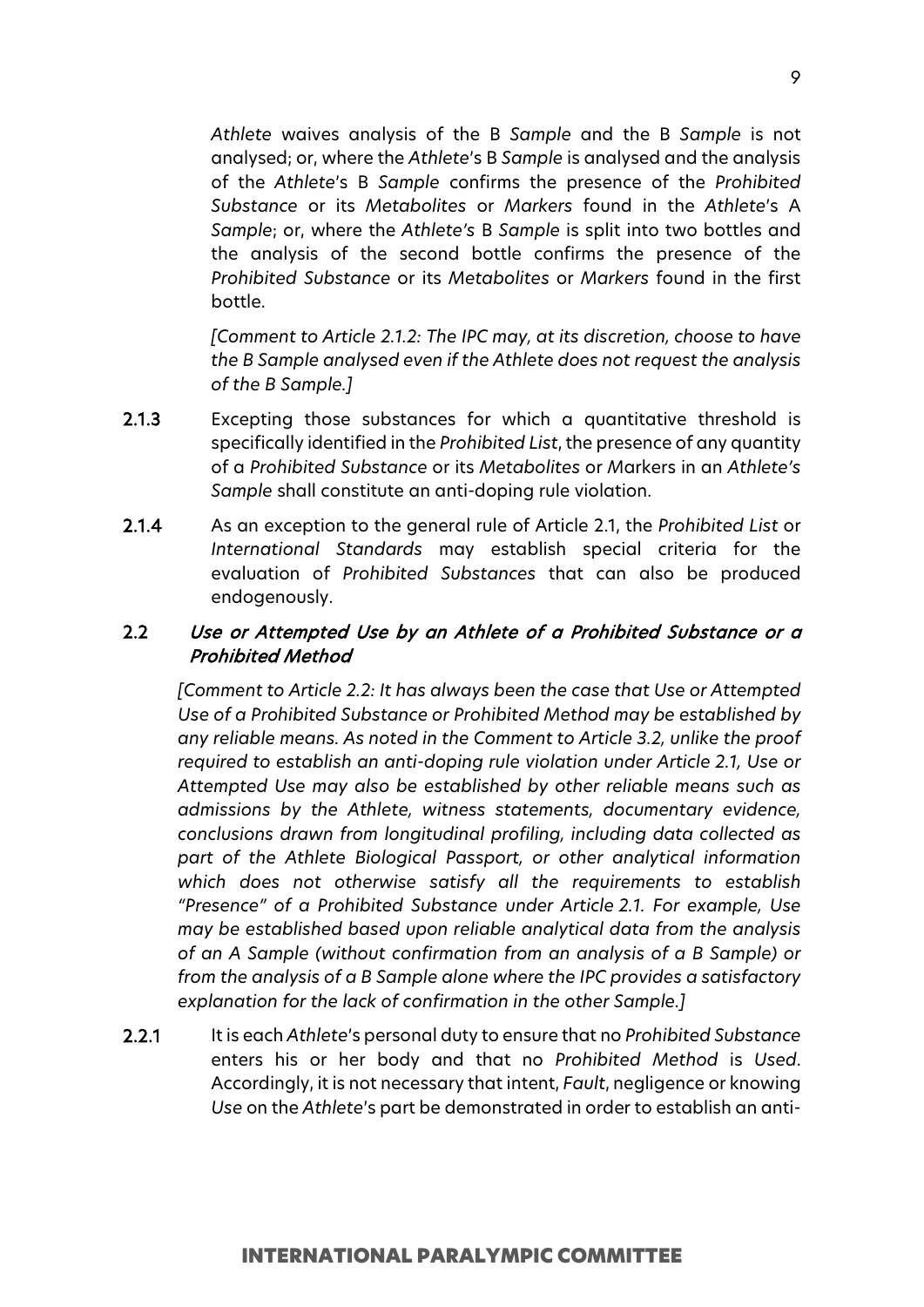doping rule violation for *Use* of a *Prohibited Substance* or a *Prohibited Method*.

2.2.2 The success or failure of the *Use* or *Attempted Use* of a *Prohibited Substance* or *Prohibited Method* is not material. It is sufficient that the *Prohibited Substance* or *Prohibited Method* was *Used* or *Attempted* to be *Used* for an anti-doping rule violation to be committed.

> *[Comment to Article 2.2.2: Demonstrating the "Attempted Use" of a Prohibited Substance or a Prohibited Method requires proof of intent on the Athlete's part. The fact that intent may be required to prove this particular anti-doping rule violation does not undermine the Strict Liability principle established for violations of Article 2.1 and violations of Article 2.2 in respect of Use of a Prohibited Substance or Prohibited Method.*

> *An Athlete's "Use" of a Prohibited Substance constitutes an anti-doping rule violation unless such substance is not prohibited Out-of-Competition and the Athlete's Use takes place Out-of-Competition. (However, the presence of a Prohibited Substance or its Metabolites or Markers in a Sample collected In-Competition is a violation of Article 2.1 regardless of when that substance might have been administered).]*

## 2.3 Evading, refusing or failing to submit to Sample collection

Evading *Sample* collection, or without compelling justification refusing or failing to submit to *Sample* collection after notification as authorised in this *Code* or other applicable anti-doping rules.

*[Comment to Article 2.3: For example, it would be an anti-doping rule violation of "evading Sample collection" if it were established that an Athlete was deliberately avoiding a Doping Control official to evade notification or Testing. A violation of "failing to submit to Sample collection" may be based on either intentional or negligent conduct of the Athlete, while "evading" or "refusing" Sample collection contemplates intentional conduct by the Athlete.]*

#### 2.4 Whereabouts failures

Any combination of three missed tests and/or filing failures, as defined in the *International Standard* for *Testing* and Investigations, within a twelvemonth period by an *Athlete* in *a Registered Testing Pool.*

## 2.5 Tampering or Attempted Tampering with any part of Doping Control

Conduct which subverts the *Doping Control* process but which would not otherwise be included in the definition of *Prohibited Methods. Tampering* shall include, without limitation, intentionally interfering or attempting to interfere with a *Doping Control* official, providing fraudulent information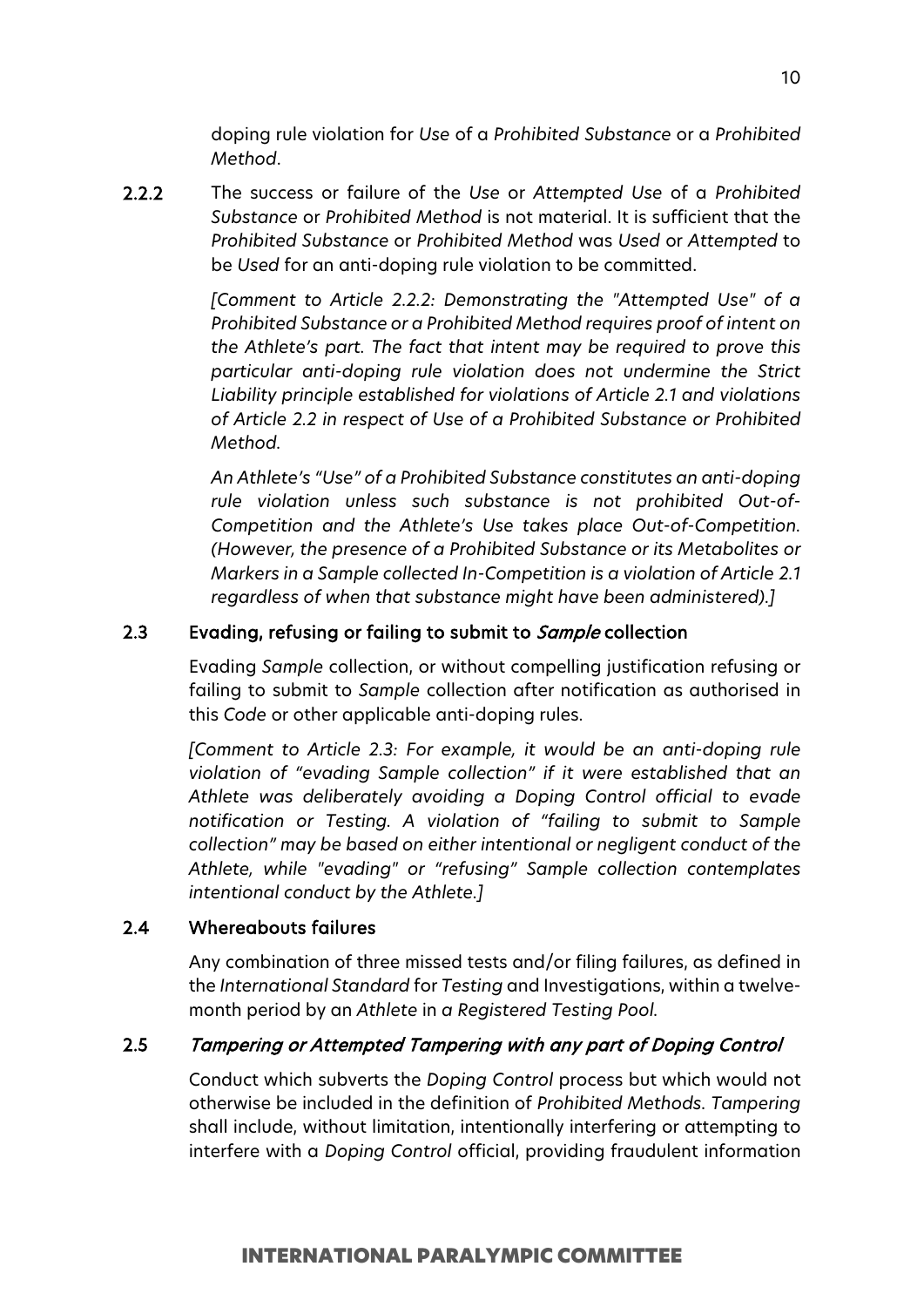to an *Anti-Doping Organisation*, or intimidating or attempting to intimidate a potential witness.

*[Comment to Article 2.5: For example, this Article would prohibit altering identification numbers on a Doping Control form during Testing, breaking the B bottle at the time of B Sample analysis, or altering a Sample by the addition of a foreign substance. Offensive conduct towards a Doping Control official or other Person involved in Doping Control which does not otherwise constitute Tampering shall be addressed in the IPC Code of Ethics.]*

## 2.6 Possession of a Prohibited Substance or a Prohibited Method

- 2.6.1 Possession by an *Athlete* In-Competition of any Prohibited Substance or any Prohibited Method, or Possession by an *Athlete* Out-of-Competition of any Prohibited Substance or any Prohibited Method which is prohibited Out-of-Competition unless the *Athlete* establishes that the Possession is consistent with a therapeutic use exemption (TUE) granted in accordance with Article 4.4 or other acceptable justification.
- 2.6.2 Possession by an *Athlete* Support Person In-Competition of any Prohibited Substance or any Prohibited Method, or Possession by an *Athlete* Support Person Out-of-Competition of any Prohibited Substance or any Prohibited Method which is prohibited Out-of-Competition in connection with an *Athlete*, Competition or training, unless the *Athlete* Support Person establishes that the Possession is consistent with a TUE granted to an *Athlete* in accordance with Article 4.4 or other acceptable justification.

*[Comment to Articles 2.6.1 and 2.6.2: Acceptable justification would not include, for example, buying or Possessing a Prohibited Substance for purposes of giving it to a friend or relative, except under justifiable medical circumstances where that Person had a physician's prescription, e.g., buying Insulin for a diabetic child.]*

*[Comment to Article 2.6.2: Acceptable justification would include, for example, a Team doctor carrying Prohibited Substances for dealing with acute and emergency situations.]*

## 2.7 Trafficking or Attempted Trafficking in any Prohibited Substance or Prohibited Method

2.8 Administration or Attempted Administration to any Athlete In-Competition of any Prohibited Substance or Prohibited Method, or Administration or Attempted Administration to any Athlete Out-of-Competition of any Prohibited Substance or any Prohibited Method that is prohibited Out-of-Competition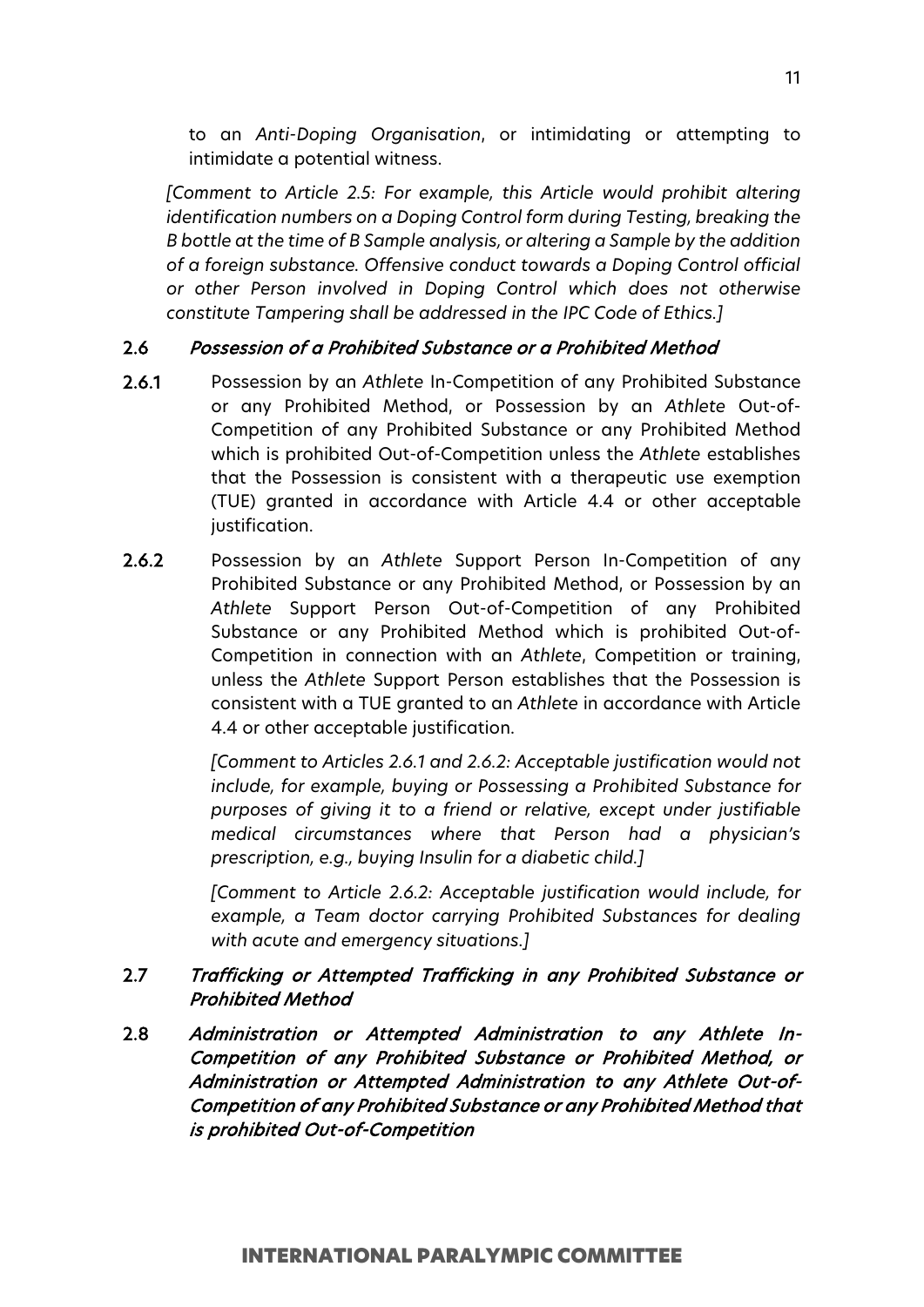## 2.9 Complicity

Assisting, encouraging, aiding, abetting, conspiring, covering up or any other type of intentional complicity involving an anti-doping rule violation, *Attempted* anti-doping rule violation or violation of Article 10.12.1 by another *Person*.

## 2.10 Prohibited association

Association by an *Athlete* or other *Person* subject to the authority of an *Anti-Doping Organisation* in a professional or sport-related capacity with any *Athlete Support Person* who:

- 2.10.1 if subject to the authority of an *Anti-Doping Organisation*, is serving a period of *Ineligibility*; or
- 2.10.2 if not subject to the authority of an *Anti-Doping Organisation* and where *Ineligibility* has not been addressed in a results management process pursuant to the *WADC*, has been convicted or found in a criminal, disciplinary or professional proceeding to have engaged in conduct which would have constituted a violation of anti-doping rules if *Code*-compliant rules had been applicable to such *Person.* The disqualifying status of such *Person* shall be in force for the longer of six years from the criminal, professional or disciplinary decision or the duration of the criminal, disciplinary or professional sanction imposed; or
- 2.10.3 is serving as a front or intermediary for an individual described in Article 2.10.1 or 2.10.2.

In order for this provision to apply, it is necessary (a) that the *Athlete* or other *Person* has previously been advised in writing by the *IPC*, or by *WADA*, of the *Athlete Support Personnel*'s disqualifying status and the potential *Consequence* of prohibited association; and (b) that the *Athlete* or other *Person* can reasonably avoid the association. The *IPC* shall also use reasonable efforts to advise the *Athlete Support Personnel* who is the subject of the notice to the *Athlete* or other *Person* that the *Athlete Support Personnel* may, within 15 days, come forward to the *IPC* to explain that the criteria described in Articles 2.10.1 and 2.10.2 do not apply to him or her. (Notwithstanding Article 17, this Article applies even when the *Athlete Support Personnel's* disqualifying conduct occurred prior to the Effective Date provided in Article 22.7.)

The burden shall be on the *Athlete* or other *Person* to establish that any association with *Athlete Support Personnel* described in Article 2.10.1 or 2.10.2 is not in a professional or sport-related capacity.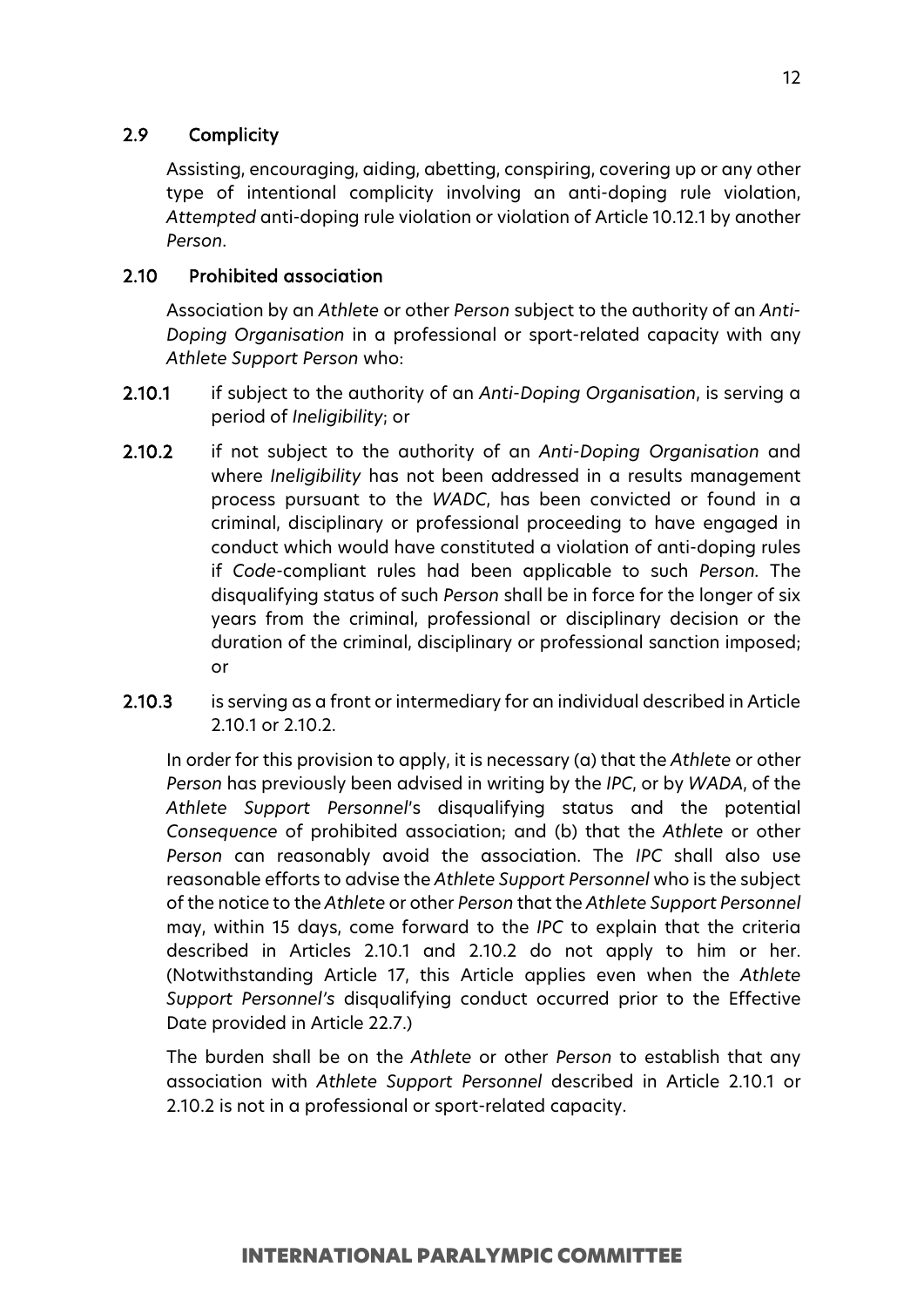*Anti-Doping Organisations* that are aware of *Athlete Support Personnel* who meet the criteria described in Articles 2.10.1, 2.10.2, or 2.10.3 shall submit that information to *WADA*.

*[Comment to Article 2.10: Athletes and other Persons must not work with coaches, trainers, physicians or other Athlete Support Personnel who are Ineligible on account of an anti-doping rule violation or who have been criminally convicted or professionally disciplined in relation to doping. Some examples of the types of association which are prohibited include: obtaining training, strategy, technique, nutrition or medical advice; obtaining therapy, treatment or prescriptions; providing any bodily products for analysis; or allowing the Athlete Support Person to serve as an agent or representative. Prohibited association need not involve any form of compensation.]*

## <span id="page-12-0"></span>3 PROOF OF DOPING

## 3.1 Burdens and standards of proof

The *IPC* shall have the burden of establishing that an anti-doping rule violation has occurred. The standard of proof shall be whether the *IPC* has established an anti-doping rule violation to the comfortable satisfaction of the hearing body bearing in mind the seriousness of the allegation which is made. This standard of proof in all cases is greater than a mere balance of probability but less than proof beyond a reasonable doubt. Where this *Code* places the burden of proof upon the *Athlete* or other *Person* alleged to have committed an anti-doping rule violation to rebut a presumption or establish specified facts or circumstances, the standard of proof shall be by a balance of probability.

*[Comment to Article 3.1: This standard of proof required to be met by the IPC is comparable to the standard which is applied in most countries to cases involving professional misconduct.]*

#### 3.2 Methods of establishing facts and presumptions

Facts related to anti-doping rule violations may be established by any reliable means, including admissions. The following rules of proof shall be applicable in doping cases:

*[Comment to Article 3.2: For example, the IPC may establish an anti-doping rule violation under Article 2.2 based on the Athlete's admissions, the credible testimony of third Persons, reliable documentary evidence, reliable analytical data from either an A or B Sample as provided in the Comments to Article 2.2, or conclusions drawn from the profile of a series of the Athlete's blood or urine Samples, such as data from the Athlete Biological Passport.]*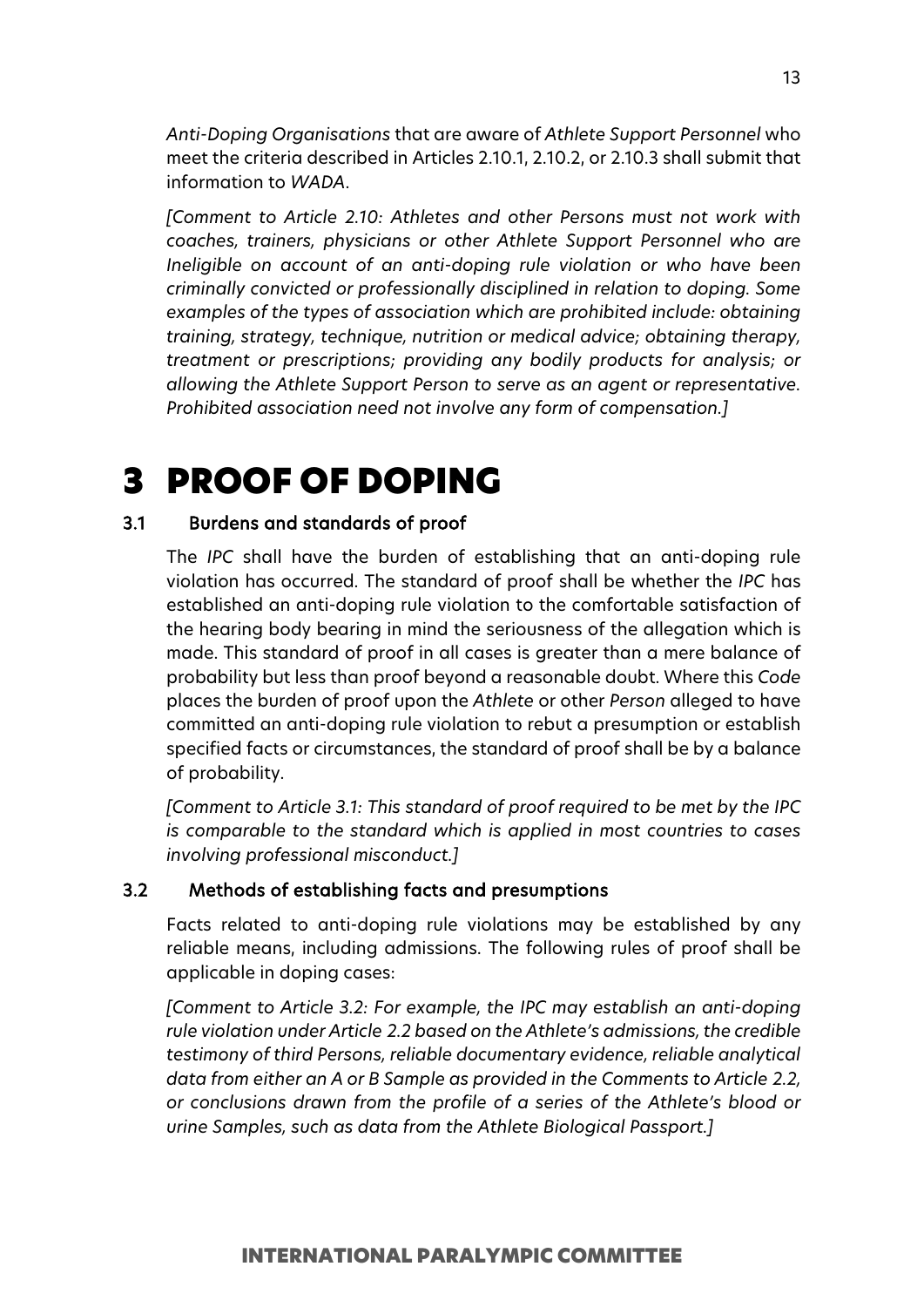- 3.2.1 Analytical methods or decision limits approved by *WADA* after consultation within the relevant scientific community and which have been the subject of peer review are presumed to be scientifically valid. Any *Athlete* or other *Person* seeking to rebut this presumption of scientific validity shall, as a condition precedent to any such challenge, first notify *WADA* of the challenge and the basis of the challenge. *CAS* on its own initiative may also inform *WADA* of any such challenge. At *WADA*'s request, the *CAS* panel shall appoint an appropriate scientific expert to assist the panel in its evaluation of the challenge. Within 10 days of *WADA*'s receipt of such notice, and *WADA*'s receipt of the *CAS* file, *WADA* shall also have the right to intervene as a party, appear amicus curiae, or otherwise provide evidence in such proceeding.
- 3.2.2 *WADA*-accredited laboratories, and other laboratories approved by *WADA*, are presumed to have conducted *Sample* analysis and custodial procedures in accordance with the *International Standard* for Laboratories. The *Athlete* or other *Person* may rebut this presumption by establishing that a departure from the *International Standard* for Laboratories occurred which could reasonably have caused the *Adverse Analytical Finding*. If the *Athlete* or other *Person* rebuts the preceding presumption by showing that a departure from the *International Standard* for Laboratories occurred which could reasonably have caused the *Adverse Analytical Finding*, then the *IPC*  shall have the burden to establish that such departure did not cause the *Adverse Analytical Finding*.

*[Comment to Article 3.2.2: The burden is on the Athlete or other Person to establish, by a balance of probability, a departure from the International Standard for Laboratories that could reasonably have caused the Adverse Analytical Finding. If the Athlete or other Person does so, the burden shifts to the IPC to prove to the comfortable satisfaction of the hearing body that the departure did not cause the Adverse Analytical Finding.]*

3.2.3 Departures from any other *International Standard* or other anti-doping rule or policy set forth in the *WADC* or this *Code* which did not cause an *Adverse Analytical Finding* or other anti-doping rule violation shall not invalidate such evidence or results. If the *Athlete* or other *Person* establishes a departure from another *International Standard* or other anti-doping rule or policy which could reasonably have caused an antidoping rule violation based on an *Adverse Analytical Finding* or other anti-doping rule violation, then the *IPC* shall have the burden to establish that such departure did not cause the *Adverse Analytical Finding* or the factual basis for the anti-doping rule violation.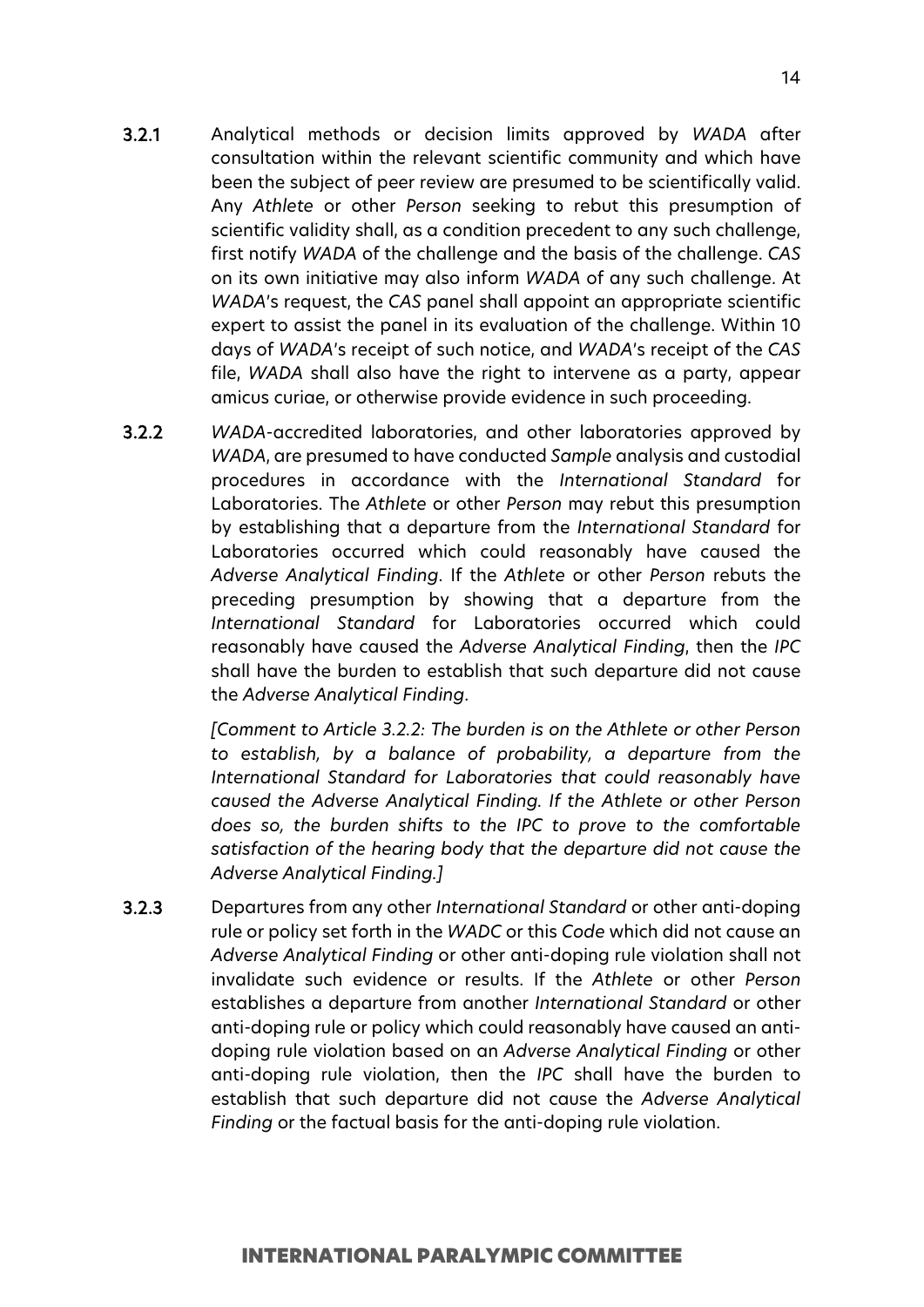- 3.2.4 The facts established by a decision of a court or professional disciplinary tribunal of competent jurisdiction which is not the subject of a pending appeal shall be irrebuttable evidence against the *Athlete* or other *Person* to whom the decision pertained of those facts unless the *Athlete* or other *Person* establishes that the decision violated principles of natural justice.
- 3.2.5 The hearing body in a hearing on an anti-doping rule violation may draw an inference adverse to the *Athlete* or other *Person* who is asserted to have committed an anti-doping rule violation based on the *Athlete's* or other *Person*'s refusal, after a request made in a reasonable time in advance of the hearing, to appear at the hearing (either in person or telephonically as directed by the hearing body) and to answer questions from the hearing body or the *IPC*.

# <span id="page-14-0"></span>4 THE PROHIBITED LIST

## 4.1 Incorporation of the *Prohibited List*

This *Code* incorporates the *Prohibited List* which is published and revised by WADA as described in Article 4.1 of the WADC. The *IPC* will make the current *Prohibited List* available to each Member and NPC, and each NPC shall ensure that the current *Prohibited List* is available to its members and constituents.

*[Comment to Article 4.1: The current Prohibited List is available on* WADA's *website at [www.wada-ama.org.](http://www.wada-ama.org/)]* 

## 4.2 Prohibited Substances and Prohibited Methods Identified on the Prohibited List

## 4.2.1 Prohibited Substances and Prohibited Methods

Unless provided otherwise in the *Prohibited List* and/or a revision, the *Prohibited List* and revisions shall go into effect under this *Code* three months after publication of the *Prohibited List* by *WADA* without requiring any further action by the *IPC* or its *NPCs*. All *Participants* shall be bound by the *Prohibited List*, and any revisions thereto, from the date they go into effect, without further formality. It is the responsibility of all *Participants* to familiarise themselves with the most up-to-date version of the *Prohibited List* and all revisions thereto.

## 4.2.2 Specified Substances

For purposes of the application of Article 10, all *Prohibited Substances* shall be *Specified Substances* except substances in the classes of anabolic agents and hormones and those stimulants and hormone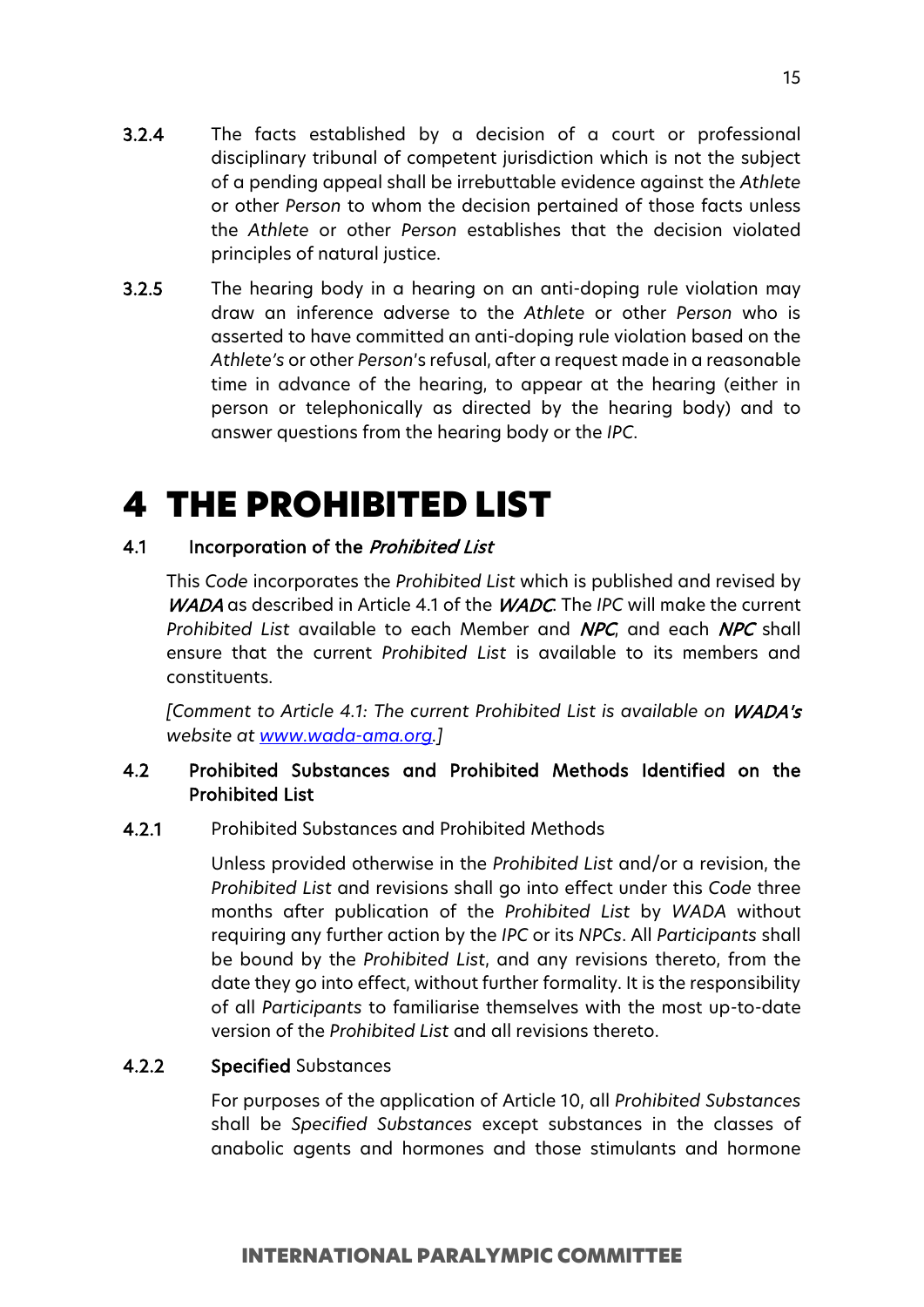antagonists and modulators so identified on the *Prohibited List*. The category of *Specified Substances* shall not include *Prohibited Methods*.

*[Comment to Article 4.2.2: Specified Substances should not in any way be considered less important or less dangerous than other doping substances. Rather, they are simply substances which are more likely to have been consumed by an Athlete for a purpose other than the enhancement of sport performance.]*

#### 4.3 WADA's determination of the *Prohibited List*

*WADA's* determination of the *Prohibited Substances* and *Prohibited Methods* that will be included on the *Prohibited List*, the classification of substances into categories on the *Prohibited List*, and the classification of the substance as prohibited at all times or *In-Competition* only, is final and shall not be subject to challenge by an *Athlete* or other *Person* based on an argument that the substance or method was not a masking agent or did not have the potential to enhance performance, represent a health risk or violate the spirit of sport.

#### 4.4 Therapeutic Use Exemptions (TUEs)

- 4.4.1 The presence of a Prohibited Substance or its Metabolites or Markers, and/or the Use or Attempted Use, Possession or Administration or Attempted Administration of a Prohibited Substance or Prohibited Method shall not be considered an anti-doping rule violation if it is consistent with the provisions of a TUE granted in accordance with the International Standard for Therapeutic Use Exemptions.
- 4.4.2 If an International-Level *Athlete* is using a Prohibited Substance or a Prohibited Method for therapeutic reasons:
- 4.4.2.1 Where the *Athlete* already has a *TUE* granted by his or her *National Anti-Doping Organisation* for the substance or method in question, then that *TUE* is not automatically valid for international-level *Competition.* However, the *Athlete* may apply to the *IPC* to recognise that *TUE*, in accordance with Article 7 of the *International Standard* for Therapeutic Use Exemptions*.* If that *TUE* meets the criteria set out in the *International Standard* for Therapeutic Use Exemptions, then the *IPC* shall recognise it for purposes of international-level *Competition* as well. If the *IPC* considers that the *TUE* does not meet those criteria and so refuses to recognise it, the *IPC* shall notify the *Athlete* and his/her *National Anti-Doping Organisation* promptly, with reasons. The *Athlete* and/or the *National Anti-Doping Organisation* shall have 21 days from such notification to refer the matter to *WADA* for review. If the matter is referred to *WADA* for review, the *TUE* granted by the *National Anti-Doping Organisation*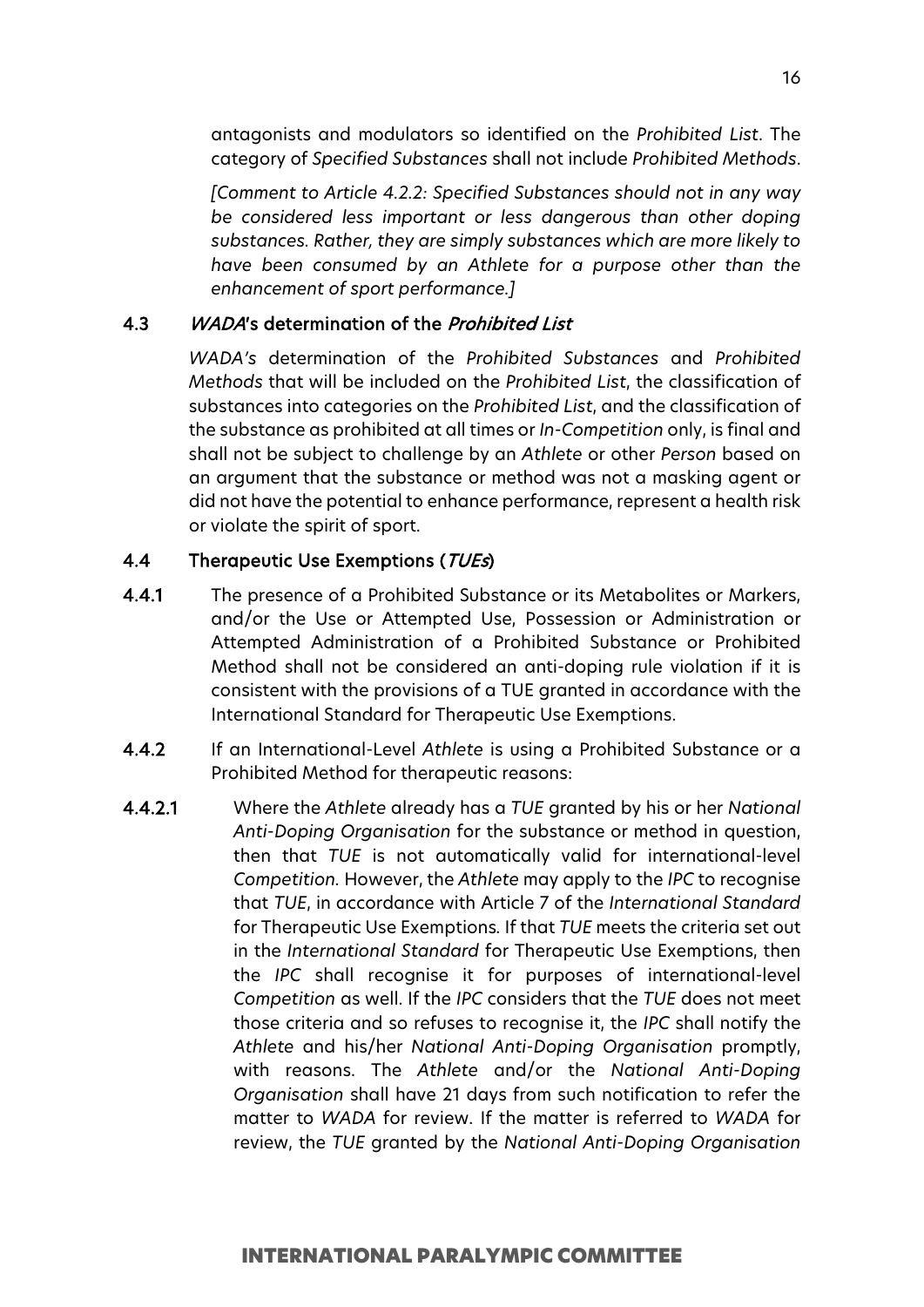remains valid for national-level *Competition* and *Out-of-Competition Testing* (but is not valid for international-level *Competition*) pending *WADA*'s decision. If the matter is not referred to *WADA* for review, the *TUE* becomes invalid for any purpose when the 21-day review deadline expires.

*[Comment to Article 4.4.2.1: Further to Articles 5.6 and 7.1(a) of the International Standard for Therapeutic Use Exemptions, the IPC may publish notice on its website [\(www.paralympic.org\)](http://www.paralympic.org/) that it will automatically recognise TUE decisions (or categories of such decisions, e.g., as to particular substances or methods) made by National Anti-Doping Organisations. If an Athlete's TUE falls into a category of automatically recognized TUEs, then he or she does not need to apply to the IPC for recognition of that TUE.*

*If the IPC refuses to recognise a TUE granted by a National Anti-Doping Organisation only because medical records or other information are missing that are needed to demonstrate satisfaction with the criteria in the International Standard for Therapeutic Use Exemptions, the matter should not be referred to WADA. Instead, the file should be completed and re-submitted to the IPC.]*

4.4.2.2 If the *Athlete* does not already have a *TUE* granted by his or her *National Anti-Doping Organisation* for the substance or method in question, the *Athlete* must apply directly to the *IPC* for a *TUE* in accordance with the process set out in the *International Standard*  for Therapeutic Use Exemptions using the form posted on IPCs website [\(www.paralympic.org\)](http://www.paralympic.org/). If the *IPC* denies the *Athlete*'s application, it must notify the *Athlete* promptly, with reasons. If the *IPC* grants the *Athlete*'s application, it shall notify not only the *Athlete* but also his/her *National Anti-Doping Organisation*. If the *National Anti-Doping Organisation* considers that the *TUE* does not meet the criteria set out in the *International Standard* for Therapeutic Use Exemptions, it has 21 days from such notification to refer the matter to *WADA* for review. If the *National Anti-Doping Organisation* refers the matter to *WADA* for review, the *TUE* granted by the *IPC* remains valid for international-level *Competition* and *Outof-Competition Testing* (but is not valid for national-level *Competition*) pending *WADA*'s decision. If the *National Anti-Doping Organisation* does not refer the matter to *WADA* for review, the *TUE* granted by the *IPC* becomes valid for national-level *Competitio*n as well when the 21-day review deadline expires.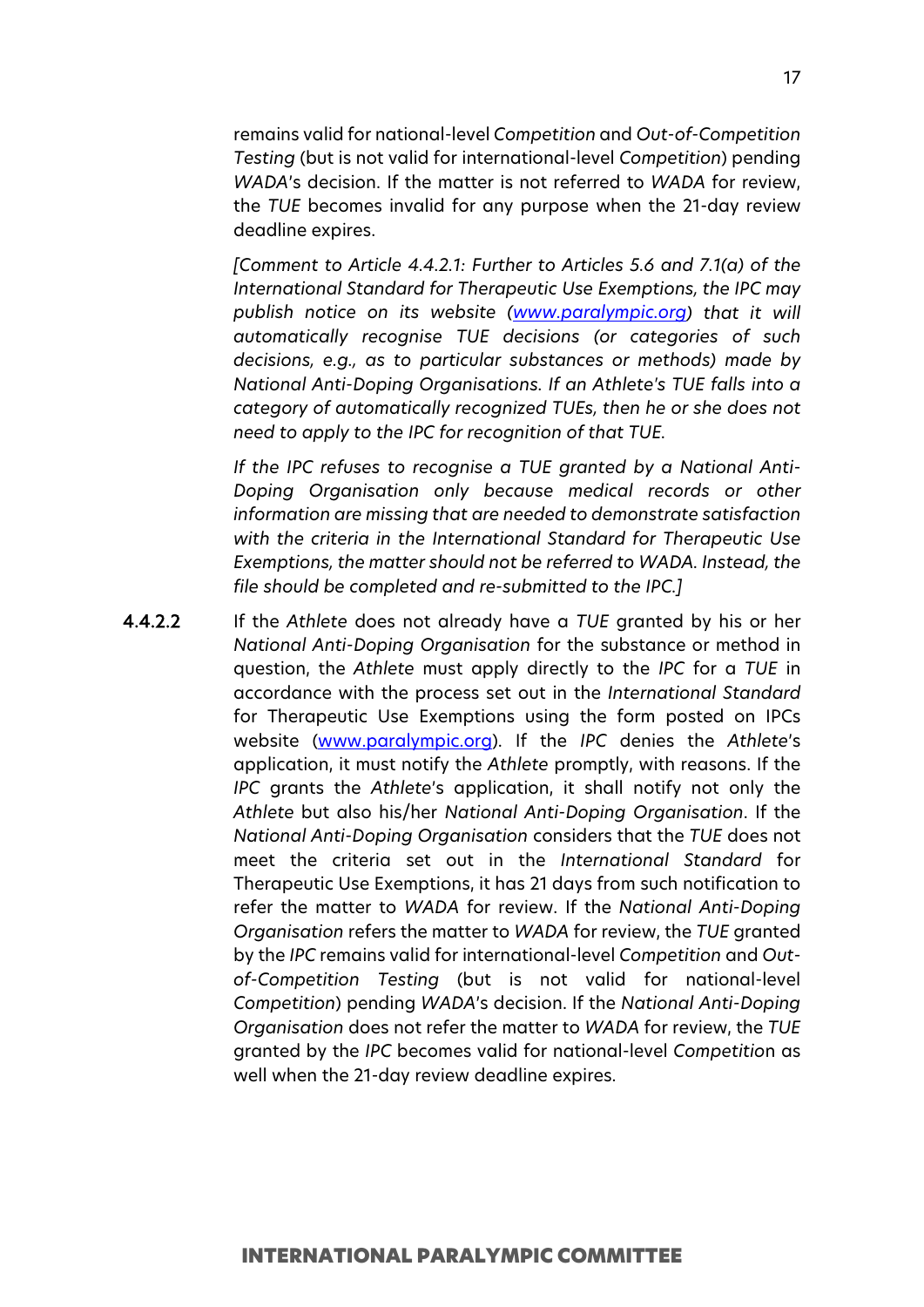*[Comment to Article 4.4.2: the IPC may agree with a National Anti-Doping Organisation that the National Anti-Doping Organisation will consider TUE applications on behalf of the IPC.]*

- 4.4.3 If the *IPC* chooses to test an *Athlete* who is not an *International-Level Athlete*, the *IPC* shall recognise a *TUE* granted to that *Athlete* by his or her *National Anti-Doping Organisation*. If the *IPC* chooses to test an *Athlete* who is not an *International-Level* or a *National-Level Athlete*, the *IPC* shall permit that *Athlete* to apply for a retroactive *TUE* for any *Prohibited Substance* or *Prohibited Method* he or she is using for therapeutic reasons.
- 4.4.4 An application to the *IPC* for grant or recognition of a *TUE* must be made as soon as the need arises and in any event (save in emergency or exceptional situations or where Article 4.3 of the *International Standard* for Therapeutic Use Exemptions applies) at least 30 days before the *Athlete's* next *Competition*. The *IPC* Medical Committee shall promptly evaluate and decide upon the application in accordance with the relevant provisions of the *International Standard* for Therapeutic Use Exemptions. Its decision shall be the final decision of the *IPC*, and shall be reported to *WADA* and other relevant *Anti-Doping Organisations*, including the *Athlete*'s *National Anti-Doping Organisation*, through *ADAMS*, in accordance with the *International Standard* for Therapeutic Use Exemptions.

*[Comment to Article 4.4.4: The submission of false or misleadingly incomplete information in support of a TUE application (including but not limited to the failure to advise of the unsuccessful outcome of a prior application to another Anti-Doping Organisation for such a TUE) may result in a charge of Tampering or Attempted Tampering under Article 2.5.*

*An Athlete should not assume that his/her application for grant or recognition of a TUE (or for renewal of a TUE) will be granted. Any Use or Possession or administration of a Prohibited Substance or Prohibited Method before an application has been granted is entirely at the Athlete's own risk.]* 

- 4.4.5 Expiration, cancellation, withdrawal or reversal of a *TUE*
- 4.4.5.1 A *TUE* granted pursuant to this *Code*: (a) shall expire automatically at the end of any term for which it was granted, without the need for any further notice or other formality; (b) may be cancelled if the *Athlete* does not promptly comply with any requirements or conditions imposed by the *IPC* Medical Committee upon grant of the *TUE*; (c) may be withdrawn by the *IPC* Medical Committee if it is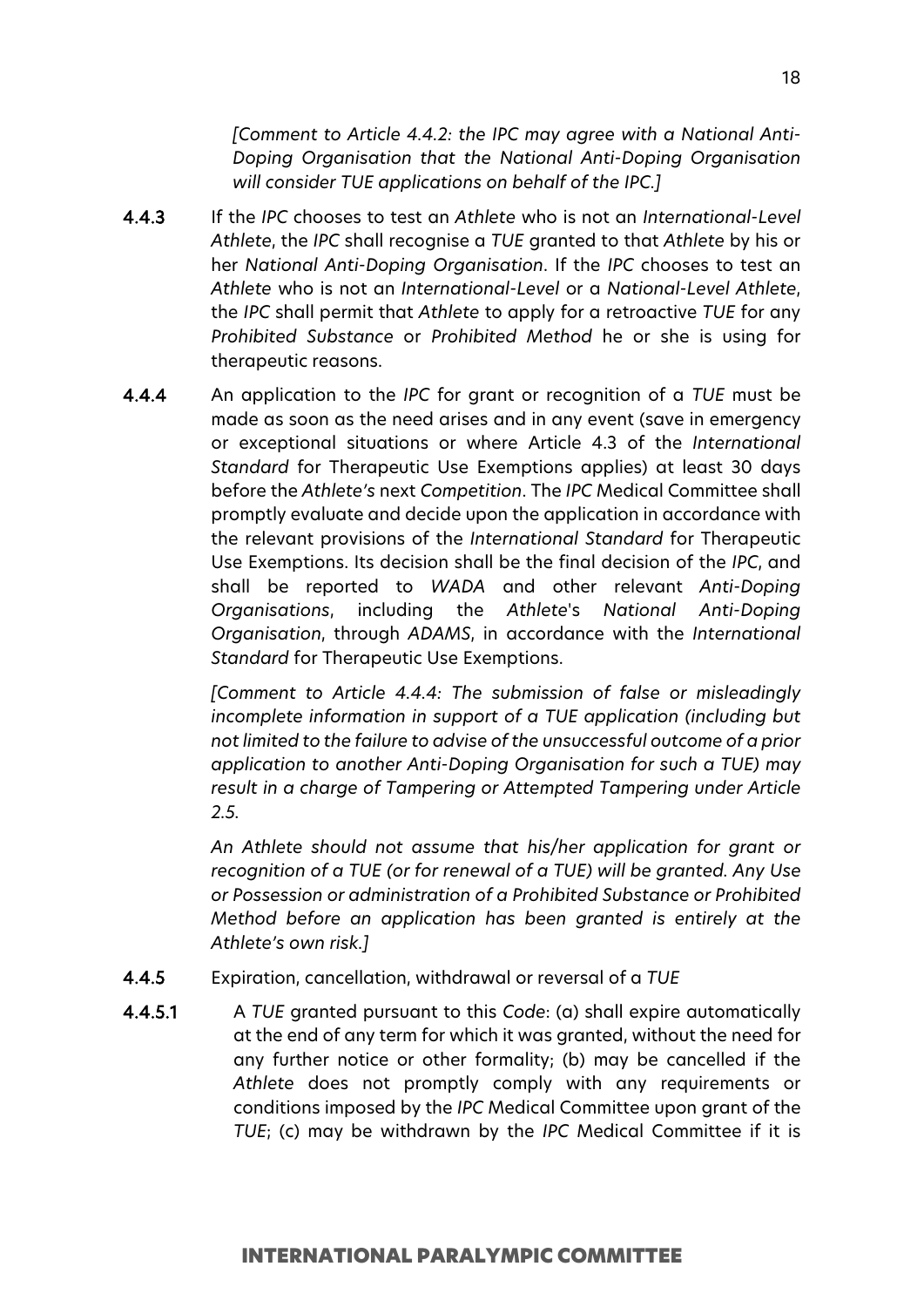subsequently determined that the criteria for grant of a *TUE* are not in fact met; or (d) may be reversed on review by *WADA* or on appeal.

- 4.4.5.2 In such event, the *Athlete* shall not be subject to any *Consequences* based on his/her *Use* or *Possession* or *Administration* of the *Prohibited Substance* or *Prohibited Method* in question in accordance with the *TUE* prior to the effective date of expiry, cancellation, withdrawal or reversal of the *TUE*. The review pursuant to Article 7.2 of any subsequent *Adverse Analytical Finding* shall include consideration of whether such finding is consistent with *Use* of the *Prohibited Substance* or *Prohibited Method* prior to that date, in which event no anti-doping rule violation shall be asserted.
- 4.4.6 Reviews and appeals of *TUE* decisions
- 4.4.6.1 *WADA* shall review any decision by the *IPC* not to recognise a *TUE* granted by the *National Anti-Doping Organisation* that is referred *to WADA* by the *Athlete* or the *Athlete's National Anti-Doping Organisation.* In addition, *WADA* shall review any decision by the *IPC* to grant a *TUE* that is referred *to WADA* by the *Athlete's National Anti-Doping Organisation*. *WADA* may review any other *TUE* decisions at any time, whether upon request by those affected or on its own initiative. If the *TUE* decision being reviewed meets the criteria set out in the *International Standard for Therapeutic Use Exemptions*, *WADA* will not interfere with it. If the *TUE* decision does not meet those criteria, *WADA* will reverse it.
- 4.4.6.2 Any *TUE* decision by the *IPC* (or by a *National Anti-Doping Organisation* where it has agreed to consider the application on behalf of the *IPC*) that is not reviewed by *WADA*, or that is reviewed by *WADA* but is not reversed upon review, may be appealed by the *Athlete* and/or the *Athlete's National Anti-Doping Organisation*  exclusively to *CAS*, in accordance with Article 13.

*[Comment to Article 4.4.6.2: In such cases, the decision being appealed is the IPC's TUE decision, not WADA's decision not to review the TUE decision or (having reviewed it) not to reverse the TUE decision. However, the deadline to appeal the TUE decision does not begin to run until the date that WADA communicates its decision. In any event, whether the decision has been reviewed by WADA or not, WADA shall be given notice of the appeal so that it may participate if it sees fit.]*

4.4.6.3 A decision by *WADA* to reverse a *TUE* decision may be appealed by the *Athlete,* the *National Anti-Doping Organisation* and/or the *IPC* exclusively to *CAS*, in accordance with Article 13.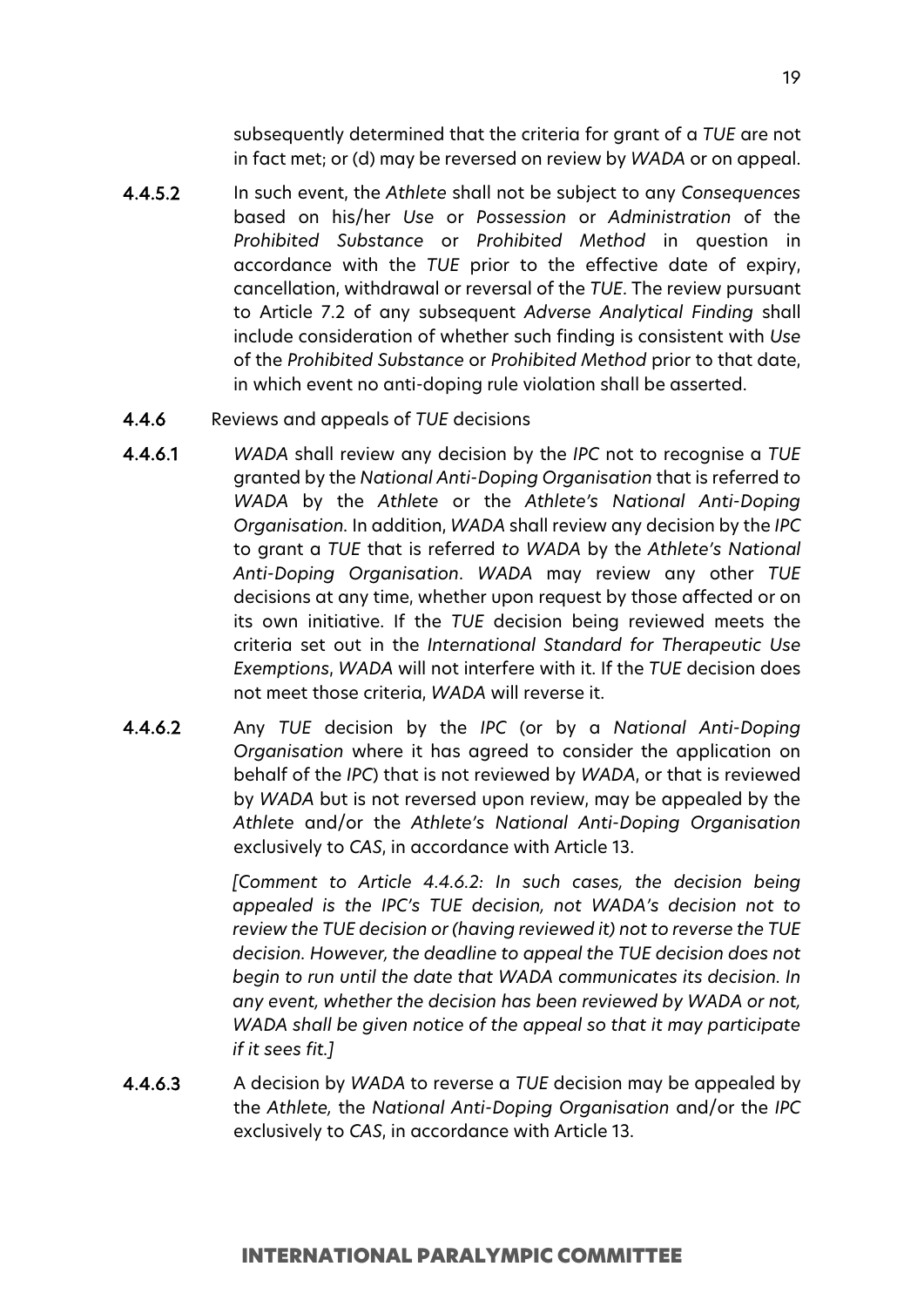A failure to take action within a reasonable time on a properly submitted application for grant/recognition of a *TUE* or for review of a *TUE* decision shall be considered a denial of the application.

# <span id="page-19-0"></span>**5 TESTING AND INVESTIGATIONS**

#### 5.1 Purpose of Testing and investigations

*Testing* and investigations shall only be undertaken for anti-doping purposes. They shall be conducted in conformity with the provisions of the *International Standard* for *Testing* and Investigations and the specific protocols of the *IPC* supplementing that *International Standard*.

- 5.1.1 *Testing* shall be undertaken to obtain analytical evidence as to the *Athlete*'s compliance (or non-compliance) with the strict *WADC* prohibition on the presence/*Use* of a *Prohibited Substance* or *Prohibited Method*. Test distribution planning, *Testing*, post-*Testing* activity and all related activities conducted by the *IPC* shall be in conformity with the *International Standard* for *Testing* and Investigations. The *IPC* shall determine the number of finishing placement tests, random tests and target tests to be performed, in accordance with the criteria established by the *International Standard*  for *Testing* and Investigations. All provisions of the *International Standard* for *Testing* and Investigations shall apply automatically in respect of all such *Testing.*
- 5.1.2 Investigations shall be undertaken:
- 5.1.2.1 in relation to *Atypical Findings* and *Adverse Passport Findings*, in accordance with Articles 7.4 and 7.5 respectively, gathering intelligence or evidence (including, in particular, analytical evidence) in order to determine whether an anti-doping rule violation has occurred under Article 2.1 and/or Article 2.2; and
- 5.1.2.2 in relation to other indications of potential anti-doping rule violations, in accordance with Articles 7.6 and 7.7, gathering intelligence or evidence (including, in particular, non-analytical evidence) in order to determine whether an anti-doping rule violation has occurred under any of Articles 2.2 to 2.10.
- 5.1.3 The *IPC* may obtain, assess and process anti-doping intelligence from all available sources, to inform the development of an effective, intelligent and proportionate test distribution plan, to plan *Target Testing*, and/or to form the basis of an investigation into a possible anti-doping rule violation(s).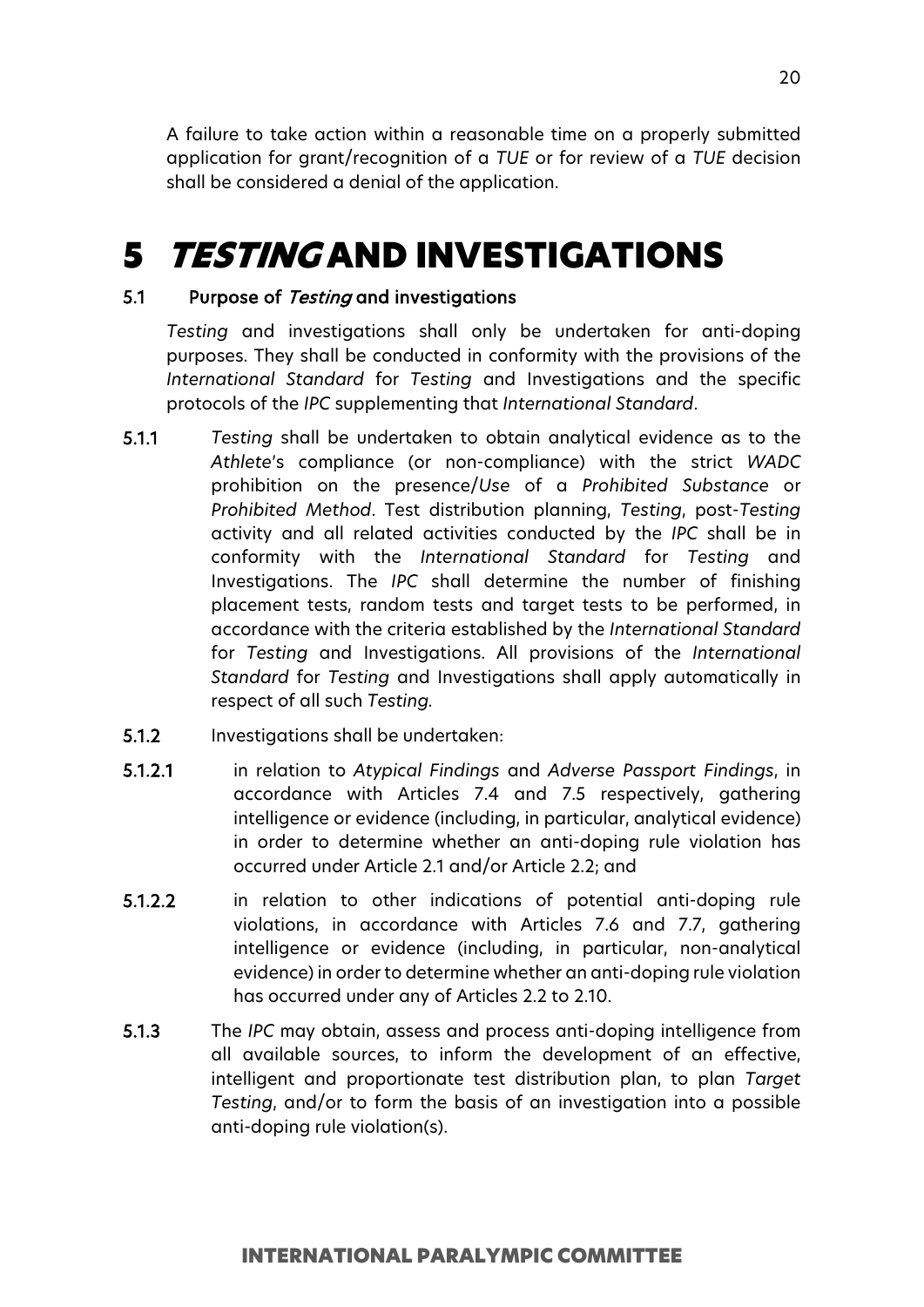## 5.2 Authority to conduct Testing

- 5.2.1 Subject to the jurisdictional limitations for *Event Testing* set out in Article 5.3 of the *WADC*, the *IPC* shall have *In-Competition* and *Out-of-Competition Testing* authority over all of the *Athletes* specified in the Preamble to this *Code*.
- 5.2.2 The *IPC* may require any *Athlete* over whom it has *Testing* authority (including any *Athlete* serving a period of *Ineligibility*) to provide a *Sample* at any time and at any place.

*[Comment to Article 5.2.2: Unless the Athlete has identified a 60-minute time-slot for Testing between the hours of 11pm and 6am, or has otherwise consented to Testing during that period, the IPC will not test an Athlete during that period unless it has a serious and specific suspicion that the Athlete may be engaged in doping. A challenge to whether the IPC had sufficient suspicion for Testing in that period shall not be a defence to an anti-doping rule violation based on such test or attempted test.]*

- 5.2.3 *WADA* shall have *In-Competition* and *Out-of-Competition Testing* authority as set out in Article 20.7.8 of the *WADC*.
- 5.2.4 If the *IPC* delegates or contracts any part of *Testing* to a *National Anti-Doping Organisation* (directly or through a *NPC*), that *National Anti-Doping Organisation* may collect additional *Samples* or direct the laboratory to perform additional types of analysis at the *National Anti-Doping Organisation*'s expense. If additional *Samples* are collected or additional types of analysis are performed, the *IPC* shall be notified.

## 5.3 Event Testing

- 5.3.1 Except as provided in Article 5.3 of the *WADC*, only a single organisation should be responsible for initiating and directing *Testing* at *Event Venues* during an *Event Period*. At *International Events* which are under jurisdiction of the *IPC* and for which the *IPC* has anti-doping authority, the collection of *Samples* shall be initiated and directed by the *IPC* (or any other member organisation which is the ruling body for the *Event*). At the request of the ruling body for an *Event*, any *Testing* during the *Event Period* outside of the *Event Venues* shall be coordinated with that ruling body.
- 5.3.2 If an *Anti-Doping Organisation* which would otherwise have *Testing* authority but is not responsible for initiating and directing *Testing* at an *Event* under jurisdiction of the *IPC* and for which the *IPC* has anti-doping authority*,* desires to conduct *Testing* of *Athletes* at the *Event Venues* during the *Event Period*, the *Anti-Doping Organisation* shall first confer with the *IPC* or ruling body of the *Event* to obtain permission to conduct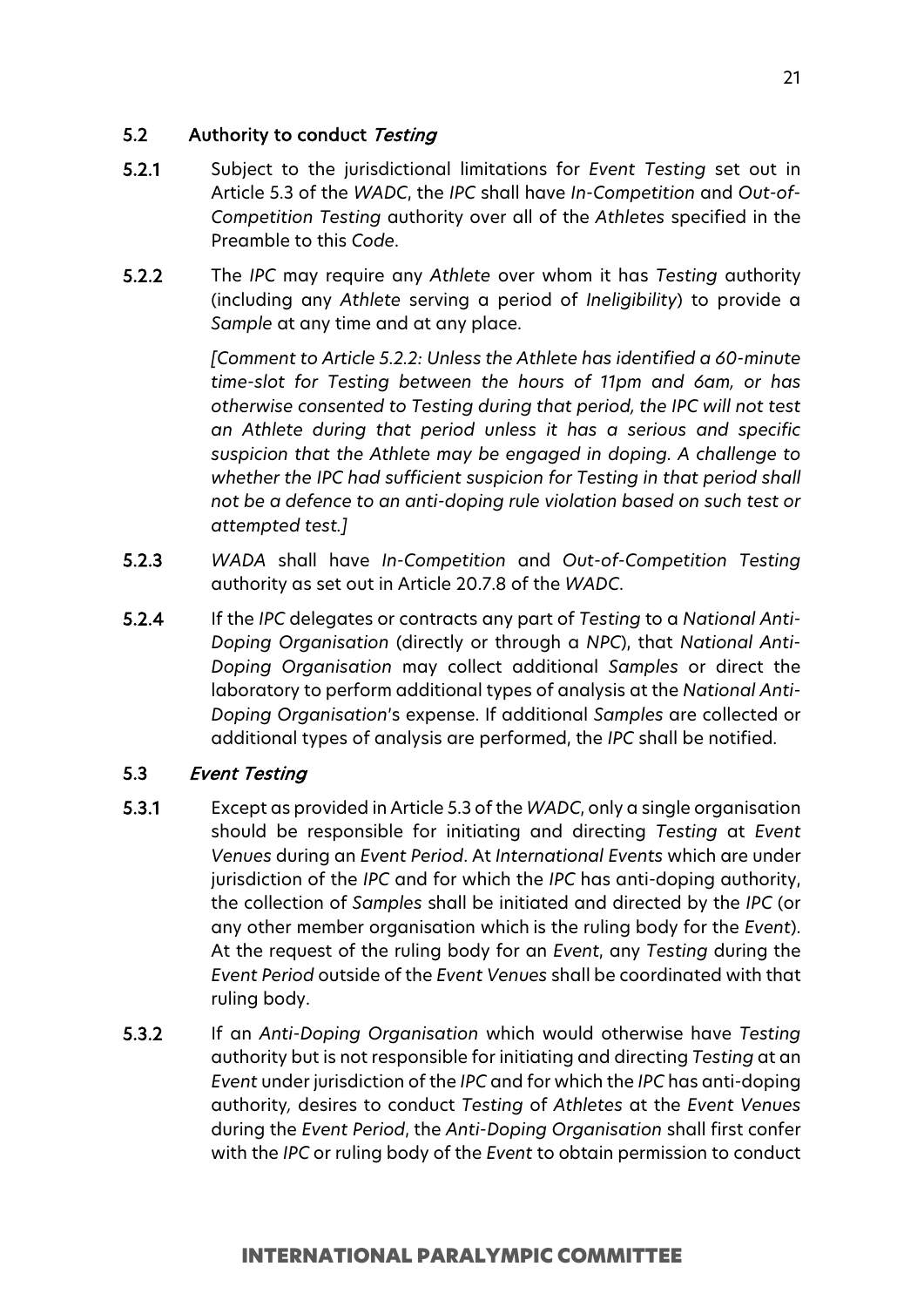and to co-ordinate such *Testing*. If the *Anti-Doping Organisation* is not satisfied with the response from the ruling body of the *Event*, the *Anti-Doping Organisation* may ask *WADA* for permission to conduct *Testing* and to determine how to coordinate such *Testing*, in accordance with the procedures set out in the *International Standard for Testing and Investigations*. *WADA* shall not grant approval for such *Testing* before consulting with and informing the ruling body for the *Event*. *WADA*'s decision shall be final and not subject to appeal. Unless otherwise provided in the authorisation to conduct *Testing*, such tests shall be considered *Out-of-Competition* tests*.* Results management for any such test shall be the responsibility of the *Anti-Doping Organisation* initiating the test unless provided otherwise in the rules of the ruling body of the *Event*.

#### 5.4 Test distribution planning

Consistent with the *International Standard* for *Testing* and Investigations*,*  and in co-ordination with other *Anti-Doping Organisation*s conducting *Testing* on the same *Athlete*s, the *IPC* shall develop and implement an effective, intelligent and proportionate Test Distribution Plan that prioritises appropriately between disciplines, categories of *Athletes*, types of *Testing*, types of *Samples* collected, and types of *Sample* analysis, all in compliance with the requirements of the *International Standard* for *Testing and Investigations*. The *IPC* shall provide *WADA* upon request with a copy of its current Test Distribution Plan.

#### 5.5 Co-ordination of Testing

Where reasonably feasible, *Testing* shall be co-ordinated through *ADAMS* or another system approved by *WADA* in order to maximise the effectiveness of the combined *Testing* effort and to avoid unnecessary repetitive *Testing*.

#### 5.6 Athlete whereabouts information

5.6.1 The *IPC* shall identify a *Registered Testing Pool* of those *Athletes* who are required to comply with the whereabouts requirements of the *International Standard* for *Testing* and Investigations, and shall make available through *ADAMS,* a list which identifies those *Athlete*s included in its *Registered Testing Pool* either by name or by clearly defined, specific criteria. The *IPC* shall co-ordinate with *National Anti-Doping Organisations* the identification of such *Athlete*s and the collecting of their whereabouts information. The *IPC* shall review and update as necessary its criteria for including *Athletes* in its *Registered Testing Pool*, and shall revise the membership of its *Registered Testing Pool* from time to time as appropriate in accordance with the set criteria.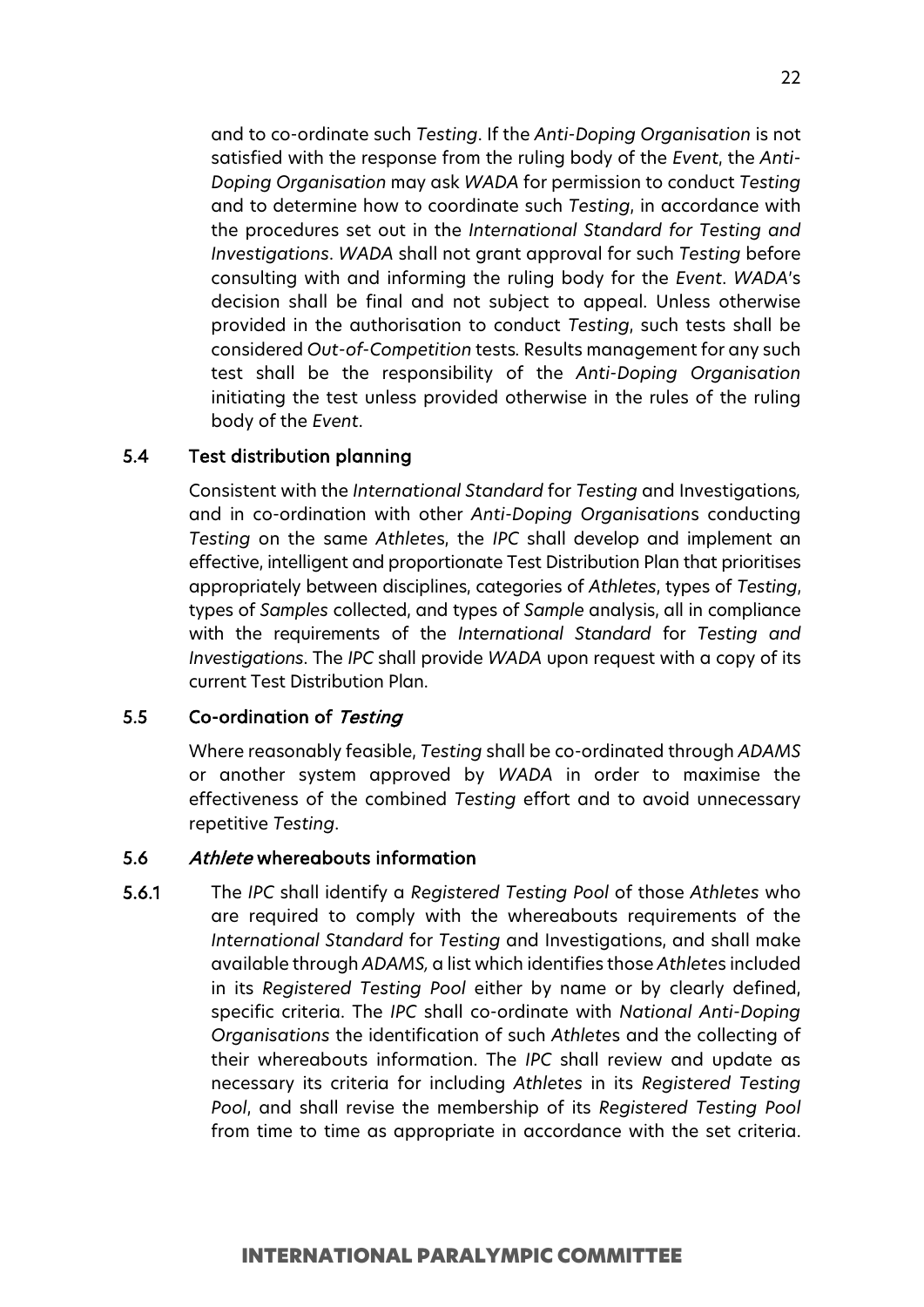*Athletes* shall be notified before they are included in a *Registered Testing Pool* and when they are removed from that pool. Each *Athlete* in the *Registered Testing Pool* shall do the following, in each case in accordance with the *International Standard* for *Testing and Investigations*: (a) advise the *IPC* of his/her whereabouts on a quarterly basis; (b) update that information as necessary so that it remains accurate and complete at all times; and (c) make him/herself available for *Testing* at such whereabouts.

- 5.6.2 For purposes of Article 2.4, an *Athlete's* failure to comply with the requirements of the *International Standard* for *Testing* and Investigations shall be deemed a filing failure or a missed test (as defined in the *International Standard* for *Testing* and Investigations) where the conditions set forth in the *International Standard* for *Testing*  and Investigations for declaring a filing failure or missed test are met.
- 5.6.3 An *Athlete* in the *IPC's Registered Testing Pool* shall continue to be subject to the obligation to comply with the whereabouts requirements of the *International Standard* for *Testing* and Investigations unless and until (a) the *Athlete* gives written notice to the *IPC* that he or she has retired or (b) the *IPC* has informed him or her that he or she no longer satisfies the criteria for inclusion in the *IPC's Registered Testing Pool*.
- 5.6.4 Whereabouts information relating to an *Athlete* shall be shared (through *ADAMS*) with *WADA* and other *Anti-Doping Organisations* having authority to test that *Athlete*, shall be maintained in strict confidence at all times, shall be used exclusively for the purposes set out in Article 5.6 of the *Code*, and shall be destroyed in accordance with the *International Standard* for the Protection of Privacy and Personal Information once it is no longer relevant for these purposes.
- 5.6.5 *Athlete* whereabouts information at *IPC Events*
- 5.6.5.1 For *Events* which are under the jurisdiction of the *IPC* and for which the *IPC* has anti-doping authority, where an *Athlete* is in a *Registered Testing Pool*, the *IPC* or Member ruling body of the *Event* may access his/her *Whereabouts Filings* (as defined in the *International Standard* for *Testing* and Investigations) for the period for which the *Athlete* is subject to ruling body's *Testing* authority. The ruling body will access the *Athlete's Whereabouts Filings* not via the *Athlete* but rather via the *International Federation* or *National Anti-Doping Organisation* that is receiving the *Athlete's Whereabouts Filings*. The ruling body will not require the *Athlete* to file any different whereabouts information with it.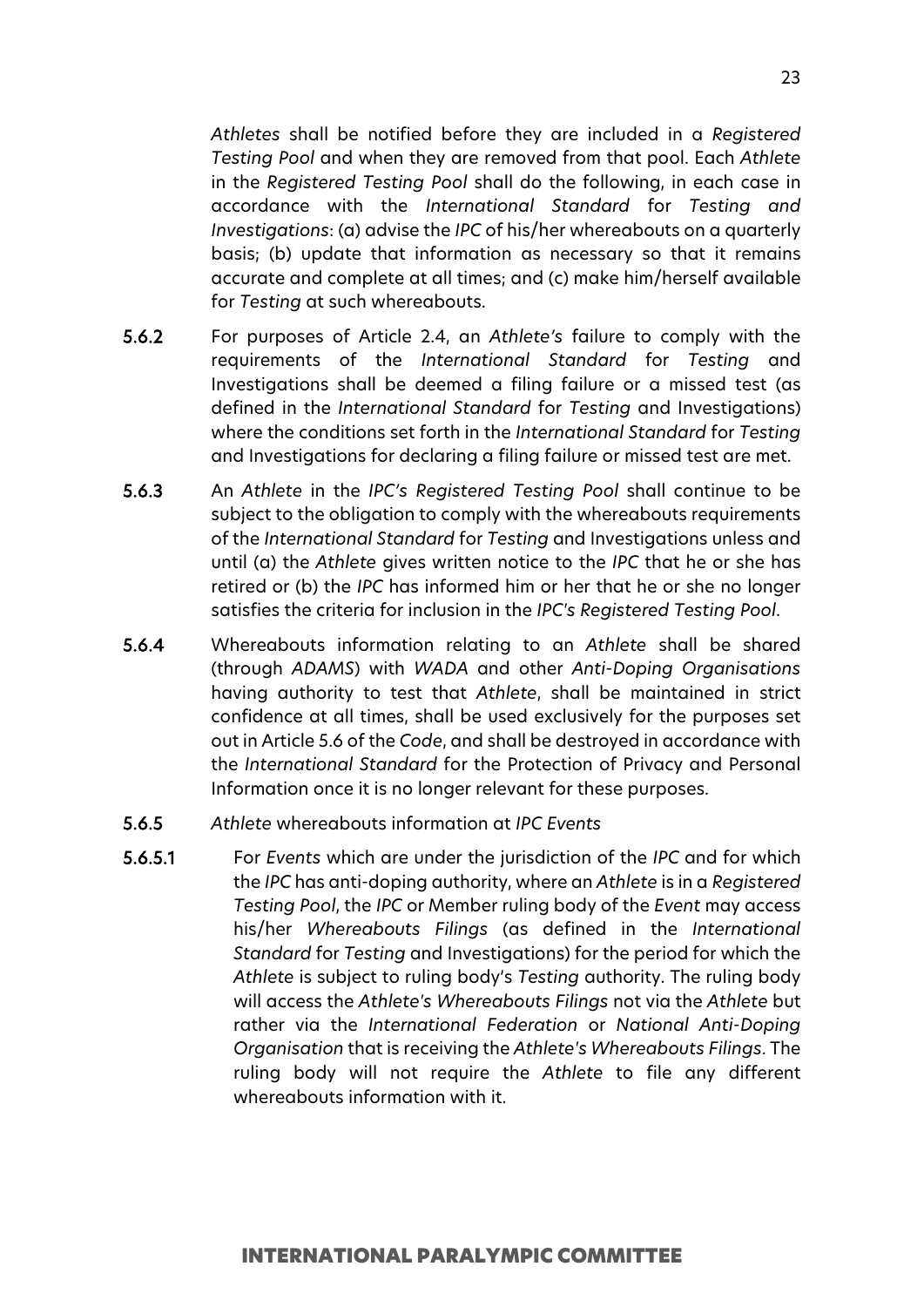5.6.5.2 For *Events* which under the jurisdiction of the *IPC* and for which the *IPC* has anti-doping authority, where an *Athlete* is not in a *Registered Testing Pool* in the period for which the *Athlete* is subject to the ruling body's *Testing* authority, the ruling body may require him/her to provide such information about his/her whereabouts in that period as it deems necessary and proportionate in order to conduct *Testing*  upon him/her, up to and including information equivalent to the *Whereabouts Filings* that an *Athlete* would have to make in accordance with the *International Standard for Testing and Investigations* if he/she were in a *Registered Testing Pool*. Where an *Athlete* who is not in a *Registered Testing Pool* is required to submit whereabouts information to the ruling body, or an *NPC* is required to do so, the ruling body may impose consequences upon him or her, or the *NPC*, for failure to do so.

## 5.7 Retired Athletes returning to Competition

- 5.7.1 An *Athlete* in the *IPC's Registered Testing Pool* who has given notice of retirement to the *IPC* may not resume competing in *International Events*  or *National Events* until he or she has given the *IPC* written notice of his/her intent to resume competing and has made him/herself available for *Testing* for a period of six months before returning to *Competition*, including (if requested) complying with the whereabouts requirements of the *International Standard* for *Testing* and Investigations. *WADA*, in consultation with the *IPC* and the *Athlete's National Anti-Doping Organisation*, may grant an exemption to the six-month written notice rule where the strict application of that rule would be manifestly unfair to an *Athlete*. This decision may be appealed under Article 13. Any competitive results obtained in violation of this Article 5.7.1 shall be *Disqualified*.
- 5.7.2 If an *Athlete* retires from sport while subject to a period of *Ineligibility*  and then wishes to return to active competition in sport, the *Athlete*  shall not compete in *International Events* or *National Events* until the *Athlete* has made him/herself available for *Testing* by giving six months prior written notice (or notice equivalent to the period of *Ineligibility*  remaining as of the date the *Athlete* retired, if that period was longer than six months) to the *IPC* and to his/her *National Anti-Doping Organisation*.

#### 5.8 Ineligible Athletes returning to Competition

#### 5.8.1 Reinstatement *Testing*

As a condition to regaining eligibility at the end of a specified period of *Ineligibility*, an *Athlete* must, during any period of *Provisional*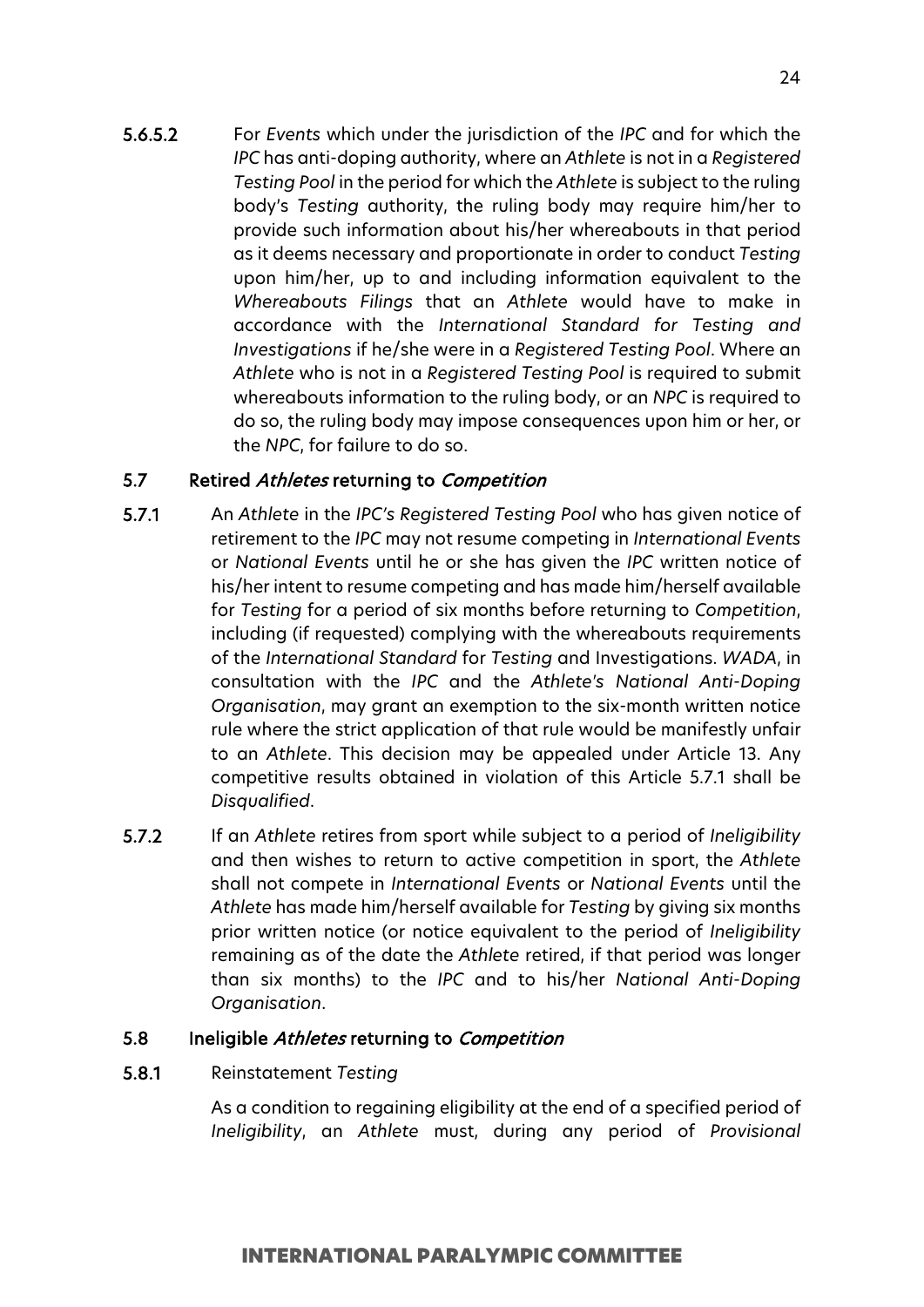*Suspension* or *Ineligibility*, make him or herself available for *Out-of-Competition Testing* by the *IPC*, and must, if requested, provide current and accurate whereabouts information. The *Athlete* must give at least six months prior written notice to the *IPC* and to his/her *National Anti-Doping Organisation* of the intention to return to competition.

### 5.8.2 Request for reinstatement

*Athletes* or other *Persons* sanctioned under the *Code* who wish to resume their eligibility must request in writing reinstatement of sport eligibility upon completion of the *Ineligibility* period.

# <span id="page-24-0"></span>6 ANALYSIS OF SAMPLES

*Samples* shall be analysed in accordance with the following principles:

#### 6.1 Use of accredited and approved laboratories

For purposes of Article 2.1, *Samples* shall be analysed only in laboratories accredited or otherwise approved by *WADA*. The choice of the *WADA*accredited or *WADA*-approved laboratory used for the *Sample* analysis shall be determined exclusively by the *IPC*.

*[Comment to Article 6.1: Violations of Article 2.1 may be established only by Sample analysis performed by a laboratory accredited or otherwise approved by WADA. Violations of other Articles may be established using analytical results from other laboratories so long as the results are reliable.]*

#### 6.2 Purpose of analysis of Samples

6.2.1 *Samples* shall be analysed to detect *Prohibited Substances* and *Prohibited Methods* and other substances as may be directed by *WADA* pursuant to the Monitoring Programme described in Article 4.5 of the *WADC*; or to assist the *IPC* in profiling relevant parameters in an *Athlete*'s urine, blood or other matrix, including DNA or genomic profiling; or for any other legitimate anti-doping purpose. *Samples* may be collected and stored for future analysis.

> *[Comment to Article 6.2.1: For example, relevant profile information could be used to direct Target Testing or to support an anti-doping rule violation proceeding under Article 2.2, or both.]*

6.2.2 The *IPC* shall ask laboratories to analyse *Samples* in conformity with Article 6.4 of the *WADC* and Article 4.7 of the *International Standard* for *Testing* and Investigations.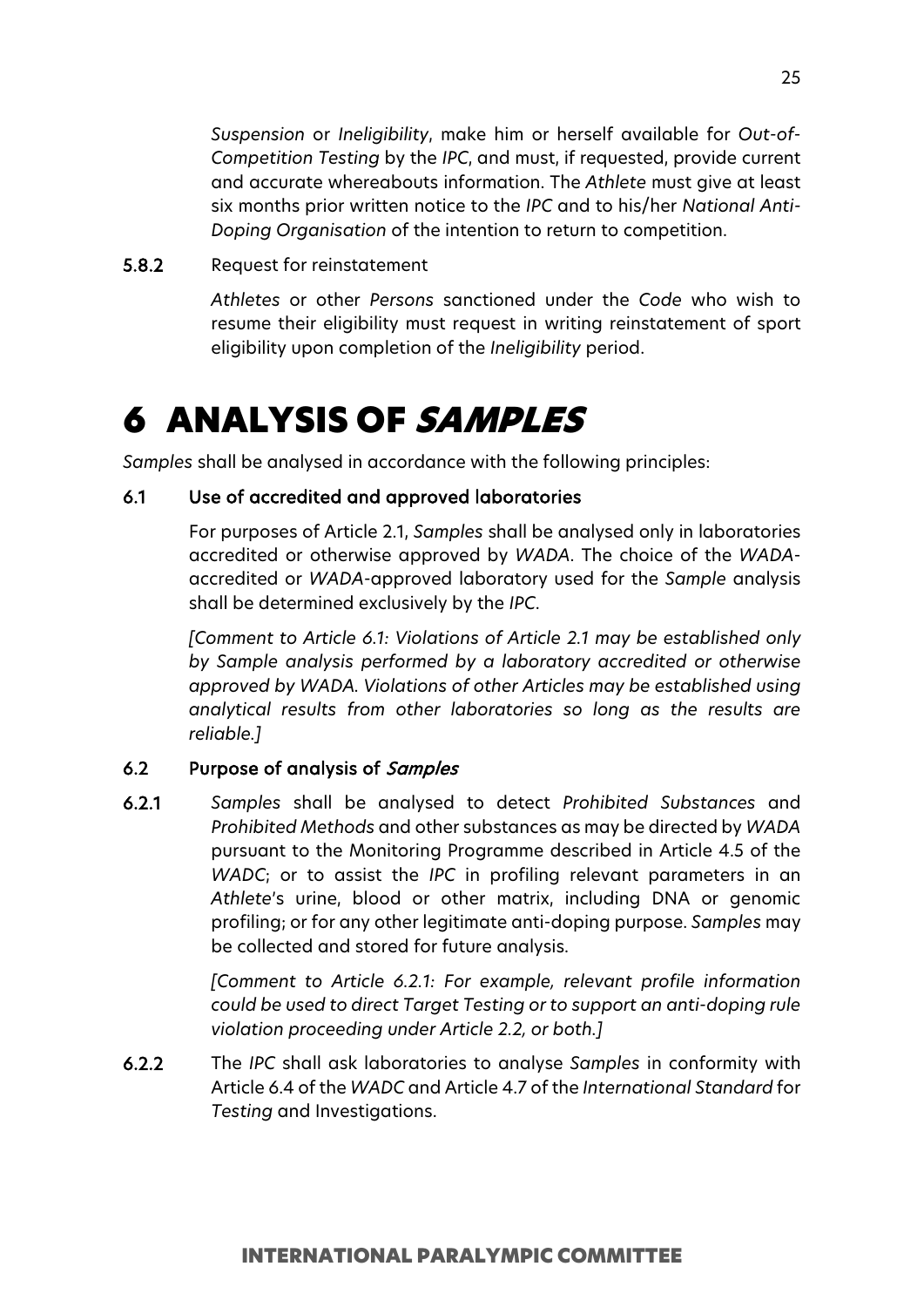#### 6.3 Research on Samples

No *Sample* may be used for research without the *Athlete's* written consent. *Samples* used for purposes other than Article 6.2 shall have any means of identification removed such that they cannot be traced back to a particular *Athlete*.

## 6.4 Standards for *Sample* analysis and reporting

Laboratories shall analyse *Samples* and report results in conformity with the *International Standard for Laboratories*. To ensure effective *Testing*, the Technical Document referenced at Article 5.4.1 of the *WADC* will establish risk assessment-based *Sample* analysis menus appropriate for particular sports and sport disciplines, and laboratories shall analyse *Samples* in conformity with those menus, except as follows:

- 6.4.1 The *IPC* may request that laboratories analyse its *Samples* using more extensive menus than those described in the Technical Document.
- 6.4.2 The *IPC* may request that laboratories analyse its *Samples* using less extensive menus than those described in the Technical Document only if it has satisfied *WADA* that, because of the particular circumstances of its sport, as set out in its Test distribution plan, less extensive analysis would be appropriate.
- 6.4.3 As provided in the *International Standard* for Laboratories, laboratories at their own initiative and expense may analyse *Samples* for *Prohibited Substances* or *Prohibited Methods* not included on the *Sample* analysis menu described in the Technical Document or specified by the *Testing*  authority. Results from any such analysis shall be reported and have the same validity and consequence as any other analytical result.

*[Comment to Article 6.4: The objective of this Article is to extend the principle of "intelligent Testing" to the Sample analysis menu so as to most effectively and efficiently detect doping. It is recognised that the resources available to fight doping are limited and that increasing the Sample analysis menu may, in some sports and countries, reduce the number of Samples which can be analysed.]*

## 6.5 Further analysis of Samples

Any *Sample* may be stored and subsequently subjected to further analysis for the purposes set out in Article 6.2: (a) by *WADA* at any time; and/or (b) by the *IPC* at any time before both the A and B *Sample* analytical results (or A *Sample* result where B *Sample* analysis has been waived or will not be performed) have been communicated by the *IPC* to the *Athlete* as the asserted basis for an Article 2.1 anti-doping rule violation. Such further analysis of *Samples* shall conform with the requirements of the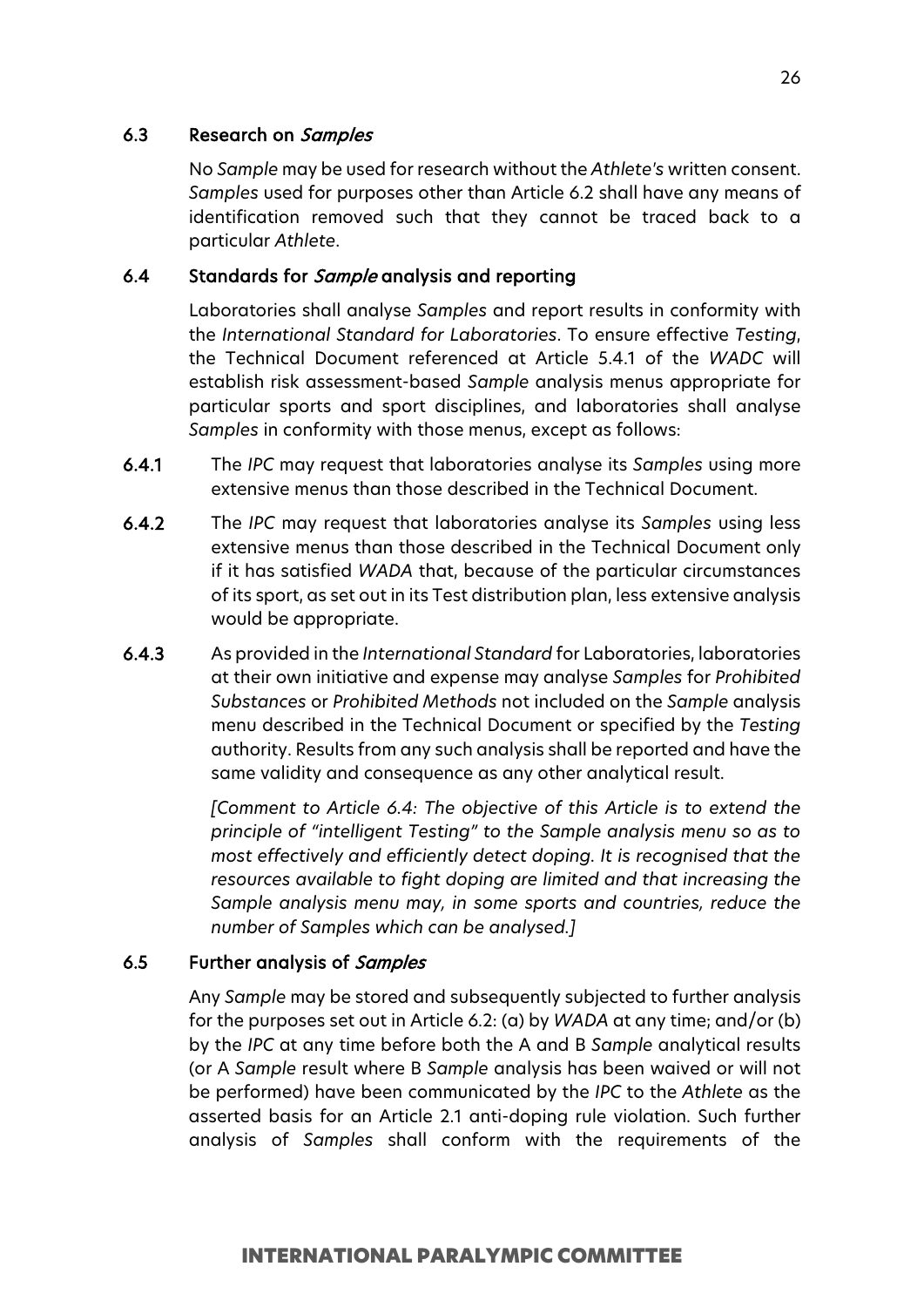*International Standard* for Laboratories and the *International Standard*  for *Testing* and Investigations.

# <span id="page-26-0"></span>7 RESULTS MANAGEMENT

#### 7.1 Responsibility for conducting results management

The circumstances in which the *IPC* shall take responsibility for conducting results management in respect of anti-doping rule violations involving *Athletes* and other *Persons* under its jurisdiction shall be determined by reference to and in accordance with Article 7 of the *WADC*.

## 7.2 Review of Adverse Analytical Findings from tests initiated by the IPC

Results management in respect of the results of tests initiated by the *IPC*, including at *Events* which are under the jurisdiction of the *IPC* for which the *IPC* has anti-doping authority, and including tests performed by *WADA* pursuant to agreement with the *IPC*, shall proceed as follows:

- 7.2.1 The results from all analyses must be sent to the *IPC* in encoded form, in a confidential report of the laboratory. All communication must be conducted in confidentiality and in conformity with *ADAMS*.
- 7.2.2 Upon receipt of an *Adverse Analytical Finding*, the *IPC* shall conduct a review to determine whether: (a) an applicable *TUE* has been granted or will be granted as provided in the *International Standard* for Therapeutic Use Exemptions, or (b) there is any apparent departure from the *International Standard* for *Testing* and Investigations or *International Standard* for Laboratories that caused the *Adverse Analytical Finding*.
- 7.2.3 If the review of an *Adverse Analytical Finding* under Article 7.2.2 reveals an applicable *TUE* or departure from *the International Standard* for *Testing* and Investigations or the *International Standard* for Laboratories that caused the *Adverse Analytical Finding*, the entire test shall be considered negative and the *Athlete*, the *Athlete*'s *National Anti-Doping Organisation* and *WADA* shall be so informed.

#### 7.3 Notification after review regarding Adverse Analytical Findings

7.3.1 If the review of an *Adverse Analytical Finding* under Article 7.2.2 does not reveal an applicable *TUE* or entitlement to a *TUE* as provided in the *International Standard* for Therapeutic Use Exemptions, or departure from the *International Standards* for Testing and Investigations or the *International Standard* for Laboratories that caused the *Adverse Analytical Finding*, the *IPC* shall promptly notify the *Athlete*, and simultaneously the *Athlete's National Anti-Doping Organisation* and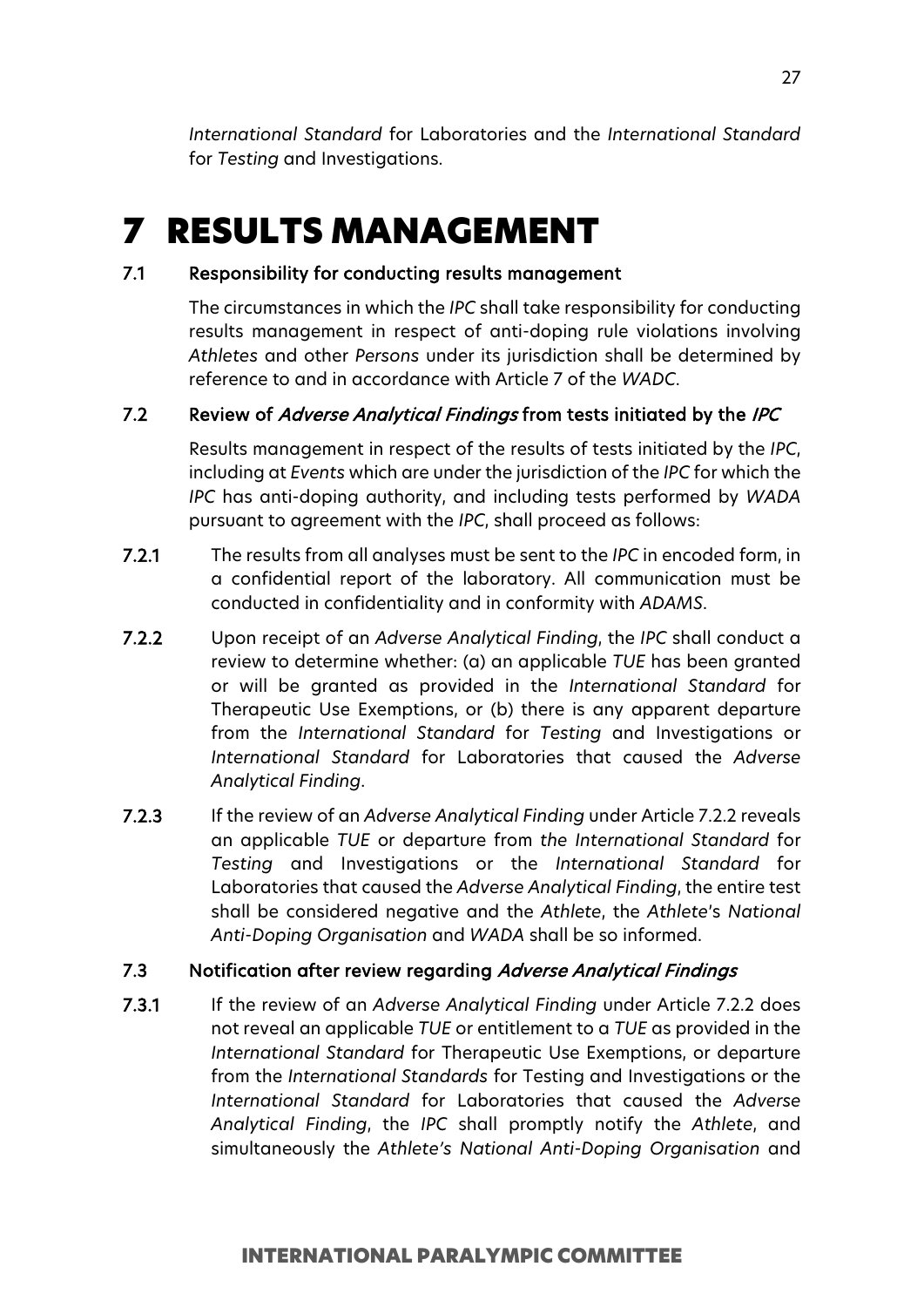*WADA*, in the manner set out in Article 14.1, of: (a) the *Adverse Analytical Finding*; (b) the anti-doping rule violated; (c) the *Athlete*'s right to promptly request the analysis of the B *Sample* or, failing such request, that the B *Sample* analysis may be deemed waived; (d) the scheduled date, time and place for the B *Sample* analysis if the *Athlete* or the *IPC* chooses to request an analysis of the B *Sample*; (e) the opportunity for the *Athlete* and/or the *Athlete*'s representative to attend the B *Sample* opening and analysis in accordance with the *International Standard* for Laboratories if such analysis is requested; and (f) the *Athlete*'s right to request copies of the A and B *Sample* laboratory documentation package which includes information as required by the *International Standard* for Laboratories. If the *IPC* decides not to bring forward the *Adverse Analytical Finding* as an anti-doping rule violation, it shall so notify the *Athlete*, the *Athlete*'s *National Anti-Doping Organisation* and *WADA*.

- 7.3.2 Where requested by the *Athlete* or the *IPC*, arrangements shall be made to analyse the B *Sample* in accordance with the *International Standard for Laboratories*. An *Athlete* may accept the A *Sample* analytical results by waiving the requirement for B *Sample* analysis. The *IPC* may nonetheless elect to proceed with the B *Sample* analysis.
- 7.3.3 The *Athlete* and/or his representative shall be allowed to be present at the analysis of the B *Sample*. Also, a representative of the *IPC* and a representative of the *Athlete*'s *NPC* shall be allowed to be present.
- 7.3.4 If the B *Sample* analysis does not confirm the A *Sample* analysis, then (unless the *IPC* takes the case forward as an anti-doping rule violation under Article 2.2) the entire test shall be considered negative and the *Athlete*, the *Athlete*'s *National Anti-Doping Organisation* and *WADA* shall be so informed.
- 7.3.5 If the B *Sample* analysis confirms the A *Sample* analysis, the findings shall be reported to the *Athlete*, the *Athlete*'s *National Anti-Doping Organisation* and to *WADA*.

#### 7.4 Review of Atypical Findings

- 7.4.1 As provided in the *International Standard* for Laboratories, in some circumstances laboratories are directed to report the presence of *Prohibited Substances*, which may also be produced endogenously, as *Atypical Findings*, i.e., as findings that are subject to further investigation.
- 7.4.2 Upon receipt of an *Atypical Finding*, the *IPC* shall conduct a review to determine whether: (a) an applicable *TUE* has been granted or will be granted as provided in the *International Standard* for Therapeutic Use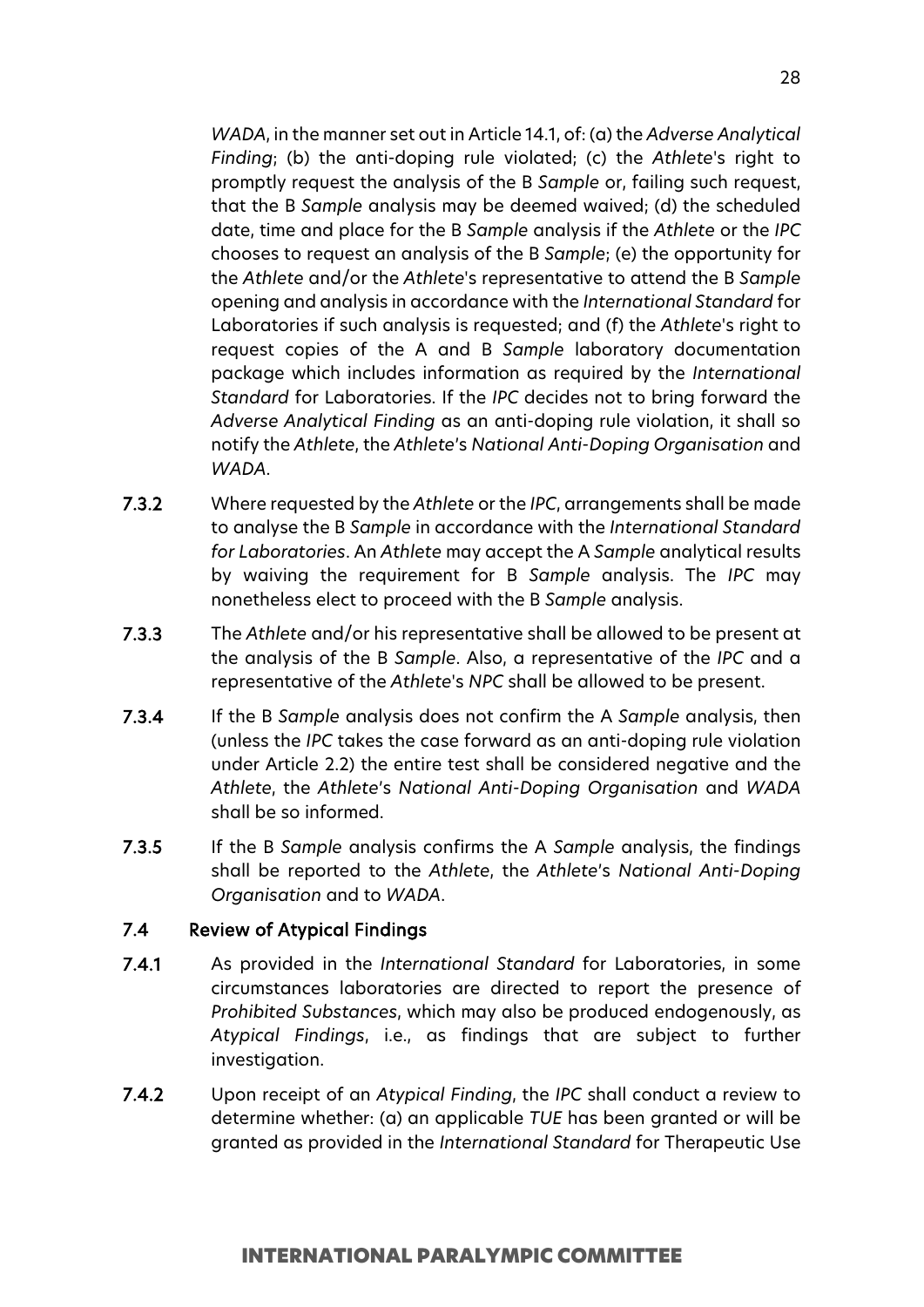Exemptions, or (b) there is any apparent departure from the *International Standard* for *Testing* and Investigations or *International Standard* for Laboratories that caused the *Atypical Finding.*

- 7.4.3 If the review of an *Atypical Finding* under Article 7.4.2 reveals an applicable *TUE* or departure from the *International Standard* for *Testing* and Investigations or the *International Standard* for Laboratories that caused the *Atypical Finding*, the entire test shall be considered negative and the *Athlete*, the *Athlete*'s *National Anti-Doping Organisation* and *WADA* shall be so informed.
- 7.4.4 If that review does not reveal an applicable *TUE* or departure from the *International Standard* for *Testing* and Investigations or the *International Standard* for Laboratories that caused the *Atypical Finding*, the *IPC* shall conduct the required investigation or cause it to be conducted. After the investigation is completed, either the *Atypical Finding* will be brought forward as an *Adverse Analytical Finding*, in accordance with Article 7.3.1, or else the *Athlete,* the *Athlete*'s *National Anti-Doping Organisation* and *WADA* shall be notified that the *Atypical Finding* will not be brought forward as an *Adverse Analytical Finding*.
- 7.4.5 The *IPC* will not provide notice of an *Atypical Finding* until it has completed its investigation and has decided whether it will bring the *Atypical Finding* forward as an *Adverse Analytical Finding* unless one of the following circumstances exists:
- 7.4.5.1 If the *IPC* determines the B *Sample* should be analysed prior to the conclusion of its investigation, it may conduct the B *Sample* analysis after notifying the *Athlete*, with such notice to include a description of the *Atypical Finding* and the information described in Article 7.3.1(d)-(f).
- 7.4.5.2 If the *IPC* is asked (a) by a *Major Event Organisation* shortly before one of its *International Events*, or (b) by a sport organisation responsible for meeting an imminent deadline for selecting *Team* members for an *International Event*, to disclose whether any *Athlete*  identified on a list provided by the *Major Event Organisation* or sport organisation has a pending *Atypical Finding*, the *IPC* shall so advise the *Major Event Organisation* or sports organisation after first providing notice of the *Atypical Finding* to the *Athlete.*

#### 7.5 Review of Atypical Passport Findings and Adverse Passport Findings

Review of *Atypical Passport Findings* and *Adverse Passport Findings* shall take place as provided in the *International Standard* for *Testing* and Investigations and *International Standard* for Laboratories. At such time as the *IPC* is satisfied that an anti-doping rule violation has occurred, it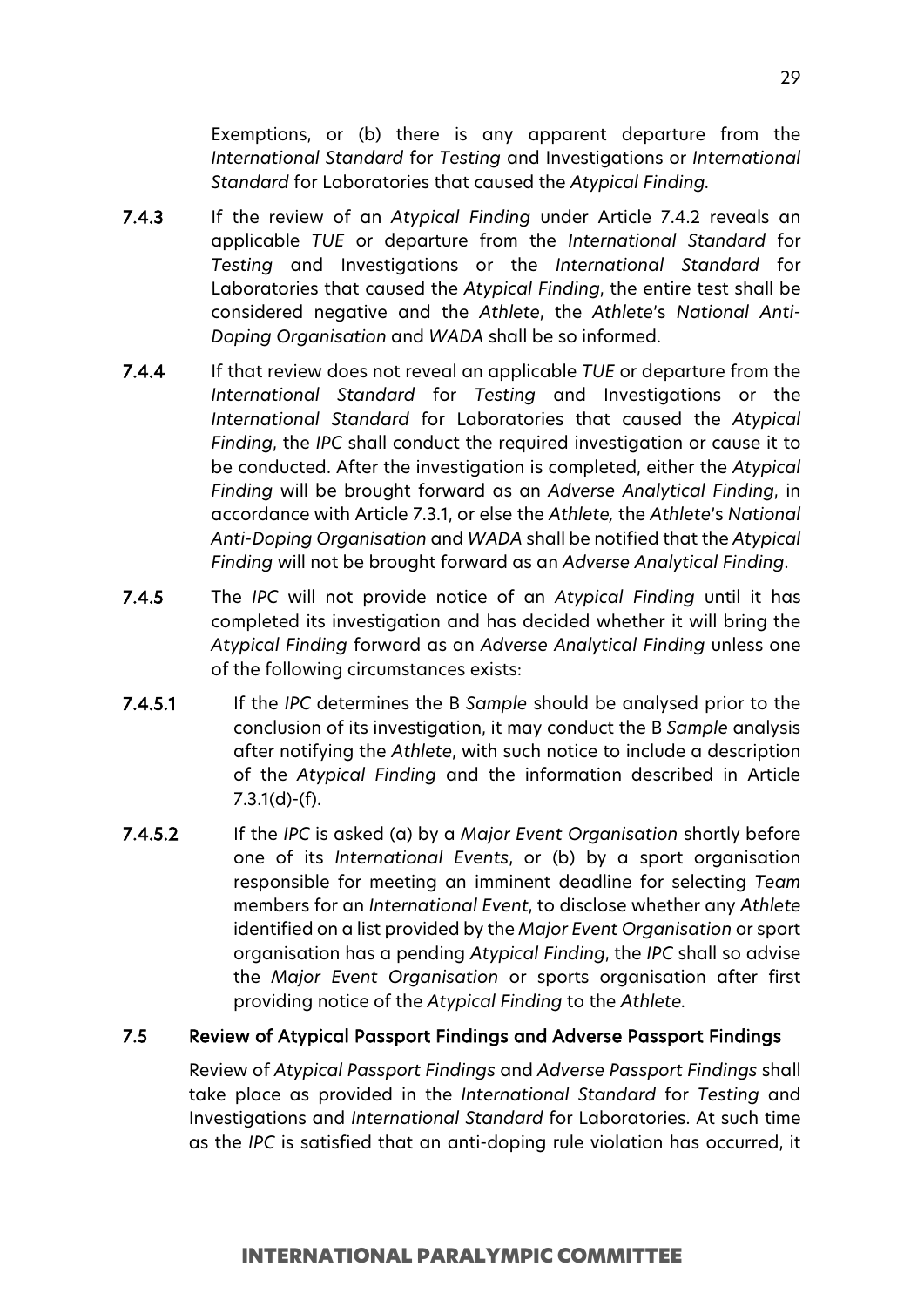shall promptly give the *Athlete* (and simultaneously the *Athlete's National Anti-Doping Organisation* and *WADA*) notice of the anti-doping rule violation asserted and the basis of that assertion.

## 7.6 Review of whereabouts failures

The *IPC* shall review potential filing failures and missed tests, as defined in the *International Standard* for *Testing* and Investigations, in respect of *Athletes* who file their whereabouts information with the *IPC*, in accordance with the *International Standard* for *Testing* and Investigations. At such time as the *IPC* is satisfied that an Article 2.4 antidoping rule violation has occurred, it shall promptly give the *Athlete* (and simultaneously the *Athlete's National Anti-Doping Organisation* and *WADA*) notice that it is asserting a violation of Article 2.4 and the basis of that assertion.

## 7.7 Review of other anti-doping rule violations not covered by Articles 7.2– 7.6

The *IPC* shall conduct any follow-up investigation required into a possible anti-doping rule violation not covered by Articles 7.2-7.6. At such time as the *IPC* is satisfied that an anti-doping rule violation has occurred, it shall promptly give the *Athlete* or other *Person* (and simultaneously the *Athlete's*  or other *Person's National Anti-Doping Organisation* and *WADA*) notice of the anti-doping rule violation asserted and the basis of that assertion.

## 7.8 Identification of prior anti-doping rule violations

Before giving an *Athlete* or other *Person* notice of an asserted anti-doping rule violation as provided above, the *IPC* shall refer to *ADAMS* and contact *WADA* and other relevant *Anti-Doping Organisations* to determine whether any prior anti-doping rule violation exists.

## 7.9 Provisional Suspensions

- 7.9.1 Mandatory *Provisional Suspension*: If analysis of an A *Sample* has resulted in an *Adverse Analytical Finding* for a *Prohibited Substance* that is not a *Specified Substance*, or for a *Prohibited Method*, and a review in accordance with Article 7.2.2 does not reveal an applicable *TUE* or departure from the *International Standard* for Testing and Investigations or the *International Standard* for Laboratories that caused the *Adverse Analytical Finding*, a *Provisional Suspension* shall be imposed upon or promptly after the notification described in Articles 7.2, 7.3 or 7.5.
- 7.9.2 Optional *Provisional Suspension*: In case of an *Adverse Analytical Finding* for a *Specified Substance*, or in the case of any other antidoping rule violations not covered by Article 7.9.1, the *IPC* may impose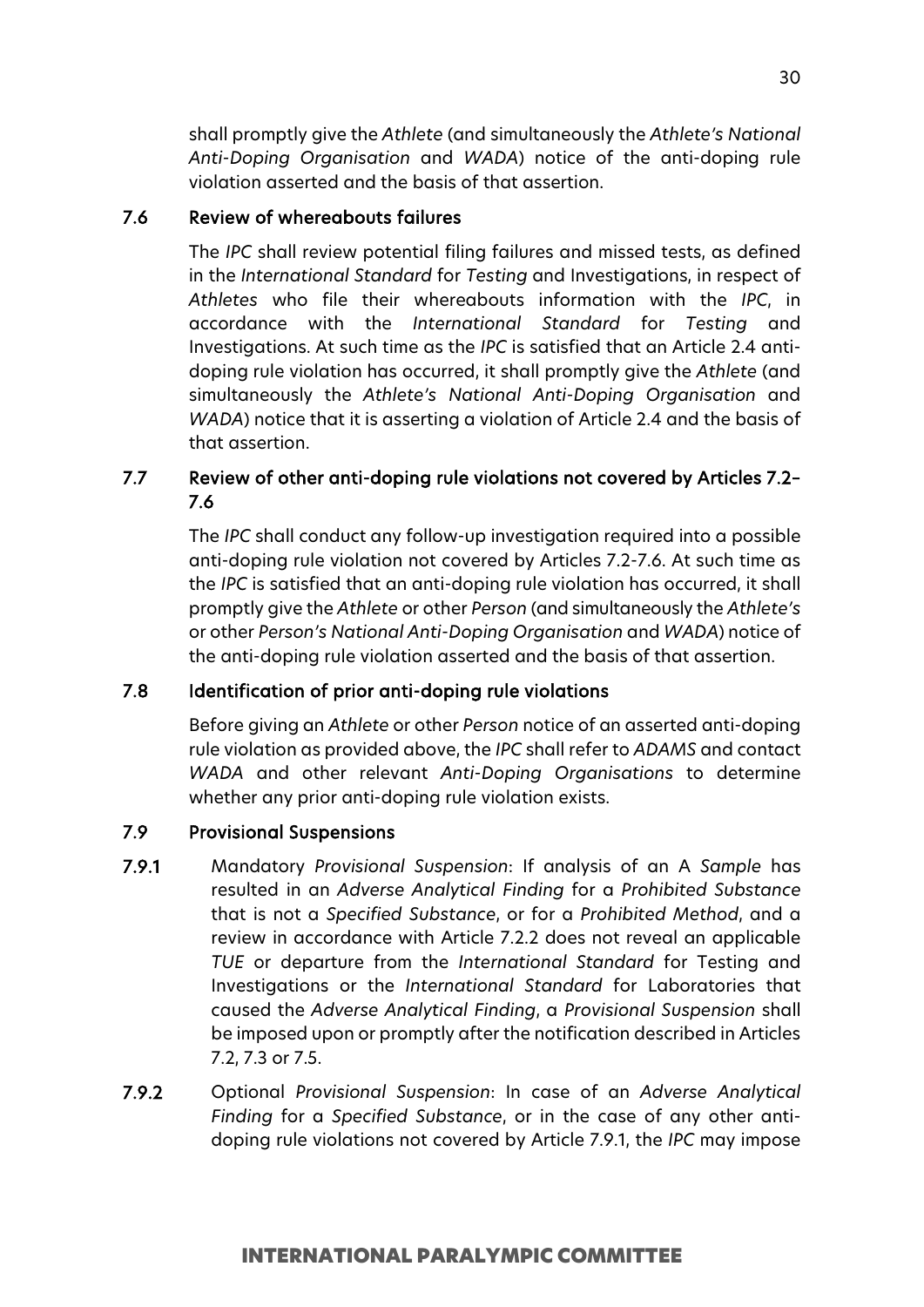a *Provisional Suspension* on the *Athlete* or other *Person* against whom the anti-doping rule violation is asserted at any time after the review and notification described in Articles 7.2–7.7 and prior to the final hearing as described in Article 8.

- 7.9.3 A *Provisional Suspension* may not be imposed, whether pursuant to Article 7.9.1 or Article 7.9.2, unless the *Athlete* or other *Person* is given either: (a) an opportunity for a *Provisional Hearing* either before or on a timely basis after imposition of the *Provisional Suspension*; or (b) an opportunity for an expedited final hearing in accordance with Article 8 on a timely basis after imposition of the *Provisional Suspension.* Furthermore, the *Athlete* or other *Person* has a right to appeal from the *Provisional Suspension* in accordance with Article 13.2.
- 7.9.3.1 The *Provisional Suspension* may be lifted if the *Athlete* demonstrates to the Independent Anti-Doping Hearing Panel that the violation is likely to have involved a *Contaminated Product*. A decision of the Independent Anti-Doping Hearing Panel not to lift a mandatory *Provisional Suspension* on account of the *Athlete's* assertion regarding a *Contaminated Product* shall not be appealable.
- 7.9.3.2 At a *Provisional Hearing*, the *Provisional Suspension* shall be imposed (or shall not be lifted) unless the *Athlete* or other *Person* establishes that: (a) the assertion of an anti-doping rule violation has no reasonable prospect of being upheld, e.g., because of a patent flaw in the case against the *Athlete* or other *Person*; or (b) the *Athlete* or other *Person* has a strong arguable case that he/she bears *No Fault or Negligence* for the anti-doping rule violation(s) asserted, so that any period of *Ineligibility* that might otherwise be imposed for such a violation is likely to be completely eliminated by application of Article 10.4; or (c) some other facts exist that make it clearly unfair, in all of the circumstances, to impose a *Provisional Suspension* prior to a final hearing in accordance with Article 8. This ground is to be construed narrowly, and applied only in truly exceptional circumstances. For example, the fact that the *Provisional Suspension* would prevent the *Athlete* or other *Person* participating in a particular *Competition* or *Event* shall not qualify as exceptional circumstances for these purposes.
- 7.9.4 If a *Provisional Suspension* is imposed based on an A *Sample Adverse Analytical Finding* and any subsequent B *Sample* analysis does not confirm the A *Sample* analysis, then the *Athlete* shall not be subject to any further *Provisional Suspension* on account of a violation of Article 2.1. In circumstances where the *Athlete* (or the *Athlete's Team*) has been removed from a *Competition* based on a violation of Article 2.1 and the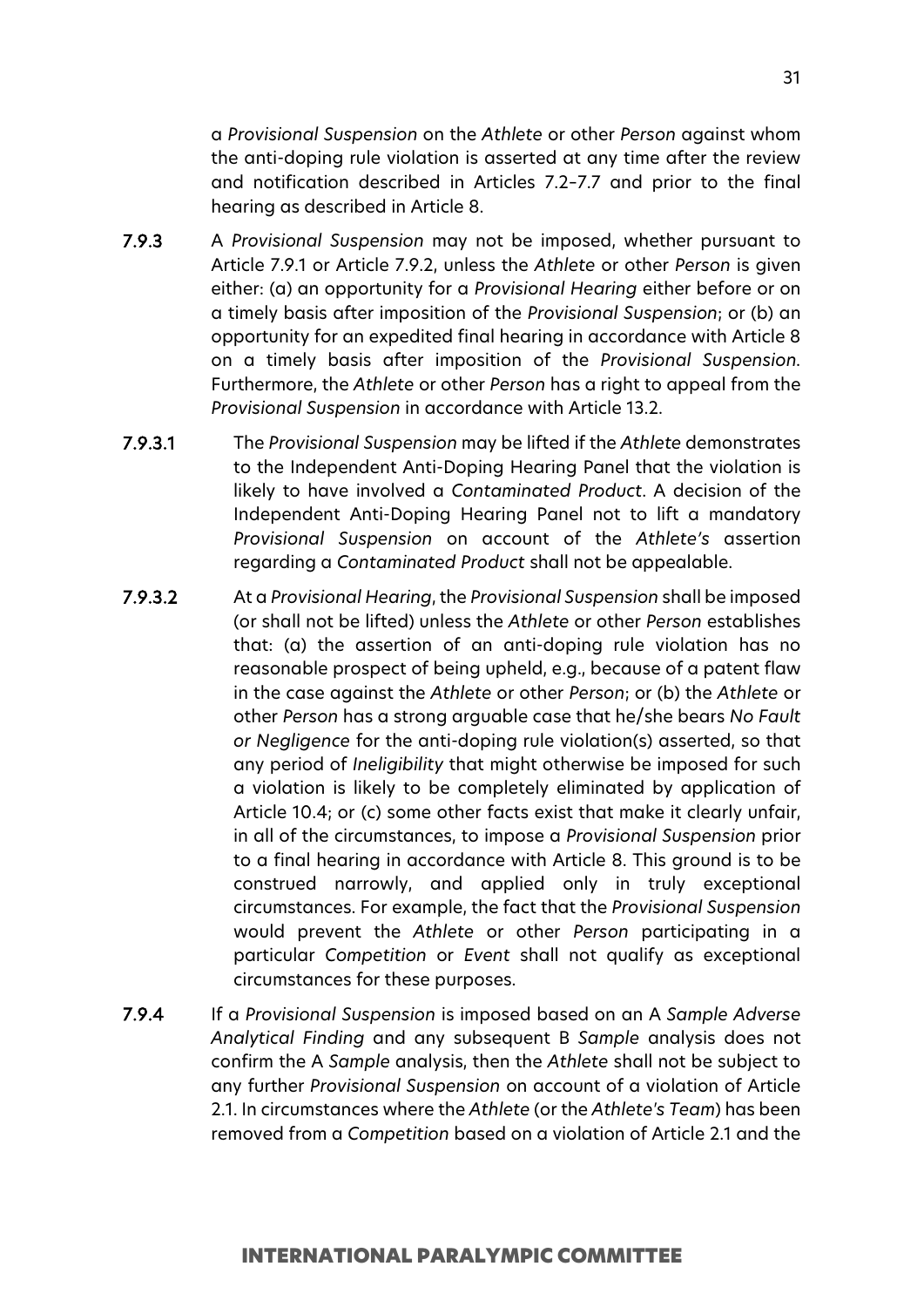subsequent B *Sample* analysis does not confirm the A *Sample* finding, then if it is still possible for the *Athlete* or *Team* to be reinserted, without otherwise affecting the *Competition*, the *Athlete* or *Team* may continue to take part in the *Competition*. In addition, the *Athlete* or *Team* may thereafter take part in other *Competitions* in the same *Event.*

7.9.5 In all cases where an *Athlete* or other *Person* has been notified of an anti-doping rule violation but a *Provisional Suspension* has not been imposed on him or her, the *Athlete* or other *Person* shall be offered the opportunity to accept a *Provisional Suspension* voluntarily pending the resolution of the matter.

> *[Comment to Article 7.9: Athletes and other Persons shall receive credit for a Provisional Suspension against any period of Ineligibility which is ultimately imposed. See Articles 10.11.3 and 10.11.4.]*

## 7.10 Resolution without a hearing

- 7.10.1 An *Athlete* or other *Person* against whom an anti-doping rule violation is asserted may admit that violation at any time, waive a hearing, and accept the *Consequences* that are mandated by this *Code* or (where some discretion as to sanction exists under this *Code*) that have been proposed by the *IPC*.
- 7.10.2 If the *Athlete* or other *Person* against whom an anti-doping rule violation is asserted fails to dispute that assertion within the deadline specified in the notice sent by the *IPC* asserting the violation, then he or she shall be deemed to have admitted the violation, to have waived a hearing, and to have accepted the *Consequences* that are mandated by this *Code* or (where some discretion as to the *Consequences* exists under this *Code*) that have been proposed by the *IPC*.
- 7.10.3 In cases where Article 7.10.1 or Article 7.10.2 applies, a hearing before the Independent Anti-Doping Hearing Panel will not be required unless requested by the *IPC.* If a hearing is not required, the *IPC* shall promptly issue a written decision confirming the commission of the anti-doping rule violation and the *Consequences* imposed as a result, and setting out the full reasons for any period of *Ineligibility* imposed, including (if applicable) a justification for why the maximum potential period of *Ineligibility* was not imposed. The *IPC* shall send copies of that decision to other *Anti-Doping Organisations* with a right to appeal under Article 13.2.3, and shall *Publicly Disclose* that decision in accordance with Article 14.3.2.

#### 7.11 Notification of results management decisions

In all cases where the *IPC* has asserted the commission of an anti-doping rule violation, withdrawn the assertion of an anti-doping rule violation,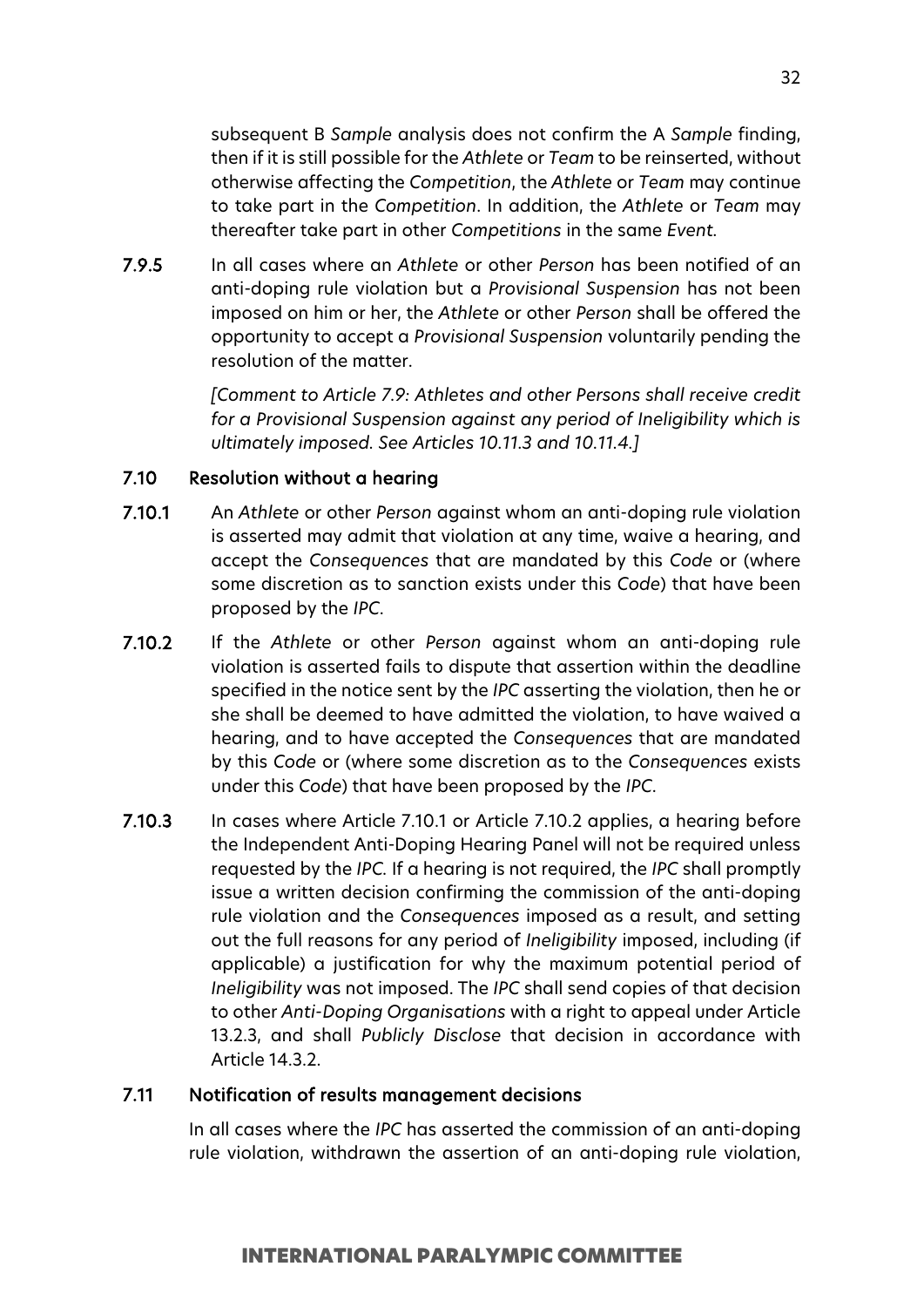imposed a *Provisional Suspension*, or agreed with an *Athlete* or other *Person* to the imposition of *Consequences* without a hearing, the *IPC* shall give notice thereof in accordance with Article 14.2.1 to other *Anti-Doping Organisations* with a right to appeal under Article 13.2.3.

## 7.12 Retirement from sport

If an *Athlete* or other *Person* retires while the *IPC* is conducting the results management process, the *IPC* retains jurisdiction to complete its results management process. If an *Athlete* or other *Person* retires before any results management process has begun, and the *IPC* would have had results management authority over the *Athlete* or other *Person* at the time the *Athlete* or other *Person* committed an anti-doping rule violation, the *IPC* has authority to conduct results management in respect of that antidoping rule violation.

*[Comment to Article 7.12: Conduct by an Athlete or other Person before the Athlete or other Person was subject to the jurisdiction of any Anti-Doping Organisation would not constitute an anti-doping rule violation but could be a legitimate basis for denying the Athlete or other Person membership in a sports organisation.]*

# <span id="page-32-0"></span>8 RIGHT TO A FAIR HEARING

## 8.1 Hearing

Unless the *Athlete* or other *Person* has waived their right to a hearing, and a hearing is not required in accordance with Article 7.10, the hearing body shall address whether an anti-doping rule violation has been committed and if so the appropriate *Consequences*.

- 8.1.1 The hearing body will normally comprise of no fewer than three (3) members of the Independent Anti-Doping Hearing Panel, and has the right to be accompanied by counsel. The Independent Anti-Doping Hearing Panel shall be fair and impartial towards all parties at all times.
- 8.1.2 The Independent Anti-Doping Hearing Panel shall determine the procedure to be followed for the hearing.
- 8.1.3 The *Athlete* or other *Person* has the right to be represented by counsel and the right to an interpreter, approved by the *IPC* and at the *Athlete's* own expense.
- 8.1.4 Not more than two (2) representatives of the *Athlete's* or other *Person's NPC* and one (1) representative from the applicable sport concerned shall be invited.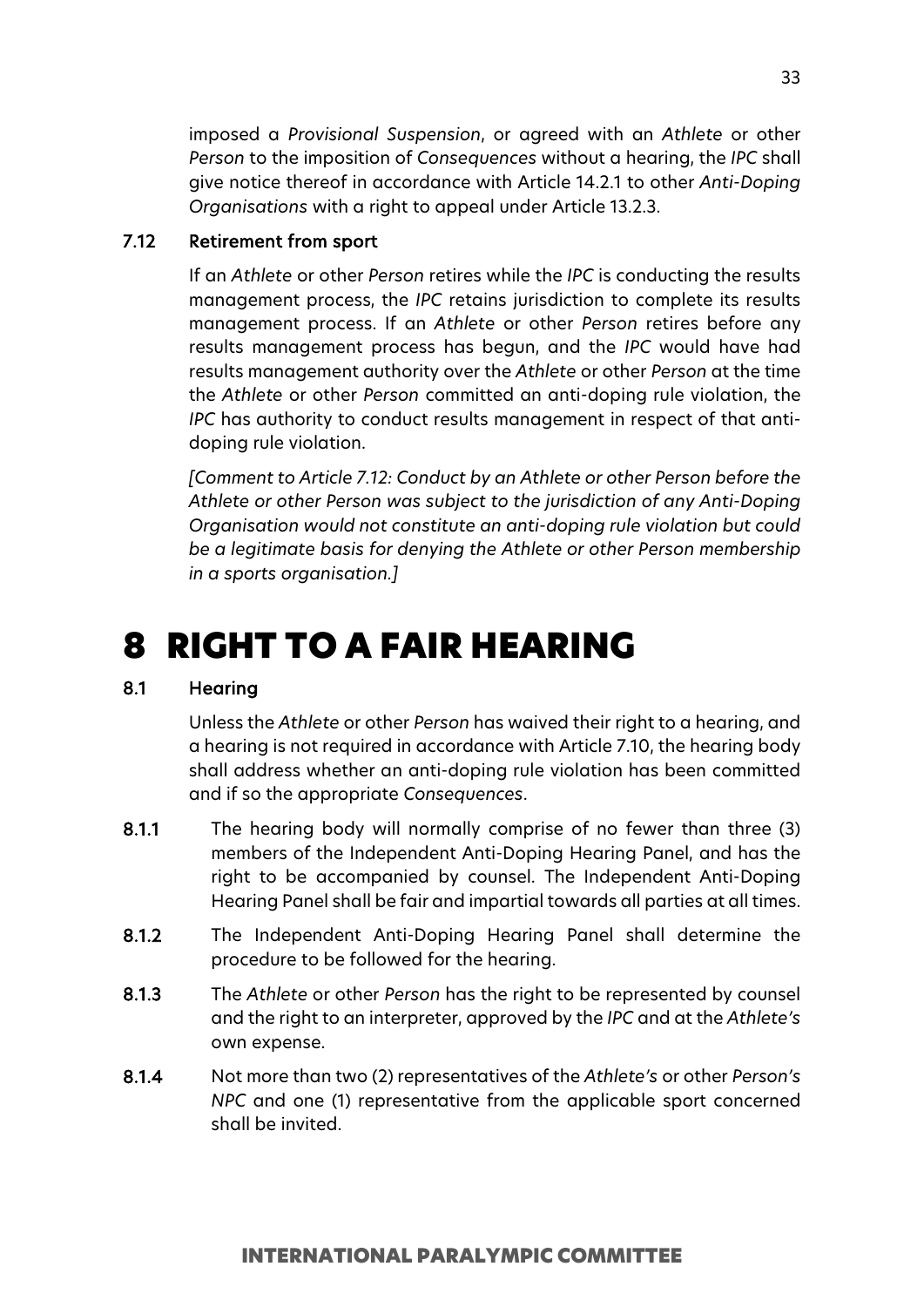- 8.1.6 Hearings shall be conducted by telephone or video conference call, unless the Independent Anti-Doping Hearing Panel determines otherwise.
- 8.1.7 *WADA* may attend the hearing as observer. In any event, the *IPC* shall keep WADA fully apprised as to the status of pending cases and the result of all hearings.

## 8.2 Provisional hearing

- 8.2.1 The Independent Anti-Doping Hearing Panel shall address whether the *Provisional Suspension* is warranted, pursuant to the terms of Article 7.9.3.
- 8.2.2 The procedures in Article 8.1 shall apply *mutatis mutandis* in relation to the *Provisional Suspension,* pursuant to the terms of Article 7.9.3.

## 8.3 Event hearings

Hearings held in connection with *Events* may be conducted by an expedited process.

*[Comment to Articles 8.2 and 8.3: For example, a hearing could be expedited on the eve of a major Event where the resolution of the antidoping rule violation or application of a Provisional Suspension is necessary to determine the Athlete's eligibility to participate in the Event or during an Event where the resolution of the case will affect the validity of the Athlete's results or continued participation in the Event.]*

## 8.4 Decisions

- 8.4.1 At the end of the hearing, or on a timely basis thereafter, the hearing body shall issue a written decision that includes the full reasons for the decision and for any period of *Ineligibility* imposed, including (if applicable) a justification for why the maximum potential sanction was not imposed.
- 8.4.2 The decision may be appealed to the *CAS* as provided in Article 13. Copies of the decision shall be provided to the *Athlete* or other *Person* and to other *Anti-Doping Organisations* with a right to appeal under Article 13.2.3.
- 8.4.3 If no appeal is brought against the decision, then (a) if the decision is that an anti-doping rule violation was committed, the decision shall be *Publicly Disclosed* as provided in Article 14.3.2; but (b) if the decision is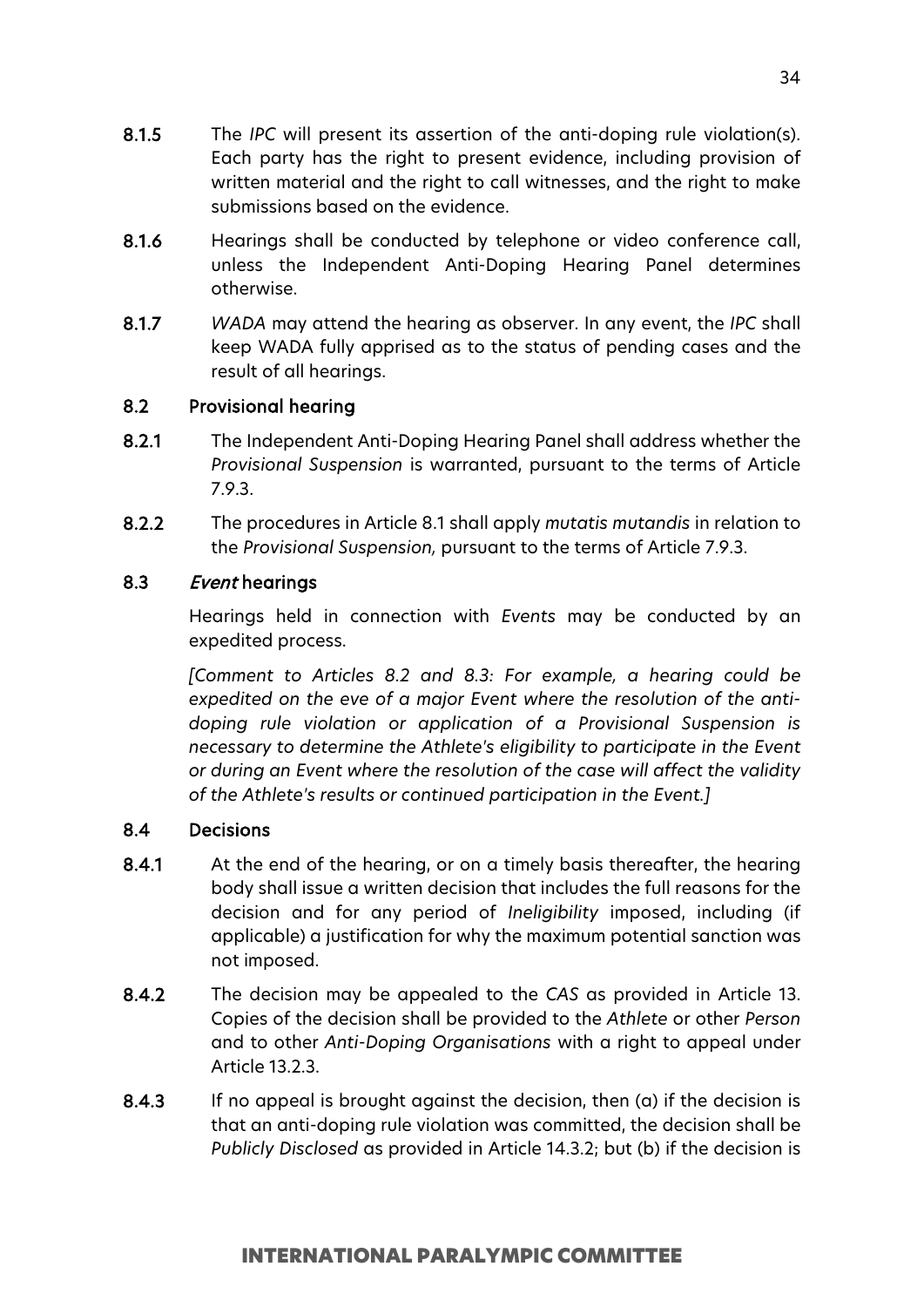that no anti-doping rule violation was committed, then the decision shall only be *Publicly Disclosed* with the consent of the *Athlete* or other *Person* who is the subject of the decision. The *IPC* shall use reasonable efforts to obtain such consent, and if consent is obtained, shall *Publicly Disclose* the decision in its entirety or in such redacted form as the *Athlete* or other *Person* may approve. The principles contained at Article 14.3.6 shall be applied in cases involving a *Minor*.

#### 8.5 Single hearing before CAS

Cases asserting anti-doping rule violations may be heard directly at *CAS*, with no requirement for a prior hearing, with the consent of the *Athlete* or other *Person*, the *IPC*, *WADA*, and any other *Anti-Doping Organisation* that would have had a right to appeal a first instance hearing decision to *CAS*.

*[Comment to Article 8.5: Where all of the parties identified in this Article are satisfied that their interests will be adequately protected in a single hearing, there is no need to incur the extra expense of two hearings. An Anti-Doping Organisation that wants to participate in the CAS hearing as a party or as an observer may condition its approval of a single hearing on being granted that right.]*

# <span id="page-34-0"></span>9 AUTOMATIC DISQUALIFICATION OF INDIVIDUAL RESULTS

An anti-doping rule violation in *Individual Sports* in connection with an *In-Competition* test automatically leads to *Disqualification* of the result obtained in that *Competition* with all resulting *Consequences*, including forfeiture of any medals, points and prizes.

*[Comment to Article 9: For Team Sports, any awards received by individual players will be Disqualified. However, Disqualification of the Team will be as provided in Article 11.]*

# <span id="page-34-1"></span>10SANCTIONS ON INDIVIDUALS

## 10.1 Disqualification of results in the Event during which an anti-doping rule violation occurs

An anti-doping rule violation occurring during or in connection with an *Event* may, upon the decision of the ruling body of the *Event*, lead to *Disqualification* of all of the *Athlete's* individual results obtained in that *Event* with all *Consequences*, including forfeiture of all medals, points and prizes, except as provided in Article 10.1.1.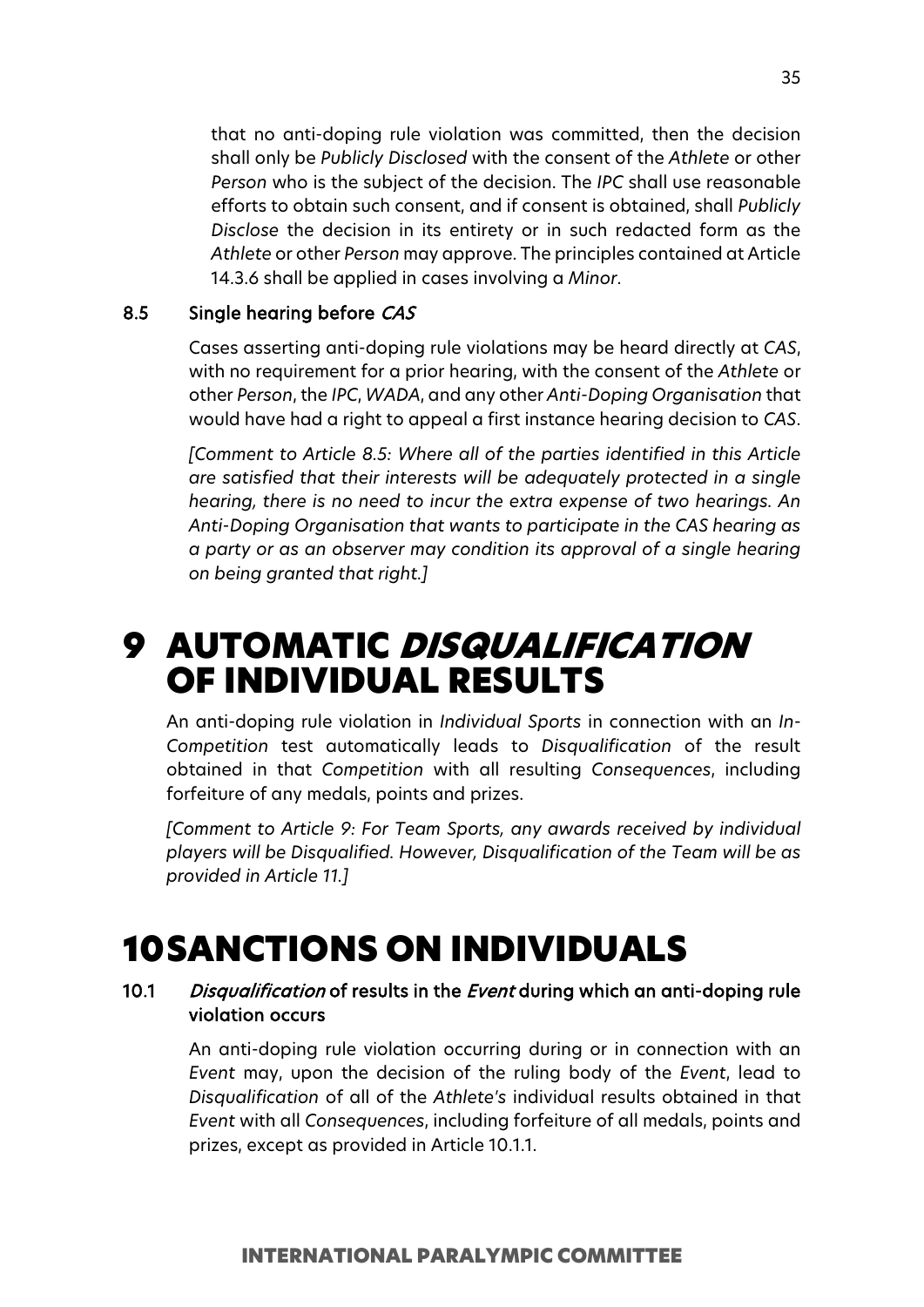Factors to be included in considering whether to *Disqualify* other results in an *Event* might include, for example, the seriousness of the *Athlete*'s antidoping rule violation and whether the *Athlete* tested negative in the other *Competitions*.

*[Comment to Article 10.1: Whereas Article 9 Disqualifies the result in a single Competition in which the Athlete tested positive (e.g., the 100 meter backstroke), this Article may lead to Disqualification of all results in all races during the Event (e.g., the IPC Swimming World Championships).]*

10.1.1 If the *Athlete* establishes that he or she bears *No Fault or Negligence* for the violation, the *Athlete's* individual results in the other *Competition*s shall not be *Disqualified* unless the *Athlete's* results in *Competition*s other than the *Competition* in which the anti-doping rule violation occurred were likely to have been affected by the *Athlete's* anti-doping rule violation.

## 10.2 Ineligibility for presence, Use or Attempted Use, or Possession of a Prohibited Substance or Prohibited Method

The period of *Ineligibility* imposed for a first violation of Articles 2.1, 2.2 or 2.6 shall be as follows, subject to potential reduction or suspension of sanction pursuant to Articles 10.4, 10.5 or 10.6:

- 10.2.1 The period of *Ineligibility* shall be four years where:
- 10.2.1.1 The anti-doping rule violation does not involve a *Specified Substance*, unless the *Athlete* or other *Person* can establish that the anti-doping rule violation was not intentional.
- 10.2.1.2 The anti-doping rule violation involves a *Specified Substance* and the *IPC* can establish that the anti-doping rule violation was intentional.
- 10.2.2 If Article 10.2.1 does not apply, the period of *Ineligibility* shall be two years.
- 10.2.3 As used in Articles 10.2 and 10.3, the term "intentional" is meant to identify those *Athletes* who cheat. The term therefore requires that the *Athlete* or other *Person* engaged in conduct which he or she knew constituted an anti-doping rule violation or knew that there was a significant risk that the conduct might constitute or result in an antidoping rule violation and manifestly disregarded that risk. An antidoping rule violation resulting from an *Adverse Analytical Finding* for a substance which is only prohibited *In-Competition* shall be rebuttably presumed to be not intentional if the substance is a *Specified Substance and* the *Athlete* can establish that the *Prohibited Substance* was *Used Out-of-Competition*. An anti-doping rule violation resulting from an *Adverse Analytical Finding* for a substance which is only prohibited *In-*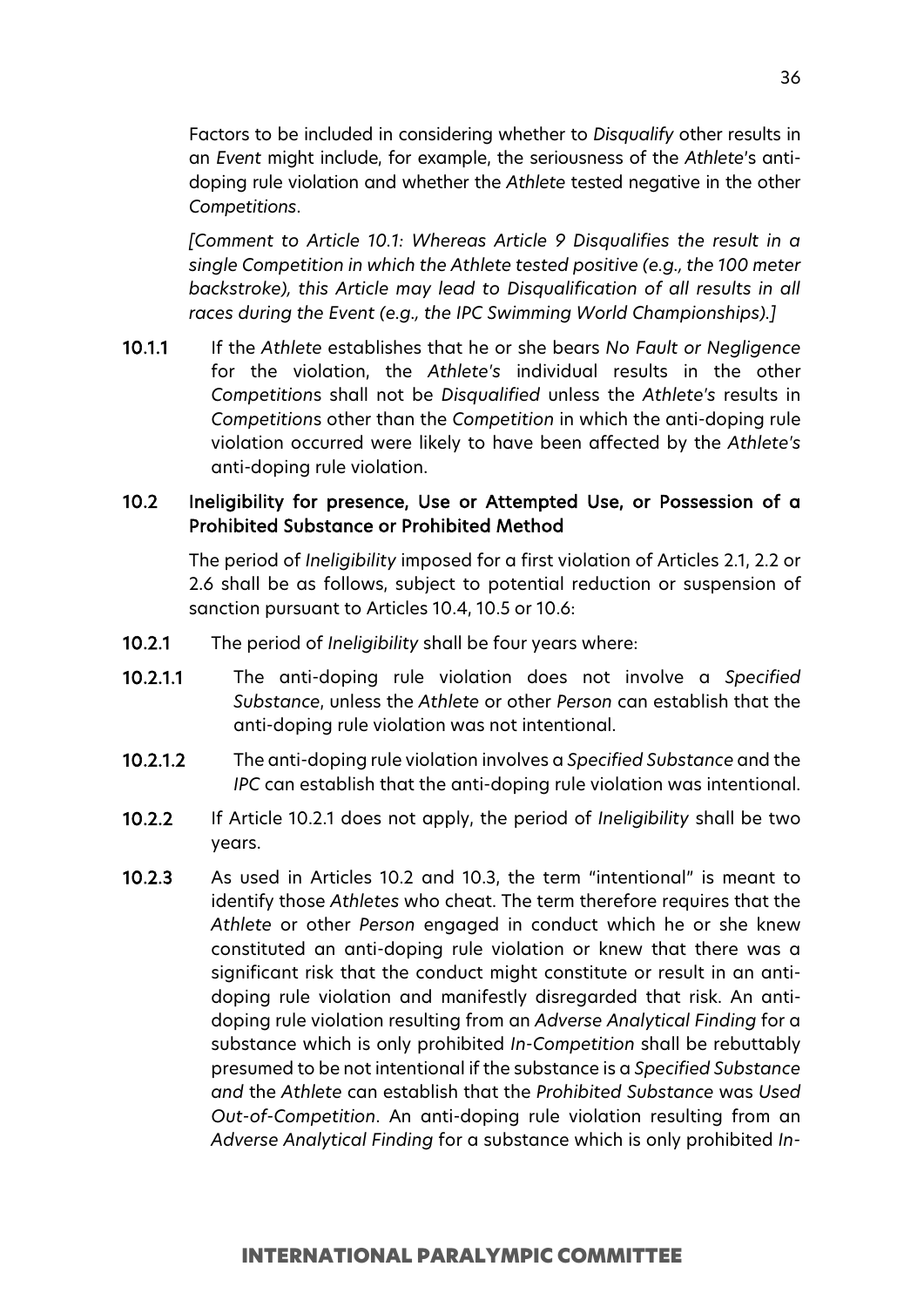*Competition* shall not be considered intentional if the substance is not a *Specified Substance* and the *Athlete* can establish that the *Prohibited Substance* was *Used Out-of-Competition* in a context unrelated to sport performance.

## 10.3 Ineligibility for other anti-doping rule violations

The period of *Ineligibility* for anti-doping rule violations other than as provided in Article 10.2 shall be as follows, unless Articles 10.5 or 10.6 are applicable:

- 10.3.1 For violations of Article 2.3 or Article 2.5, the *Ineligibility* period shall be four years unless, in the case of failing to submit to *Sample* collection, the *Athlete* can establish that the commission of the anti-doping rule violation was not intentional (as defined in Article 10.2.3), in which case the period of *Ineligibility* shall be two years.
- 10.3.2 For violations of Article 2.4, the period of *Ineligibility* shall be two years, subject to reduction down to a minimum of one year, depending on the *Athlete*'s degree of *Fault*. The flexibility between two years and one year of *Ineligibility* in this Article is not available to *Athletes* where a pattern of last-minute whereabouts changes or other conduct raises a serious suspicion that the *Athlete* was trying to avoid being available for *Testing*.
- 10.3.3 For violations of Articles 2.7 or 2.8, the period of *Ineligibility* imposed shall be a minimum of four years up to lifetime *Ineligibility*, depending on the seriousness of the violation. An Article 2.7 or 2.8 violation involving a *Minor* shall be considered a particularly serious violation and, if committed by *Athlete Support Personnel* for violations other than for *Specified Substances*, shall result in lifetime *Ineligibility* for *Athlete Support Personnel*. In addition, significant violations of Articles 2.7 or 2.8 which may also violate non-sporting laws and regulations, shall be reported to the competent administrative, professional or judicial authorities.

*[Comment to Article 10.3.3: Those who are involved in doping Athletes or covering up doping should be subject to sanctions which are more severe than the Athletes who test positive. Since the authority of sport organisations is generally limited to Ineligibility for accreditation, membership and other sport benefits, reporting Athlete Support Personnel to competent authorities is an important step in the deterrence of doping.]*

10.3.4 For violations of Article 2.9, the period of *Ineligibility* imposed shall be a minimum of two years, up to four years, depending on the seriousness of the violation.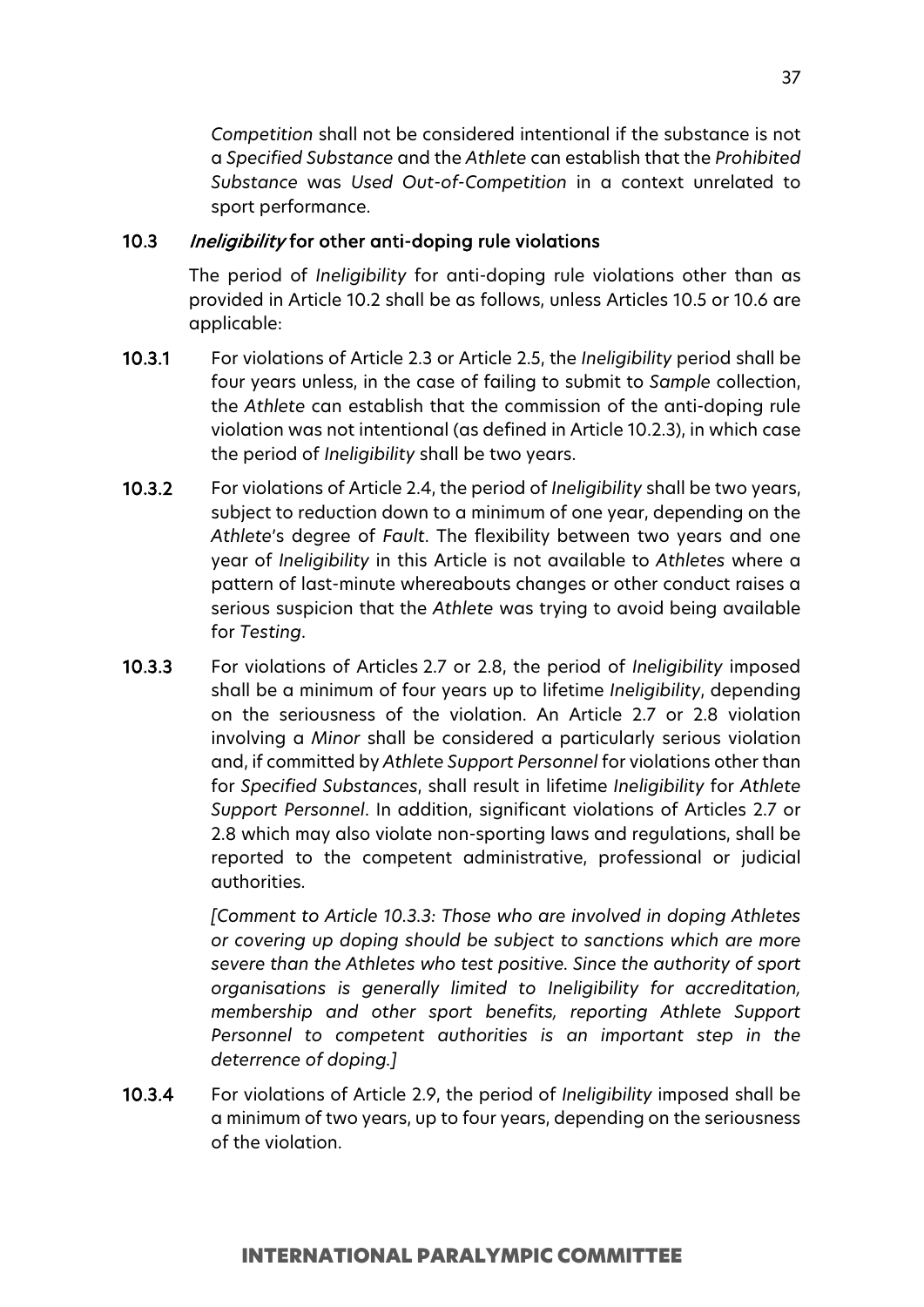10.3.5 For violations of Article 2.10, the period of *Ineligibility* shall be two years, subject to reduction down to a minimum of one year, depending on the *Athlete* or other *Person*'s degree of *Fault* and other circumstances of the case.

> *[Comment to Article 10.3.5: Where the "other Person" referenced in Article 2.10 is an entity and not an individual, that entity may be disciplined as provided in Article 12.]*

# 10.4 Elimination of the period of Ineligibility where there is No Fault or **Negligence**

If an *Athlete* or other *Person* establishes in an individual case that he or she bears *No Fault or Negligence*, then the otherwise applicable period of *Ineligibility* shall be eliminated.

*[Comment to Article 10.4: This Article and Article 10.5.2 apply only to the imposition of sanctions; they are not applicable to the determination of whether an anti-doping rule violation has occurred. They will only apply in exceptional circumstances, for example where an Athlete could prove that, despite all due care, he or she was sabotaged by a competitor. Conversely, No Fault or Negligence would not apply in the following circumstances: (a) a positive test resulting from a mislabelled or contaminated vitamin or nutritional supplement (Athletes are responsible for what they ingest (Article 2.1.1) and have been warned against the possibility of supplement contamination); (b) the Administration of a Prohibited Substance by the Athlete's personal physician or trainer without disclosure to the Athlete (Athletes are responsible for their choice of medical personnel and for advising medical personnel that they cannot be given any Prohibited Substance); and (c) sabotage of the Athlete's food or drink by a spouse, coach or other Person within the Athlete's circle of associates (Athletes are responsible for what they ingest and for the conduct of those Persons to whom they entrust access to their food and drink). However, depending on the unique facts of a particular case, any of the referenced illustrations could result in a reduced sanction under Article 10.5 based on No Significant Fault or Negligence.]*

# 10.5 Reduction of the period of Ineligibility based on No Significant Fault or Negligence

- 10.5.1 Reduction of sanctions for *Specified Substances* or *Contaminated Products* for violations of Articles 2.1, 2.2 or 2.6.
- 10.5.1.1 Specified Substances

Where the anti-doping rule violation involves a *Specified Substance*, and the *Athlete* or other *Person* can establish *No Significant Fault or Negligence*, then the period of *Ineligibility* shall be, at a minimum, a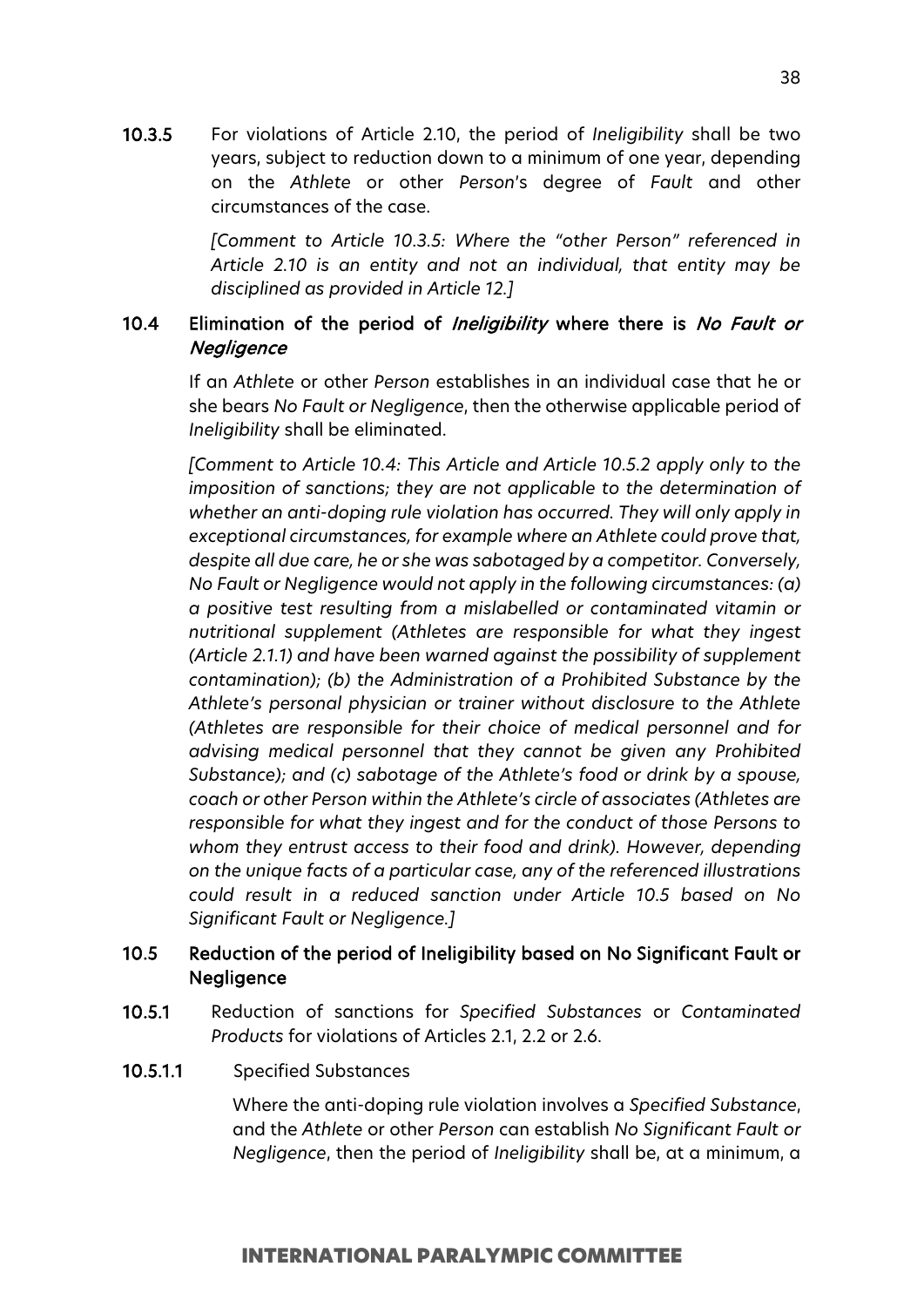reprimand and no period of *Ineligibility*, and at a maximum, two years of *Ineligibility*, depending on the *Athlete*'s or other *Person*'s degree of *Fault*.

## 10.5.1.2 Contaminated products

In cases where the *Athlete* or other *Person* can establish *No Significant Fault or Negligence* and that the detected *Prohibited Substance* came from a *Contaminated Product*, then the period of *Ineligibility* shall be, at a minimum, a reprimand and no period of *Ineligibility*, and at a maximum, two years *Ineligibility*, depending on the *Athlete*'s or other *Person*'s degree of *Fault*.

*[Comment to Article 10.5.1.2: In assessing that Athlete's degree of Fault, it would, for example, be favourable for the Athlete if the Athlete had declared the product which was subsequently determined to be contaminated on his or her Doping Control form.]*

10.5.2 Application of *No Significant Fault or Negligence* beyond the application of Article 10.5.1

> If an *Athlete* or other *Person* establishes in an individual case where Article 10.5.1 is not applicable that he or she bears *No Significant Fault or Negligence*, then, subject to further reduction or elimination as provided in Article 10.6, the otherwise applicable period of *Ineligibility*  may be reduced based on the *Athlete* or other *Person's* degree of *Fault*, but the reduced period of *Ineligibility* may not be less than one-half of the period of *Ineligibility* otherwise applicable. If the otherwise applicable period of *Ineligibility* is a lifetime, the reduced period under this Article may be no less than eight years.

> *[Comment to Article 10.5.2: Article 10.5.2 may be applied to any antidoping rule violation except those Articles where intent is an element of the anti-doping rule violation (e.g., Articles 2.5, 2.7, 2.8 or 2.9) or an element of a particular sanction (e.g., Article 10.2.1) or a range of Ineligibility is already provided in an Article based on the Athlete or other Person's degree of Fault.]*

## 10.6 Elimination, reduction, or suspension of period of *Ineligibility* or other Consequences for reasons other than Fault

- 10.6.1 *Substantial Assistance* in discovering or establishing anti-doping rule violations
- 10.6.1.1 The *IPC* may, prior to a final appellate decision under Article 13 or the expiration of the time to appeal, suspend a part of the period of *Ineligibility* imposed in an individual case in which it has results management authority where the *Athlete* or other *Person* has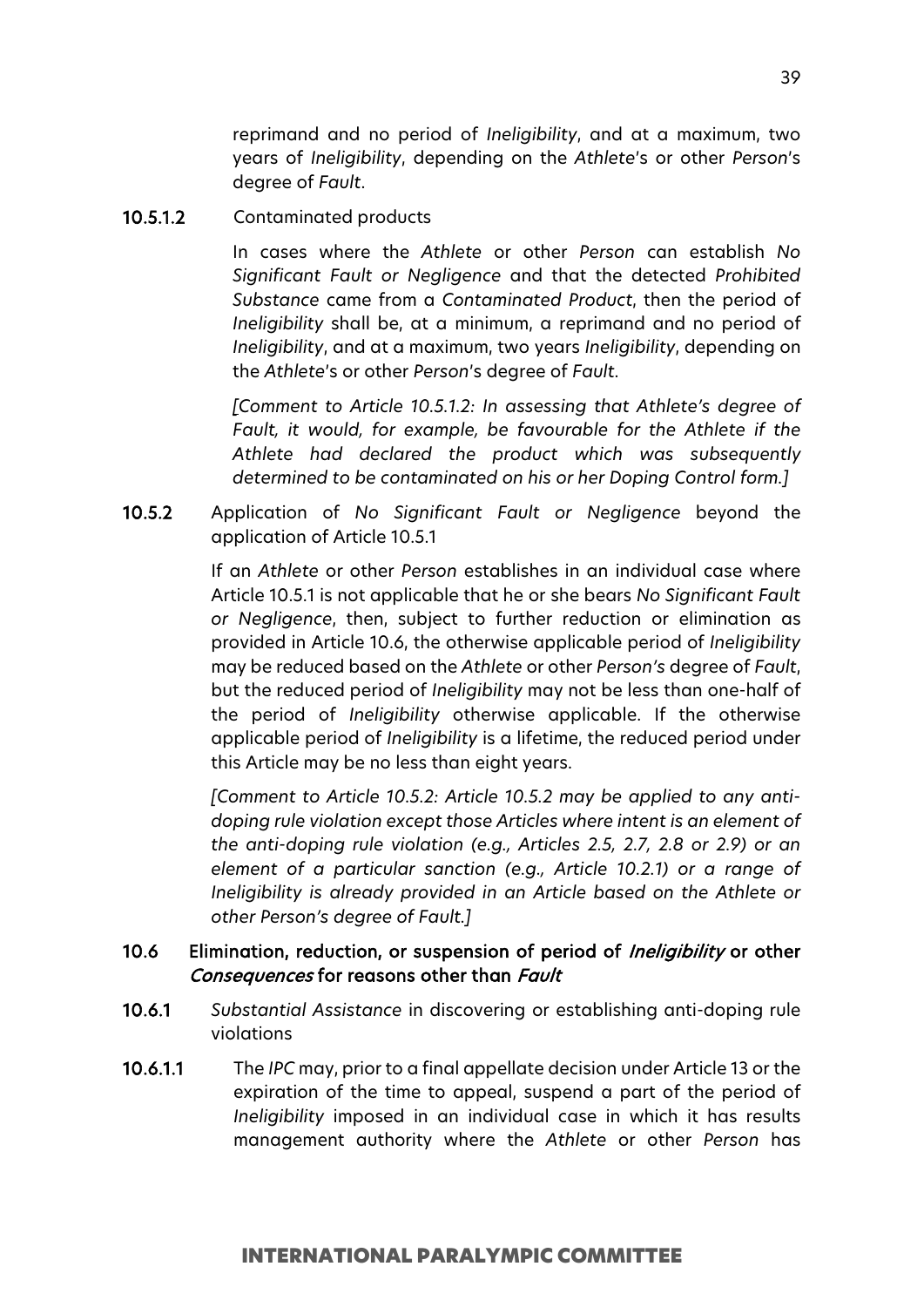provided *Substantial Assistance* to an *Anti-Doping Organisation*, criminal authority or professional disciplinary body which results in: (i) an *Anti-Doping Organisation* discovering or bringing forward an anti-doping rule violation by another *Person*, or (ii) which results in a criminal or disciplinary body discovering or bringing forward a criminal offense or the breach of professional rules committed by another *Person* and the information provided by the *Person* providing *Substantial Assistance* is made available to an *Anti-Doping Organisation*.

After a final appellate decision under Article 13 or the expiration of time to appeal, the *IPC* may only suspend a part of the otherwise applicable period of *Ineligibility* with the approval of *WADA*. The extent to which the otherwise applicable period of *Ineligibility* may be suspended shall be based on the seriousness of the anti-doping rule violation committed by the *Athlete* or other *Person* and the significance of the *Substantial Assistance* provided by the *Athlete* or other *Person* to the effort to eliminate doping in sport. No more than three-quarters of the otherwise applicable period of *Ineligibility* may be suspended. If the otherwise applicable period of *Ineligibility* is a lifetime, the non-suspended period under this section must be no less than eight years. If the *Athlete* or other *Person* fails to continue to cooperate and to provide the complete and credible *Substantial Assistance* upon which a suspension of the period of *Ineligibility* was based, the *IPC* shall reinstate the original period of *Ineligibility*. If the *IPC* decides to reinstate a suspended period of *Ineligibility* or decides not to reinstate a suspended period of *Ineligibility*, that decision may be appealed by any *Person* entitled to appeal under Article 13.

10.6.1.2 To further encourage *Athletes* and other *Persons* to provide *Substantial Assistance* to *Anti-Doping Organisations*, at the request of the *IPC* or at the request of the *Athlete* or other *Person* who has (or has been asserted to have) committed an anti-doping rule violation, *WADA* may agree at any stage of the results management process, including after a final appellate decision under Article 13, to what it considers to be an appropriate suspension of the otherwiseapplicable period of *Ineligibility* and other *Consequences*. In exceptional circumstances, *WADA* may agree to suspensions of the period of *Ineligibility* and other *Consequences* for *Substantial Assistance* greater than those otherwise provided in this Article, or even no period of *Ineligibility*, and/or no return of prize money or payment of fines or costs. *WADA*'s approval shall be subject to reinstatement of sanction, as otherwise provided in this Article.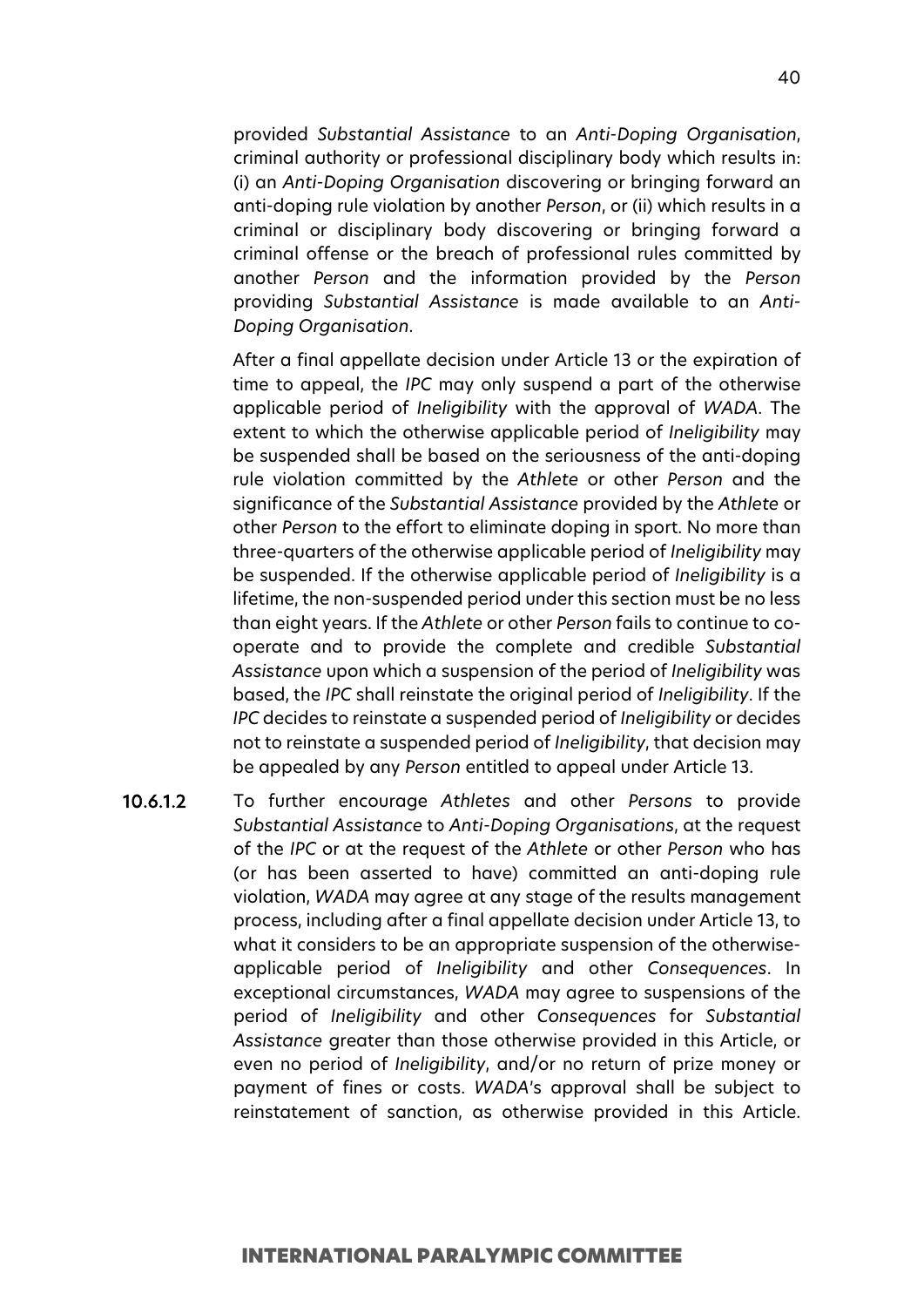Notwithstanding Article 13, *WADA*'s decisions in the context of this Article may not be appealed by any other *Anti-Doping Organisation*.

10.6.1.3 If the *IPC* suspends any part of an otherwise applicable sanction because of *Substantial Assistance*, then notice providing justification for the decision shall be provided to the other *Anti-Doping Organisations* with a right to appeal under Article 13.2.3 as provided in Article 14.2. In unique circumstances where *WADA* determines that it would be in the best interest of anti-doping, *WADA* may authorize the *IPC* to enter into appropriate confidentiality agreements limiting or delaying the disclosure of the *Substantial Assistance* agreement or the nature of *Substantial Assistance* being provided.

> *[Comment to Article 10.6.1: The co-operation of Athletes, Athlete Support Personnel and other Persons who acknowledge their mistakes and are willing to bring other anti-doping rule violations to*  light is important to clean sport. This is the only circumstance under *the Code where the suspension of an otherwise applicable period of Ineligibility is authorized.]*

10.6.2 Admission of an anti-doping rule violation in the absence of other evidence

> Where an *Athlete* or other *Person* voluntarily admits the commission of an anti-doping rule violation before having received notice of a *Sample*  collection which could establish an anti-doping rule violation (or, in the case of an anti-doping rule violation other than Article 2.1, before receiving first notice of the admitted violation pursuant to Article 7) and that admission is the only reliable evidence of the violation at the time of admission, then the period of *Ineligibility* may be reduced, but not below one-half of the period of *Ineligibility* otherwise applicable.

> *[Comment to Article 10.6.2: This Article is intended to apply when an Athlete or other Person comes forward and admits to an anti-doping rule violation in circumstances where no Anti-Doping Organisation is aware that an anti-doping rule violation might have been committed. It is not intended to apply to circumstances where the admission occurs after the Athlete or other Person believes he or she is about to be caught. The amount by which Ineligibility is reduced should be based on the likelihood that the Athlete or other Person would have been caught had he/she not come forward voluntarily.]*

10.6.3 Prompt admission of an anti-doping rule violation after being confronted with a violation sanctionable under Article 10.2.1 or 10.3.1

> An *Athlete* or other *Person* potentially subject to a four-year sanction under Article 10.2.1 or 10.3.1 (for evading or refusing *Sample Collection*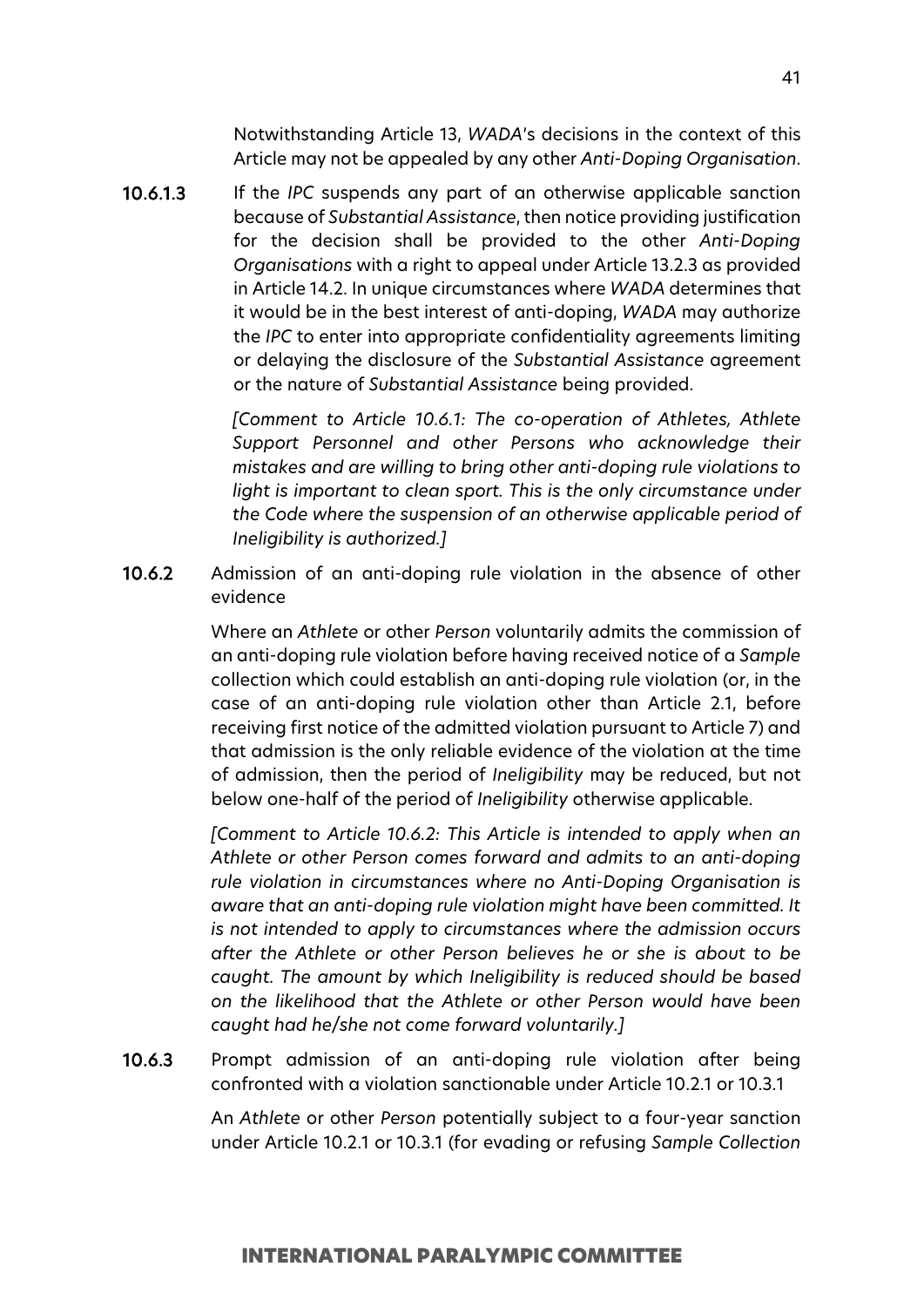or *Tampering* with *Sample Collection*), by promptly admitting the asserted anti-doping rule violation after being confronted by the *IPC*, and also upon the approval and at the discretion of both *WADA* and the *IPC*, may receive a reduction in the period of *Ineligibility* down to a minimum of two years, depending on the seriousness of the violation and the *Athlete* or other *Person's* degree of *Fault*.

10.6.4 Application of multiple grounds for reduction of a sanction

Where an *Athlete* or other *Person* establishes entitlement to reduction in sanction under more than one provision of Articles 10.4, 10.5 or 10.6, before applying any reduction or suspension under Article 10.6, the otherwise applicable period of *Ineligibility* shall be determined in accordance with Articles 10.2, 10.3, 10.4, and 10.5. If the *Athlete* or other *Person* establishes entitlement to a reduction or suspension of the period of *Ineligibility* under Article 10.6, then the period of *Ineligibility* may be reduced or suspended, but not below one-fourth of the otherwise applicable period of *Ineligibility*.

*[Comment to Article 10.6.4: The appropriate sanction is determined in a sequence of four steps. First, the hearing body determines which of the basic sanctions (Article 10.2, 10.3, 10.4, or 10.5) applies to the particular anti-doping rule violation. Second, if the basic sanctions provides for a range of sanction, the hearing body must determine the applicable sanction within that range according to the Athlete or other Person's degree of Fault. In a third step, the hearing body establishes whether there is a basis for elimination, suspension, or reduction of the sanction (Article 10.6). Finally, the hearing body decides on the commencement of the period of Ineligibility under Article 10.11. Several examples of how Article 10 is to be applied are found in Appendix 2.]*

#### 10.7 Multiple violations

- 10.7.1 For an *Athlete* or other *Person*'s second anti-doping rule violation, the period of *Ineligibility* shall be the greater of:
	- a) six months;
	- b) one-half of the period of *Ineligibility* imposed for the first anti-doping rule violation without taking into account any reduction under Article 10.6; or
	- c) twice the period of *Ineligibility* otherwise applicable to the second anti-doping rule violation treated as if it were a first violation, without taking into account any reduction under Article 10.6.

The period of *Ineligibility* established above may then be further reduced by the application of Article 10.6.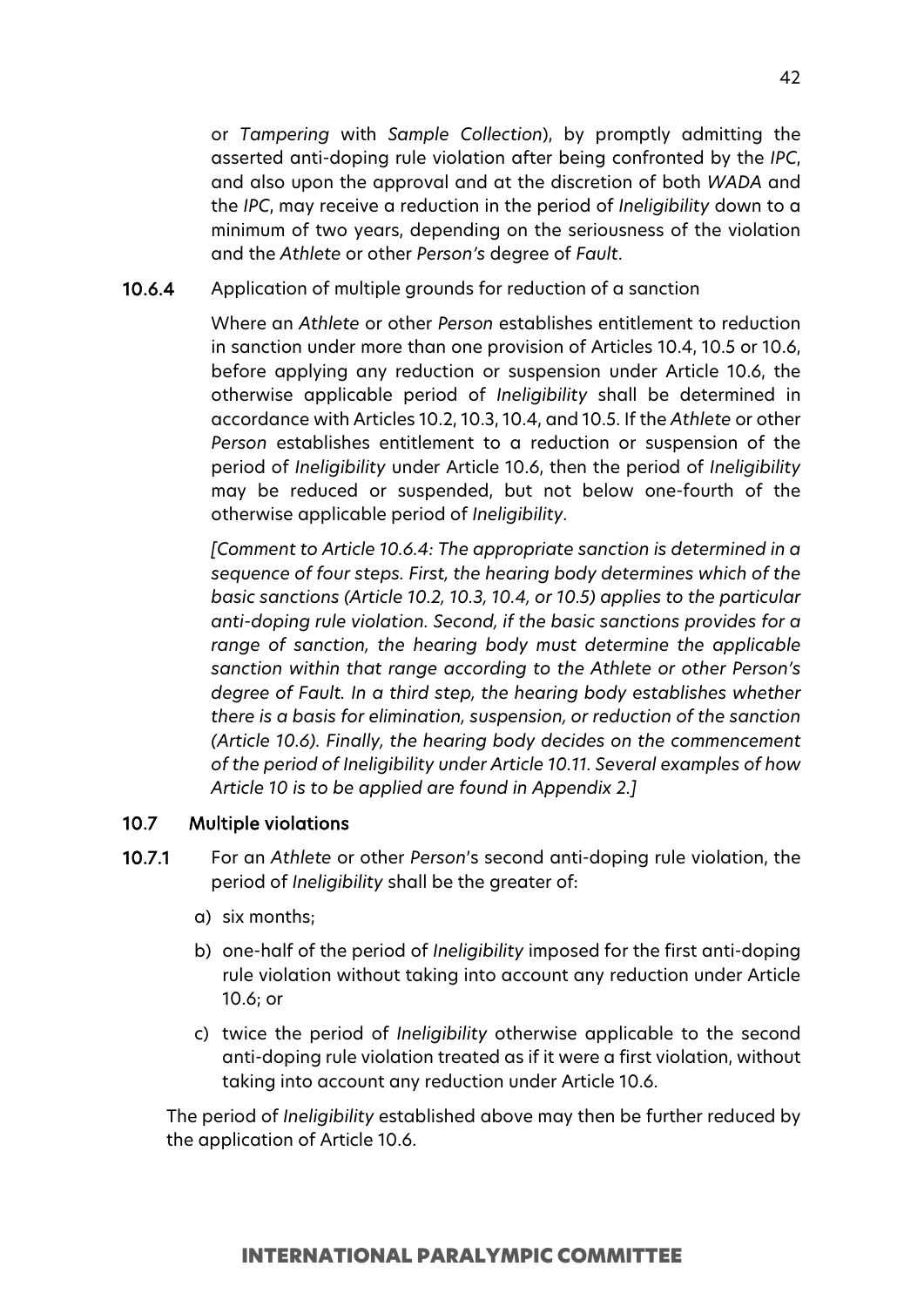- 10.7.2 A third anti-doping rule violation will always result in a lifetime period of *Ineligibility*, except if the third violation fulfils the condition for elimination or reduction of the period of *Ineligibility* under Article 10.4 or 10.5, or involves a violation of Article 2.4. In these particular cases, the period of *Ineligibility* shall be from eight years to lifetime *Ineligibility*.
- 10.7.3 An anti-doping rule violation for which an *Athlete* or other *Person* has established *No Fault or Negligence* shall not be considered a violation for purposes of this Article.
- 10.7.4 Additional rules for certain potential multiple violations
- 10.7.4.1 For purposes of imposing sanctions under Article 10.7, an antidoping rule violation will only be considered a second violation if the *IPC* can establish that the *Athlete* or other *Person* committed the second anti-doping rule violation after the *Athlete* or other *Person* received notice pursuant to Article 7, or after the *IPC* made reasonable efforts to give notice, of the first anti-doping rule violation; if the *IPC* cannot establish this, the violations shall be considered together as one single first violation, and the sanction imposed shall be based on the violation that carries the more severe sanction.
- 10.7.4.2 If, after the imposition of a sanction for a first anti-doping rule violation, the *IPC* discovers facts involving an anti-doping rule violation by the *Athlete* or other *Person* which occurred prior to notification regarding the first violation, then the *IPC* shall impose an additional sanction based on the sanction that could have been imposed if the two violations had been adjudicated at the same time. Results in all *Competitions* dating back to the earlier anti-doping rule violation will be *Disqualified* as provided in Article 10.8.
- 10.7.5 Multiple anti-doping rule violations during ten-year period

For purposes of Article 10.7, each anti-doping rule violation must take place within the same ten-year period in order to be considered multiple violations.

# 10.8 Disqualification of results in Competitions subsequent to Sample collection or commission of an anti-doping rule violation

In addition to the automatic *Disqualification* of the results in the *Competition* which produced the positive *Sample* under Article 9, all other competitive results of the *Athlete* obtained from the date a positive *Sample* was collected (whether *In-Competition* or *Out-of-Competition*), or other anti-doping rule violation occurred, through the commencement of any *Provisional Suspension* or *Ineligibility* period, shall, unless fairness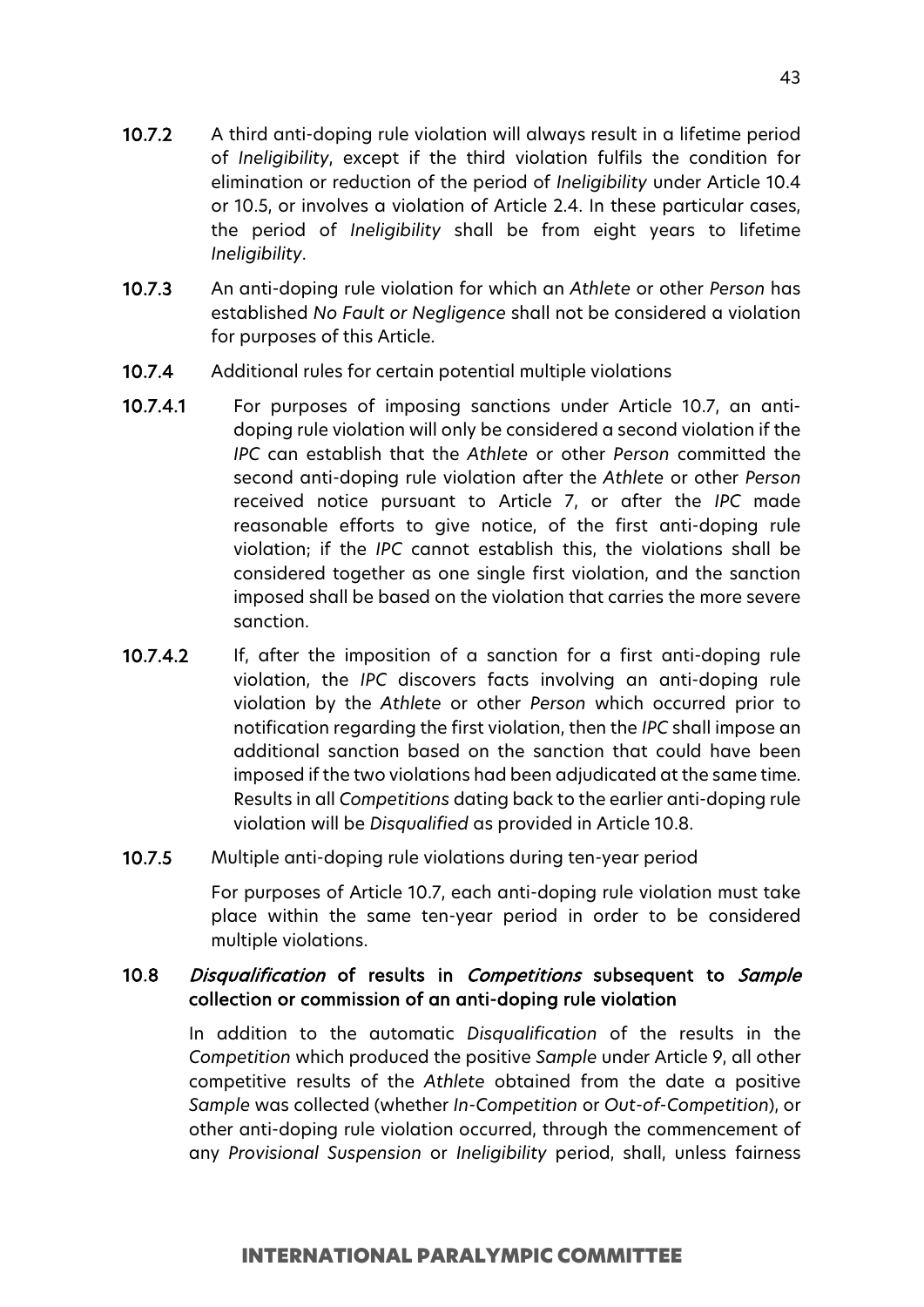requires otherwise, be *Disqualified* with all of the resulting *Consequences* including forfeiture of any medals, points and prizes.

*[Comment to Article 10.8: Nothing in this Code precludes clean Athletes or other Persons who have been damaged by the actions of a Person who has committed an anti-doping rule violation from pursuing any right which they would otherwise have to seek damages from such Person.]*

# 10.9 Allocation of CAS cost awards and forfeited prize money

The priority for repayment of *CAS* cost awards and forfeited prize money shall be: first, payment of costs awarded by *CAS*; second, reallocation of forfeited prize money to other *Athletes*; and third, reimbursement of the expenses of the *IPC*.

### 10.10 Financial consequences

The *IPC* may impose a financial sanction for anti-doping rule violations. The imposition of a financial sanction or the *IPC's* recovery of costs shall not be considered a basis for reducing the *Ineligibility* or other sanction which would otherwise be applicable under this *Code* or the *WADC*.

### 10.11 Commencement of Ineligibility period

Except as provided below, the period of *Ineligibility* shall start on the date of the final hearing decision providing for *Ineligibility* or, if the hearing is waived or there is no hearing, on the date *Ineligibility* is accepted or otherwise imposed.

#### 10.11.1 Delays not attributable to the *Athlete* or other *Person*

Where there have been substantial delays in the hearing process or other aspects of *Doping Control* not attributable to the *Athlete* or other *Person*, the *IPC* may start the period of *Ineligibility* at an earlier date commencing as early as the date of *Sample* collection or the date on which another anti-doping rule violation last occurred. All competitive results achieved during the period of *Ineligibility*, including retroactive *Ineligibility*, shall be *Disqualified*.

*[Comment to Article 10.11.1: In cases of anti-doping rule violations other than under Article 2.1, the time required for the IPC to discover and develop facts sufficient to establish an anti-doping rule violation may be lengthy, particularly where the Athlete or other Person has taken affirmative action to avoid detection. In these circumstances, the flexibility provided in this Article to start the sanction at an earlier date should not be used.]*

10.11.2 Timely admission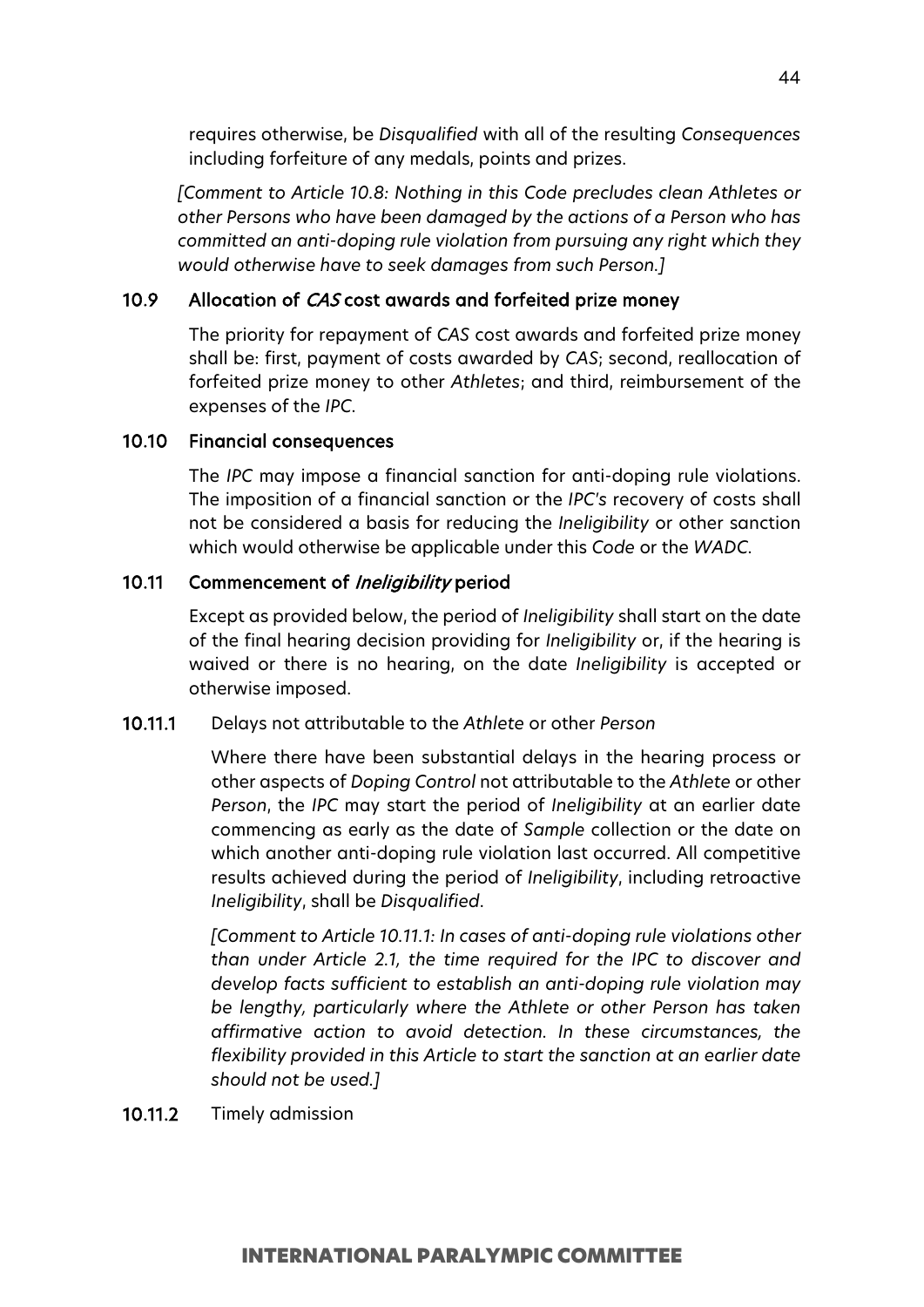Where the *Athlete* or other *Person* promptly (which, in all events, for an *Athlete* means before the *Athlete* competes again) admits the antidoping rule violation after being confronted with the anti-doping rule violation by the *IPC*, the period of *Ineligibility* may start as early as the date of *Sample* collection or the date on which another anti-doping rule violation last occurred. In each case, however, where this Article is applied, the *Athlete* or other *Person* shall serve at least one-half of the period of *Ineligibility* going forward from the date the *Athlete* or other *Person* accepted the imposition of a sanction, the date of a hearing decision imposing a sanction, or the date the sanction is otherwise imposed. This Article shall not apply where the period of *Ineligibility* has already been reduced under Article 10.6.3.

#### 10.11.3 Credit for Provisional Suspension or period of Ineligibility served

If a *Provisional Suspension* is imposed and respected by the *Athlete* or other *Person*, then the *Athlete* or other *Person* shall receive a credit for such period of *Provisional Suspension* against any period of *Ineligibility* which may ultimately be imposed. If a period of *Ineligibility* is served pursuant to a decision that is subsequently appealed, then the *Athlete* or other *Person* shall receive a credit for such period of *Ineligibility* served against any period of *Ineligibility* which may ultimately be imposed on appeal.

10.11.4 If an *Athlete* or other *Person* voluntarily accepts a *Provisional Suspension* in writing from the *IPC* and thereafter *respects the Provisional Suspension*, the *Athlete* or other *Person* shall receive a credit for such period of voluntary *Provisional Suspension* against any period of *Ineligibility* which may ultimately be imposed. A copy of the *Athlete* or other *Perso*n's voluntary acceptance of a *Provisional Suspension* shall be provided promptly to each party entitled to receive notice of an asserted anti-doping rule violation under Article 14.1.

> *[Comment to Article 10.11.4: An Athlete's voluntary acceptance of a Provisional Suspension is not an admission by the Athlete and shall not be used in any way as to draw an adverse inference against the Athlete.]*

- 10.11.5 No credit against a period of *Ineligibility* shall be given for any time period before the effective date of the *Provisional Suspension* or voluntary *Provisional Suspension* regardless of whether the *Athlete* elected not to compete or was suspended by his or her *Team*.
- 10.11.6 In *Team Sports*, where a period of *Ineligibility* is imposed upon a *Team*, unless fairness requires otherwise, the period of *Ineligibility* shall start on the date of the final hearing decision providing for *Ineligibility* or, if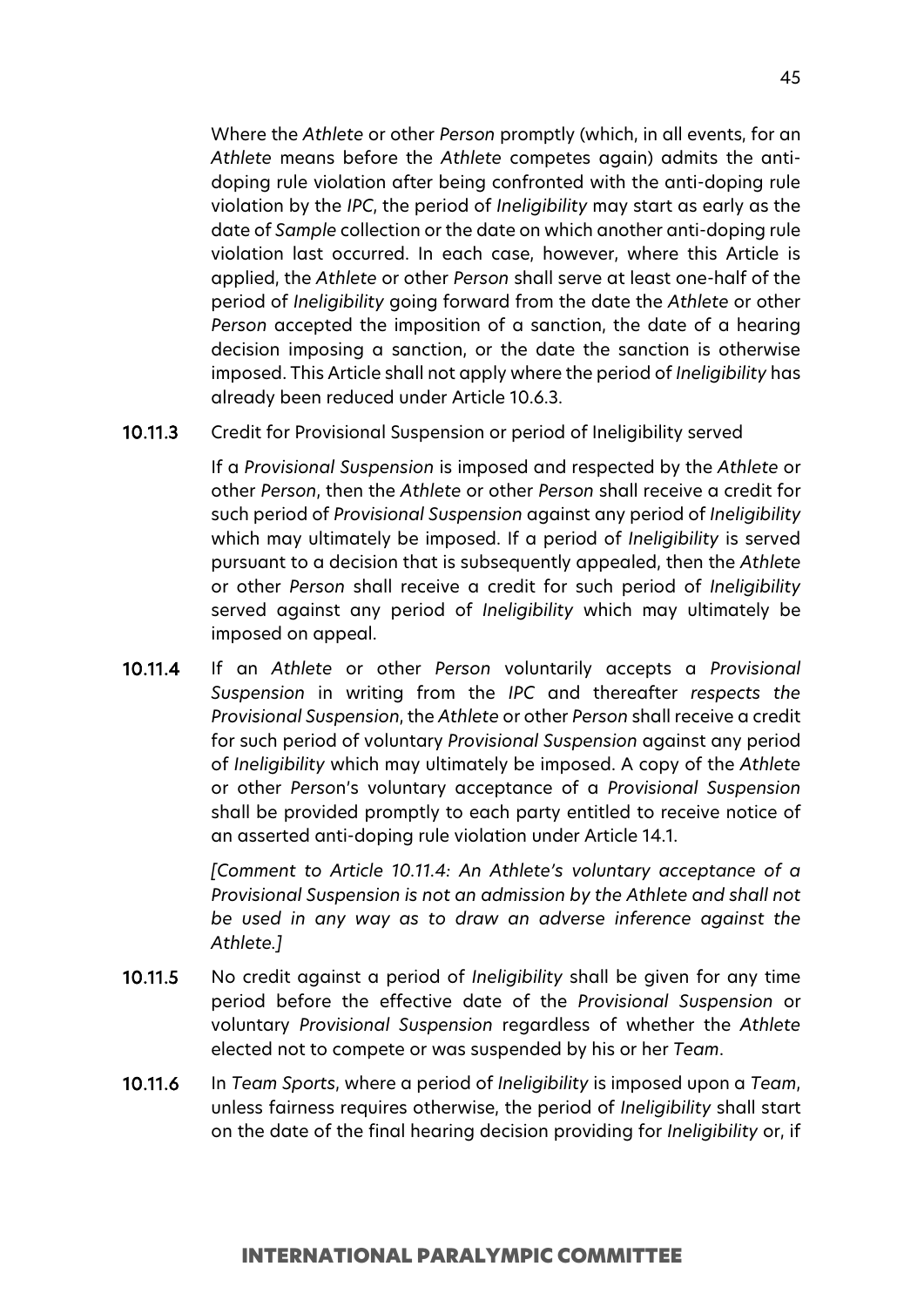the hearing is waived, on the date *Ineligibility* is accepted or otherwise imposed. Any period of *Team Provisional Suspension* (whether imposed or voluntarily accepted) shall be credited against the total period of *Ineligibility* to be served.

*[Comment to Article 10.11: Article 10.11 makes clear that delays not attributable to the Athlete, timely admission by the Athlete and Provisional Suspension are the only justifications for starting the period of Ineligibility earlier than the date of the final hearing decision.]*

## 10.12 Status during Ineligibility

#### 10.12.1 Prohibition against participation during *Ineligibility*

No *Athlete* or other *Person* who has been declared *Ineligible* may, during the period of *Ineligibility*, participate in any capacity in a *Competition* or activity (other than authorized anti-doping education or rehabilitation programmes) authorized or organised by the *IPC* or any *NPC* or a club or other member organisation of the *IPC* or any *NPC*, or in *Competitions* authorised or organised by any professional league or any international or national level *Event* organisation or any elite or national-level sporting activity funded by a governmental agency.

An *Athlete* or other *Person* subject to a period of *Ineligibility* longer than four years may, after completing four years of the period of *Ineligibility*, participate as an *Athlete* in local sport events not sanctioned or otherwise under the jurisdiction of a *WADC Signatory* or member of a *WADC Signatory*, but only so long as the local sport event is not at a level that could otherwise qualify such *Athlete* or other *Person* directly or indirectly to compete in (or accumulate points toward) a national championship or *International Event*, and does not involve the *Athlete* or other *Person* working in any capacity with *Minors*.

An *Athlete* or other *Person* subject to a period of *Ineligibility* shall remain subject to *Testing*.

*[Comment to Article 10.12.1: For example, subject to Article 10.12.2 below, an Ineligible Athlete cannot participate in a training camp, exhibition or practice organised by his or her NPC or a club which is a member of that NPC or which is funded by a governmental agency. Further, an Ineligible Athlete may not compete in a non-Signatory professional league (e.g., the National Hockey League, the National Basketball Association, etc.), Events organised by a non-Signatory International Event organisation or a non-Signatory national-level event organisation without triggering the Consequences set forth in Article 10.12.3. The term "activity" also includes, for example, administrative activities, such as serving as an official, director, officer,*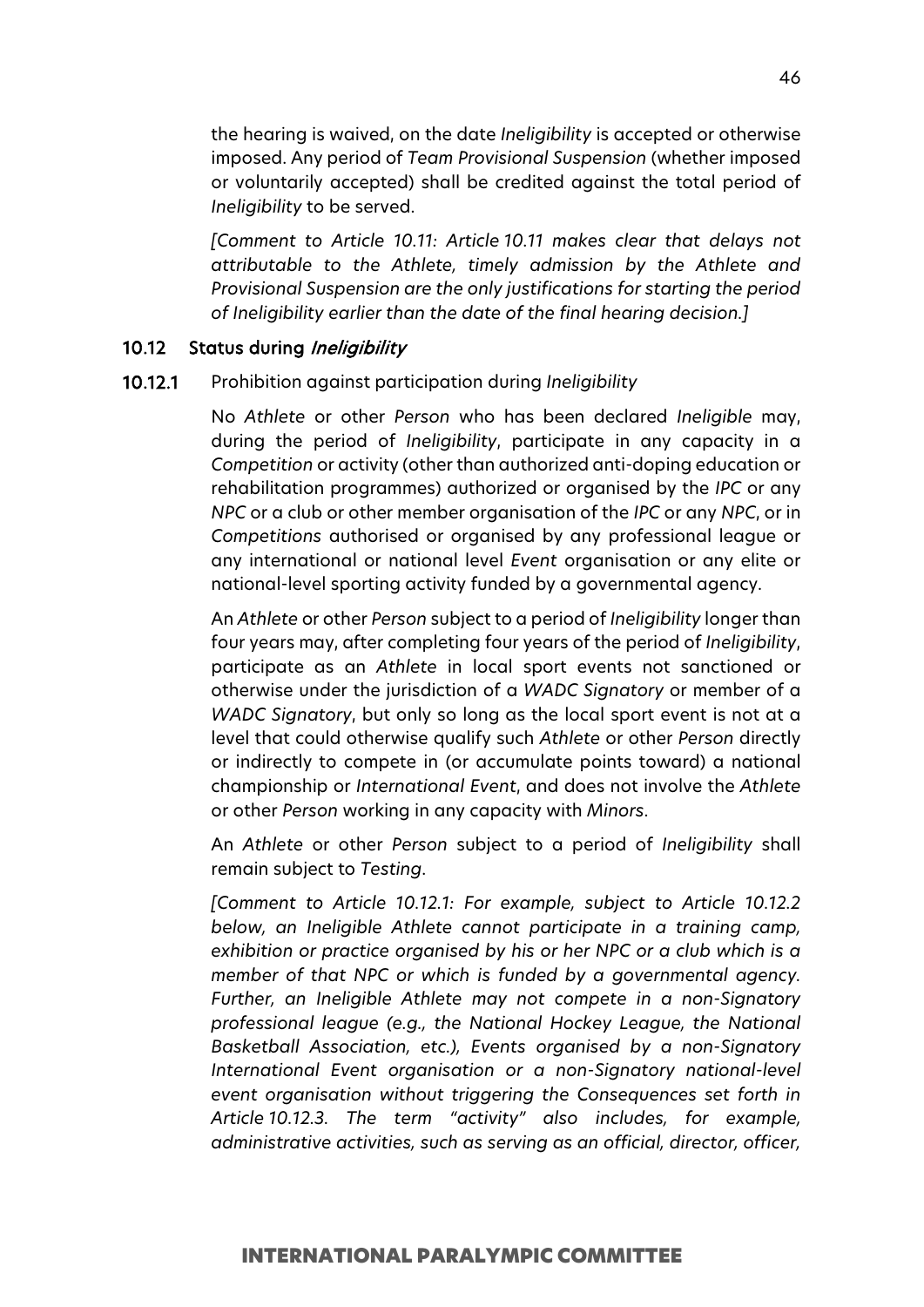*employee, or volunteer of the organisation described in this Article. Ineligibility imposed in one sport shall also be recognized by other sports (see Article 15.1, Mutual Recognition).]*

# 10.12.2 Return for training

As an exception to Article 10.12.1, an *Athlete* may return to train with a team or to use the facilities of a club or other member organisation of the *IPC's* Member organisation during the shorter of: (1) the last two months of the *Athlete's* period of *Ineligibility*, or (2) the last one-quarter of the period of *Ineligibility* imposed.

*[Comment to Article 10.12.2: In many Team Sports and some individual sports (e.g., athletics or alpine skiing for some athletes with a visual impairment), an Athlete cannot effectively train on his/her own so as to be ready to compete at the end of the Athlete's period of Ineligibility. During the training period described in this Article, an Ineligible Athlete may not compete or engage in any activity described in Article 10.12.1 other than training.]*

#### 10.12.3 Violation of the prohibition of participation during *Ineligibility*

Where an *Athlete* or other *Person* who has been declared *Ineligible* violates the prohibition against participation during *Ineligibility* described in Article 10.12.1, the results of such participation shall be *Disqualified* and a new period of *Ineligibility* equal in length up to the original period of *Ineligibility* shall be added to the end of the original period of *Ineligibility*. The new period of *Ineligibility* may be adjusted based on the *Athlete* or other *Person*'s degree of *Fault* and other circumstances of the case. The determination of whether an *Athlete* or other *Person* has violated the prohibition against participation, and whether an adjustment is appropriate, shall be made by the *IPC*. This decision may be appealed under Article 13. Where an Athlete Support Personnel or other Person assists a *Person* in violating the prohibition against participation during Ineligibility, the *IPC* shall impose sanctions for a violation of Article 2.9 for such assistance.

#### 10.12.4 Withholding of financial support during *Ineligibility*

In addition, for any anti-doping rule violation not involving a reduced sanction as described in Article 10.4 or 10.5, some or all sport-related financial support or other sport-related benefits received by such *Person* will be withheld by the *IPC* and its *NPCs*.

#### 10.13 Automatic publication of sanction

A mandatory part of each sanction shall include automatic publication, as provided in Article 14.3.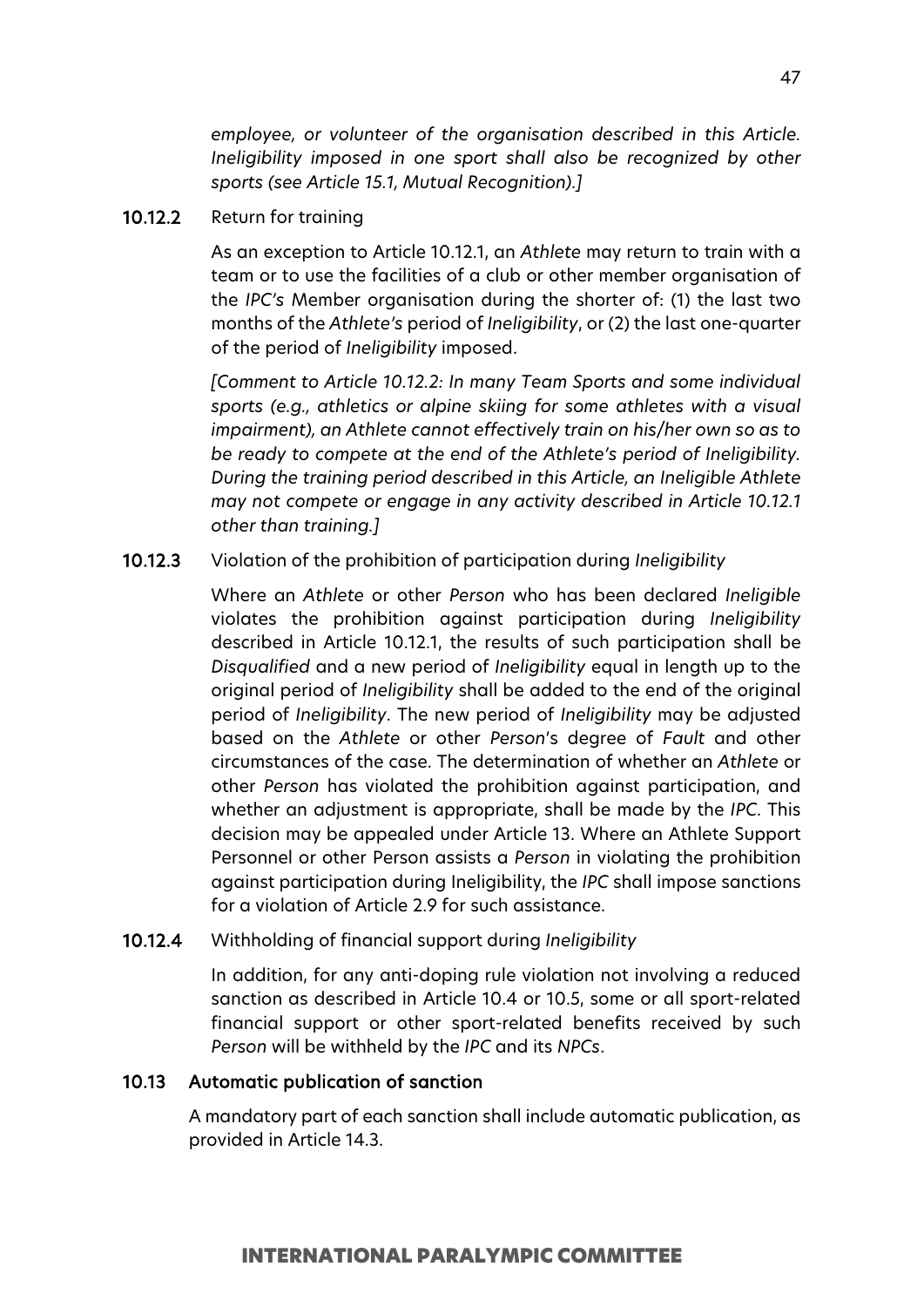*[Comment to Article 10: Harmonisation of sanctions has been one of the most discussed and debated areas of anti-doping. Harmonisation means that the same rules and criteria are applied to assess the unique facts of each case. Arguments against requiring harmonization of sanctions are based on differences between sports including, for example, the following: in some sports the Athletes are professionals making a sizable income from the sport and in others the Athletes are true amateurs; in those sports where an Athlete's career is short, a standard period of Ineligibility has a much more significant effect on the Athlete than in sports where careers are traditionally much longer. A primary argument in favour of harmonisation is that it is simply not right that two Athletes from the same country who test positive for the same Prohibited Substance under similar circumstances should receive different sanctions only because they participate in different sports. In addition, flexibility in sanctioning has often been viewed as an unacceptable opportunity for some sporting organisations to be more lenient with dopers. The lack of harmonization of sanctions has also frequently been the source of jurisdictional conflicts between International Federations and National Anti-Doping Organisations.]*

# 11 CONSEQUENCES TO TEAMS

# 11.1 Testing of Team Sports

Where more than one member of a *Team* in a *Team Sport* has been notified of an anti-doping rule violation under Article 7 in connection with an *Event*, the ruling body for the *Event* shall conduct appropriate *Target Testing* of the *Team* during the *Event Period*.

#### 11.2 Consequences for Team Sports

If more than two members of a *Team* in a *Team Sport* are found to have committed an anti-doping rule violation during an *Event Period*, the team shall be disqualified from the *Event* in addition to any *Consequences* imposed upon the individual *Athlete*s committing the anti-doping rule violation.

## 11.3 Event ruling body may establish stricter Consequences for Team Sports

The ruling body for an *Event* may elect to establish rules for the *Event* which impose *Consequences* for *Team Sports* stricter than those in Article 11.2 for purposes of the *Event*.

*[Comment to Article 11.3: For example, the IPC could establish rules which would require Disqualification of a Team from the Paralympic Games*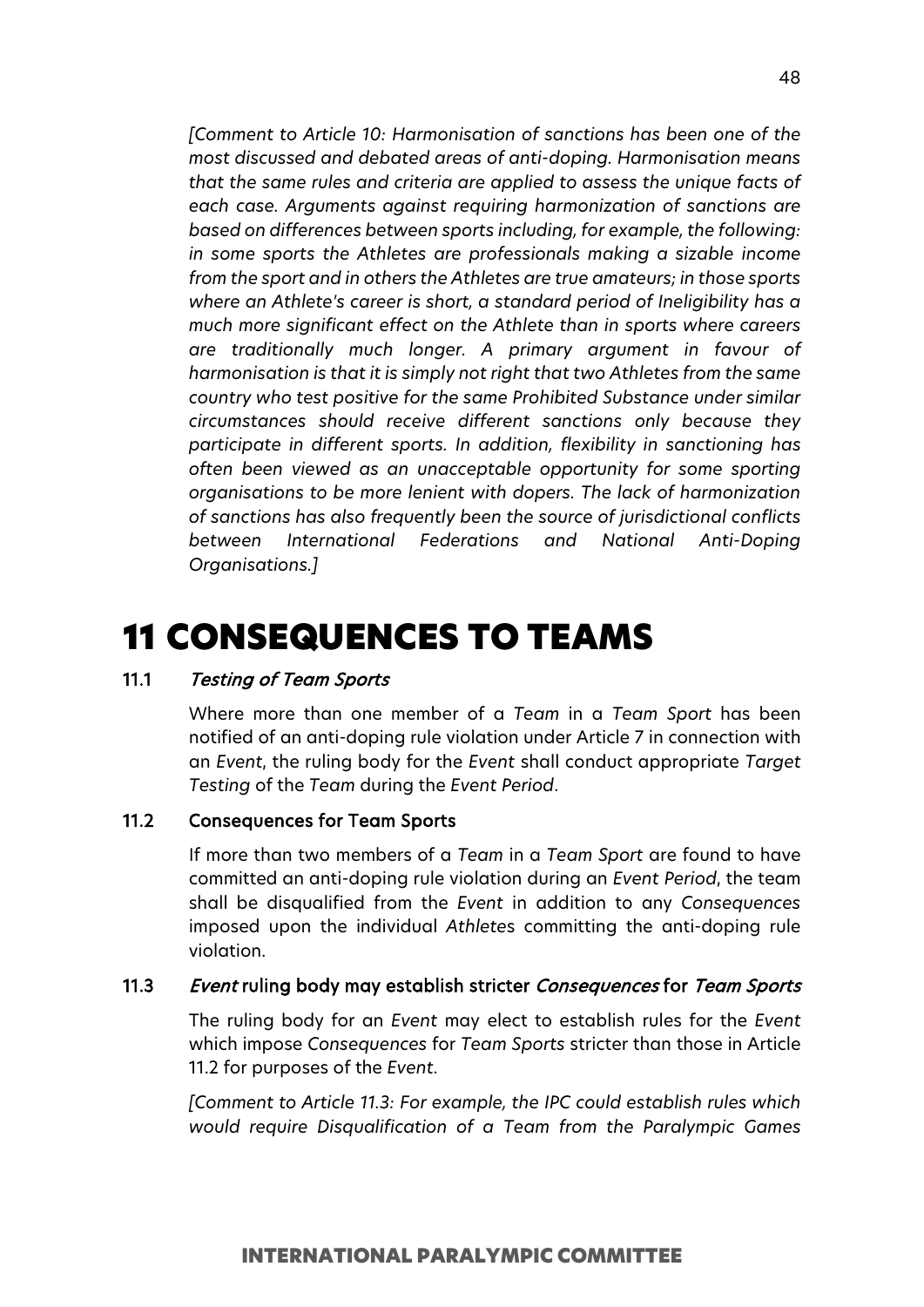*based on a lesser number of anti-doping rule violations during the period of the Games.]*

# 11.4 Testing of teams in *Individual Sports*

Where one member of a *Team* in an *Individual Sport* has been notified of an anti-doping rule violation under Article 7 in connection with an *Event*, the ruling body for the *Event* shall conduct appropriate *Target Testing* of all members of the *Team* during the *Event Period*.

# 11.5 Consequences for Teams in Individual Sports

- 11.5.1 An anti-doping rule violation committed by a member of a *Team* in connection with an *In-Competition* test automatically leads to *Disqualification* of the result obtained by the *Team* in that *Competition*, with all resulting consequences for the *Team* and its members, including forfeiture of any medals, points and prizes.
- 11.5.2 An anti-doping rule violation committed by a member of a *Team* occurring during or in connection with an *Event*, not covered until Article 11.5.1, may lead to *Disqualification* of all of the results obtained by the *Team* in that *Event* with all consequences for the *Team* and its members, including forfeiture of all medals, points and prizes, except as provided in Article 11.5.3.
- 11.5.3 Where an *Athlete* who is a member of a *Team* committed an antidoping rule violation during or in connection with one *Competition* in an *Event,* if the other member(s) of the *Team* establish(es) that he/she/they bear(s) *No Fault or Negligence* for that violation, the results of the *Team* in any other *Competition(s)* in that *Event* shall not be *Disqualified* unless the results of the *Team* in the *Competition(s)* other than the *Competition* in which the anti-doping rule violation occurred were likely to have been affected by the *Athlete's* anti-doping rule violation.

# 12 DISCIPLINARY MEASURES AGAINST SPORTING BODIES

- 12.1 The International Standard for *Code* Compliance by *Signatories* sets out when and how *WADA* may proceed against a *Signatory* for failure to comply with its obligations under the *Code* and/or the International Standards, and identifies the range of possible sanctions that may be imposed on the *Signatory* for such non-compliance.
- 12.2 Nothing in the *WADC* or the International Standard for *Code* Compliance by *Signatories* restricts the ability of any *Signatory* or government to take action under its own rules to enforce the obligation on any sporting body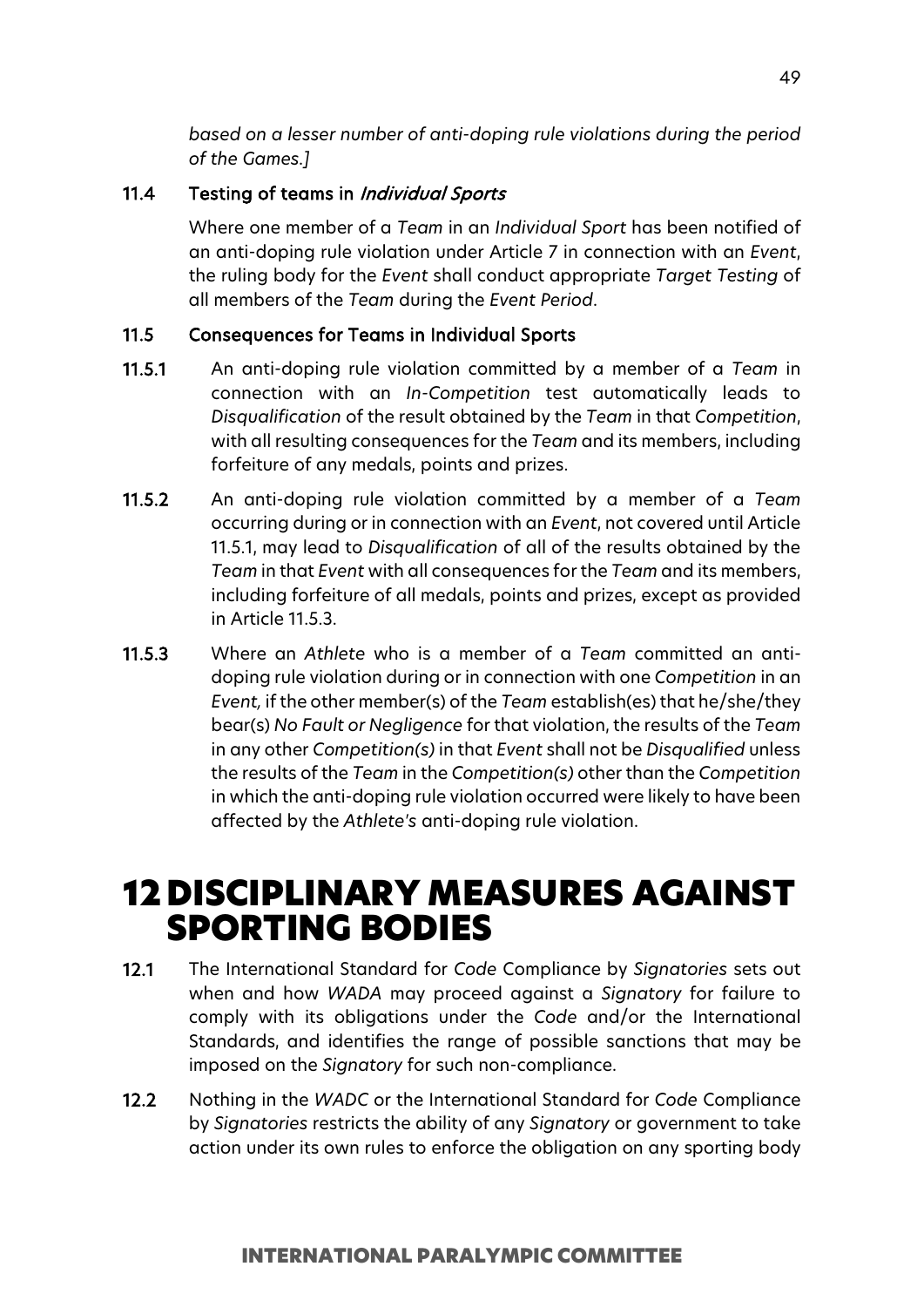over which it has authority to comply with, implement, uphold and enforce the *WADC* within that body's area of competence. The *IPC* Governing Board has adopted an addendum ("Addendum on Disciplinary measures with respect to Anti-Doping Rule Violations") to Chapter 3.9 of the *IPC* Handbook ("Policy on Disciplinary Measures for Breaching *IPC* Qualification, Entry and Participation Rules"). This addendum represents a set of rules of the type covered by Article 12 of the *WADC*.

*[Comment to Article 12: This Article makes it clear that the Code does not restrict whatever disciplinary rights between organisations may otherwise exist.]*

# 13 APPEALS

# 13.1 Decisions subject to appeal

Decisions made under this *Code* may be appealed as set forth below in Article 13.2 through 13.7 or as otherwise provided in this *Code*, the *WADC* or the *International Standards*. Such decisions shall remain in effect while under appeal unless the appellate body orders otherwise. Before an appeal is commenced, any post-decision review provided in the *IPC's* rules must be exhausted, provided that such review respects the principles set forth in Article 13.2.2 below (except as provided in Article 13.1.3).

## 13.1.1 Scope of review not limited

The scope of review on appeal includes all issues relevant to the matter and is expressly not limited to the issues or scope of review before the initial decision maker.

13.1.2 *CAS* shall not defer to the findings being appealed

In making its decision, *CAS* need not give deference to the discretion exercised by the body whose decision is being appealed.

*[Comment to Article 13.1.2: CAS proceedings are de novo. Prior proceedings do not limit the evidence or carry weight in the hearing before CAS.]*

13.1.3 *WADA* not required to exhaust internal remedies

Where *WADA* has a right to appeal under Article 13 and no other party has appealed a final decision within the *IPC*'s process, *WADA* may appeal such decision directly to *CAS* without having to exhaust other remedies in the *IPC's* process.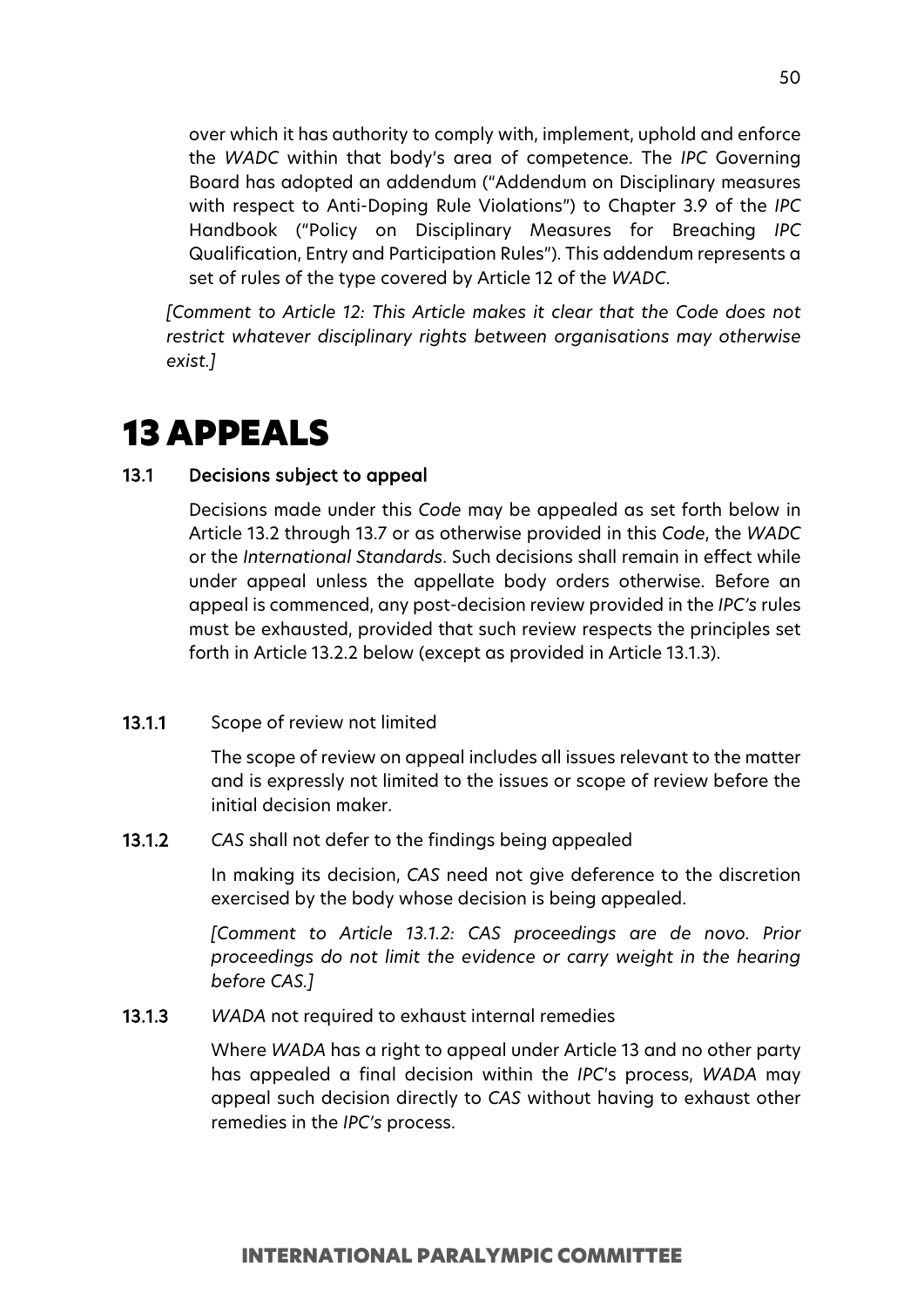*[Comment to Article 13.1.3: Where a decision has been rendered before the final stage of the IPC's process (for example, a first hearing) and no party elects to appeal that decision to the next level of the IPC's process, then WADA may bypass the remaining steps in the IPC's internal process and appeal directly to CAS.]*

# 13.2 Appeals from decisions regarding anti-doping rule violations, Consequences, Provisional Suspensions, recognition of decisions and **jurisdiction**

These decisions may be appealed: (a) a decision that an anti-doping rule violation was committed, a decision imposing *Consequences* or not imposing *Consequences* for an anti-doping rule violation, or a decision that no anti-doping rule violation was committed; (b) a decision that an anti-doping rule violation proceeding cannot go forward for procedural reasons (including, for example, prescription); (c) a decision by *WADA* not to grant an exception to the six months' notice requirement for a retired *Athlete* to return to *Competition* under Article 5.7.1; (d) a decision by *WADA* assigning results management under Article 7.1 of the *Code*; (e) a decision by the *IPC* not to bring forward an *Adverse Analytical Finding* or an *Atypical Finding* as an anti-doping rule violation, or a decision not to go forward with an anti-doping rule violation after an investigation under Article 7.7; (f) a decision to impose a *Provisional Suspension* as a result of a *Provisional Hearing; (g) The IPC's* or an *NPC's* failure to comply with Article 7.9; (h) a decision that the *IPC* lacks jurisdiction to rule on an alleged anti-doping rule violation or its *Consequences*; (i) a decision to suspend, or not suspend, a period of *Ineligibility* or to reinstate, or not reinstate, a suspended period of *Ineligibility* under Article 10.6.1; (j) a decision under Article 10.12.3; and (k) a decision by the *IPC* not to recognize another *Anti-Doping Organisation*'s decision under Article 15, may be appealed exclusively as provided in Articles 13.2 – 13.7.

13.2.1 Appeals involving International-Level *Athletes* or International Events

In cases arising from participation in an *International Event* or in cases involving *International-Level Athletes*, the decision may be appealed exclusively to *CAS*.

*[Comment to Article 13.2.1: CAS decisions are final and binding except for any review required by law applicable to the annulment or enforcement of arbitral awards.]*

#### 13.2.2 Appeals involving other *Athletes* or other *Persons*

In cases where Article 13.2.1 is not applicable, the decision may be appealed to a national-level appeal body, being an independent and impartial body established in accordance with rules adopted by the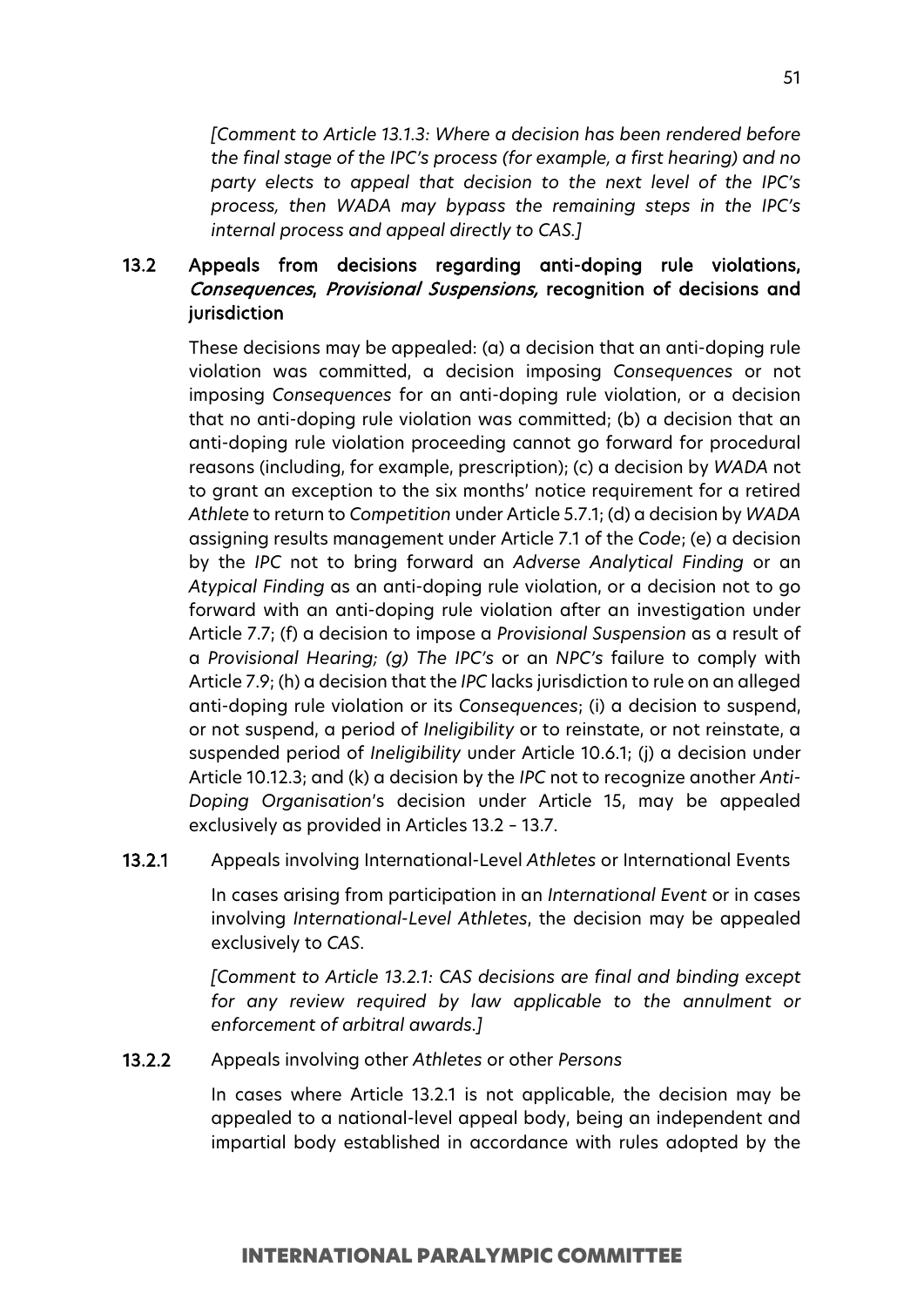*National Anti-Doping Organisation* or *NPC* having jurisdiction over the *Athlete* or other *Person*. The rules for such appeal shall respect the following principles: a timely hearing; a fair and impartial hearing body; the right to be represented by counsel at the *Person*'s own expense; and a timely, written, reasoned decision. If the *National Anti-Doping Organisation* or *NPC* has not established such a body, the decision may be appealed to *CAS* in accordance with the provisions applicable before such court.

## 13.2.3 *Persons* entitled to appeal

In cases under Article 13.2.1, the following parties shall have the right to appeal to *CAS*: (a) the *Athlete* or other *Person* who is the subject of the decision being appealed; (b) the other party to the case in which the decision was rendered; (c) the *IPC*; (d) the *National Anti-Doping Organisation* of the *Person's* country of residence or countries where the *Person* is a national or license holder; and (e) *WADA*.

In cases under Article 13.2.2, the parties having the right to appeal to the national-level appeal body shall be as provided in the *National Anti-Doping Organisation*'s rules but, at a minimum, shall include the following parties: (a) the *Athlete* or other *Person* who is the subject of the decision being appealed; (b) the other party to the case in which the decision was rendered; (c) the *IPC*; (d) the *National Anti-Doping Organisation* of the *Person*'s country of residence; and (e) *WADA*. For cases under Article 13.2.2, *WADA* and the *IPC* shall also have the right to appeal to *CAS* with respect to the decision of the national-level appeal body. Any party filing an appeal shall be entitled to assistance from *CAS* to obtain all relevant information from the *Anti-Doping Organisation* whose decision is being appealed and the information shall be provided if *CAS* so directs.

Notwithstanding any other provision herein, the only *Person* who may appeal from a *Provisional Suspension* is the *Athlete* or other *Person* upon whom the *Provisional Suspension* is imposed.

13.2.4 Cross appeals and other subsequent appeals allowed

Cross appeals and other subsequent appeals by any respondent named in cases brought to *CAS* under the *WADC* are specifically permitted. Any party with a right to appeal under this Article 13 must file a cross appeal or subsequent appeal at the latest with the party's answer.

*[Comment to Article 13.2.4: This provision is necessary because since 2011, CAS rules no longer permit an Athlete the right to cross appeal when an Anti-Doping Organisation appeals a decision after the*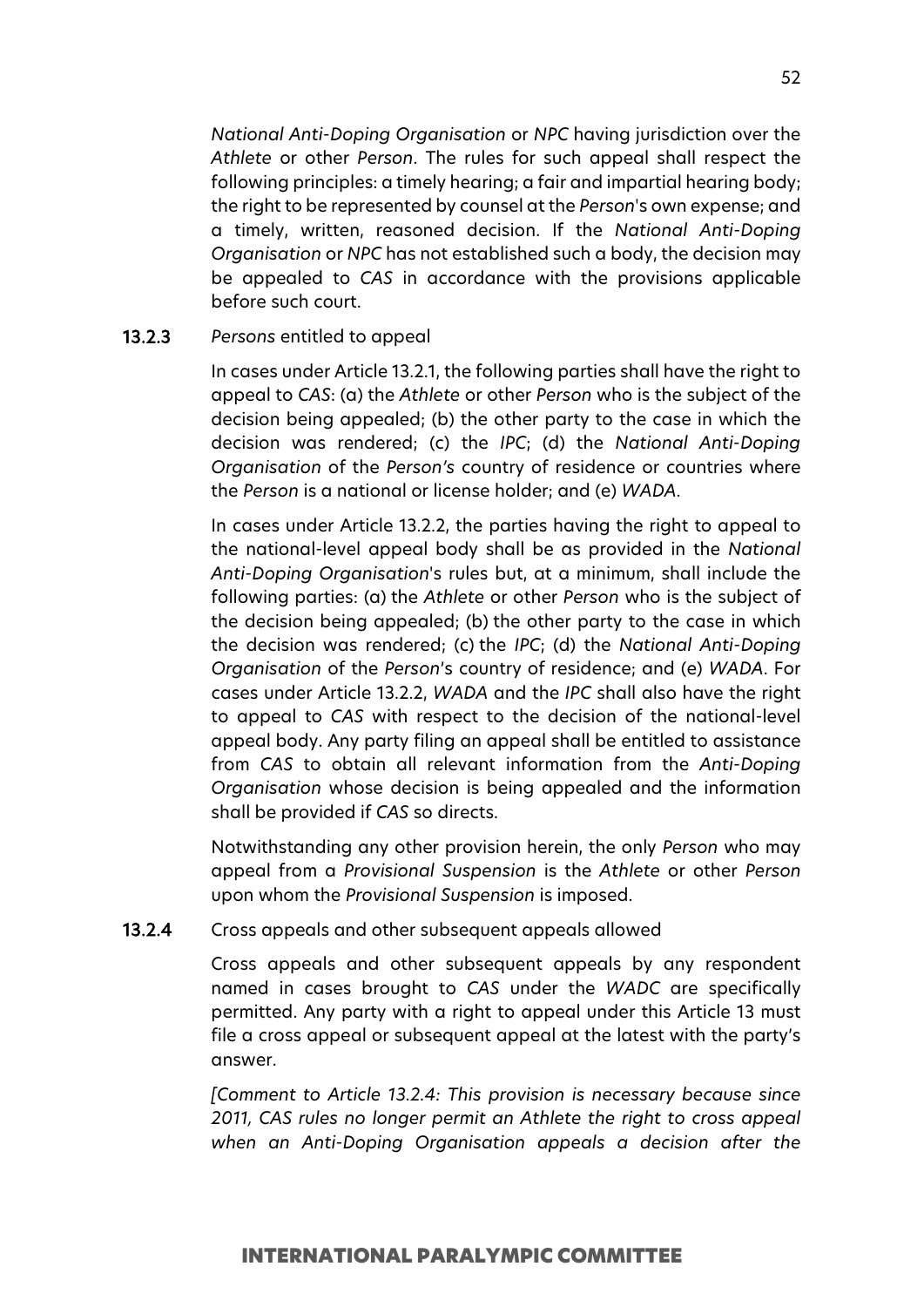*Athlete's time for appeal has expired. This provision permits a full hearing for all parties.]*

### 13.3 Failure to render a timely decision

Where, in a particular case, the *IPC* fails to render a decision with respect to whether an anti-doping rule violation was committed within a reasonable deadline set by *WADA*, *WADA* may elect to appeal directly to *CAS* as if the *IPC* had rendered a decision finding no anti-doping rule violation. If the *CAS* hearing panel determines that an anti-doping rule violation was committed and that *WADA* acted reasonably in electing to appeal directly to *CAS*, then *WADA*'s costs and attorneys' fees in prosecuting the appeal shall be reimbursed to *WADA* by the *IPC*.

*[Comment to Article 13.3: Given the different circumstances of each antidoping rule violation investigation and results management process, it is not feasible to establish a fixed time period for the IPC to render a decision before WADA may intervene by appealing directly to CAS. Before taking such action, however, WADA will consult with the IPC and give the IPC an opportunity to explain why it has not yet rendered a decision.]* 

## 13.4 Appeals relating to TUEs

*TUE* decisions may be appealed exclusively as provided in Article 4.4 above.

## 13.5 Notification of appeal decisions

Any *Anti-Doping Organisation* that is a party to an appeal shall promptly provide the appeal decision to the *Athlete* or other *Person* and to the other *Anti-Doping Organisations* that would have been entitled to appeal under Article 13.2.3 as provided under Article 14.2.

### 13.6 Appeal from decisions pursuant to Article 12

Decisions by the *IPC* pursuant to Article 12 may be appealed exclusively to *CAS* by the *NPC*.

#### 13.7 Time for filing appeals

#### 13.7.1 Appeals to *CAS*

The time to file an appeal to *CAS* shall be twenty-one days from the date of receipt of the decision by the appealing party. The above notwithstanding, the following shall apply in connection with appeals filed by a party entitled to appeal but which was not a party to the proceedings that led to the decision being appealed: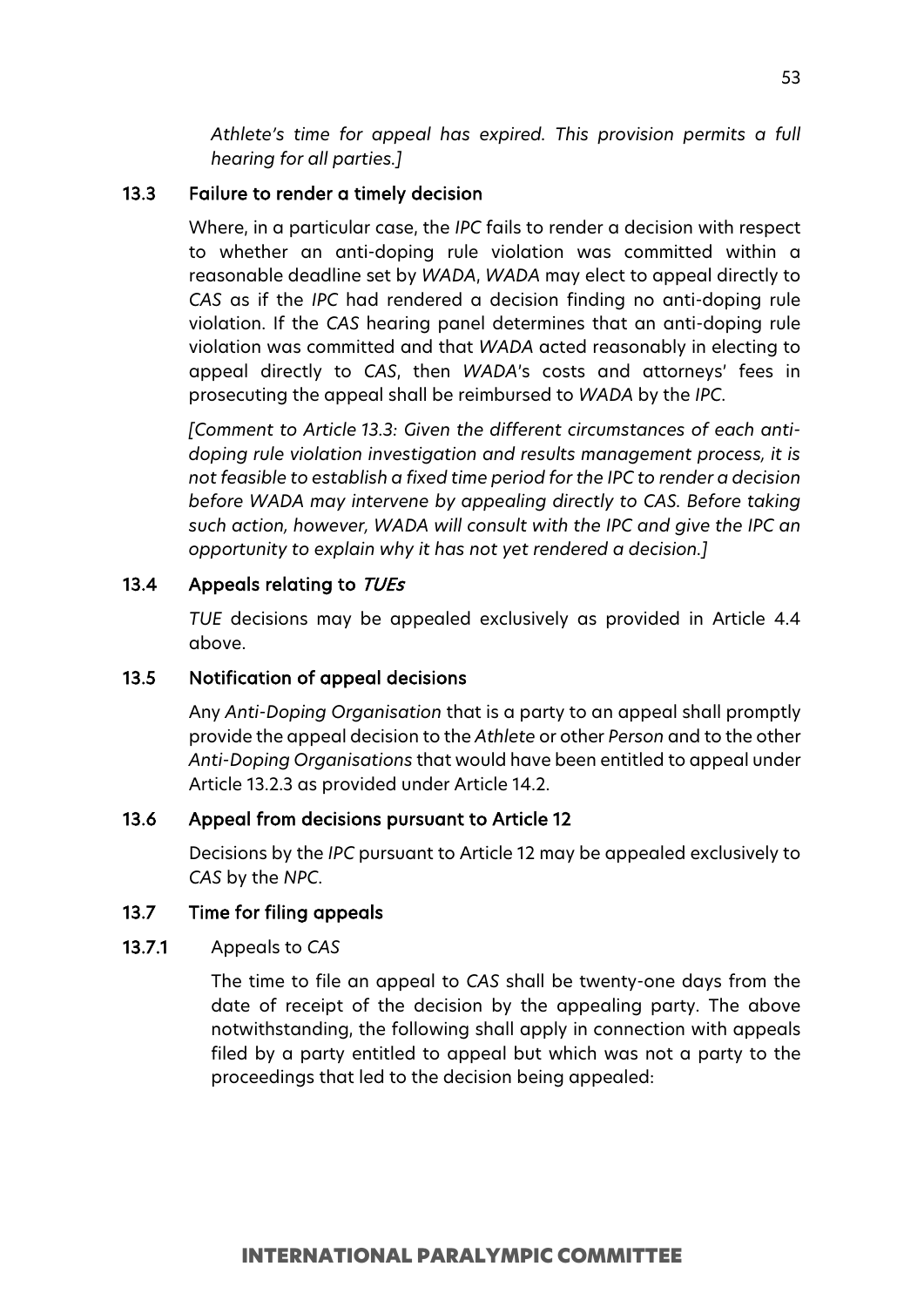- a) Within 15 days from notice of the decision, such party/ies shall have the right to request a copy of the case file from the body that issued the decision;
- b) If such a request is made within the 15-day period, then the party making such request shall have twenty-one days from receipt of the file to file an appeal to *CAS*.

The above notwithstanding, the filing deadline for an appeal filed by *WADA* shall be the later of:

- a) 21 days after the last day on which any other party in the case could have appealed; or
- b) 21 days after *WADA*'s receipt of the complete file relating to the decision.
- 13.7.2 Appeals under Article 13.2.2

The time to file an appeal to an independent and impartial body established at national level in accordance with rules established by the *NPC* or *National Anti-Doping Organisation* shall be indicated by the same rules of the *NPC* or *National Anti-Doping Organisation*.

The above notwithstanding, the filing deadline for an appeal or intervention filed by *WADA* shall be the later of:

- a) 21 days after the last day on which any other party in the case could have appealed, or
- b) 21 days after *WADA*'s receipt of the complete file relating to the decision.

# 14CONFIDENTIALITY AND REPORTING

# 14.1 Information concerning Adverse Analytical Findings, Atypical Findings, and other asserted anti-doping rule violations

14.1.1 Notice of anti-doping rule violations to *Athlete*s and other *Person*s

Notice to *Athletes* or other *Persons* of anti-doping rule violations asserted against them shall occur as provided under Articles 7 and 14 of this *Code*. Notice to an *Athlete* or other *Person* who is a member of a *NPC* may be accomplished by delivery of the notice to the *NPC*.

14.1.2 Notice of anti-doping rule violations to *National Anti-Doping Organisations* and *WADA*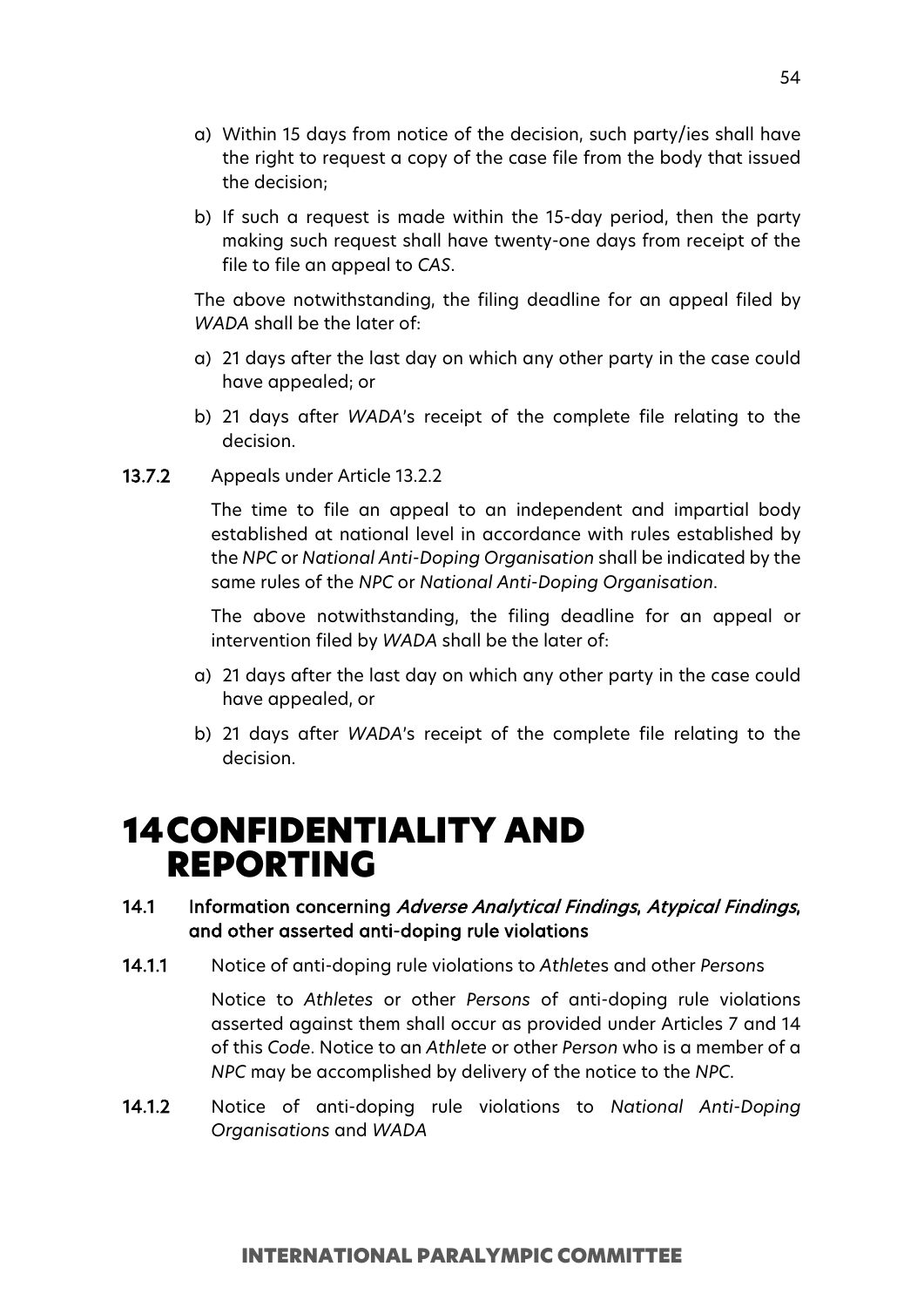Notice of the assertion of an anti-doping rule violation to *National Anti-Doping Organisations* and *WADA* shall occur as provided under Articles 7 and 14 of this *Code*, simultaneously with the notice to the *Athlete* or other *Person*.

### 14.1.3 Content of an anti-doping rule violation notice

Notification of an anti-doping rule violation under Article 2.1 shall include: the *Athlete*'s name, country, sport and discipline within the sport, the *Athlete*'s competitive level, whether the test was *In-Competition* or *Out-of-Competition*, the date of *Sample* collection, the analytical result reported by the laboratory, and other information as required by the *International Standard* for *Testing* and Investigations.

Notice of anti-doping rule violations other than under Article 2.1 shall include the rule violated and the basis of the asserted violation.

### 14.1.4 Status reports

Except with respect to investigations which have not resulted in notice of an anti-doping rule violation pursuant to Article 14.1.1, *National Anti-Doping Organisation*s and *WADA* shall be regularly updated on the status and findings of any review or proceedings conducted pursuant to Articles 7, 8 or 13 and shall be provided with a prompt written reasoned explanation or decision explaining the resolution of the matter.

## 14.1.5 Confidentiality

The recipient organisations shall not disclose this information beyond those *Person*s with a need to know (which would include the appropriate personnel at the applicable *National Anti-Doping Organisation*, *NPC*, and *Team* in a *Team Sport*) until the *IPC* has made *Public Disclosure* or has failed to make *Public Disclosure* as required in Article 14.3 below.

14.1.6 The *IPC* shall ensure that information concerning *Adverse Analytical Findings*, *Atypical Findings*, and other asserted anti-doping rule violations remains confidential until such information is *Publicly Disclosed* in accordance with Article 14.3, and shall include provisions for the protection of such confidential information as well as for the investigation and disciplining of improper and/or unauthorised disclosure of such confidential information in any contract entered into between the *IPC* and any of its employees (whether permanent or otherwise), contractors, agents and consultants.

## 14.2 Notice of anti-doping rule violation decisions and request for files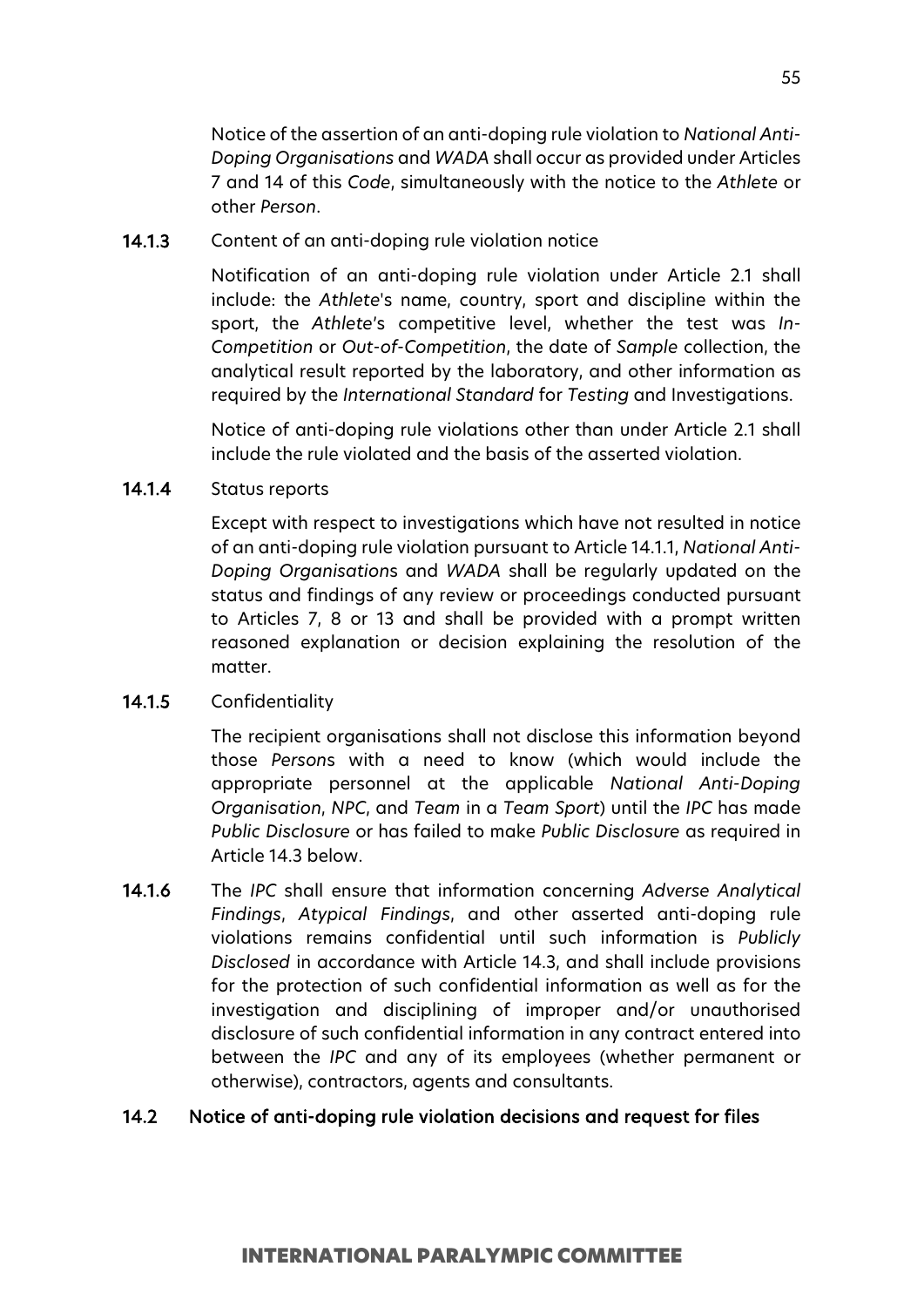- 14.2.1 Anti-doping rule violation decisions rendered pursuant to Articles 7.10, 8, 10.2, 10.3, 10.4, 10.5, 10.6, 10.12.3 or 13.5 shall include the full reasons for the decision, including, if applicable, a justification for why the maximum potential sanction was not imposed.
- 14.2.2 An *Anti-Doping Organisation* having a right to appeal a decision received pursuant to Article 14.2.1 may, within 15 days of receipt of the decision, request a copy of the full case file pertaining to the decision.

### 14.3 Public disclosure

- 14.3.1 The identity of any *Athlete* or other *Person* who is asserted by the *IPC* to have committed an anti-doping rule violation may be *Publicly Disclose*d by the *IPC* only after notice has been provided to the *Athlete* or other *Person* in accordance with Articles 7.3 – 7.7, and simultaneously to *WADA* and the *National Anti-Doping* Organisation of *the Athlete* or other *Person* in accordance with Article 14.1.2.
- 14.3.2 No later than 20 days after it has been determined in a final appellate decision under Articles 13.2.1 or 13.2.2, or such appeal has been waived, or a hearing in accordance with Article 8 has been waived, or the assertion of an anti-doping rule violation has not been timely challenged, the *IPC* must *Publicly Report* the disposition of the matter, including the sport, the anti-doping rule violated, the name of the *Athlete* or other *Person* committing the violation, the *Prohibited Substance* or *Prohibited Method* involved (if any) and the *Consequences* imposed. The *IPC* must also *Publicly Report* within 20 days the results of final appeal decisions concerning anti-doping rule violations, including the information described above.
- 14.3.3 In any case where it is determined, after a hearing or appeal, that the *Athlete* or other *Person* did not commit an anti-doping rule violation, the decision may be *Publicly Disclosed* only with the consent of the *Athlete* or other *Person* who is the subject of the decision. The *IPC* shall use reasonable efforts to obtain such consent. If consent is obtained, the *IPC* shall *Publicly Disclose* the decision in its entirety or in such redacted form as the *Athlete* or other *Person* may approve.
- 14.3.4 Publication shall be accomplished at a minimum by placing the required information on the *IPC's* website or publishing it through other means and leaving the information up for the longer of one month or the duration of any period of *Ineligibility*.
- 14.3.5 Neither the *IPC*, nor its Members, nor any official of either body, shall publicly comment on the specific facts of any pending case (as opposed to general description of process and science) except in response to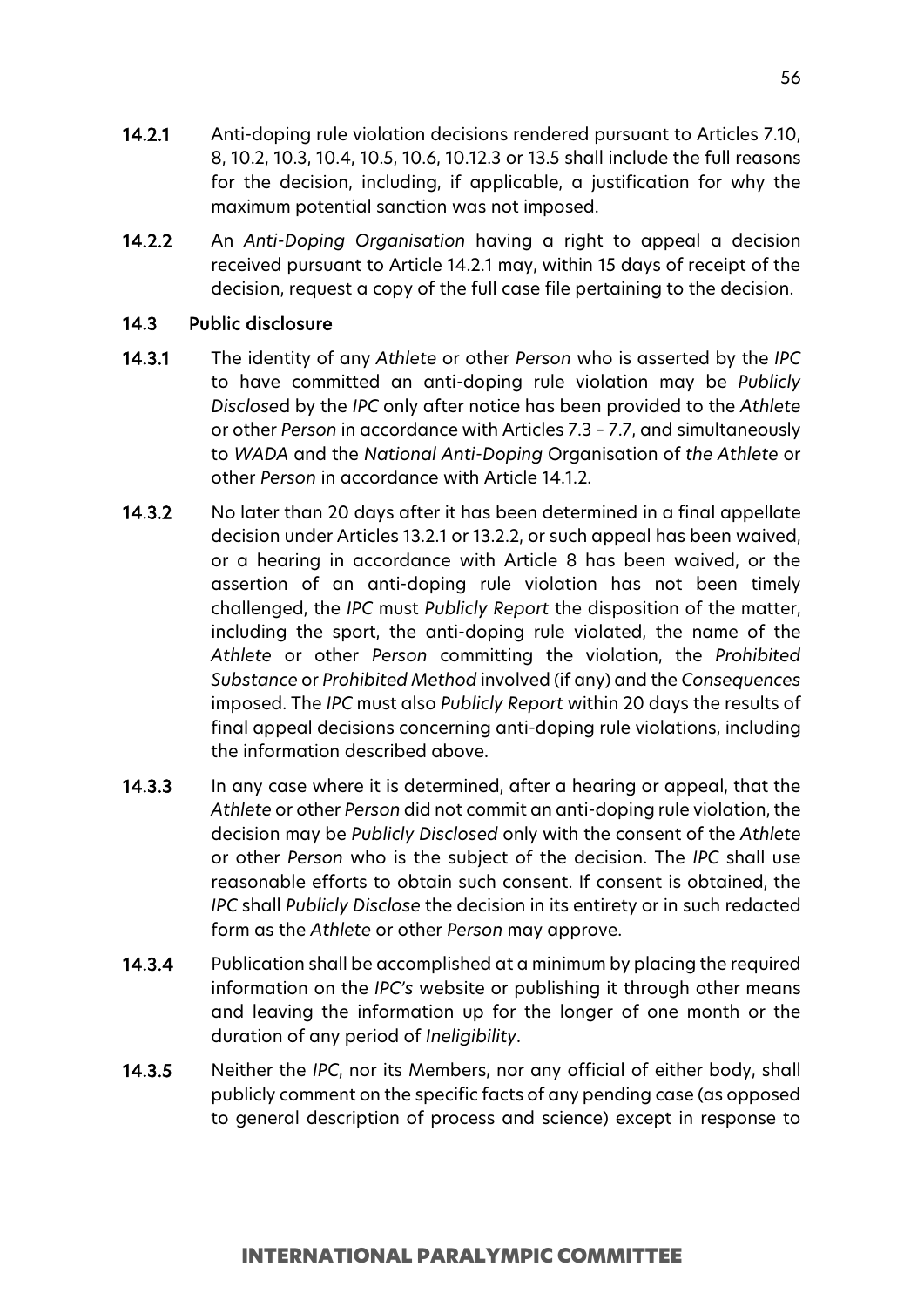public comments attributed to the *Athlete* or other *Person* against whom an anti-doping rule violation is asserted, or their representatives.

14.3.6 The mandatory *Public Reporting* required in 14.3.2 shall not be required where the *Athlete* or other *Person* who has been found to have committed an anti-doping rule violation is a *Minor*. Any optional *Public Reporting* in a case involving a *Minor* shall be proportionate to the facts and circumstances of the case.

## 14.4 Statistical reporting

The *IPC* shall publish at least annually a general statistical report of its *Doping Control* activities, with a copy provided to *WADA*. The *IPC* may also publish reports showing the name of each *Athlete* tested and the date of each *Testing*.

## 14.5 Doping Control information clearinghouse

To facilitate co-ordinated test distribution planning and to avoid unnecessary duplication in *Testing* by the various *Anti-Doping Organisation*s, the *IPC* shall report all *In-Competition* and *Out-of-Competition* tests on such *Athlete*s to the *WADA* clearinghouse, using *ADAMS*, as soon as possible after such tests have been conducted. This information will be made accessible, where appropriate and in accordance with the applicable rules, to the *Athlete*, the *Athlete*'s *National Anti-Doping Organisation* and any other *Anti-Doping Organisations* with *Testing* authority over the *Athlete*.

## 14.6 Data privacy

- 14.6.1 The *IPC* may collect, store, process or disclose personal information relating to *Athlete*s and other *Persons* where necessary and appropriate to conduct their anti-doping activities under the *WADC*, the *International Standards* (including specifically the *International Standard* for the Protection of Privacy and Personal Information) and this *Code*.
- 14.6.2 Any *Participant* who submits information including personal data to any *Person* in accordance with this *Code* shall be deemed to have agreed, pursuant to applicable data protection laws and otherwise, that such information may be collected, processed, disclosed and used by such *Person* for the purposes of the implementation of these Rules, in accordance with the International Standard for the Protection of Privacy and Personal Information and otherwise as required to implement this *Code*.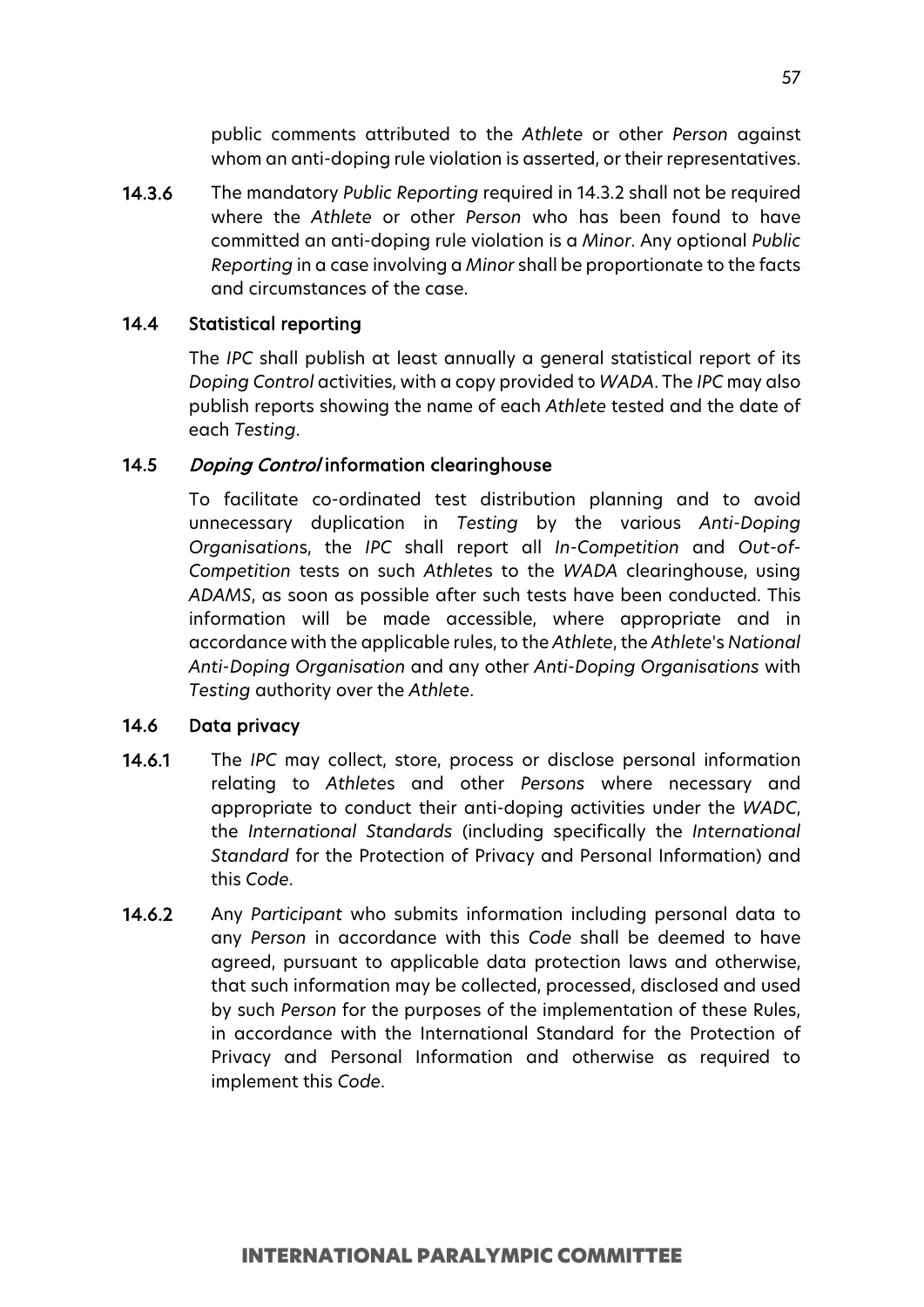# 15 APPLICATIONS AND RECOGNITION OF DECISIONS

15.1 Subject to the right to appeal provided in Article 13, *Testing*, hearing results or other final adjudications of any *Signatory* which are consistent with the *WADC* and are within that *Signatory's* authority shall be applicable worldwide and shall be recognised and respected by the *IPC* and all its Members.

*[Comment to Article 15.1: The extent of recognition of TUE decisions of other Anti-Doping Organisations shall be determined by Article 4.4 and the International Standard for Therapeutic Use Exemptions.]*

15.2 The *IPC* and its Members shall recognise the measures taken by other bodies which have not accepted the *Code* if the rules of those bodies are otherwise consistent with the *Code*.

*[Comment to Article 15.2: Where the decision of a body that has not accepted the WADC is in some respects WADC compliant and in other respects not WADC compliant, the IPC and its Members shall attempt to apply the decision in harmony with the principles of the WADC. For example, if in a process consistent with the WADC a non-Signatory has found an Athlete to have committed an anti-doping rule violation on account of the presence of a Prohibited Substance in his body but the period of Ineligibility applied is shorter than the period provided for in this Code, then the IPC shall recognize the finding of an anti-doping rule violation and may conduct a hearing consistent with Article 8 to determine whether the longer period of Ineligibility provided in this Code should be imposed.]*

15.3 Subject to the right to appeal provided in Article 13, any decision of the *IPC* regarding a violation of this *Code* shall be recognised by all Members, which shall take all necessary action to render such decision effective.

# **16INCORPORATION OF THE IPC ANTI-**DOPING CODE AND OBLIGATIONS OF MEMBERS

16.1 All Members of the *IPC* shall comply with this *Code*. All Members shall include in their regulations the provisions necessary to ensure that the *IPC* may enforce this *Code* directly as against *Athletes* and *Athlete Support Personnel* under their anti-doping jurisdiction (including *National-Level Athletes*). This *Code* shall also be incorporated either directly or by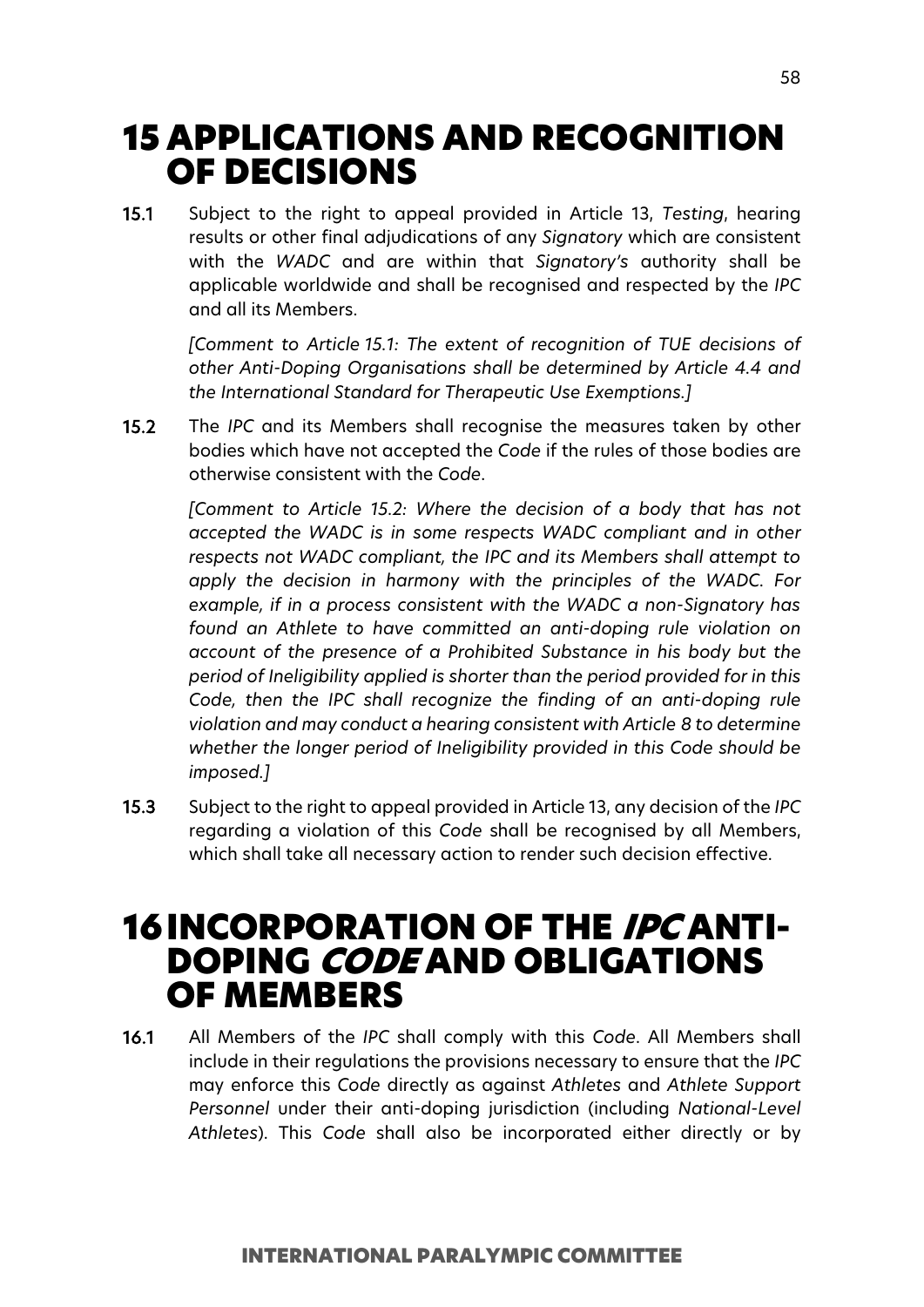reference into each Member's rules so that the Member may enforce them itself directly as against *Athletes* and *Athlete Support Personnel* under its anti-doping jurisdiction (including *National-Level Athletes*).

- 16.2 All Members shall establish rules requiring all *Athlete*s and each *Athlete Support Personnel* who participates as coach, trainer, manager, *Team* staff, official, medical or paramedical personnel in a *Competition* or activity authorized or organised by a Member or one of its member organisations to agree to be bound by this *Code* and to submit to *IPC's* results management authority under this *Code* as a condition of such participation.
- 16.3 All Members shall report any information suggesting or relating to an antidoping rule violation to the *IPC* and to their *National Anti-Doping Organisations*, and shall cooperate with investigations conducted by any *Anti-Doping Organisation* with authority to conduct the investigation.
- 16.4 All Members shall have disciplinary rules in place to prevent *Athlete Support Personnel* who are *Using Prohibited Substances* or *Prohibited Methods* without valid justification from providing support to *Athletes* under the jurisdiction of the *IPC* or the *NPC*.
- 16.5 All Members shall be required to conduct anti-doping education in coordination with their *National Anti-Doping Organisations.*

# 17 STATUTE OF LIMITATIONS

No anti-doping rule violation proceeding may be commenced against an *Athlete* or other *Person* unless he or she has been notified of the anti-doping rule violation as provided in Article 7, or notification has been reasonably attempted, within 10 years from the date the violation is asserted to have occurred.

# **18THE IPCCOMPLIANCE REPORTS TO WADA**

The *IPC* will report to *WADA* on the *IPC's* compliance with the *Code* in accordance with Article 23.5.2 of the *WADC*.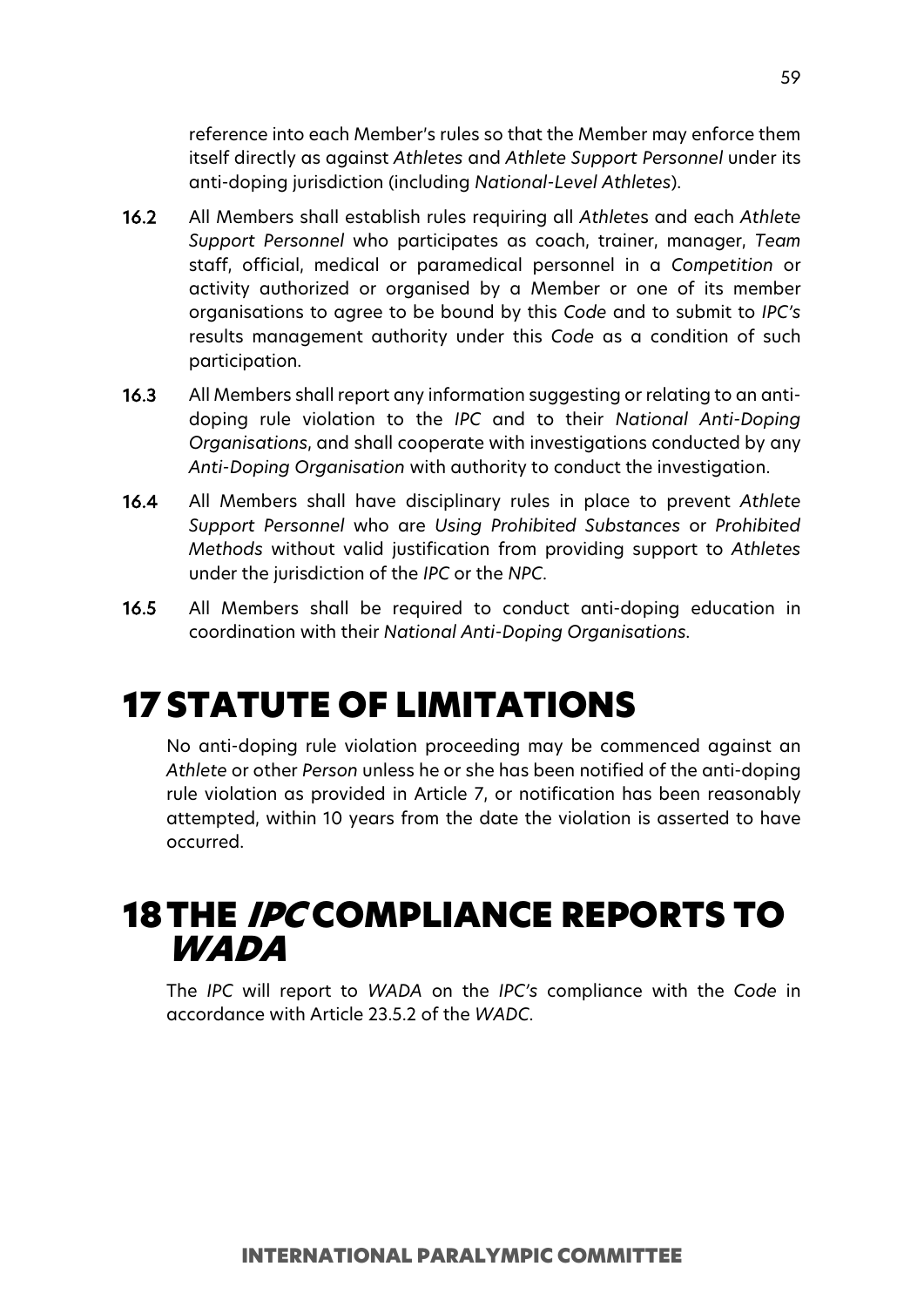# 19EDUCATION

# 19.1 Basic principle and primary goal

The basic principle for information and education programmes for dopingfree sport is to preserve the spirit of sport, as described in the preamble to the *Code*, from being undermined by doping. The primary goal of such programmes is prevention. The objective shall be to prevent the intentional or unintentional *Use* by *Athlete*s of *Prohibited Substance*s and *Prohibited Method*s.

Information programmes should focus on providing basic information to *Athletes* as described in Article 19.2. Education programmes should focus on prevention. Prevention programmes should be values-based and directed towards *Athletes* and *Athlete Support Personnel* with a particular focus on young people through implementation in school curricula.

All *Signatories* shall within their means and scope of responsibility and in cooperation with each other, plan, implement, evaluate and monitor information, education, and prevention programmes for doping-free sport.

# 19.2 Programmes and activities

These programmes shall provide *Athlete*s and other *Person*s with updated and accurate information on at least the following issues:

- Substances and methods on the *Prohibited List*
- Anti-doping rule violations
- *Consequences* of doping, including sanctions, health and social consequences
- *Doping Control* procedures
- *Athlete*s' and *Athlete Support Personnel*'s rights and responsibilities
- *TUEs*
- Managing the risks of nutritional supplements
- Harm of doping to the spirit of sport
- Applicable whereabouts requirements

The programmes shall promote the spirit of sport in order to establish an environment that is strongly conducive to doping-free sport and will have a positive and long-term influence on the choices made by *Athlete*s and other *Person*s.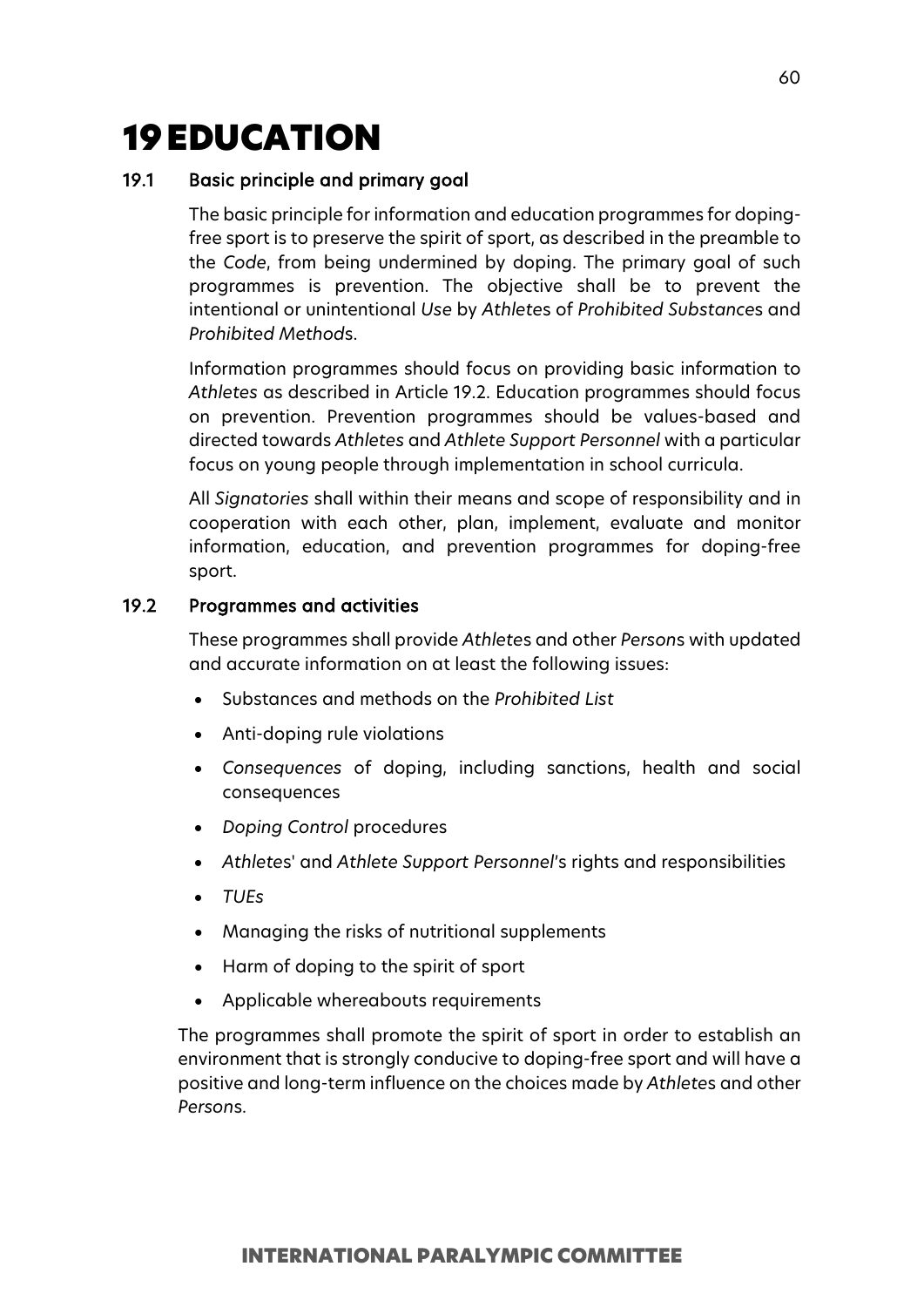Prevention programmes shall be primarily directed at young people, appropriate to their stage of development, in school and sports clubs, parents, adult athletes, sport officials, coaches, medical personnel and the media.

*Athlete Support Personnel* shall educate and counsel *Athlete*s regarding anti-doping policies and rules adopted pursuant to the *Code*.

All *Signatories* shall promote and support active participation by *Athlete*s and *Athlete Support Personnel* in education programmes for doping-free sport.

*[Comment to Article 19.2: Anti-doping informational and educational programmes should not be limited to National- or International-Level Athletes but should include all Persons, including youth, who participate in sport under the authority of any Signatory, government or other sports organisation accepting the Code. (See definition of Athlete.) These programmes should also include Athlete Support Personnel. These principles are consistent with the UNESCO Convention with respect to education and training.]*

## 19.3 Professional Codes of Conduct

The *IPC* shall plan, implement, evaluate and monitor information, education and prevention programmes for doping-free sport on at least the issues listed at Article 19.2 of the *Code*, and shall support active participation by *Athlete*s and *Athlete Support Personnel* in such programmes.

All *Signatories* shall co-operate with each other and governments to encourage relevant, competent professional associations and institutions to develop and implement appropriate Codes of Conduct, good practice and ethics related to sport practice regarding anti-doping, as well as sanctions, which are consistent with the *Code*.

## 19.4 Co-ordination and co-operation

*WADA* shall act as a central clearinghouse for informational and educational resources and/or programmes developed by *WADA* or *Anti-Doping Organisation*s.

All *Signatories* and *Athlete*s and other *Person*s shall co-operate with each other and governments to coordinate their efforts in anti-doping information and education in order to share experience and ensure the effectiveness of these programmes in preventing doping in sport.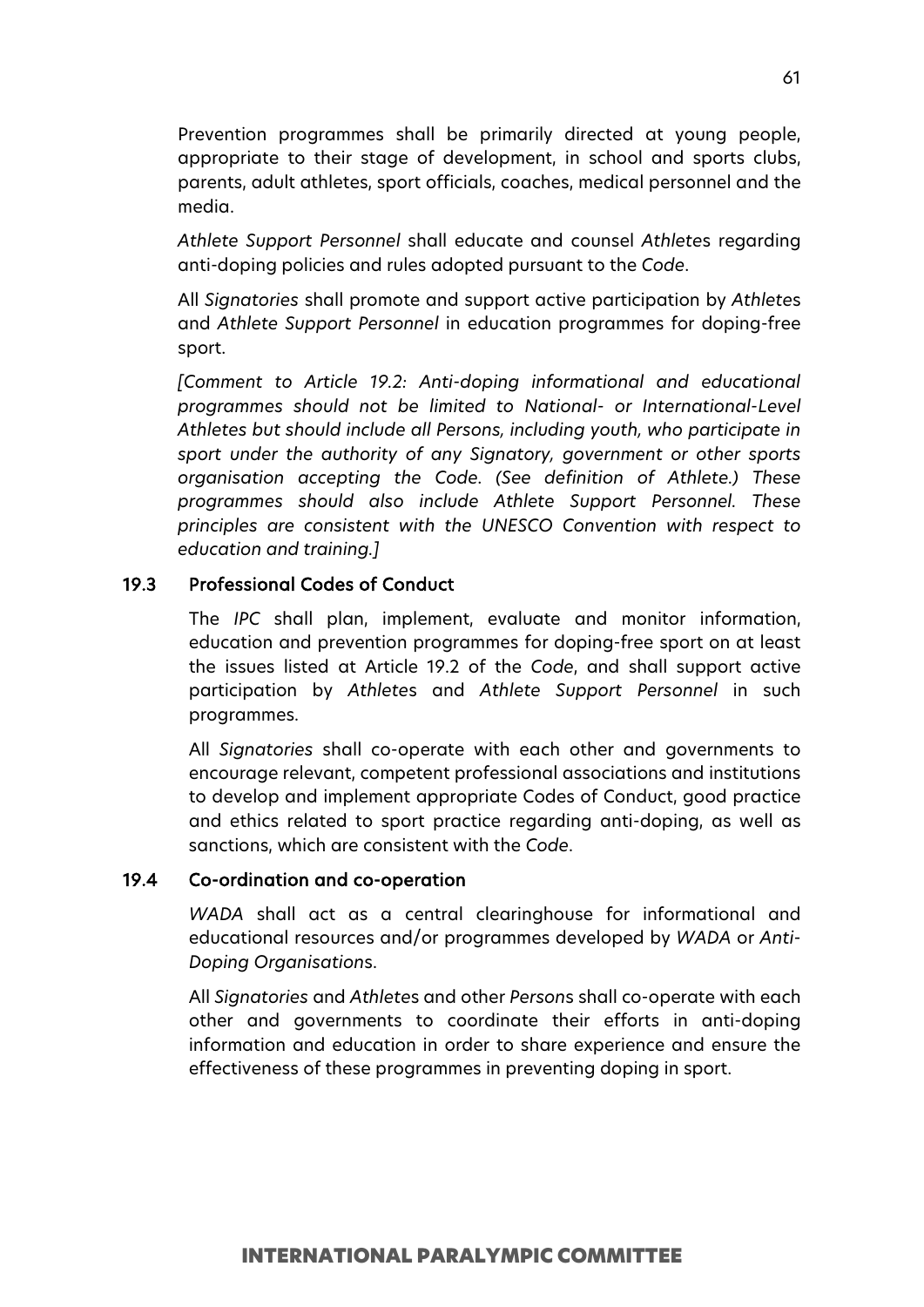# 20 ADDITIONAL ROLES AND RESPONSIBILITIES

# 20.1 Additional responsibilities of the IPC

- 20.1.1 The *IPC* will withhold some or all Paralympic funding and/or other benefits from any sport organisation not in compliance with the *Code*  where required under Article 23.5 of the *WADC*.
- 20.1.2 The *IPC* will authorise and facilitate the Independent Observer Programme and facilitate Athlete Outreach Programmes.
- 20.1.3 The *IPC* will require as a condition of membership that *International Federations* within the Paralympic Movement are in compliance with the *Code*.
- 20.1.4 The *IPC* will require *Major Event Organisations* for *Events* which are under the jurisdiction of the *IPC* to act in compliance with the *WADC*.
- 20.1.5 To take appropriate action to discourage non-compliance with the *Code* in accordance with the International Standard for Code Compliance by *Signatories*.

# 20.2 Additional responsibilities of NPCs and other Members

- 20.2.1 To ensure that their anti-doping policies and rules conform to the *Code*.
- 20.2.2 To require as a condition of membership or recognition that *NFs'* antidoping policies and rules are in compliance with the applicable provisions of the *Code* and to take appropriate action to enforce that condition.
- 20.2.3 To require as a condition of participation in the Paralympic Games that, at a minimum, *Athletes* who are not regular members of the *NPC* or Member to be available for *Sample* collection and to provide accurate and up-to-date whereabouts information as required by the *International Standard* for *Testing* and Investigations as soon as the *Athlete* is identified on the long list or subsequent entry document submitted in connection with the Paralympic Games.
- 20.2.4 To co-operate with their *National Anti-Doping Organisation*, respect its autonomy in their country, and not to interfere in its operational decisions and activities.
- 20.2.5 To require each of their *NFs* to establish rules (or other means) requiring each *Athlete Support Personnel* who participates as coach, trainer, manager, *Team* staff, official, medical or para-medical personnel in an *Event* or activity authorized or organised by an *NF* or one of its member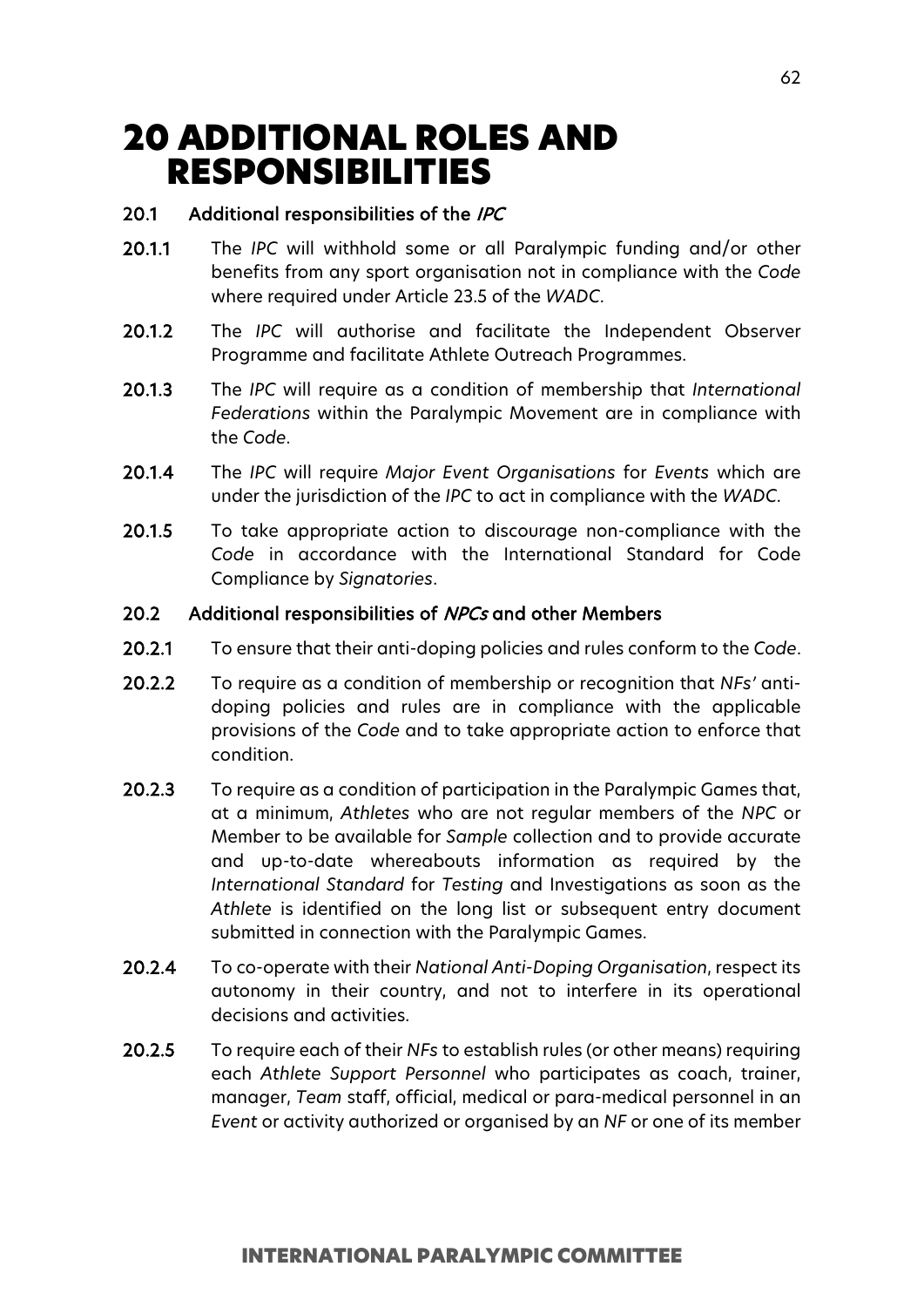organisations to agree to be bound by anti-doping rules in conformity with the *Code* as a condition of such participation.

- 20.2.6 To notify the *Athlete* or other *Person* who is asserted to have committed an anti-doping rule violation as provided in Article 14.1.1.
- 20.2.7 To enforce any sanction imposed by the *IPC*.
- 20.2.8 To withhold some or all funding and/or other benefits, during any period of his or her Ineligibility, to any *Athlete* or *Athlete Support Personnel* who has violated anti-doping rules.
- 20.2.9 To withhold some or all funding to their members or recognised *NFs* that are not in compliance with the *Code*.
- 20.2.10 To vigorously pursue all potential anti-doping rule violations within their jurisdiction including investigation into whether *Athlete Support Personnel* or other *Persons* may have been involved in each case of doping.
- 20.2.11 To be prepared to represent *Athletes* or other Individuals before an *IPC* hearing body addressing whether an anti-doping rule violation has been committed during an *Event* for which the *IPC* has results management authority.
- 20.2.12 To promote anti-doping education.
- 20.2.13 To co-operate with relevant national organisations and agencies and other *Anti-Doping Organisations*.

# 20.3 Additional roles and responsibilities of the IPC as a Major Event **Organisation**

These additional provisions apply to the *IPC* as a *Major Event Organisation* and take precedence over the other provisions of the *Code* dealing with the same subject matters.

*[Comment to Article 20.3: As set out in the preamble to the Code, the IPC has multiple functions as global governing body of the Paralympic Movement, as an International Federation for some sports and as a Major Event Organisation which sanctions Events such as the Paralympic Games. These provisions set out those requirements which must be substituted for other provisions of the Code when the IPC is acting as a Major Event Organisation. They include particular Event–related requirements for TUE administration, for testing, for results management and for education and prevention.*

20.3.1 To adopt and implement anti-doping policies and rules for its *Events* which conform to the *Code*.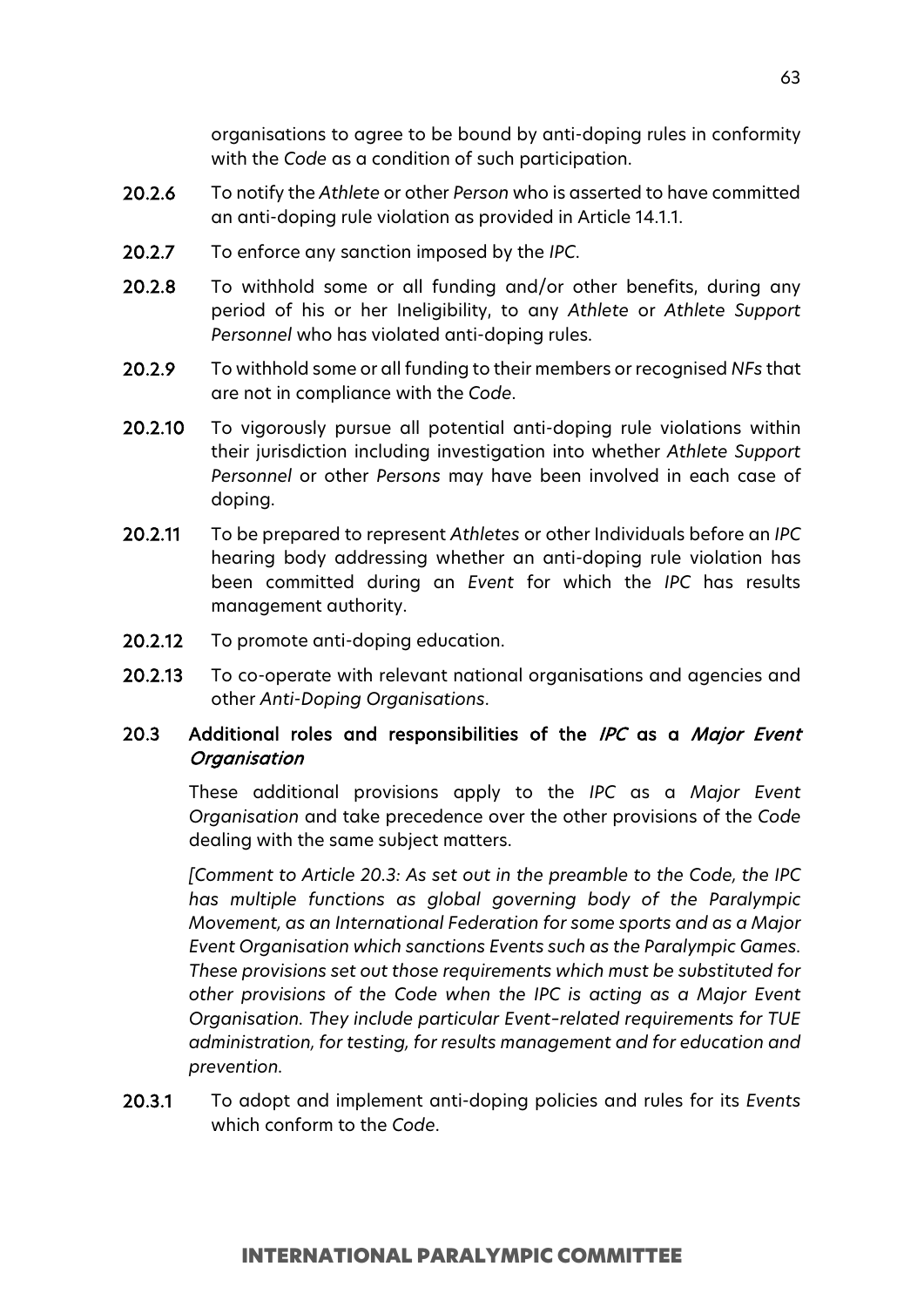- 20.3.2 To require the transfer of governance from other *International Federations* to the *IPC* relating to all anti-doping matters for an *Event* which is under jurisdiction of the *IPC* for which the *IPC* is the *Major Event Organiser*, such as a Paralympic Games, in which those International Federations are participating.
- 20.3.3 To take appropriate action to discourage noncompliance with the *Code* as provided in *WADC* Article 23.5, and the International Standard for Code Compliance by *Signatories*.
- 20.3.4 To require all *Athletes*, and each *Athlete Support Personnel* who participates as coach, trainer, manager, *Team* staff, official, medical or paramedical personnel in the *Event*, to agree to be bound by antidoping rules in conformity with the *Code* as a condition of such participation.
- 20.3.5 *TUE* administration during *Events*
- 20.3.5.1 *Athletes* who wish to *Use* a *Prohibited Substance* or a *Prohibited Method* in connection with the *Event* and do not already have a *TUE* should apply to the *IPC* Medical Committee for a *TUE* as soon as the need arises and in any event (save in emergency or exceptional circumstances) at least 30 days before the *Event*. The *IPC* Medical Committee shall promptly evaluate the application in accordance with the *International Standard* for Therapeutic Use Exemptions and render a decision as quickly as possible. Those decisions shall be reported via *ADAMS*. The provisions of the *International Standard* for Therapeutic Use Exemptions and the specific protocols of the *IPC* shall be complied with during the whole process and applied automatically. *TUEs* granted by the *IPC* Medical Committee shall be effective for the *IPC's Events* only, except where the *IPC* is the International Federation for the sport.

*[Comment to Article 20.3.5.1: Article 4.4.4.1 of the WADC requires a Major Event Organisation to ensure a process is available for an Athlete to apply for a TUE if he or she does not already have one. The IPC may use its own therapeutic use exemption committee, the IPC Medical Committee, or may outsource this function to a suitably qualified third party].* 

20.3.5.2 A decision by the *IPC* not to recognise or not to grant a *TUE* may be appealed by the *Athlete* exclusively to the independent body appointed by the *IPC* for that purpose. If the *Athlete* does not appeal (or *WADA* decides to uphold the refusal to grant/recognize the *TUE* and so rejects the appeal), the *Athlete* may not *Use* the substance or method in question in connection with the *Event*, but any *TUE*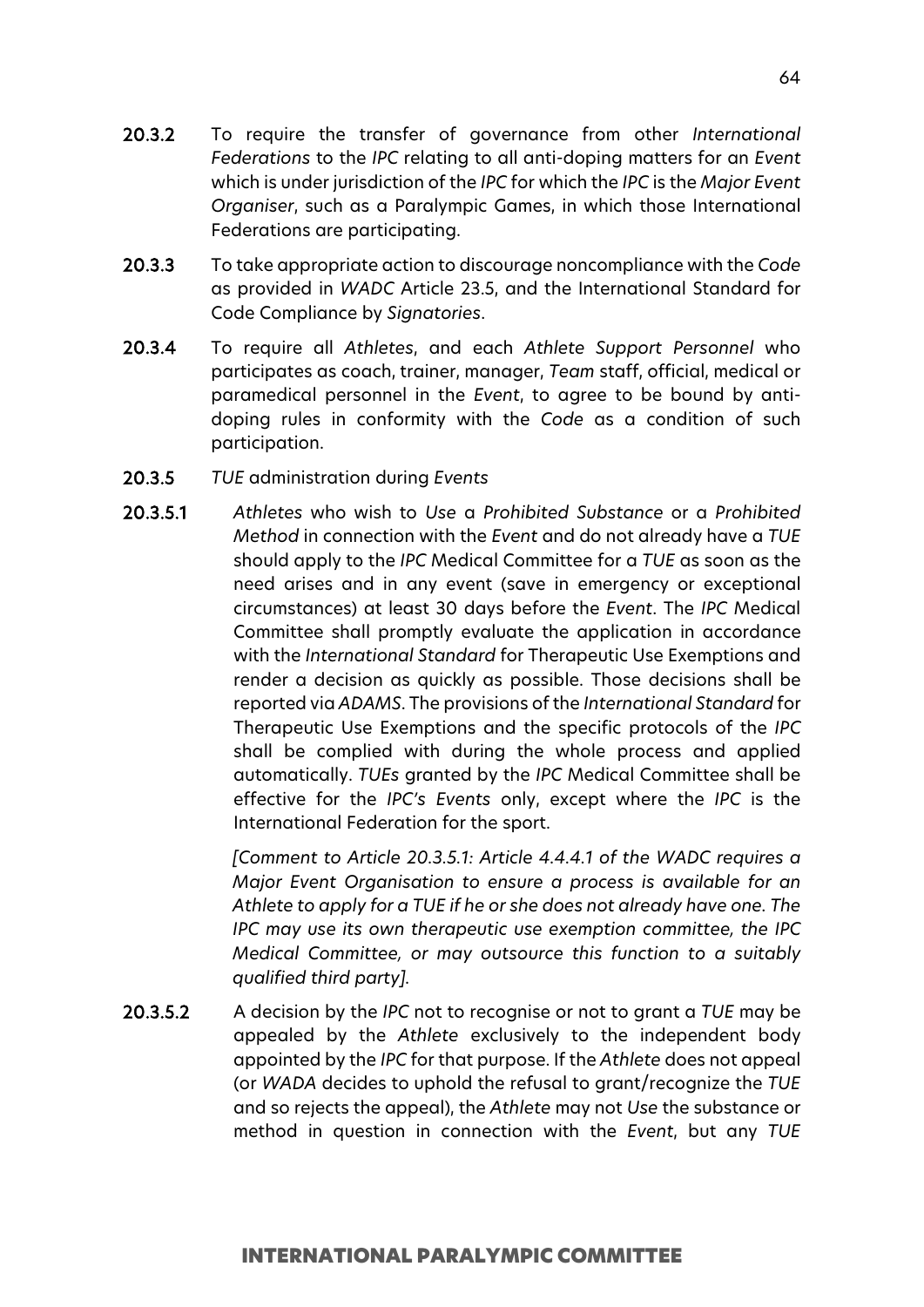granted by his/her *National Anti-Doping Organisation* or International Federation for that substance or method remains valid outside of that *Event*.

- 20.3.5.3 *WADA* may review the *IPC*'s decisions on *Event TUEs* at any time, whether upon request by those affected or on its own initiative. If the *TUE* decision being reviewed meets the criteria set out in the *International Standard* for Therapeutic Use Exemptions, *WADA* will not interfere with it. If the *TUE* decision does not meet those criteria, *WADA* will reverse it.
- 20.3.5.4 A failure to take action within a reasonable time on a properly submitted application for grant/recognition of a *TUE* or for review of a *TUE* decision shall be considered a denial of the application.
- 20.3.6 Testing during Events
- 20.3.6.1 This *Code* shall apply to all *Doping Controls* over which the *IPC* has jurisdiction.
- 20.3.6.2 Authority to conduct *Testing*
- 20.3.6.2.1 Subject to the jurisdictional limitations for *Event Testing* set out in Article 5.3 of the *WADC*, the *IPC* shall have *In-Competition Testing*  authority for the *Event Period* and *Out-of-Competition Testing*  authority over all *Athletes* entered in one of its future *Events* or who have otherwise been made subject to the *Testing* authority of the *IPC*  for a future *Event*. At the request of the *IPC*, any *Testing* during the *Event Period* outside of the *Event Venues* shall be coordinated with the *IPC*.
- 20.3.6.2.2 The *IPC* may require any *Athlete* over whom it has *Testing* authority to provide a *Sample* at any time and at any place.

*[Comment to Article 20.3.6.2.2: Unless the Athlete has identified a 60 minute time-slot for Testing between the hours of 11pm and 6am, or has otherwise consented to Testing during that period, the IPC will not test an Athlete during that period unless it has a serious and specific suspicion that the Athlete may be engaged in doping. A challenge to whether the IPC had sufficient suspicion for Testing in that period shall not be a defense to an anti-doping rule violation based on such test or attempted test.]*

20.3.6.2.3 Subject to Article 5.3.1 of the *WADC*, the *IPC* shall have exclusive authority to initiate and direct *Testing* at the *Event Venue* during the *Event Period.* In accordance with Article 5.3.1 of the *WADC*, not only the *IPC* but also other *Anti-Doping Organisations* with *Testing*  authority over *Athletes* participating at the *Event* may test such *Athletes* during the *Event Period* outside of the *Event Venues.* Such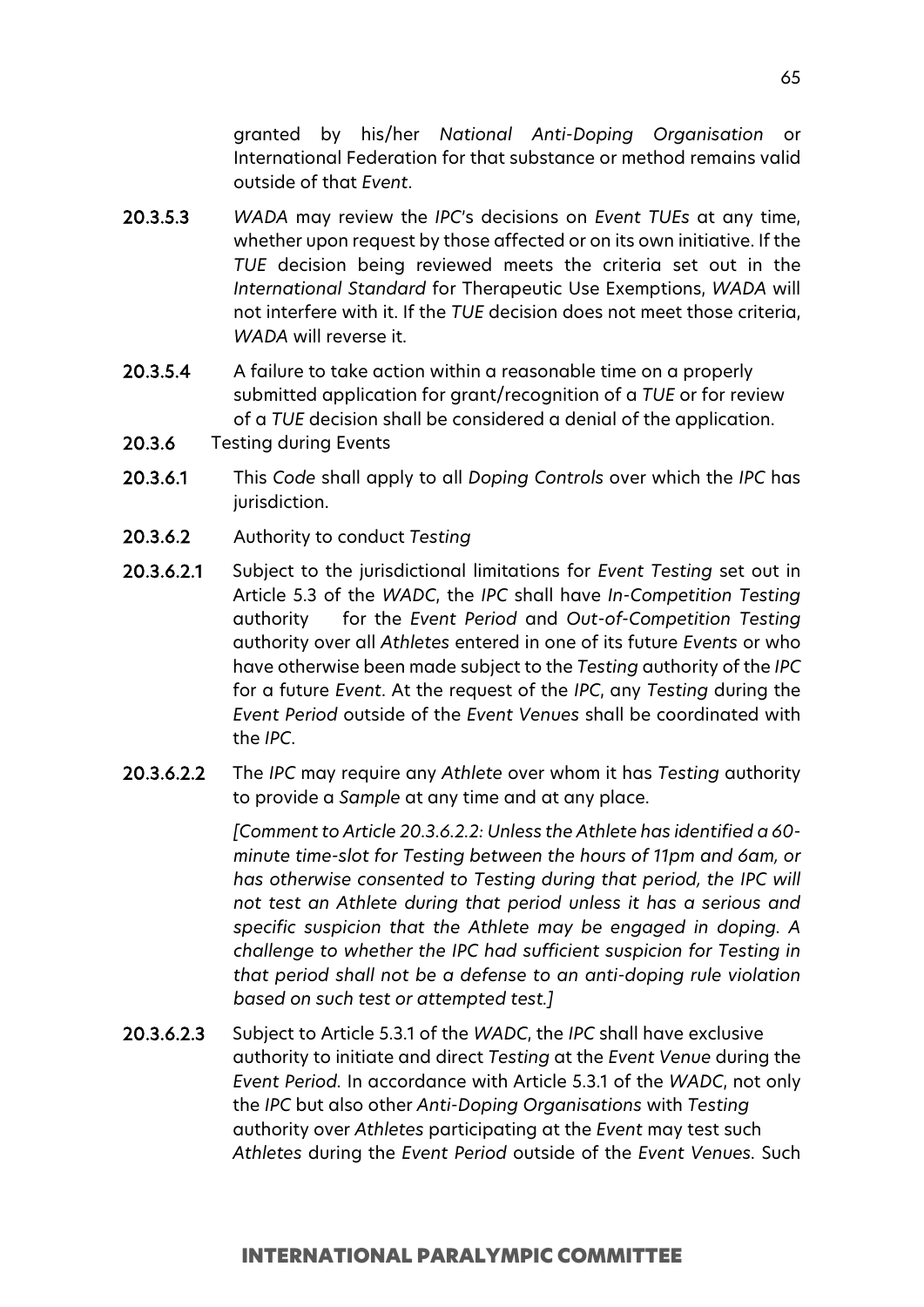*Testing* shall be coordinated with *IPC*. Results management related to such testing shall be the responsibility of the *IPC* in accordance with Article 20.3.7.

- 20.3.6.2.4 *WADA* shall have *In-Competition* and *Out-of-Competition Testing* authority as set out in Article 20.7.8 of the *WADC*.
- 20.3.6.3 Delegation of responsibility, overseeing and monitoring of *Doping Control*
- 20.3.6.3.1 The *IPC* has the authority to appoint any *Sample* Collection Authority (as defined in the *International Standard* for *Testing* and Investigations) it deems appropriate to collect *Samples* on its behalf. Such Sample Collection Authority shall comply with the *Code* and the *International Standard* for *Testing* and Investigations in respect of such *Testing.*
- 20.3.6.4 *Athlete* whereabouts information
- 20.3.6.4.1 Where an *Athlete* is in a *Registered Testing Pool*, the *IPC* may access his/her Whereabouts Filings (as defined in the *International Standard* for *Testing* and Investigations) for the period for which the *Athlete* is subject to the *IPC's Testing* authority. The *IPC* will access the *Athlete's* Whereabouts Filings not via the *Athlete* but rather via the International Federations or *National Anti-Doping Organisation*  that is receiving the *Athlete's* Whereabouts Filings. The *IPC* will not require the *Athlete* to file any different whereabouts information with it.
- 20.3.6.4.2 Where an *Athlete* is not in a *Registered Testing Pool* in the period for which the *Athlete* is subject to the *IPC's Testing* authority, the *IPC* may require him/her to provide such information about his/her whereabouts in that period as it deems necessary and proportionate in order to conduct *Testing* upon him/her, up to and including information equivalent to the Whereabouts Filings that an *Athlete*  would have to make in accordance with the *International Standard*  for *Testing* and Investigations if he/she were in a *Registered Testing Pool*.
- 20.3.6.4.3 Whereabouts information relating to an *Athlete* shall be maintained in strict confidence at all times, shall be used exclusively for the purposes set out in Article 5.6 of the *WADC*, and shall be destroyed in accordance with the *International Standard* for the Protection of Privacy and Personal Information once it is no longer relevant for these purposes.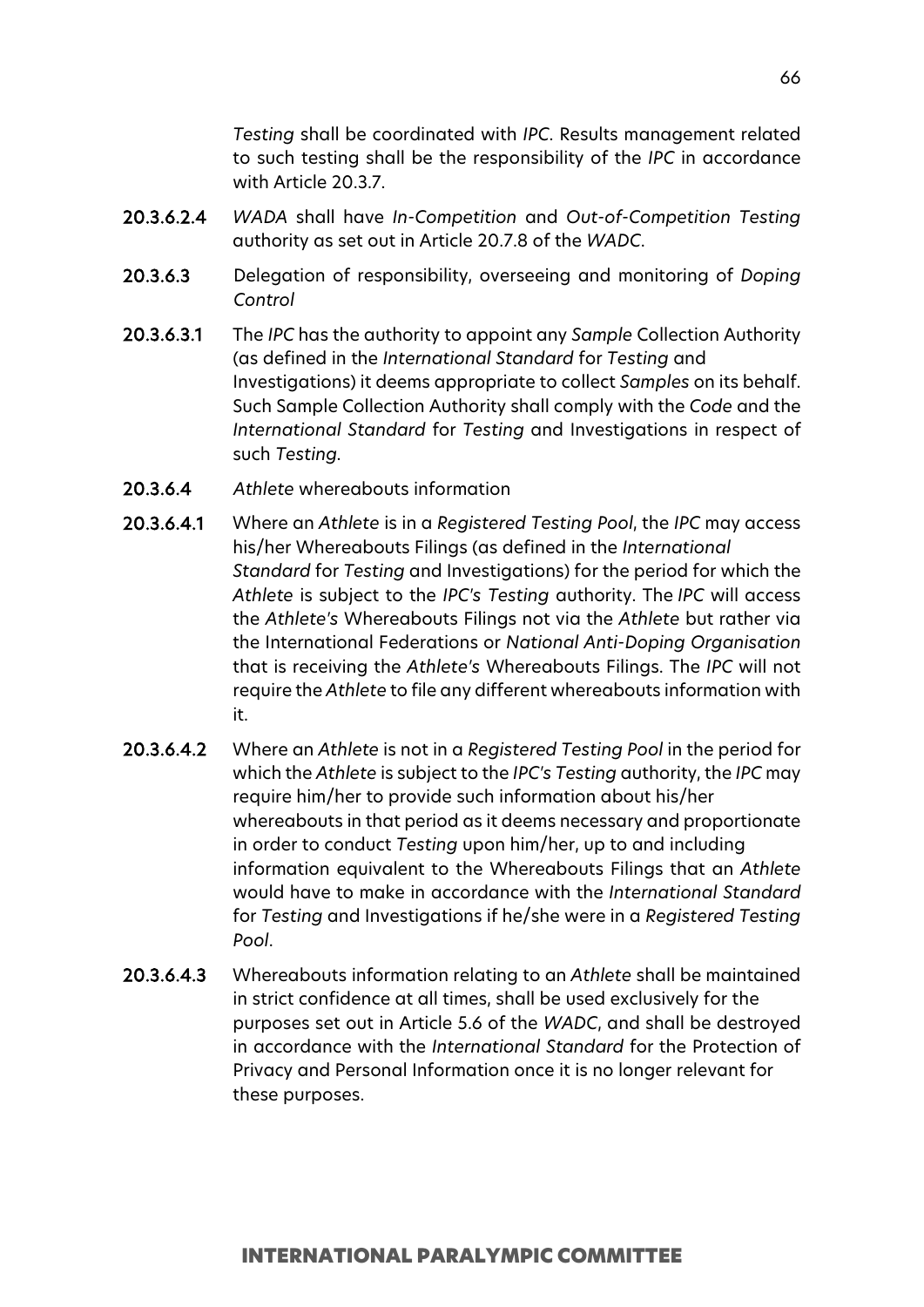# 20.3.6.4.4 Review of whereabouts failures

- 20.3.6.4.4.1 The *IPC* shall refer potential Filing Failures and Missed Tests (as defined in the *International Standard* for *Testing* and Investigations) to whichever of the *Athlete's* International Federation and *National Anti-Doping Organisation* receives that *Athlete's* Whereabouts Filings and so has responsibility for results management of whereabouts failures by that *Athlete*.
- 20.3.6.4.4.2 Where an *Athlete* who is not in a *Registered Testing Pool* is required to submit whereabouts information to the *IPC* in accordance with Article 20.3.6.4.2, the *IPC* may consider those non-compliances as whereabouts failures under Article 2.4.
- 20.3.7 Results management during *Events*
- 20.3.7.1 The *IPC* will be responsible for conducting all results management relating to *Doping Control* conducted by the *IPC* and/or any *Sample* collection authority collecting *Samples* under its authority.
- 20.3.7.2 Results management conducted in connection with *Events* shall only determine if a period of *Ineligibility* is to be imposed in those cases for which the *IPC* is the International Federation for the *Athlete's* or other *Person's* sport.
- 20.3.7.3 The *Consequences* of *Anti-doping Rule Violations* over and above those relating to the *Event* and the conduct of additional hearings as a consequence of hearings and decisions by the *IPC*, in cases where the *IPC* is not the International Federation for the sport, shall be managed by the relevant *International Federation.*

# 20.3.7.4 *Event* hearings

Hearings held in connection with *Events* shall be conducted by the expedited process under Article 8.3 above.

*[Comment to Articles 20.3.7: All hearings shall be expedited, except when the laboratory results are not received in time before the close of the Event.]*

- 20.3.8 To vigorously pursue all potential anti-doping rule violations within its jurisdiction including investigation into whether *Athlete Support Personnel* or other *Persons* may have been involved in each case of doping.
- 20.3.9 To accept bids for *Events* only from countries where the government has ratified, accepted, approved or acceded to the *UNESCO*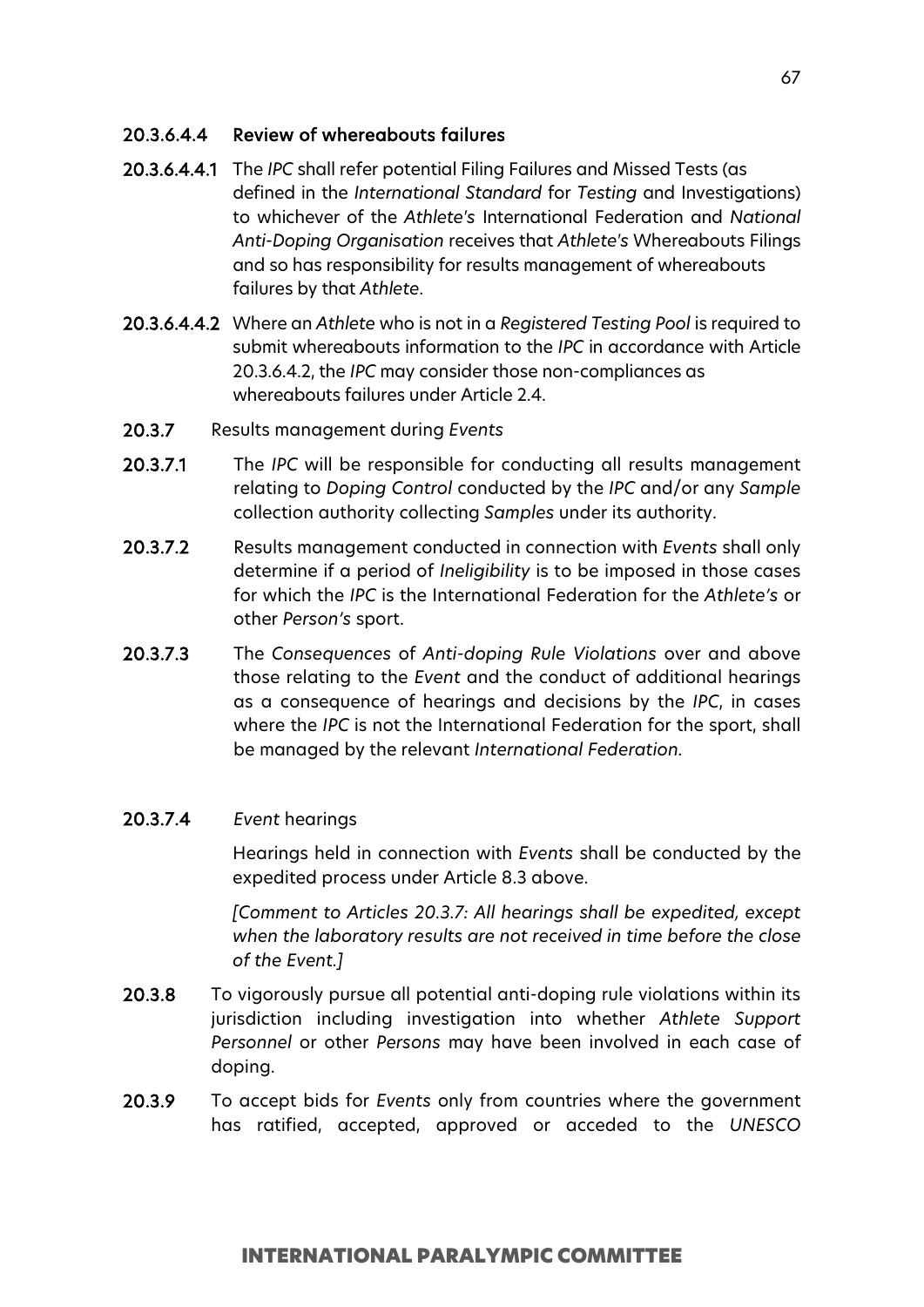*Convention* and the *National Olympic Committee* and *National Anti-Doping Organisation* are in compliance with the *WADC*.

- 20.3.10 To promote anti-doping education. The *IPC* shall plan, implement, evaluate and monitor information, education and prevention programmes for doping-free sport for the *Event* on at least the issues listed at Article 19.2 of the *Code*, and shall support active participation by *Athletes* and *Athlete Support Personnel* in such programmes.
- 20.3.11 To co-operate with relevant national organisations and agencies and other *Anti-Doping Organisations*.

### 20.4 Roles and responsibilities of IFs

- 20.4.1 To adopt and implement anti-doping policies and rules which conform with the *Code*.
- 20.4.2 To require as a condition of membership that the policies, rules and programmes of *NFs* are in compliance with the *Code* and to take appropriate action to enforce that condition.
- 20.4.3 To require all *Athletes* and each *Athlete Support Personnel* who participates as coach, trainer, manager, team staff, official, medical or paramedical personnel in an *Event* or activity authorised or organised by the *IF* or one of its member organisations to agree to be bound by anti-doping rules in conformity with the *Code* as a condition of such participation.
- 20.4.4 To require *Athletes* who are not regular members of the *IF* or one of its member *NFs* be available for *Sample* collection and to provide accurate and up-to-date whereabouts information as part of the *IF's Registered Testing Pool* consistent with the conditions for eligibility established by the *IF* or, as applicable, the *Major Event Organisation*.
- 20.4.5 To require each of its *NFs* to establish rules requiring all *Athletes* and each *Athlete Support Personnel* who participates as coach, trainer, manager, *Team* staff, official, medical or paramedical personnel in an *Event* or activity authorised or organised by a *NF* or one of its member organisations to agree to be bound by anti-doping rules in conformity with the *Code* as a condition of such participation.
- 20.4.6 To take appropriate action to discourage non-compliance with the *Code* as provided in *WADC* in accordance with Article 23.5, and the International Standard for Code Compliance by *Signatories*.
- 20.4.7 To authorise and facilitate the Independent Observer Programme at *International Events*.
- 20.4.8 To withhold some or all funding to their member *NFs* that are not in compliance with the *Code.*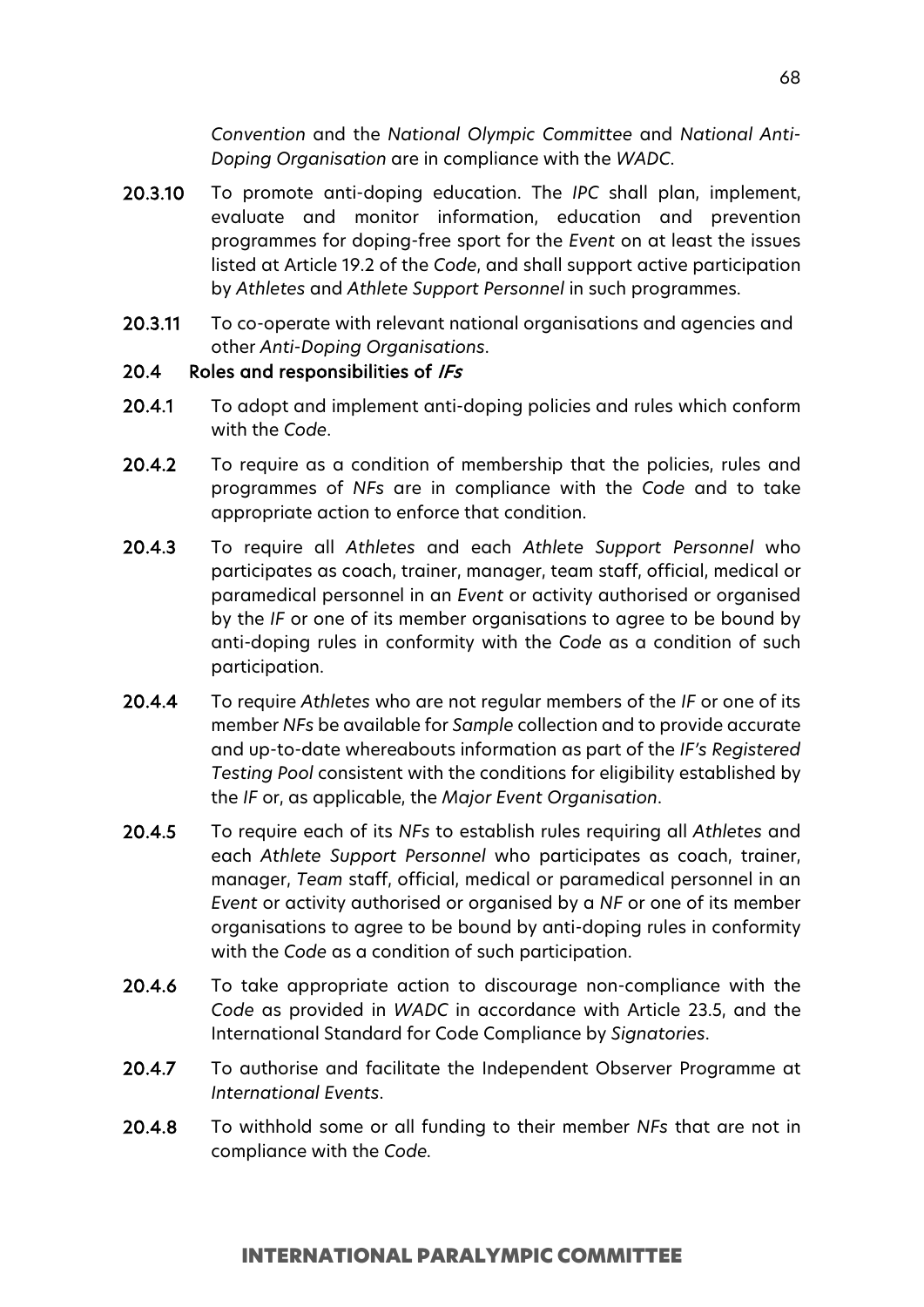- 20.4.9 To vigorously pursue all potential anti-doping rule violations within its jurisdiction including investigation into whether *Athlete Support Personnel* or other *Persons* may have been involved in each case of doping.
- 20.4.10 To accept bids for World Championships and other International Events only from countries where the government has ratified, accepted, approved or acceded to the *UNESCO Convention* and the *National Olympic Committee* and *National Anti-Doping Organisation* are in compliance with the *Code*.
- 20.4.11 To promote anti-doping education.
- 20.4.12 To co-operate with relevant national organisations and agencies and other *Anti-Doping Organisations*.

# 20.5 Roles and responsibilities of Athletes

- 20.5.1 To be knowledgeable of and comply with this *Code*.
- 20.5.2 To be available for *Sample* collection at all times.

*[Comment to Article 20.5.2: With due regard to an Athlete's human rights and privacy, legitimate anti-doping considerations sometimes require Sample collection late at night or early in the morning. For example, it is known that some Athletes use low doses of EPO during these hours so that it will be undetectable in the morning.]*

- 20.5.3 To take responsibility, in the context of anti-doping, for what they ingest and *Use*.
- 20.5.4 To inform medical personnel of their obligation not to *Use Prohibited Substances* and *Prohibited Methods* and to take responsibility to make sure that any medical treatment received does not violate this *Code*.
- 20.5.5 To disclose to their *National Anti-Doping Organisation* and to the *IPC* any decision by a non-*Signatory* finding that the *Athlete* committed an anti-doping rule violation within the previous ten years.
- 20.5.6 To co-operate with *Anti-Doping Organisations* investigating antidoping rule violations.
- 20.5.7 Failure by any *Athlete* to co-operate in full with the *IPC's* investigating anti-doping rule violations may result in a charge of misconduct under the *IPC's* Code of Ethics.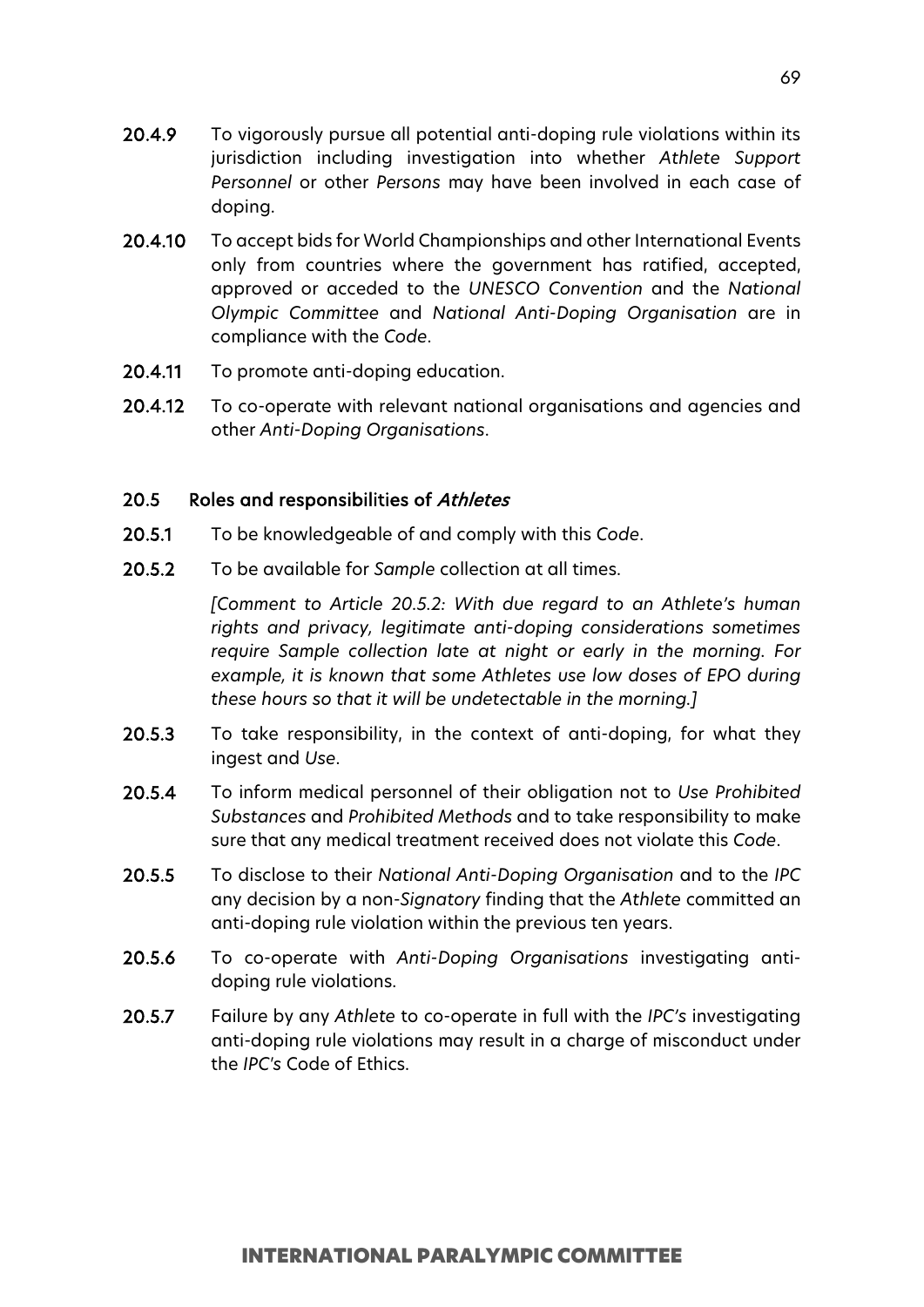# 20.6 Roles and responsibilities of Athlete Support Personnel

- 20.6.1 To be knowledgeable of and comply with this *Code*.
- 20.6.2 To co-operate with the *Athlete Testing* programme.
- 20.6.3 To use their influence on *Athlete* values and behaviour to foster antidoping attitudes.
- 20.6.4 To disclose to his or her *National Anti-Doping Organisation* and to the *IPC* any decision by a non-*Signatory* finding that he or she committed an anti-doping rule violation within the previous 10 years.
- 20.6.5 To co-operate with *Anti-Doping Organisations* investigating antidoping rule violations.
- 20.6.6 Failure by any *Athlete Support Personnel* to co-operate in full with the *IPC's* investigating anti-doping rule violations may result in a charge of misconduct under the *IPC's* Code of Ethics.
- 20.6.7 Athlete Support Personnel shall not Use or Possess any Prohibited Substance or Prohibited Method without valid justification.

*[Comment to article 20.6.7: Coaches and other Athlete Support Personnel are often role models for Athletes. They should not be engaging in personal conduct which conflicts with their responsibility to encourage their Athletes not to dope. In those situations where Use of a Prohibited substance or a Prohibited Method by an Athlete Support Person without justification is not an anti-doping rule violation under the Code, it should be subject to other sport disciplinary rules.]*

20.6.8 *Use* or *Possession* of a *Prohibited Substance* or *Prohibited Method* by an *Athlete Support Personnel* without valid justification may result in a charge of misconduct under the *IPC's* Code of Ethics.

# 21 INTERPRETATION OF THE WADC

- 21.1 The official text of the *WADC* shall be maintained by *WADA* and shall be published in English and French. In the event of any conflict between the English and French versions, the English version shall prevail.
- 21.2 The comments annotating various provisions of the *WADC* shall be used to interpret the *WADC*.
- 21.3 The *WADC* shall be interpreted as an independent and autonomous text and not by reference to the existing law or statutes of the *Signatories* or governments.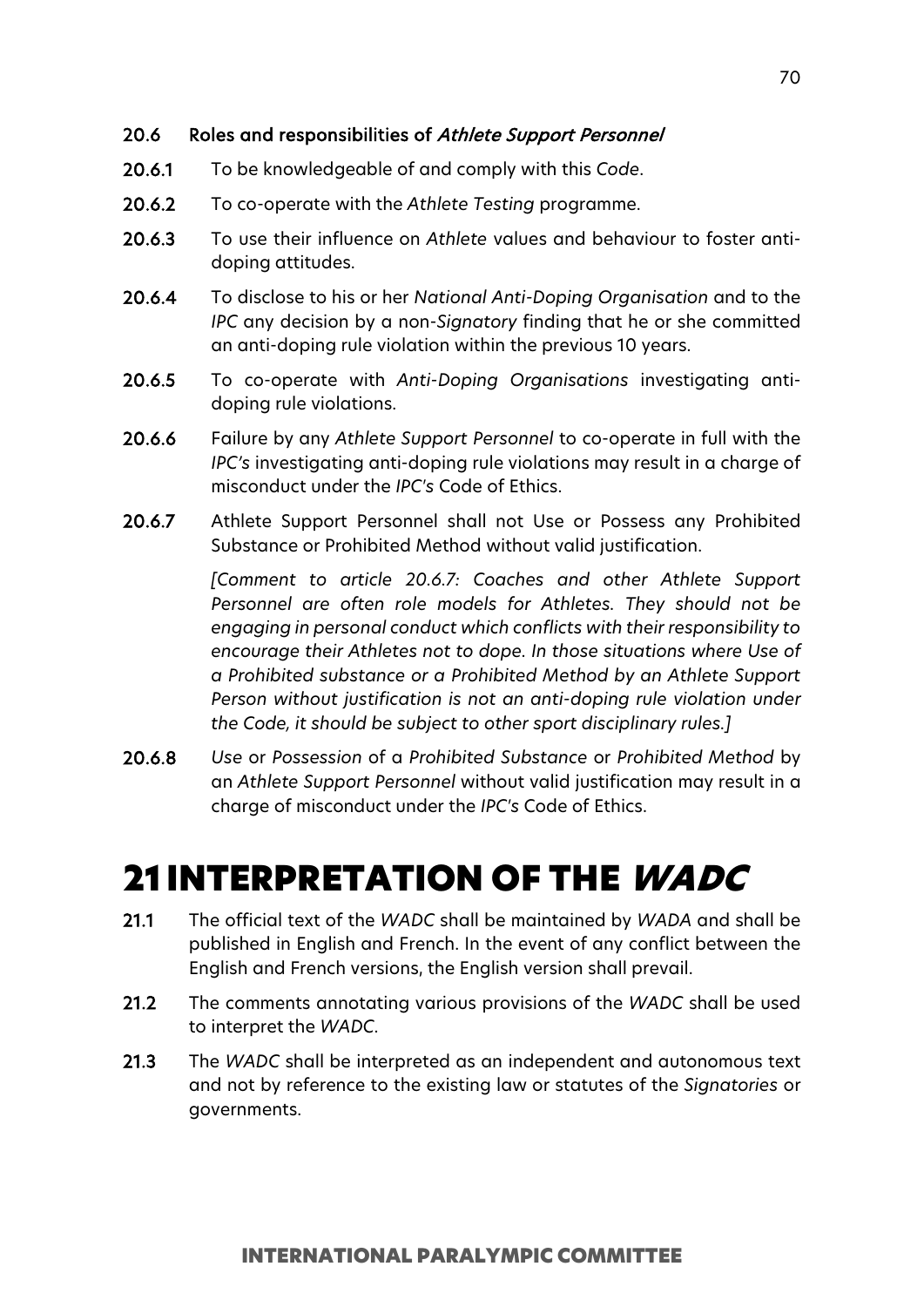- 21.4 The headings used for the various parts and Articles of the *WADC* are for convenience only and shall not be deemed part of the substance of the *WADC* or to affect in any way the language of the provisions to which they refer.
- 21.5 The *WADC* shall not apply retroactively to matters pending before the date the *WADC* is accepted by a *Signatory* and implemented in its rules. However, pre-*WADC* anti-doping rule violations would continue to count as "first violations" or "second violations" for purposes of determining sanctions under Article 10 for subsequent post-*WADC* violations.
- 21.6 The Purpose, Scope and Organisation of the World Anti-Doping Programme and the *WADC* and the *WADC's* APPENDIX 1, DEFINITIONS and APPENDIX 2, EXAMPLES OF THE APPLICATION OF ARTICLE 10, shall be considered integral parts of the *WADC*.

# 22 AMENDMENT AND INTERPRETATION OF THE CODE

- 22.1 This *Code* may be amended from time to time by the *IPC*.
- 22.2 This *Code* shall be interpreted as an independent and autonomous text and not by reference to existing law or statutes, except for the *WADC*.
- 22.3 The headings used for the various parts and Articles of this *Code* are for convenience only and shall not be deemed part of the substance of this *Code* or to affect in any way the language of the provisions to which they refer.
- 22.4 The *WADC* and the *International Standards* shall be considered integral parts of this *Code* and shall prevail in case of conflict.
- 22.5 This *Code* has been adopted pursuant to the applicable provisions of the *WADC* and shall be interpreted in a manner that is consistent with applicable provisions of the *WADC*. The Preamble shall be considered an integral part of this *Code*.
- 22.6 The comments annotating various provisions of the WADC and this *Code* shall be used to interpret this *Code*.

# 22.7 Transitional provisions

This *Code* has come into full force and effect on 1 January 2015 (the "Effective Date"). They shall not apply retroactively to matters pending before the Effective Date; provided, however, that: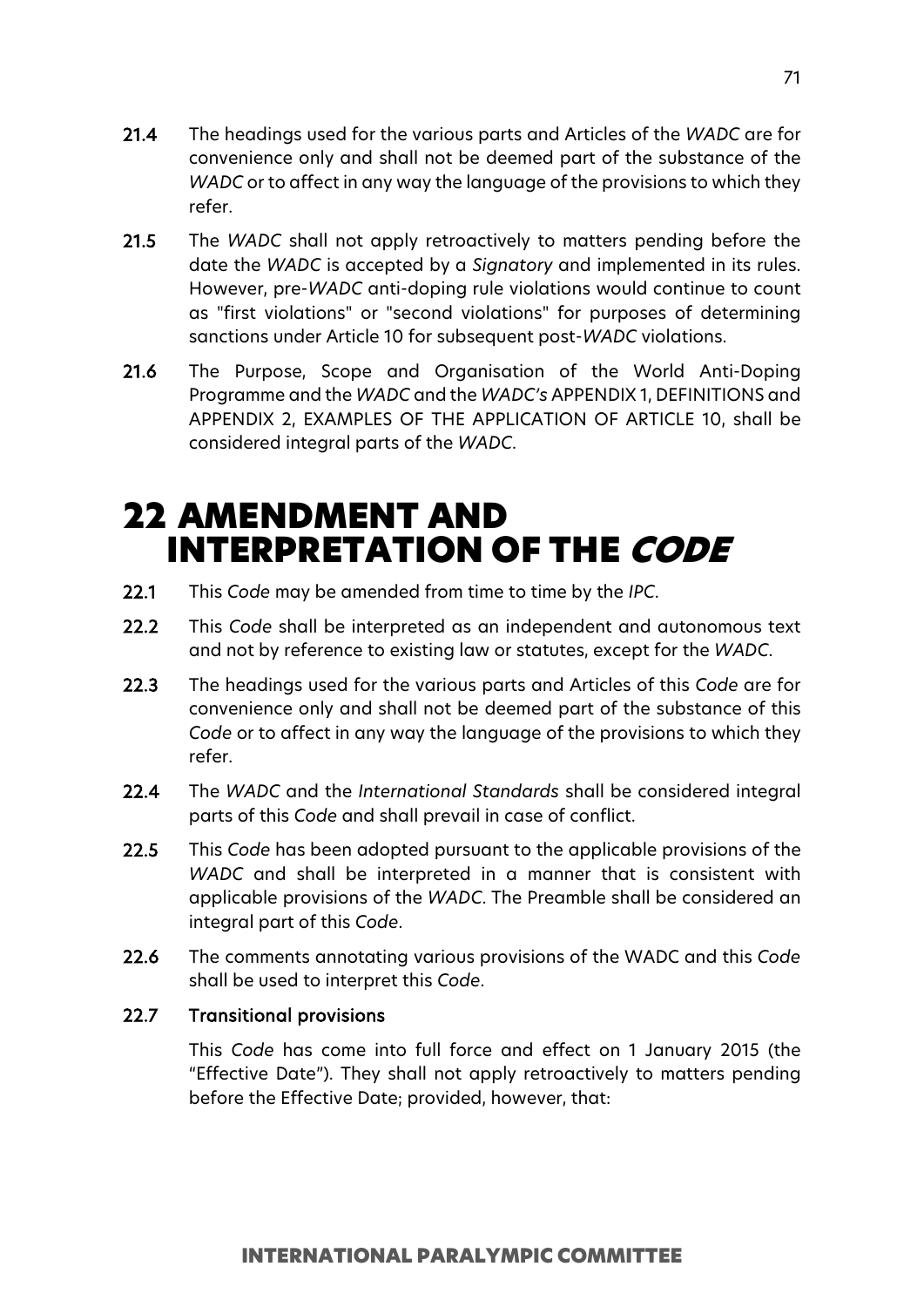- 22.7.1 Anti-doping rule violations taking place prior to the Effective Date count as "first violations" or "second violations" for purposes of determining sanctions under Article 10 for violations taking place after the Effective Date.
- 22.7.2 The retrospective period in which prior violations can be considered for purposes of multiple violations under Article 10.7.5 and the statute of limitations set forth in Article 17 are procedural rules and should be applied retroactively; provided, however, that Article 17 shall only be applied retroactively if the statute of limitations period has not already expired by the Effective Date. Otherwise, with respect to any antidoping rule violation case which is pending as of the Effective Date and any anti-doping rule violation case brought after the Effective Date based on an anti-doping rule violation which occurred prior to the Effective Date, the case shall be governed by the substantive antidoping rules in effect at the time the alleged anti-doping rule violation occurred unless the body hearing the case determines the principle of "lex mitior" appropriately applies under the circumstances of the case.
- 22.7.3 Any Article 2.4 whereabouts failure (whether a Filing Failure or a Missed Test, as those terms are defined in the *International Standard* for *Testing* and Investigations) prior to the Effective Date shall be carried forward and may be relied upon, prior to expiry, in accordance with the *International Standard* for *Testing* and Investigation, but it shall be deemed to have expired 12 months after it occurred*.*
- 22.7.4 With respect to cases where a final decision finding an anti-doping rule violation has been rendered prior to the Effective Date, but the *Athlete* or other *Person* is still serving the period of *Ineligibility* as of the Effective Date, the *Athlete* or other *Person* may apply to the *Anti-Doping Organisation* which had results management responsibility for the antidoping rule violation to consider a reduction in the period of *Ineligibility* in light of this *Code*. Such application must be made before the period of *Ineligibility* has expired. The decision rendered may be appealed pursuant to Article 13.2. This *Code* shall have no application to any case where a final decision finding an anti-doping rule violation has been rendered and the period of *Ineligibility* has expired.
- 22.7.5 For purposes of assessing the period of *Ineligibility* for a second violation under Article 10.7.1, where the sanction for the first violation was determined based on rules in force prior to the Effective Date, the period of *Ineligibility* which would have been assessed for that first violation had this *Code* been applicable, shall be applied.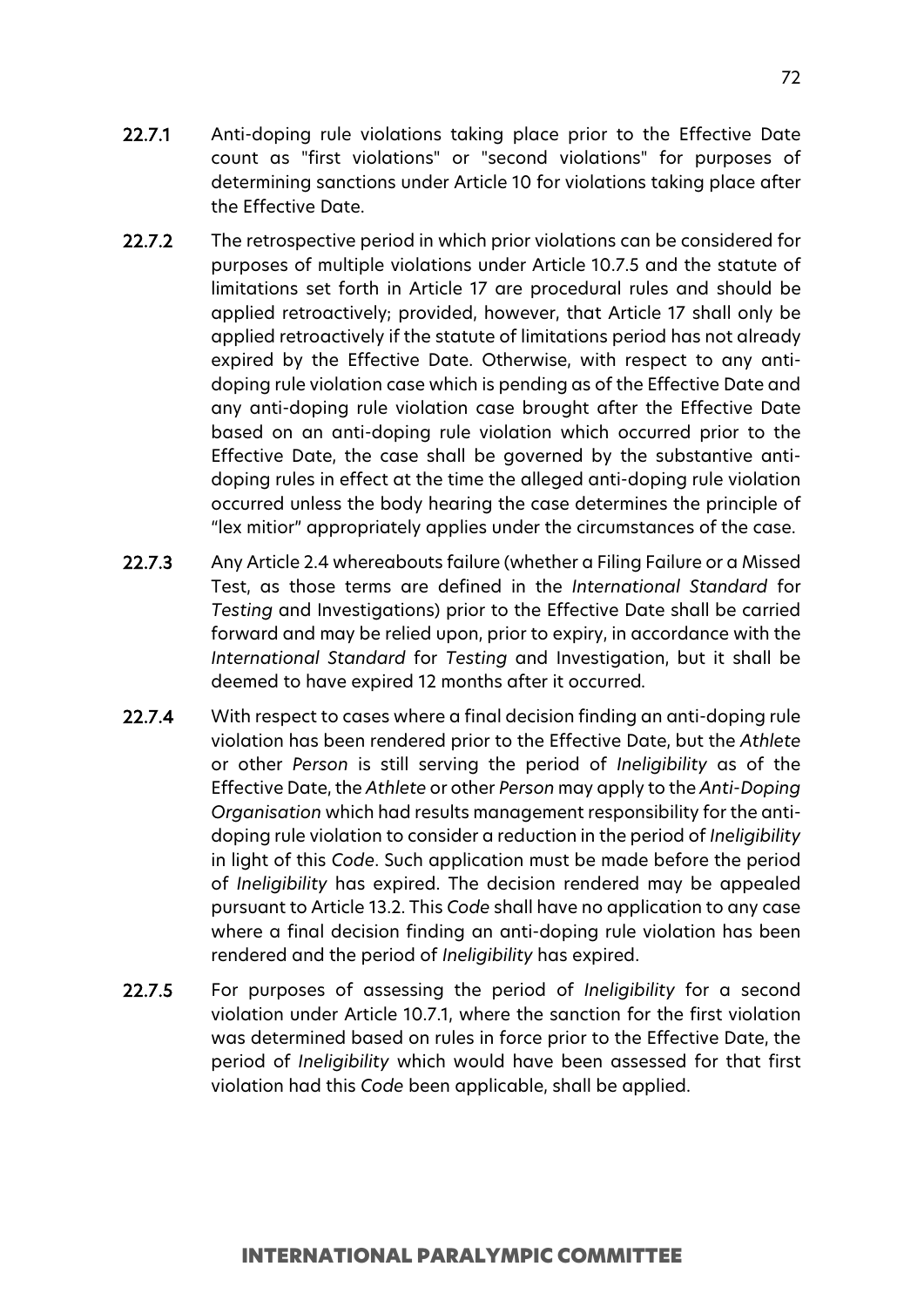# APPENDIX 1 - DEFINITIONS

*ADAMS*: The Anti-Doping Administration and Management System is a web-based database management tool for data entry, storage, sharing, and reporting designed to assist stakeholders and *WADA* in their anti-doping operations in conjunction with data protection legislation.

*Administration*: Providing, supplying, supervising, facilitating, or otherwise participating in the *Use* or *Attempted Use* by another *Person* of a *Prohibited Substance* or *Prohibited Method*. However, this definition shall not include the actions of bona fide medical personnel involving a *Prohibited Substance* or *Prohibited Method* used for genuine and legal therapeutic purposes or other acceptable justification and shall not include actions involving *Prohibited Substances* which are not prohibited in *Out-of-Competition Testing* unless the circumstances as a whole demonstrate that such *Prohibited Substances* are not intended for genuine and legal therapeutic purposes or are intended to enhance sport performance.

*Adverse Analytical Finding*: A report from a *WADA*-accredited laboratory or other *WADA*-approved entity that, consistent with the *International Standard* for Laboratories and related Technical Documents, identifies in a *Sample* the presence of a *Prohibited Substance* or its *Metabolites* or *Markers* (including elevated quantities of endogenous substances) or evidence of the *Use* of a *Prohibited Method*.

*Adverse Passport Finding*: A report identified as an *Adverse Passport Finding* as described in the applicable *International Standards*.

*Anti-Doping Organisation*: A *Signatory* that is responsible for adopting rules for initiating, implementing or enforcing any part of the *Doping Control* process. This includes, for example, the International Olympic Committee, the International Paralympic Committee, other *Major Event Organisations* that conduct *Testing* at their *Events*, *WADA*, International Federations, and *National Anti-Doping Organisations.*

*Athlete*: Any *Person* who competes in sport at the international level (as defined by each International Federation), or the national level (as defined by each *National Anti-Doping Organisation*). An *Anti-Doping Organisation* has discretion to apply anti-doping rules to an *Athlete* who is neither an *International-Level Athlete* nor a *National-Level Athlete*, and thus to bring them within the definition of "Athlete." In relation to *Athletes* who are neither *International*-*Level* nor *National-Level Athletes*, an *Anti-Doping Organisation* may elect to: conduct limited *Testing* or no *Testing* at all; analyse *Samples* for less than the full menu of *Prohibited Substances*; require limited or no whereabouts information; or not require advance *TUEs*. However, if an Article 2.1 or Article 2.5 anti-doping rule violation is committed by any *Athlete* over whom an *Anti-Doping Organisation* has authority who competes below the international or national level, then the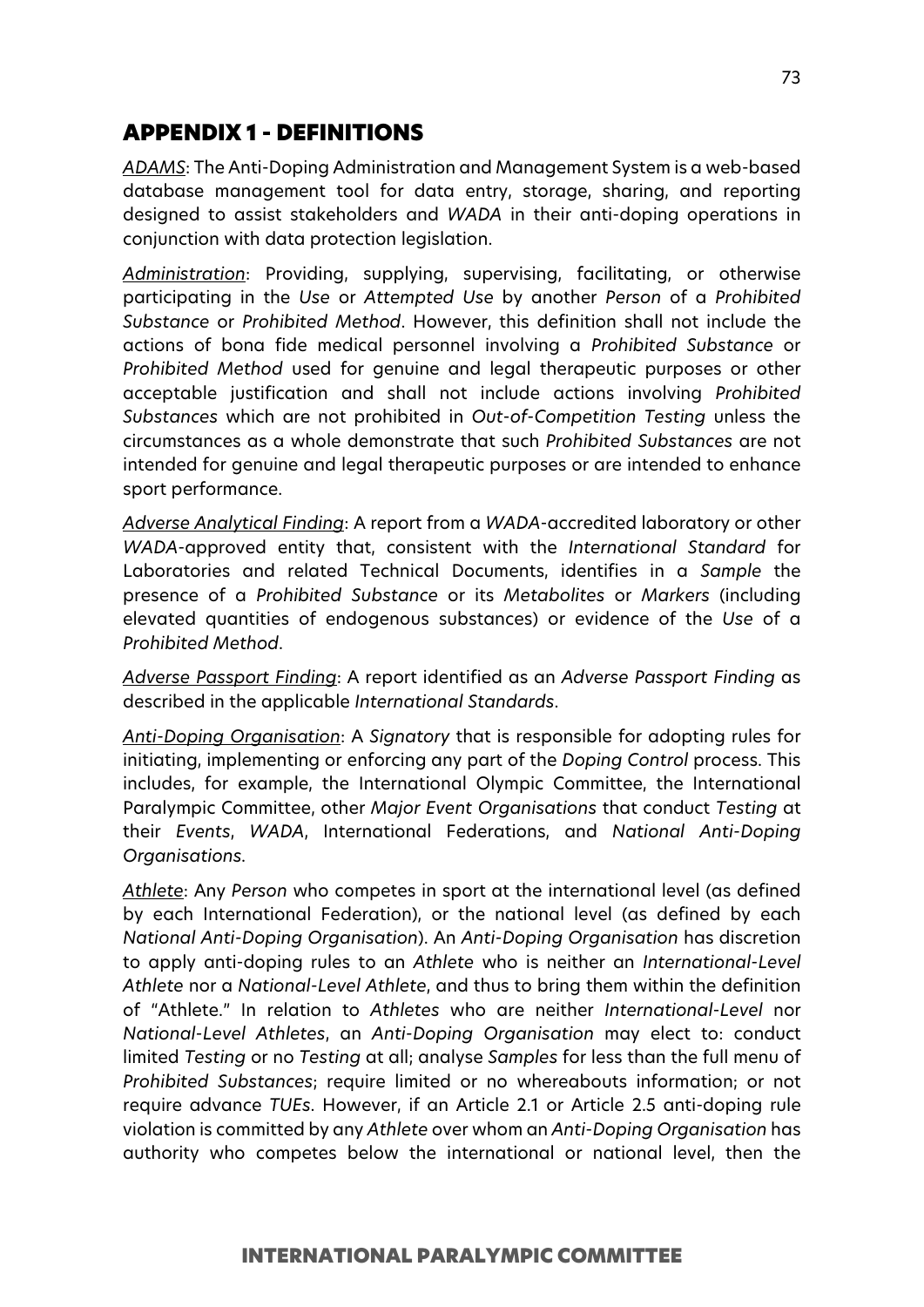*Consequences* set forth in the *Code* (except Article 14.3.2) must be applied. For purposes of Article 2.8 and Article 2.9 and for purposes of anti-doping information and education, any *Person* who competes in sport under the authority of any *Signatory*, government, or other sports organisation accepting the *Code* is an *Athlete*.

*[Comment: This definition makes it clear that all International- and National-Level Athletes are subject to the anti-doping rules of the Code, with the precise definitions of international- and national-level sport to be set forth in the antidoping rules of the International Federations and National Anti-Doping Organisations, respectively. The definition also allows each National Anti-Doping Organisation, if it chooses to do so, to expand its anti-doping programme beyond International- or National-Level Athletes to competitors at lower levels of Competition or to individuals who engage in fitness activities but do not compete at all. Thus, a National Anti-Doping Organisation could, for example, elect to test recreational-level competitors but not require advance TUEs. But an anti-doping rule violation involving an Adverse Analytical Finding or Tampering results in all of the Consequences provided for in the Code (with the exception of Article 14.3.2). The decision on whether Consequences apply to recreational-level Athletes who engage in fitness activities but never compete is left to the National Anti-Doping Organisation. In the same manner, a Major Event Organisation holding an Event only for masters-level competitors could elect to test the competitors but not analyse Samples for the full menu of Prohibited Substances. Competitors at all levels of Competition should receive the benefit of anti-doping information and education.]* 

*Athlete Biological Passport*: The programme and methods of gathering and collating data as described in the *International Standard* for *Testing* and Investigations and *International Standard* for Laboratories.

*Athlete Support Personnel*: Any coach, trainer, manager, agent, *Team* staff, official, medical, paramedical personnel, parent or any other *Person* working with, treating or assisting an *Athlete* participating in or preparing for sports *Competition*.

*Attempt*: Purposely engaging in conduct that constitutes a substantial step in a course of conduct planned to culminate in the commission of an anti-doping rule violation. Provided, however, there shall be no anti-doping rule violation based solely on an *Attempt* to commit a violation if the *Person* renounces the *Attempt* prior to it being discovered by a third party not involved in the *Attempt*.

*Atypical Finding*: A report from a *WADA*-accredited laboratory or other *WADA*approved laboratory which requires further investigation as provided by the *International Standard* for Laboratories or related Technical Documents prior to the determination of an *Adverse Analytical Finding*.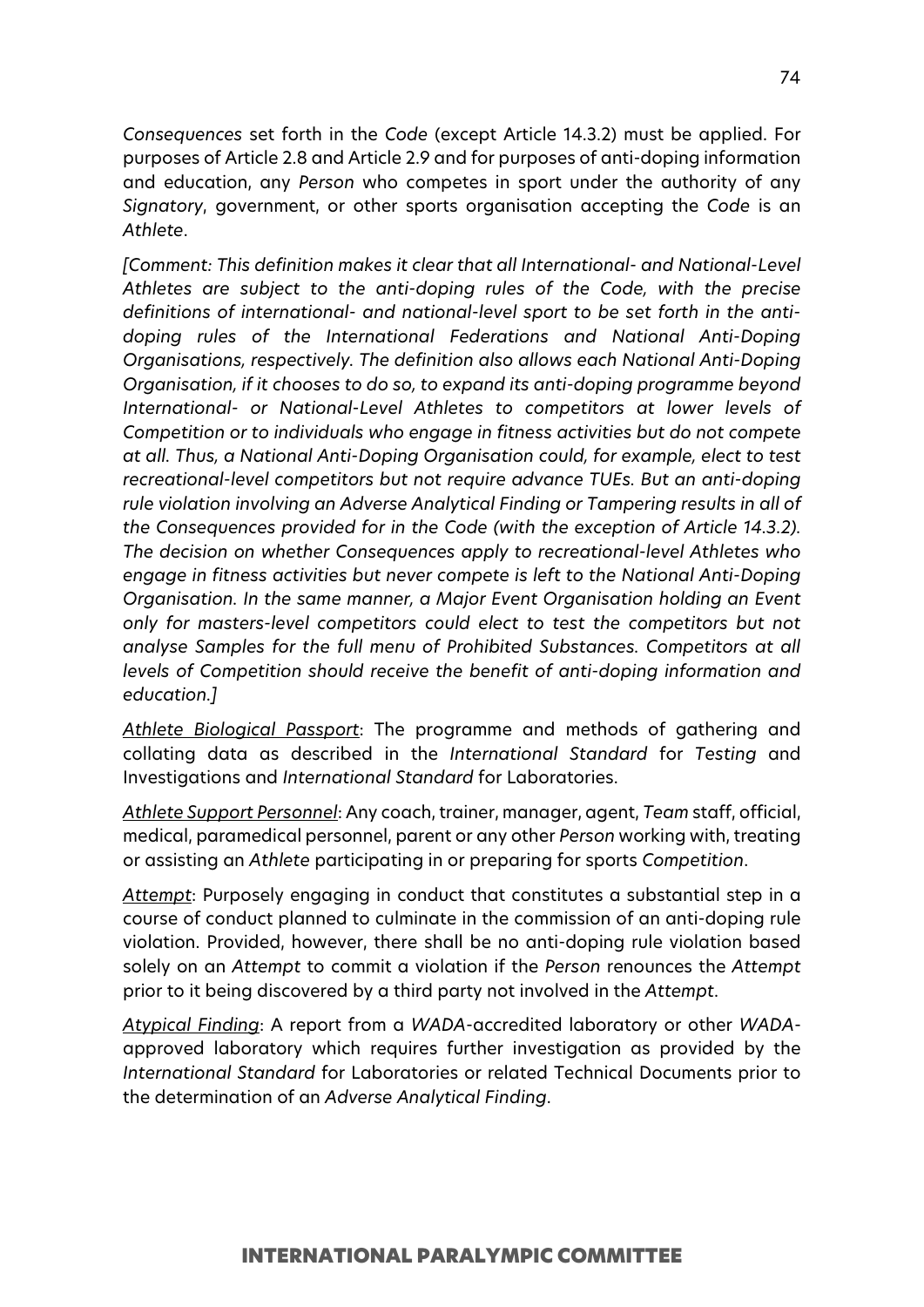*Atypical Passport Finding*: A report described as an *Atypical Passport Finding* as described in the applicable *International Standards*.

*CAS*: The Court of Arbitration for Sport.

*Code*: The *IPC* Anti-Doping Code.

*Competition*: A single race, match, game or singular sport contest. For example, a basketball game or the finals of a Paralympic 100-meter race in athletics. For stage races and other sport contests where prizes are awarded on a daily or other interim basis the distinction between a *Competition* and an *Event* will be as provided in the *IPC* Handbook.

*Consequences of Anti-Doping Rule Violations ("Consequences")*: An *Athlete's* or other *Person's* violation of an anti-doping rule may result in one or more of the following: (a) *Disqualification* means the *Athlete's* results in a particular *Competition* or *Event* are invalidated, with all resulting *Consequences* including forfeiture of any medals, points and prizes; (b) *Ineligibility* means the *Athlete* or other *Person* is barred on account of an anti-doping rule violation for a specified period of time from participating in any *Competition* or other activity or funding as provided in Article 10.12.1; (c) *Provisional Suspension* means the *Athlete* or other *Person* is barred temporarily from participating in any *Competition* or activity prior to the final decision at a hearing conducted under Article 8; d) *Financial Consequences* means a financial sanction imposed for an anti-doping rule violation or to recover costs associated with an anti-doping rule violation; and (e) *Public Disclosure or Public Reporting* means the dissemination or distribution of information to the general public or *Persons* beyond those *Persons* entitled to earlier notification in accordance with Article 14. *Teams* in *Team Sports* may also be subject to *Consequences* as provided in Article 11 of the *Code*.

*Contaminated Product*: A product that contains a *Prohibited Substance* that is not disclosed on the product label or in information available in a reasonable Internet search.

*Disqualification*: See *Consequences of Anti-Doping Rule Violations* above.

*Doping Control*: All steps and processes from Test Distribution Planning through to ultimate disposition of any appeal including all steps and processes in between such as provision of whereabouts information, *Sample* collection and handling, laboratory analysis, *TUEs*, results management and hearings.

*Event*: A series of individual *Competitions* conducted together under one ruling body (e.g., the Paralympic Games, the Parapan American Games).

*Event Venues*: Those venues so designated by the ruling body for the *Event*.

*Event Period*: The time between the beginning and end of an *Event*, as established by the ruling body of the *Event*.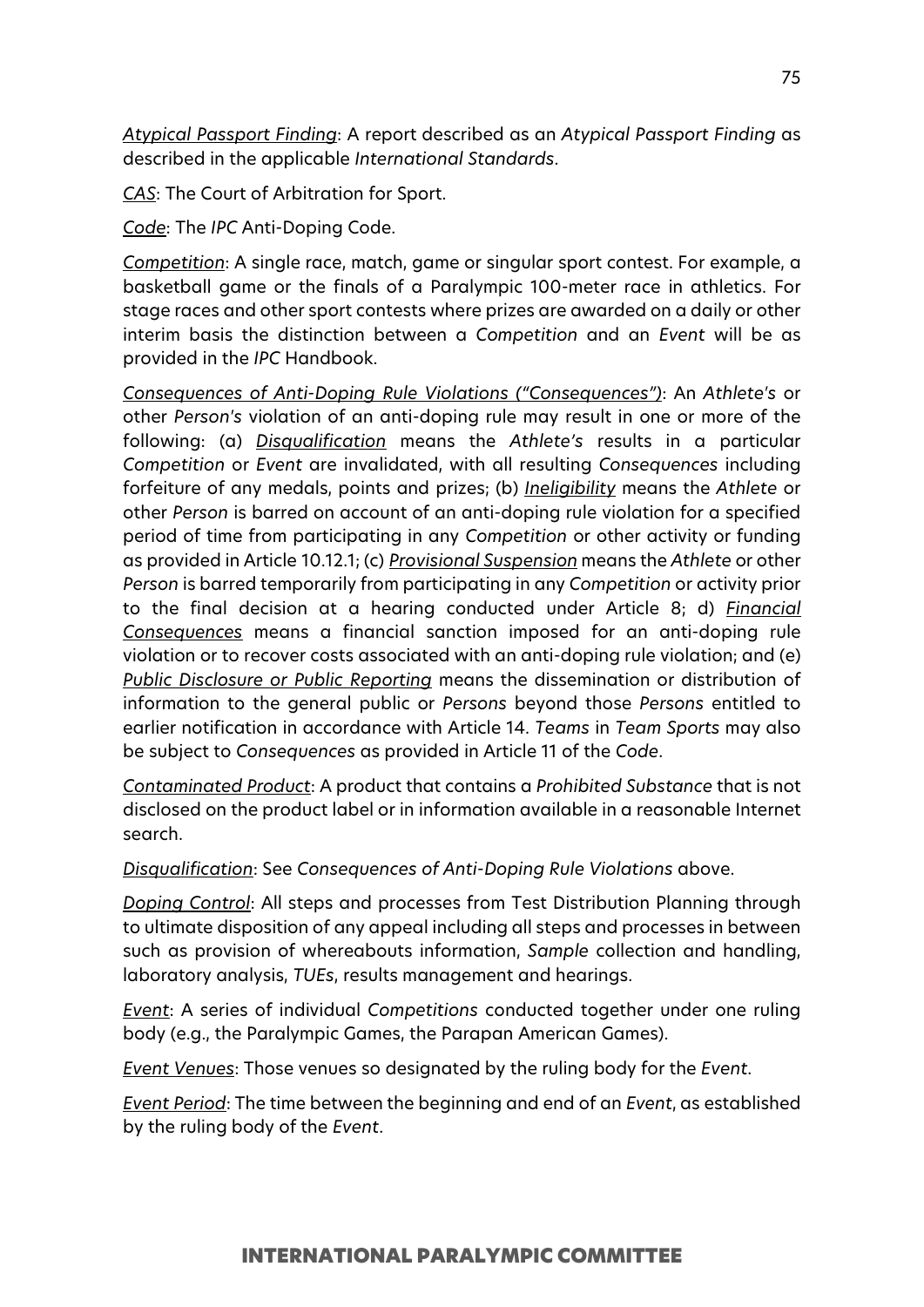*Fault*: *Fault* is any breach of duty or any lack of care appropriate to a particular situation. Factors to be taken into consideration in assessing an *Athlete* or other *Person*'s degree of *Fault* include, for example, the *Athlete*'s or other *Person*'s experience, whether the *Athlete* or other *Person* is a *Minor*, special considerations such as impairment, the degree of risk that should have been perceived by the *Athlete* and the level of care and investigation exercised by the *Athlete* in relation to what should have been the perceived level of risk. In assessing the *Athlete's* or other *Person's* degree of *Fault*, the circumstances considered must be specific and relevant to explain the *Athlete's* or other *Person's* departure from the expected standard of behaviour. Thus, for example, the fact that an *Athlete* would lose the opportunity to earn large sums of money during a period of *Ineligibility,* or the fact that the *Athlete* only has a short time left in his or her career, or the timing of the sporting calendar, would not be relevant factors to be considered in reducing the period of *Ineligibility* under Article 10.5.1 or 10.5.2.

*[Comment: The criteria for assessing an Athlete's degree of Fault is the same under all Articles where Fault is to be considered. However, under Article 10.5.2, no reduction of sanction is appropriate unless, when the degree of Fault is assessed, the conclusion is that No Significant Fault or Negligence on the part of the Athlete or other Person was involved.]*

*In-Competition*: "*In-Competition*" means the period commencing 12 hours before a *Competition* in which the *Athlete* is scheduled to participate through the end of such *Competition* and the *Sample* collection process related to such *Competition*.

*[Comment: An International Federation or ruling body for an Event may establish an "In-Competition" period that is different than the Event Period.]*

*Independent Observer Programme*: A group of observers, under the supervision of *WADA*, who observe and provide guidance on the *Doping Control* process at certain *Events* and report on their observations.

*Individual Sport*: Any sport that is not a *Team Sport.*

*Ineligibility*: See *Consequences of Anti-Doping Rule Violations* above.

*International Event*: An *Event* or *Competition* where the International Olympic Committee, the International Paralympic Committee, an International Federation, a *Major Event Organisation,* or another international sport organisation is the ruling body for the *Event* or appoints the technical officials for the *Event.*

*International-Level Athlete*: *Athletes* from *IPC* sports that meet the performance standards as defined by their International Federation. These performance standards are published on the respective *IPC* sport websites under the antidoping section and will be updated annually. *Athletes* from sports for which the *IPC* is not the International Federation and who are participating at a Paralympic Games or any other major multi-sport event under *IPC* jurisdiction, are considered *International-Level Athletes* only for the purposes of those *Events*.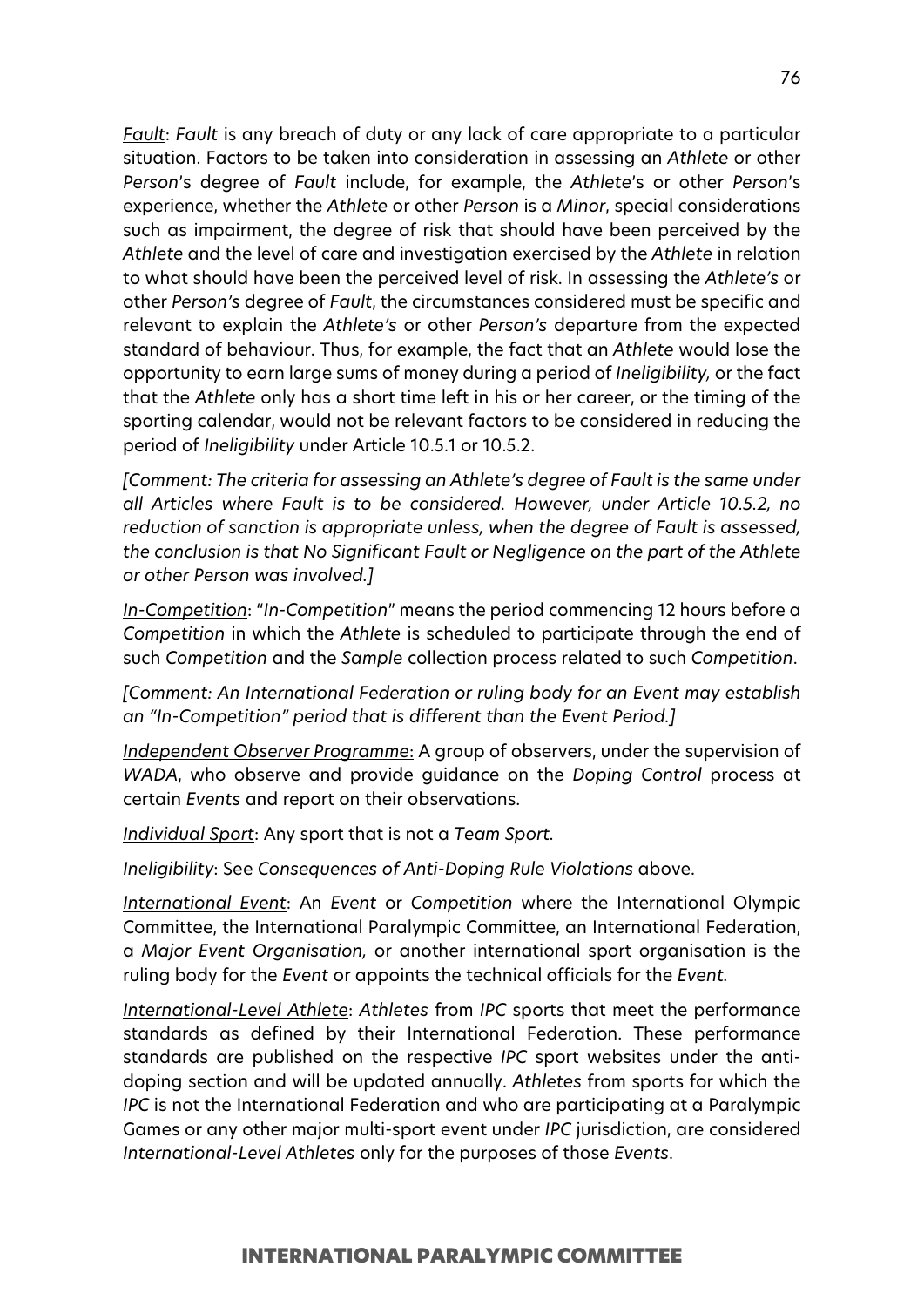*[Comment: Consistent with the International Standard for Testing and Investigations, the IPC is free to determine the criteria it will use to classify Athletes as International-Level Athletes, e.g., by ranking, by participation in particular International Events, by type of license, etc. However, it must publish those criteria in clear and concise form, so that Athletes are able to ascertain quickly and easily when they will become classified as International-Level Athletes. For example, if the criteria include participation in certain International Events, then the International Federation must publish a list of those International Events.]*

*International Standard*: A standard adopted by *WADA* in support of the *WADC*. Compliance with an *International Standard* (as opposed to another alternative standard, practice or procedure) shall be sufficient to conclude that the procedures addressed by the *International Standard* were performed properly. *Internationa*l *Standards* shall include any Technical Documents issued pursuant to the *International Standard*.

*IPC*: International Paralympic Committee.

*IPC Eligibility Code Form*: The official *IPC* document that outlines the rules and regulations that *Athletes* and *Athlete* Support Personnel shall observe, comply and abide with at *IPC Events* and Paralympic Games and Paralympic Winter Games.

*Major Event Organisations*: The continental associations of *National Paralympic Committee*s and other international multi-sport organisations that function as the ruling body for any continental, regional or other *International Event*.

*Marker*: A compound, group of compounds or biological variable(s) that indicates the *Use* of a *Prohibited Substance* or *Prohibited Method.*

*Metabolite*: Any substance produced by a biotransformation process.

*Minor*: A natural *Person* who has not reached the age of 18 years.

*National Anti-Doping Organisation*: The entity(ies) designated by each country as possessing the primary authority and responsibility to adopt and implement antidoping rules, direct the collection of *Samples*, the management of test results, and the conduct of hearings at the national level. If this designation has not been made by the competent public authority(ies), the entity shall be the country's *National Olympic Committee* or its designee.

*National Event*: A sport *Event* or *Competition* involving *International-* or *National-Level Athletes* that is not an *International Event*.

*National-Level Athlete*: *Athletes* who participate in sport at the national level, as defined by each *National Anti-Doping Organisation* or *NPC,* consistent with the *International Standard* for *Testing* and Investigations.

*National Olympic Committee*: The organisation recognised by the International Olympic Committee. The term *National Olympic Committee* shall also include the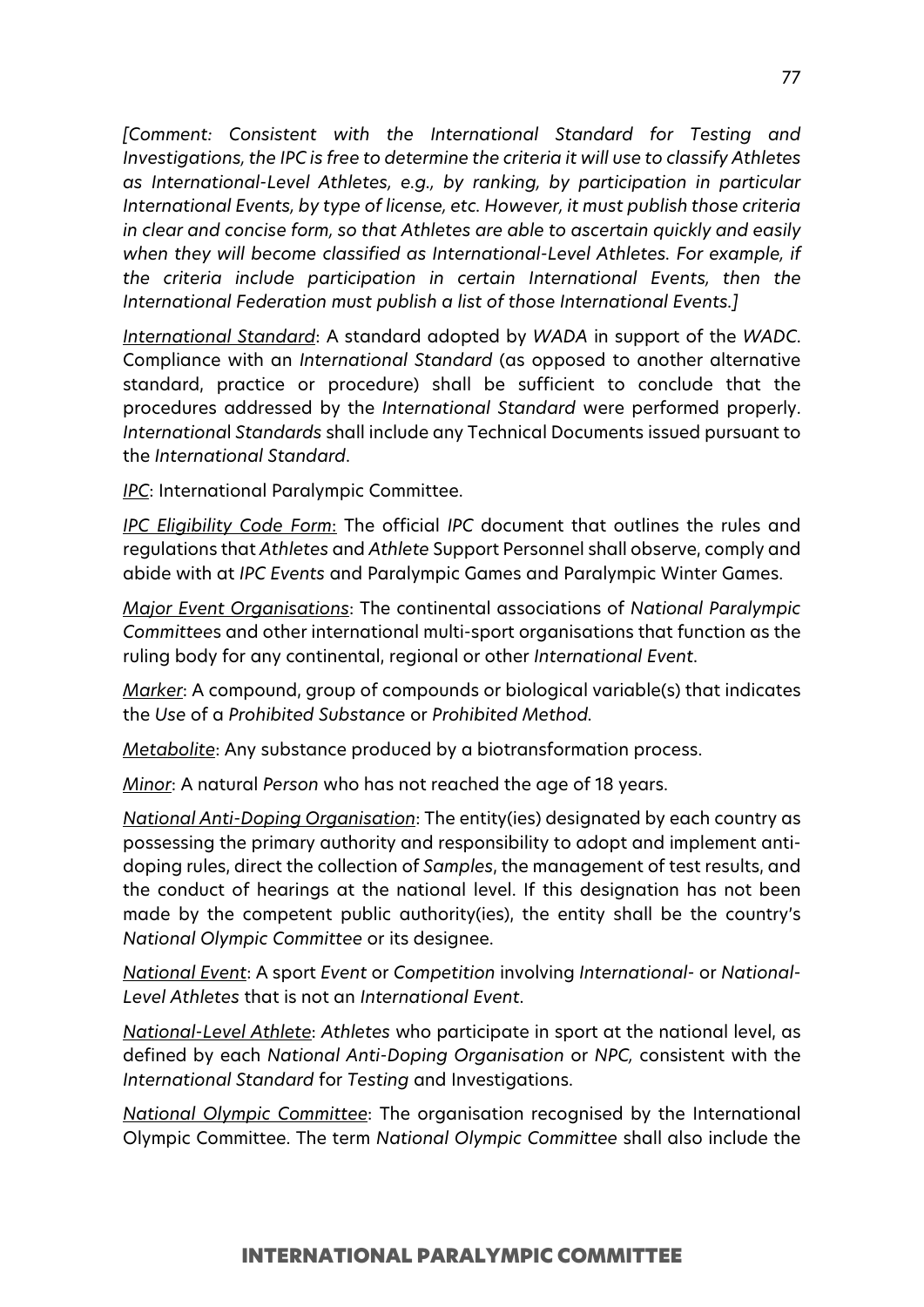National Sport Confederation in those countries where the National Sport Confederation assumes typical *National Olympic Committee* responsibilities in the anti-doping area.

*National Paralympic Committee (NPC)*: A national organisation recognised by the *IPC* as the sole representative of the Paralympic Movement in that country or territory to the *IPC*, and recognized as such by the respective National Sports Council or similar highest sports authority within a country.

*No Fault or Negligence*: The *Athlete* or other *Person's* establishing that he or she did not know or suspect, and could not reasonably have known or suspected even with the exercise of utmost caution, that he or she had *Used* or been administered the *Prohibited Substance* or *Prohibited Method* or otherwise violated an antidoping rule*.* Except in the case of a *Minor*, for any violation of Article 2.1, the *Athlete* must also establish how the *Prohibited Substance* entered his or her system.

*No Significant Fault or Negligence*: The *Athlete* or other *Person's* establishing that his or her *Fault or Negligence*, when viewed in the totality of the circumstances and taking into account the criteria for *No Fault or Negligence*, was not significant in relationship to the anti-doping rule violation. Except in the case of a *Minor*, for any violation of Article 2.1, the *Athlete* must also establish how the *Prohibited Substance* entered his or her system.

*[Comment: For Cannabinoids, an Athlete may establish No Significant Fault or Negligence by clearly demonstrating that the context of the Use was unrelated to sport performance.]*

*Out-of-Competition*: Any period which is not *In-Competition*.

*Participant*: Any *Athlete* or *Athlete Support Person*.

*Person*: A natural *Person* or an organisation or other entity.

*Possession*: The actual, physical *Possession*, or the constructive *Possession* (which shall be found only if the *Person* has exclusive control or intends to exercise control over the *Prohibited Substance* or *Prohibited Method* or the premises in which a *Prohibited Substance* or *Prohibited Method* exists); provided, however, that if the *Person* does not have exclusive control over the *Prohibited Substance* or *Prohibited Method* or the premises in which a *Prohibited Substance* or *Prohibited Method* exists, constructive *Possession* shall only be found if the *Person* knew about the presence of the *Prohibited Substance* or *Prohibited Method* and intended to exercise control over it. Provided, however, there shall be no anti-doping rule violation based solely on *Possession* if, prior to receiving notification of any kind that the *Person* has committed an anti-doping rule violation, the *Person* has taken concrete action demonstrating that the *Person* never intended to have *Possession* and has renounced *Possession* by explicitly declaring it to an *Anti-Doping Organisation*. Notwithstanding anything to the contrary in this definition, the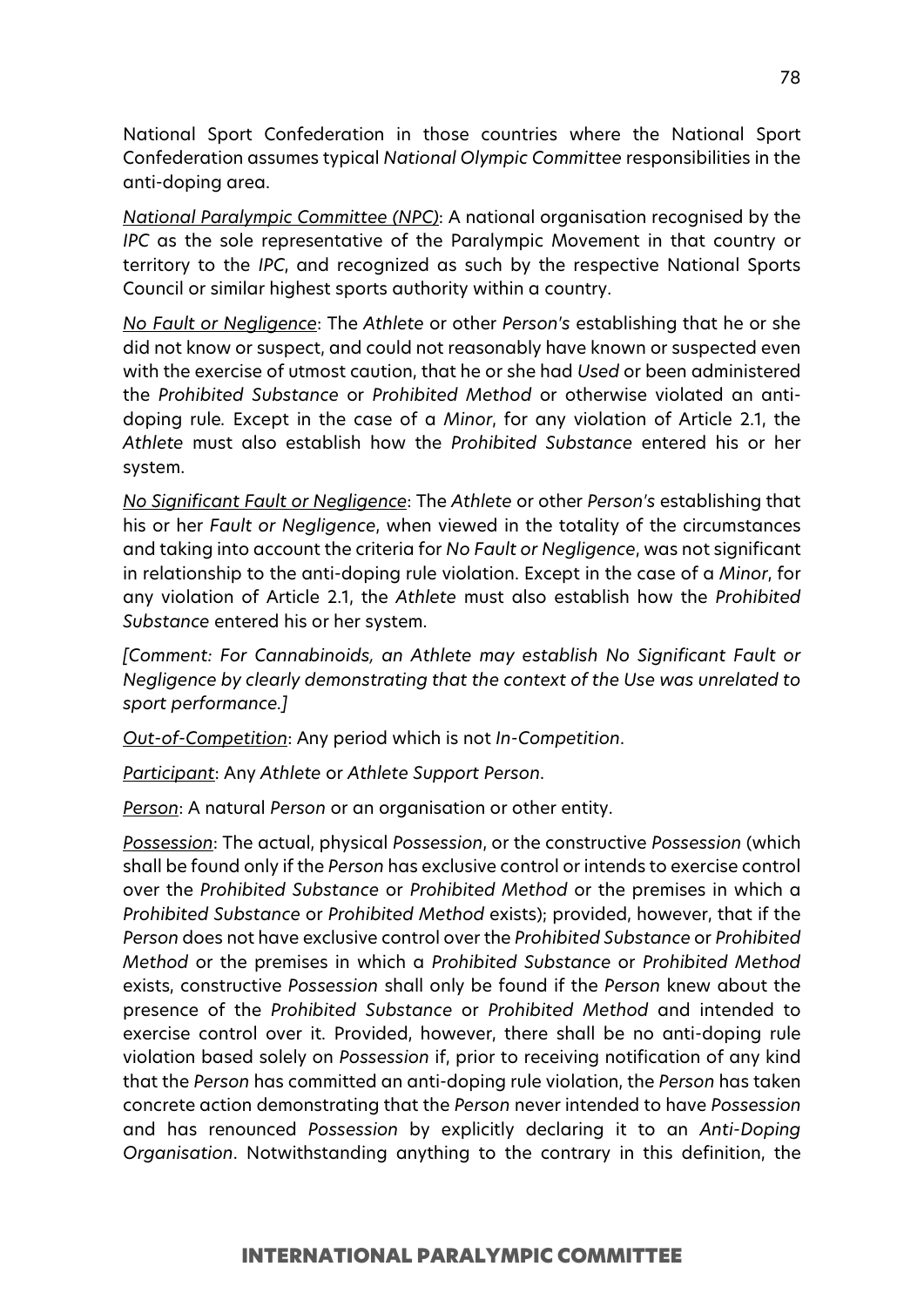purchase (including by any electronic or other means) of a *Prohibited Substance* or *Prohibited Method* constitutes *Possession* by the *Person* who makes the purchase.

*[Comment: Under this definition, steroids found in an Athlete's car would constitute a violation unless the Athlete establishes that someone else used the car; in that event, the Anti-Doping Organisation must establish that, even though the Athlete did not have exclusive control over the car, the Athlete knew about the steroids and intended to have control over the steroids. Similarly, in the example of steroids found in a home medicine cabinet under the joint control of an Athlete and spouse, the Anti-Doping Organisation must establish that the Athlete knew the steroids were in the cabinet and that the Athlete intended to exercise control over the steroids. The act of purchasing a Prohibited Substance alone constitutes Possession, even where, for example, the product does not arrive, is received by someone else, or is sent to a third party address.]*

*Prohibited List*: The list identifying the *Prohibited Substances* and *Prohibited Methods*.

*Prohibited Method*: Any method so described on the *Prohibited List*.

*Prohibited Substance*: Any substance, or class of substances, so described on the *Prohibited List*.

*Provisional Hearing*: For purposes of Article 7.9, an expedited abbreviated hearing occurring prior to a hearing under Article 8 that provides the *Athlete* with notice and an opportunity to be heard in either written or oral form.

*[Comment: A Provisional Hearing is only a preliminary proceeding which may not involve a full review of the facts of the case. Following a Provisional Hearing, the Athlete remains entitled to a subsequent full hearing on the merits of the case. By contrast, an "expedited final hearing," as that term is used in Article 7.9, is a full hearing on the merits conducted on an expedited time schedule.]*

*Provisional Suspension*: See *Consequences of Anti-Doping Rules Violations* above.

*Publicly Disclose or Publicly Report*: See *Consequences of Anti-Doping Rule Violations* above.

*Regional Anti-Doping Organisation*: A regional entity designated by member countries to co-ordinate and manage delegated areas of their national antidoping programmes, which may include the adoption and implementation of antidoping rules, the planning and collection of *Samples*, the management of results, the review of *TUEs*, the conduct of hearings, and the conduct of educational programmes at a regional level.

*Registered Testing Pool*: The pool of highest-priority *Athletes* established separately at the international level by the *IPC*, by International Federations and at the national level by *National Anti-Doping Organisations,* who are subject to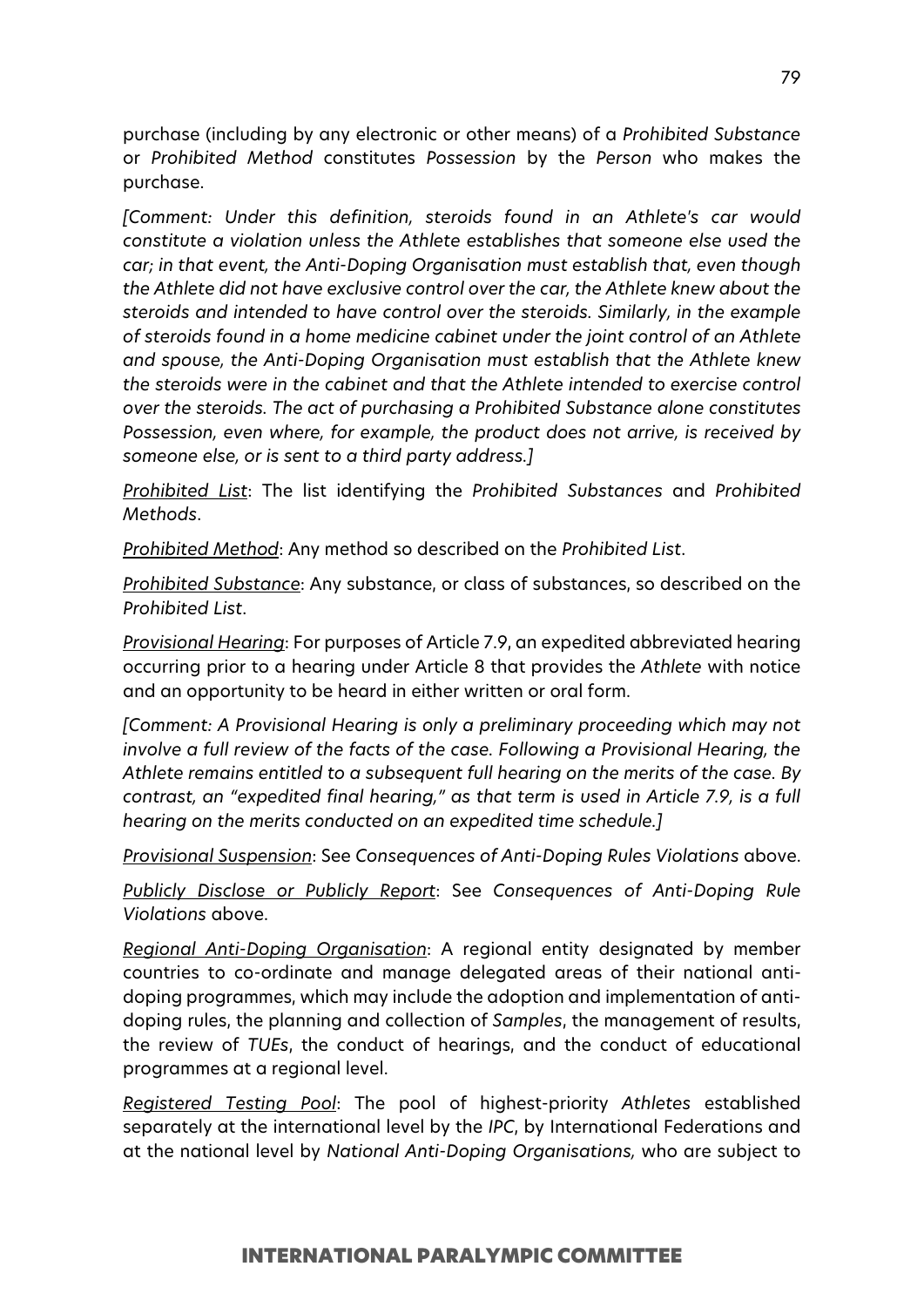focused *In-Competition* and *Out-of-Competition Testing* as part of that International Federation's or *National Anti-Doping Organisation*'s Test Distribution Plan and therefore are required to provide whereabouts information as provided in Article 5.6 of the *Code* and the *International Standard* for *Testing* and Investigations.

*Sample* or *Specimen*: Any biological material collected for the purposes of *Doping Control*.

*[Comment: It has sometimes been claimed that the collection of blood Samples violates the tenets of certain religious or cultural groups. It has been determined that there is no basis for any such claim.]*

*Signatories*: Those entities signing the *WADC* and agreeing to comply with the *WADC*, as provided in Article 23 of the *WADC*.

*Specified Substance*: See Article 4.2.2.

*Strict Liability*: The rule which provides that under Article 2.1 and Article 2.2, it is not necessary that intent, *Fault*, negligence, or knowing *Use* on the *Athlete's* part be demonstrated by the *Anti-Doping Organisation* in order to establish an antidoping rule violation.

*Substantial Assistance*: For purposes of Article 10.6.1, a *Person* providing *Substantial Assistance* must: (1) fully disclose in a signed written statement all information he or she possesses in relation to anti-doping rule violations, and (2) fully co-operate with the investigation and adjudication of any case related to that information, including, for example, presenting testimony at a hearing if requested to do so by an *Anti-Doping Organisation* or hearing body. Further, the information provided must be credible and must comprise an important part of any case which is initiated or, if no case is initiated, must have provided a sufficient basis on which a case could have been brought.

*Tampering*: Altering for an improper purpose or in an improper way; bringing improper influence to bear; interfering improperly; obstructing, misleading or engaging in any fraudulent conduct to alter results or prevent normal procedures from occurring.

*Target Testing*: Selection of specific *Athletes* for *Testing* based on criteria set forth in the *International Standard* for *Testing* and Investigations.

*Team*: A combination of *Participants* playing as one entity in a sport. This definition of *Team* includes for example not only those of *Team Sports* but also others where substitution of players is not permitted, a double, pair, relay, crew, horse and rider and visually impaired *Athlete* with guide and/or pilot.

*Team Sport*: A sport in which the substitution of players is permitted during a *Competition*.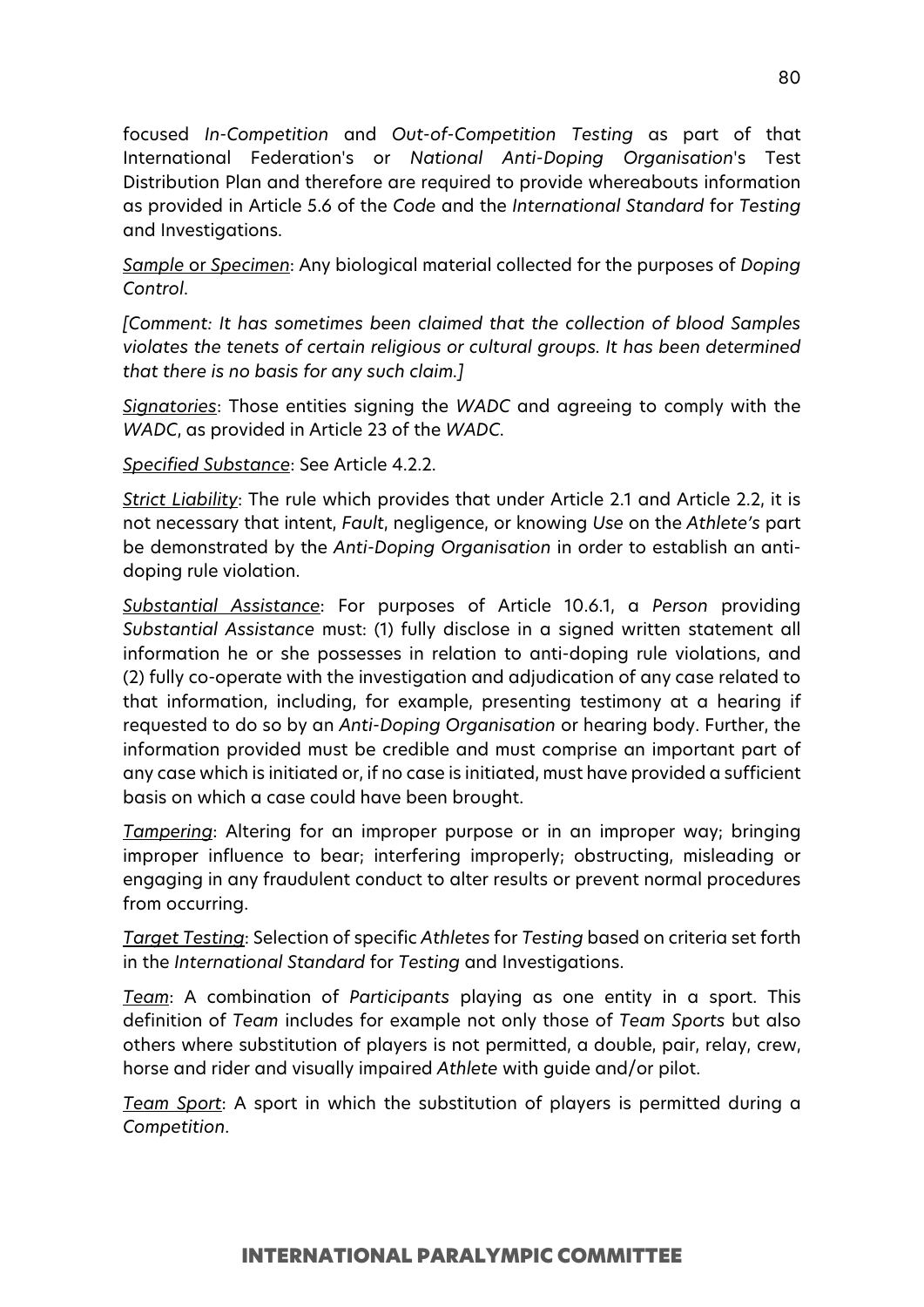*Testing*: The parts of the *Doping Control* process involving Test distribution planning, *Sample* collection, *Sample* handling, and *Sample* transport to the laboratory.

*Trafficking*: Selling, giving, transporting, sending, delivering or distributing (or *Possessing* for any such purpose) a *Prohibited Substance* or *Prohibited Method* (either physically or by any electronic or other means) by an *Athlete*, *Athlete Support Person* or any other *Person* subject to the jurisdiction of an *Anti-Doping Organisation* to any third party; provided, however, this definition shall not include the actions of "bona fide" medical personnel involving a *Prohibited Substance* used for genuine and legal therapeutic purposes or other acceptable justification, and shall not include actions involving *Prohibited Substances* which are not prohibited in *Out-of-Competition Testing* unless the circumstances as a whole demonstrate such *Prohibited Substances* are not intended for genuine and legal therapeutic purposes or are intended to enhance sport performance.

*TUE*: Therapeutic Use Exemption, as described in Article 4.4.

*UNESCO Convention*: The International Convention against Doping in Sport adopted by the 33rd session of the UNESCO General Conference on October 19, 2005 including any and all amendments adopted by the States Parties to the Convention and the Conference of Parties to the International Convention against Doping in Sport.

*Use*: The utilisation, application, ingestion, injection or consumption by any means whatsoever of any *Prohibited Substance* or *Prohibited Method*.

*WADA*: The World Anti-Doping Agency.

*WADC*: The World Anti-Doping *Code*.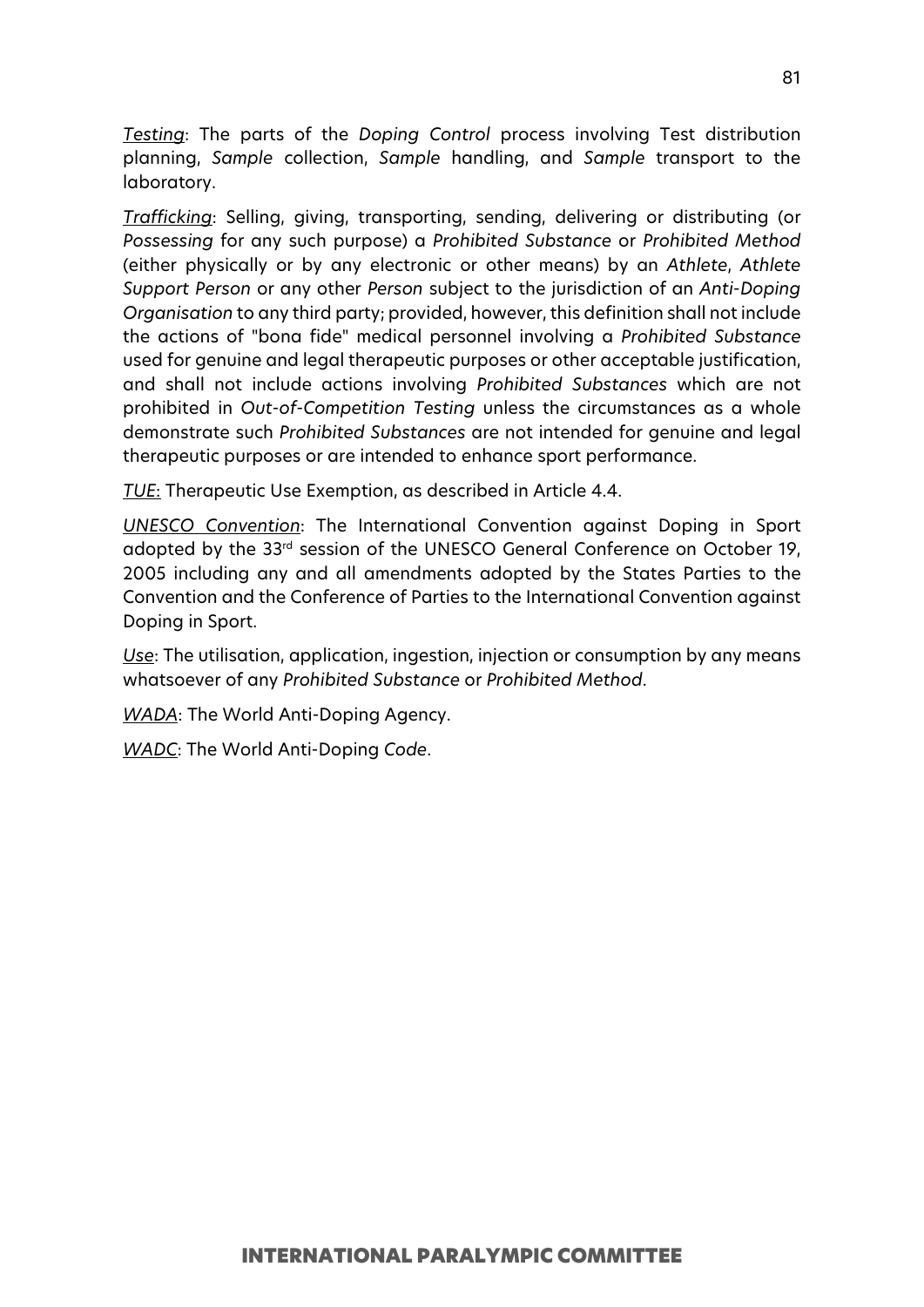# APPENDIX 2 - EXAMPLES OF THE APPLICATION OF ARTICLE 10

# EXAMPLE 1.

Facts: An *Adverse Analytical Finding* results from the presence of an anabolic steroid in an *In-Competition* test (Article 2.1); the *Athlete* promptly admits the antidoping rule violation; the *Athlete* establishes *No Significant Fault or Negligence*; and the *Athlete* provides *Substantial Assistance*.

- 1. The starting point would be Article 10.2. Because the *Athlete* is deemed to have *No Significant Fault* that would be sufficient corroborating evidence (Articles 10.2.1.1 and 10.2.3) that the antidoping rule violation was not intentional, the period of *Ineligibility* would thus be two years, not four years (Article 10.2.2).
- 2. In a second step, the body would analyse whether the *Fault*-related reductions (Articles 10.4 and 10.5) apply. Based on *No Significant Fault or Negligence* (Article 10.5.2) since the anabolic steroid is not a *Specified Substance*, the applicable range of sanctions would be reduced to a range of two years to one year (minimum one-half of the two year sanction). The body would then determine the applicable period of *Ineligibility* within this range based on the *Athlete's* degree of *Fault*. (Assume for purposes of illustration in this example that the body would otherwise impose a period of *Ineligibility* of 16 months.)
- 3. In a third step, the body would assess the possibility for suspension or reduction under Article 10.6 (reductions not related to *Fault*). In this case, only Article 10.6.1 (*Substantial Assistance)* applies. (Article 10.6.3, Prompt Admission, is not applicable because the period of *Ineligibility* is already below the two-year minimum set forth in Article 10.6.3.) Based on *Substantial Assistance*, the period of *Ineligibility* could be suspended by three-quarters of 16 months.\* The minimum period of *Ineligibility* would thus be four months. (Assume for purposes of illustration in this example that the body suspends ten months and the period of *Ineligibility* would thus be six months.)
- 4. Under Article 10.11, the period of *Ineligibility*, in principle, starts on the date of the final hearing decision. However, because the *Athlete* promptly admitted the anti-doping rule violation, the period of *Ineligibility* could start as early as the date of *Sample* collection, but in any event the *Athlete* would have to serve at least one-half of the *Ineligibility* period (i.e., three months) after the date of the hearing decision (Article 10.11.2).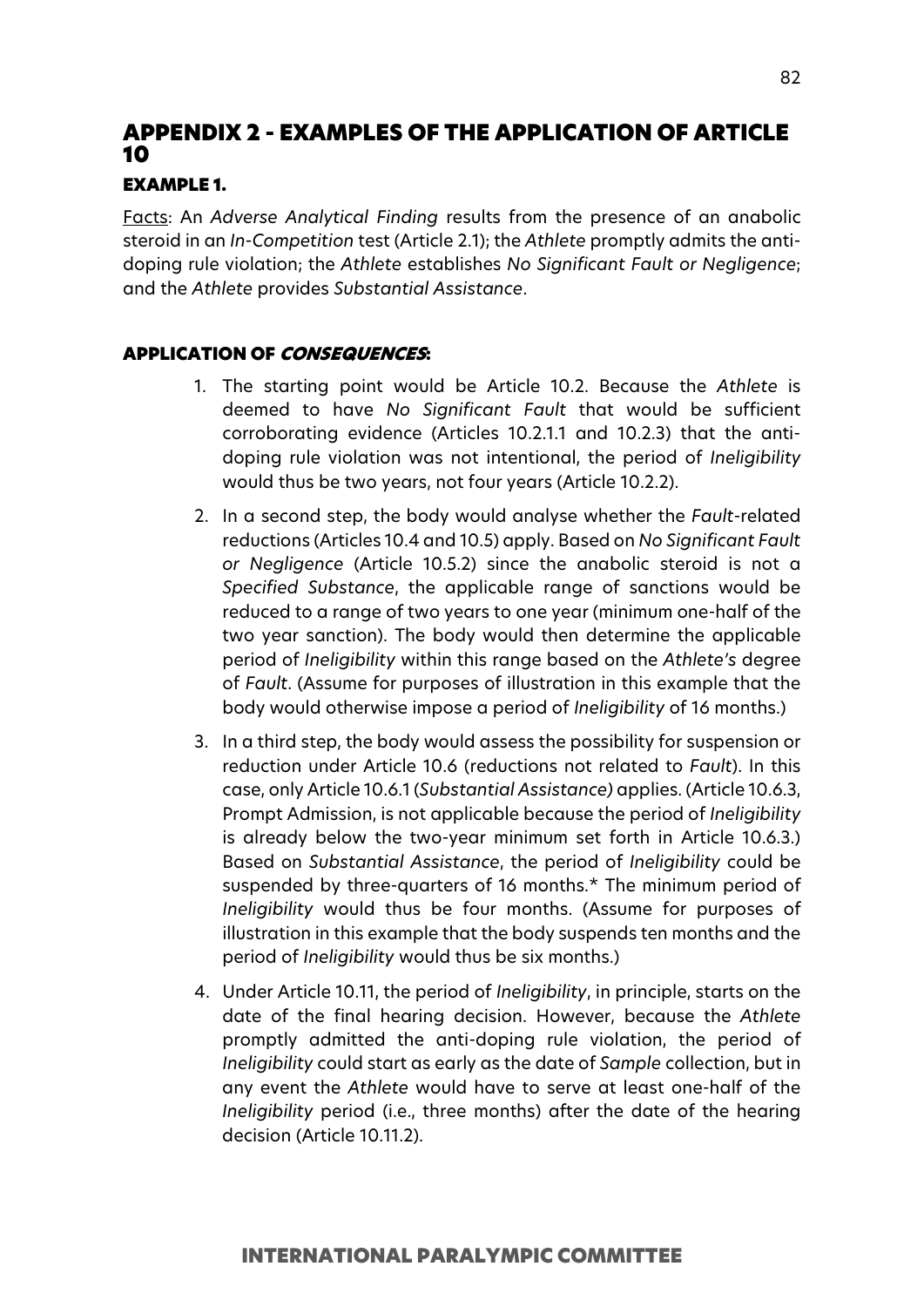- 5. Since the *Adverse Analytical Finding* was committed in a *Competition*, the body would have to automatically *Disqualify* the result obtained in that *Competition* (Article 9).
- 6. According to Article 10.8, all results obtained by the *Athlete* subsequent to the date of the *Sample* collection until the start of the period of *Ineligibility* would also be *Disqualified* unless fairness requires otherwise.
- 7. The information referred to in Article 14.3.2 must be *Publicly Disclosed*, unless the *Athlete* is a *Minor*, since this is a mandatory part of each sanction (Article 10.13).
- 8. The *Athlete* is not allowed to participate in any capacity in a *Competition* or other sport-related activity under the authority of any *Signatory* or its affiliates during the *Athlete's* period of *Ineligibility* (Article 10.12.1). However, the *Athlete* may return to train with a *Team* or to use the facilities of a club or other member organisation of a *Signatory* or its affiliates during the shorter of: (a) the last two months of the *Athlete's* period of *Ineligibility*, or (b) the last one-quarter of the period of *Ineligibility* imposed (Article 10.12.2). Thus, the *Athlete* would be allowed to return to training one and one-half months before the end of the period of *Ineligibility*.

#### EXAMPLE 2

Facts: An *Adverse Analytical Finding* results from the presence of a stimulant which is a *Specified Substance* in an *In-Competition Test* (Article 2.1); the *Anti-Doping Organisation* is able to establish that the *Athlete* committed the anti-doping rule violation intentionally; the *Athlete* is not able to establish that the *Prohibited Substance* was *Used Out-of-Competition* in a context unrelated to sport performance; the *Athlete* does not promptly admit the anti-doping rule violation as alleged; the *Athlete* does provide *Substantial Assistance*.

- 1. The starting point would be Article 10.2. Because the *Anti-Doping Organisation* can establish that the anti-doping rule violation was committed intentionally and the *Athlete* is unable to establish that the substance was permitted *Out-of-Competition* and the *Use* was unrelated to the *Athlete's* sport performance (Article 10.2.3), the period of *Ineligibility* would be four years (Article 10.2.1.2).
- 2. Because the violation was intentional, there is no room for a reduction based on *Fault* (no application of Article 10.4 and 10.5). Based on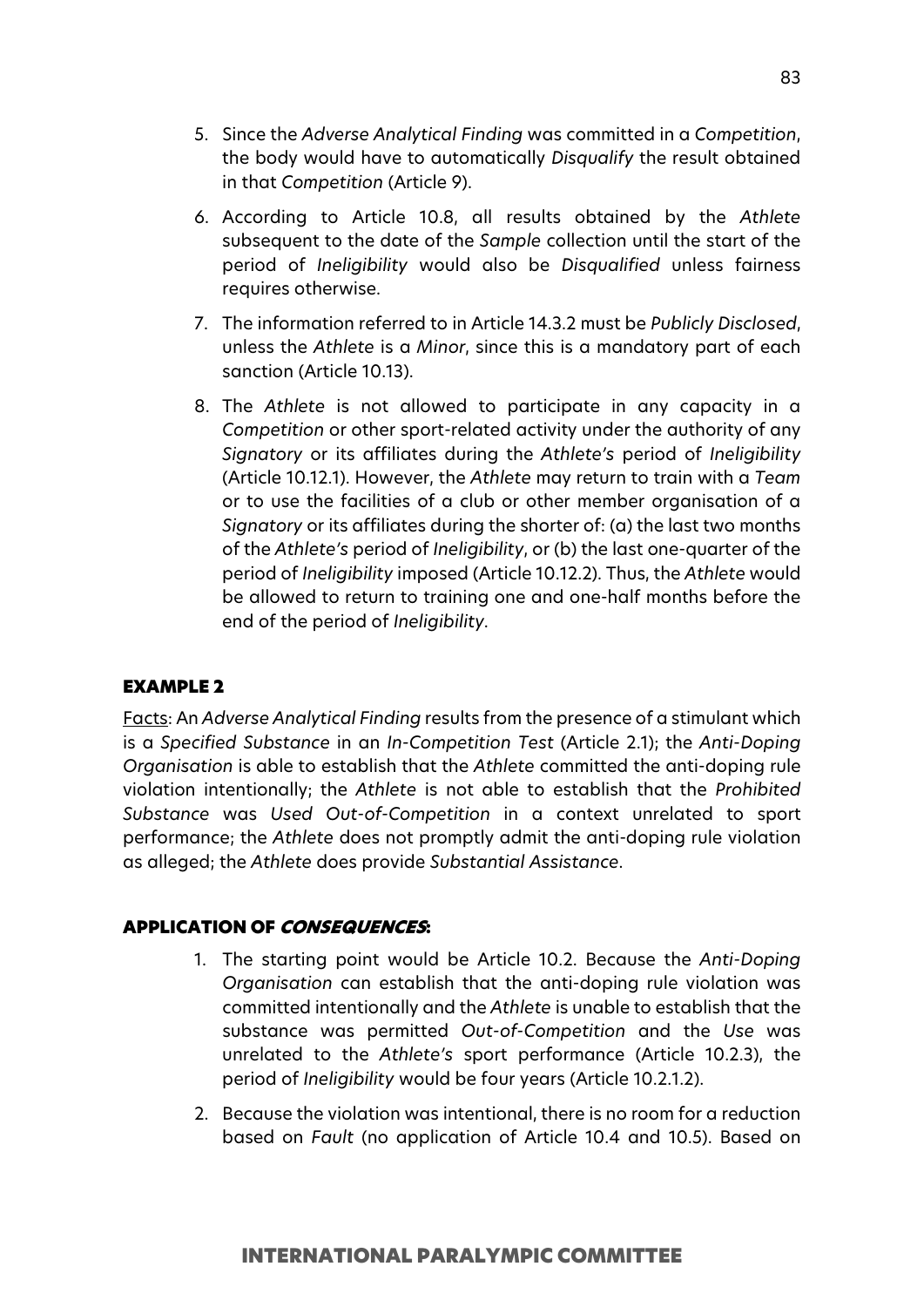*Substantial Assistance*, the sanction could be suspended by up to three-quarters of the four years.\* The minimum period of *Ineligibility* would thus be one year.

- 3. Under Article 10.11, the period of *Ineligibility* would start on the date of the final hearing decision.
- 4. Since the *Adverse Analytical Finding* was committed in a *Competition*, the body would automatically *Disqualify* the result obtained in the *Competition*.
- 5. According to Article 10.8, all results obtained by the *Athlete* subsequent to the date of *Sample* collection until the start of the period of *Ineligibility* would also be *Disqualified* unless fairness requires otherwise.
- 6. The information referred to in Article 14.3.2 must be *Publicly Disclosed*, unless the *Athlete* is a *Minor*, since this is a mandatory part of each sanction (Article 10.13).
- 7. The *Athlete* is not allowed to participate in any capacity in a *Competition* or other sport-related activity under the authority of any *Signatory* or its affiliates during the *Athlete's* period of *Ineligibility* (Article 10.12.1). However, the *Athlete* may return to train with a *Team* or to use the facilities of a club or other member organisation of a *Signatory* or its affiliates during the shorter of: (a) the last two months of the *Athlete's* period of *Ineligibility*, or (b) the last one-quarter of the period of *Ineligibility* imposed (Article 10.12.2). Thus, the *Athlete* would be allowed to return to training two months before the end of the period of *Ineligibility*.

#### EXAMPLE 3

Facts: An *Adverse Analytical Finding* results from the presence of an anabolic steroid in *an Out-of-Competition* test (Article 2.1); the *Athlete* establishes *No Significant Fault or Negligence*; the *Athlete* also establishes that the *Adverse Analytical Finding* was caused by a *Contaminated Product*.

#### APPLICATION OF CONSEQUENCES:

1. The starting point would be Article 10.2. Because the *Athlete* can establish through corroborating evidence that he did not commit the anti-doping rule violation intentionally, i.e., he had *No Significant Fault* in *Using* a *Contaminated Product* (Articles 10.2.1.1 and 10.2.3), the period of *Ineligibility* would be two years (Articles 10.2.2).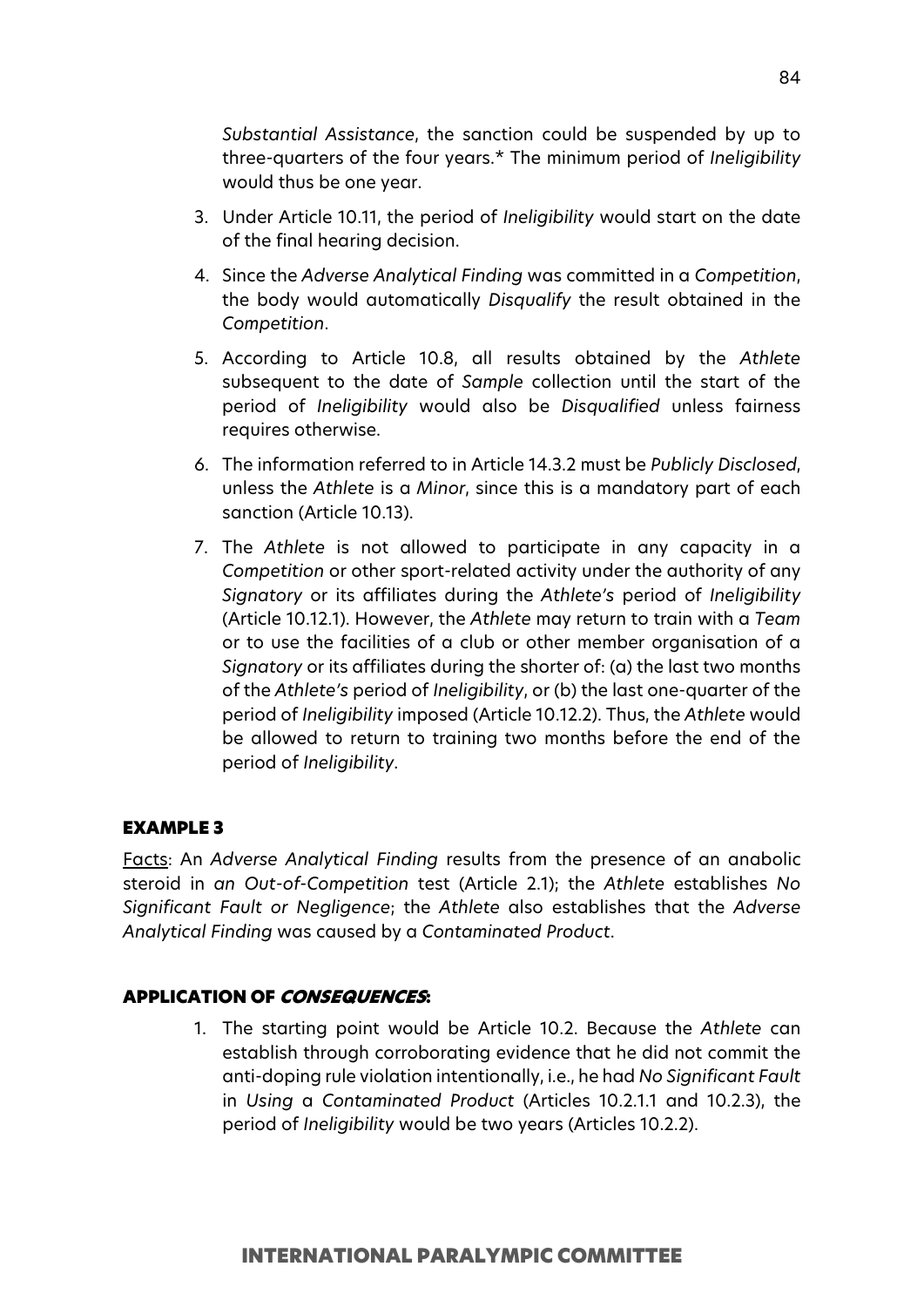- 2. In a second step, the panel would analyse the *Fault*-related possibilities for reductions (Articles 10.4 and 10.5). Since the *Athlete* can establish that the anti-doping rule violation was caused by a *Contaminated Product* and that he acted with *No Significant Fault or Negligence* based on Article 10.5.1.2, the applicable range for the period of *Ineligibility* would be reduced to a range of two years to a reprimand. The panel would determine the period of *Ineligibility* within this range, based on the *Athlete's* degree of *Fault*. (Assume for purposes of illustration in this example that the panel would otherwise impose a period of *Ineligibility* of four months.)
- 3. According to Article 10.8, all results obtained by the *Athlete* subsequent to the date of *Sample* collection until the start of the period of *Ineligibility* would be *Disqualified* unless fairness requires otherwise.
- 4. The information referred to in Article 14.3.2 must be *Publicly Disclosed*, unless the *Athlete* is a *Minor*, since this is a mandatory part of each sanction (Article 10.13).
- 5. The *Athlete* is not allowed to participate in any capacity in a *Competition* or other sport-related activity under the authority of any *Signatory* or its affiliates during the *Athlete's* period of *Ineligibility* (Article 10.12.1). However, the *Athlete* may return to train with a *Team* or to use the facilities of a club or other member organisation of a *Signatory* or its affiliates during the shorter of: (a) the last two months of the *Athlete's* period of *Ineligibility*, or (b) the last one-quarter of the period of *Ineligibility* imposed (Article 10.12.2). Thus, the *Athlete* would be allowed to return to training one month before the end of the period of *Ineligibility*.

#### EXAMPLE 4

Facts: An *Athlete* who has never had an *Adverse Analytical Finding* or been confronted with an anti-doping rule violation spontaneously admits that she *Used* an anabolic steroid to enhance her performance. The *Athlete* also provides *Substantial Assistance*.

- 1. Since the violation was intentional, Article 10.2.1 would be applicable and the basic period of *Ineligibility* imposed would be four years.
- 2. There is no room for *Fault*-related reductions of the period of *Ineligibility* (no application of Articles 10.4 and 10.5).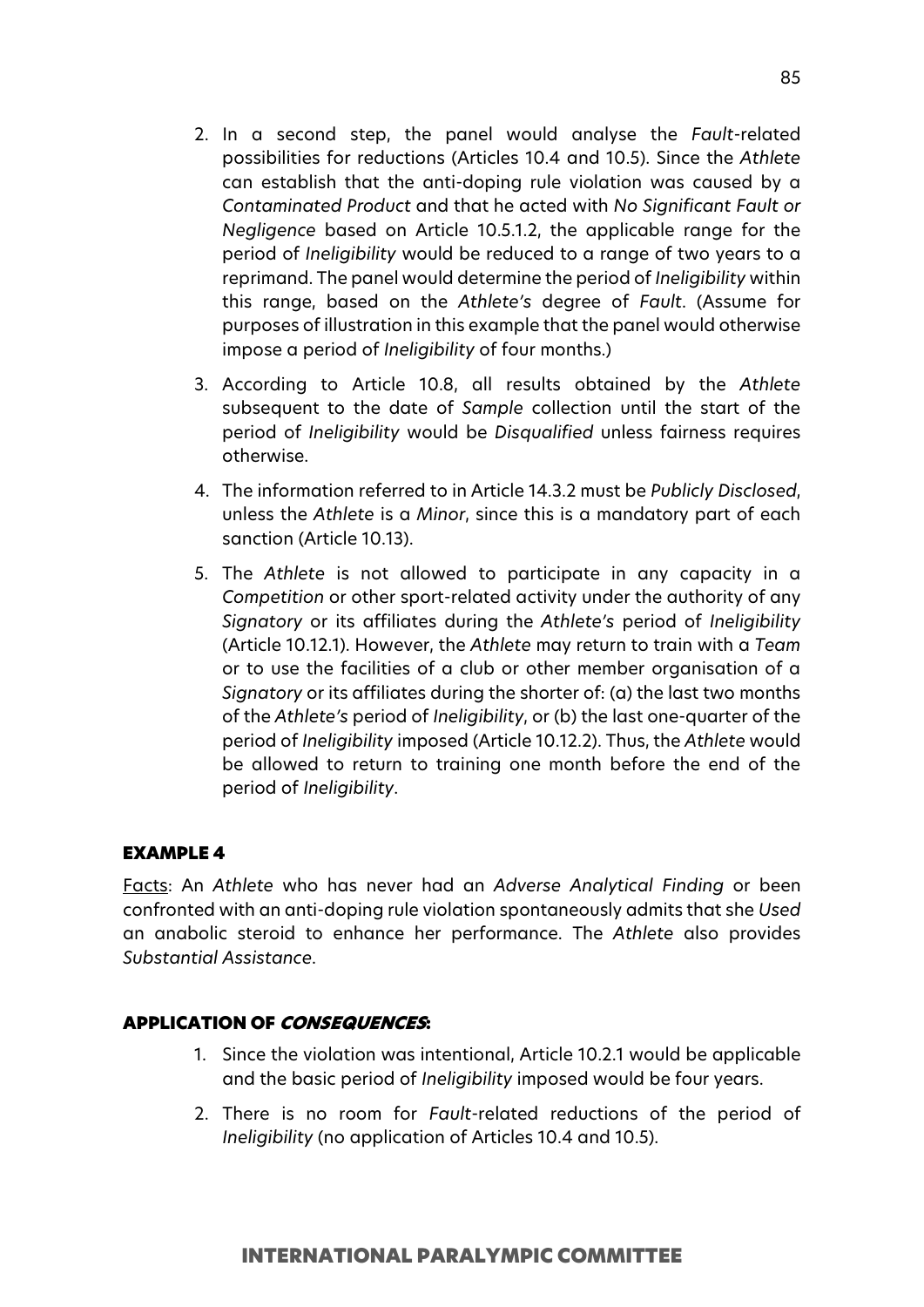- 3. Based on the *Athlete's* spontaneous admission (Article 10.6.2) alone, the period of *Ineligibility* could be reduced by up to one-half of the four years. Based on the *Athlete's Substantial Assistance* (Article 10.6.1) alone, the period of *Ineligibility* could be suspended up to three-quarters of the four years.\* Under Article 10.6.4, in considering the spontaneous admission and *Substantial Assistance* together, the most the sanction could be reduced or suspended would be up to three-quarters of the four years. The minimum period of *Ineligibility* would be one year.
- 4. The period of *Ineligibility*, in principle, starts on the day of the final hearing decision (Article 10.11). If the spontaneous admission is factored into the reduction of the period of *Ineligibility*, an early start of the period of *Ineligibility* under Article 10.11.2 would not be permitted. The provision seeks to prevent an *Athlete* from benefitting twice from the same set of circumstances. However, if the period of *Ineligibility* was suspended solely on the basis of *Substantial Assistance*, Article 10.11.2 may still be applied, and the period of *Ineligibility* started as early as the *Athlete's* last *Use* of the anabolic steroid.
- 5. According to Article 10.8, all results obtained by the *Athlete* subsequent to the date of the anti-doping rule violation until the start of the period of *Ineligibility* would be *Disqualified* unless fairness requires otherwise.
- 6. The information referred to in Article 14.3.2 must be *Publicly Disclosed*, unless the *Athlete* is a *Minor*, since this is a mandatory part of each sanction (Article 10.13).
- 7. The *Athlete* is not allowed to participate in any capacity in a *Competition* or other sport-related activity under the authority of any *Signatory* or its affiliates during the *Athlete's* period of *Ineligibility* (Article 10.12.1). However, the *Athlete* may return to train with a *Team* or to use the facilities of a club or other member organisation of a *Signatory* or its affiliates during the shorter of: (a) the last two months of the *Athlete's* period of *Ineligibility*, or (b) the last one-quarter of the period of *Ineligibility* imposed (Article 10.12.2). Thus, the *Athlete* would be allowed to return to training two months before the end of the period of *Ineligibility*.

#### EXAMPLE 5

Facts: An *Athlete Support Person* helps to circumvent a period of *Ineligibility* imposed on an *Athlete* by entering him into a *Competition* under a false name. The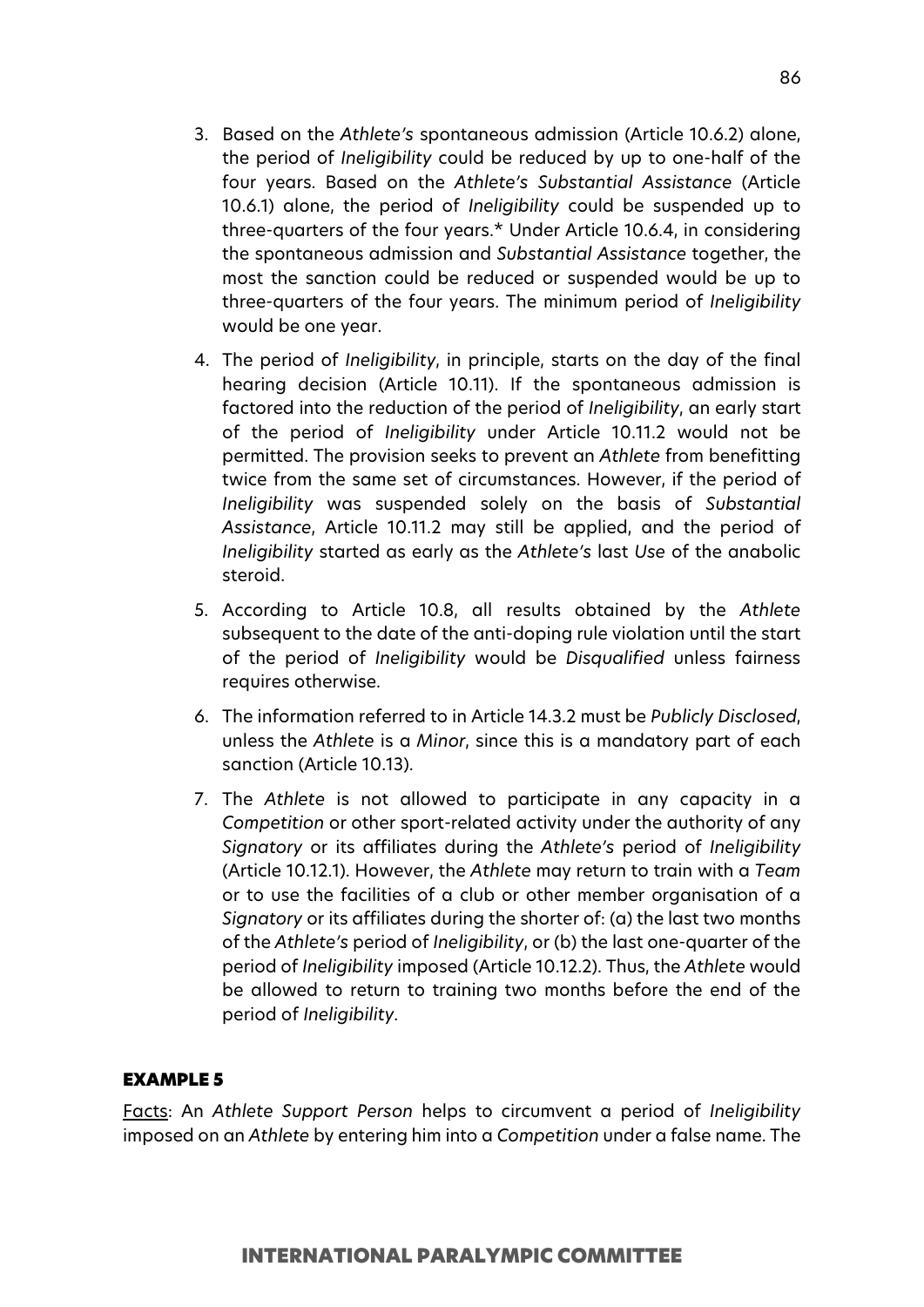*Athlete Support Person* comes forward with this anti-doping rule violation (Article 2.9) spontaneously before being notified of an anti-doping rule violation by an *Anti-Doping Organisation.*

### APPLICATION OF CONSEQUENCES:

- 1. According to Article 10.3.4, the period of *Ineligibility* would be from two up to four years, depending on the seriousness of the violation. (Assume for purposes of illustration in this example that the panel would otherwise impose a period of *Ineligibility* of three years.)
- 2. There is no room for *Fault*-related reductions since intent is an element of the anti-doping rule violation in Article 2.9 (see comment to Article 10.5.2).
- 3. According to Article 10.6.2, provided that the admission is the only reliable evidence, the period of *Ineligibility* may be reduced down to one-half. (Assume for purposes of illustration in this example that the panel would impose a period of *Ineligibility* of 18 months.)
- 4. The information referred to in Article 14.3.2 must be *Publicly Disclosed* unless the *Athlete Support Person* is a *Minor*, since this is a mandatory part of each sanction (Article 10.13).

#### EXAMPLE 6

Facts: An *Athlete* was sanctioned for a first anti-doping rule violation with a period of *Ineligibility* of 14 months, of which four months were suspended because of *Substantial Assistance*. Now, the *Athlete* commits a second anti-doping rule violation resulting from the presence of a stimulant which is not a *Specified Substance* in an *In-Competition* test (Article 2.1); the *Athlete* establishes *No Significant Fault or Negligence*; and the *Athlete* provided *Substantial Assistance*. If this were a first violation, the panel would sanction the *Athlete* with a period of *Ineligibility* of 16 months and suspend six months for *Substantial Assistance*.

- 1. Article 10.7 is applicable to the second anti-doping rule violation because Article 10.7.4.1 and Article 10.7.5 apply.
- 2. Under Article 10.7.1, the period of Ineligibility would be the greater of:
	- a. six months;
	- b. one-half of the period of *Ineligibility* imposed for the first antidoping rule violation without taking into account any reduction